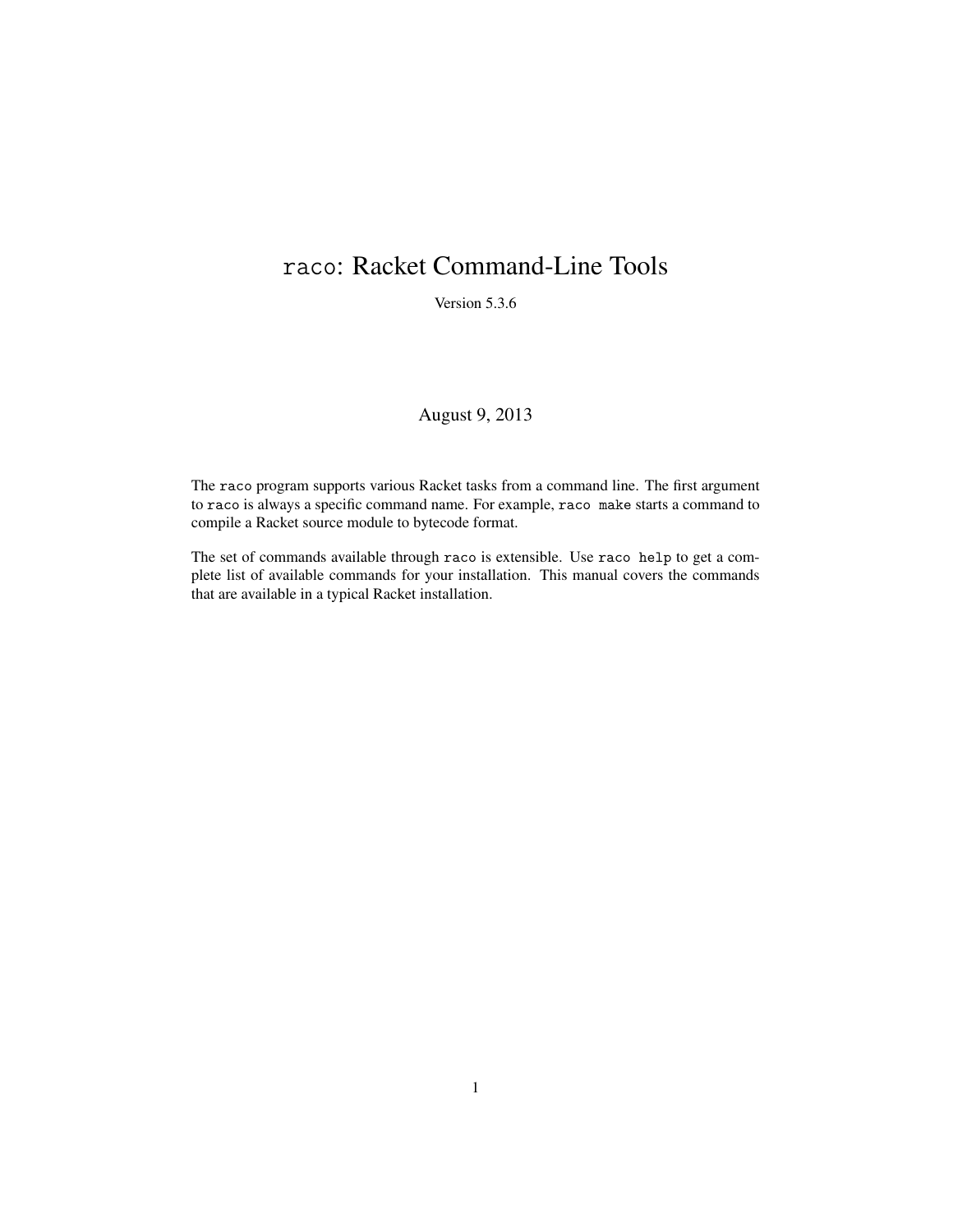# **Contents**

| 1 | raco make: Compiling Source to Bytecode                 | $\overline{\mathbf{4}}$ |
|---|---------------------------------------------------------|-------------------------|
|   | 1.1                                                     | $\overline{4}$          |
|   | 1.2                                                     | 5                       |
|   | 1.3                                                     | 6                       |
|   | 1.4                                                     | 12                      |
|   | Compilation Manager Hook for Syntax Transformers<br>1.5 | 13                      |
|   | 1.6                                                     | 14                      |
| 2 | raco link: Library Collection Links                     | 16                      |
|   | 2.1                                                     | 17                      |
| 3 | raco exe: Creating Stand-Alone Executables              | 19                      |
|   | 3.1                                                     | 20                      |
|   | 3.1.1                                                   | 27                      |
|   | 3.1.2                                                   | 28                      |
|   | 3.1.3                                                   | 28                      |
|   | 3.2                                                     | 28                      |
|   | 3.2.1                                                   | 28                      |
|   | 3.2.2<br>Launcher Path and Platform Conventions         | 31                      |
|   | 3.2.3                                                   | 33                      |
|   | 3.2.4                                                   | 35                      |
|   | 3.2.5                                                   | 35                      |
| 4 | raco distribute: Sharing Stand-Alone Executables        | 36                      |
|   | 4.1                                                     | 37                      |
|   | 4.2                                                     | 37                      |
| 5 | raco pack: Packing Library Collections                  | 39                      |
|   | 5.1                                                     | 41                      |
|   | 5.2                                                     | 43                      |
| 6 | raco unpack: Unpacking Library Collections              | 48                      |
|   | 6.1                                                     | 48                      |
| 7 | raco planet: Automatic Package Distribution             | 51                      |
| 8 | raco pkg: Package Management                            | 52                      |
| 9 | raco setup: Installation Management                     | 53                      |
|   | 9.1                                                     | 53                      |
|   | Controlling raco setup with "info.rkt" Files<br>9.1.1   | 54                      |
|   | 9.2                                                     | 58                      |
|   | 9.3                                                     | 59                      |
|   | 9.3.1                                                   | 60                      |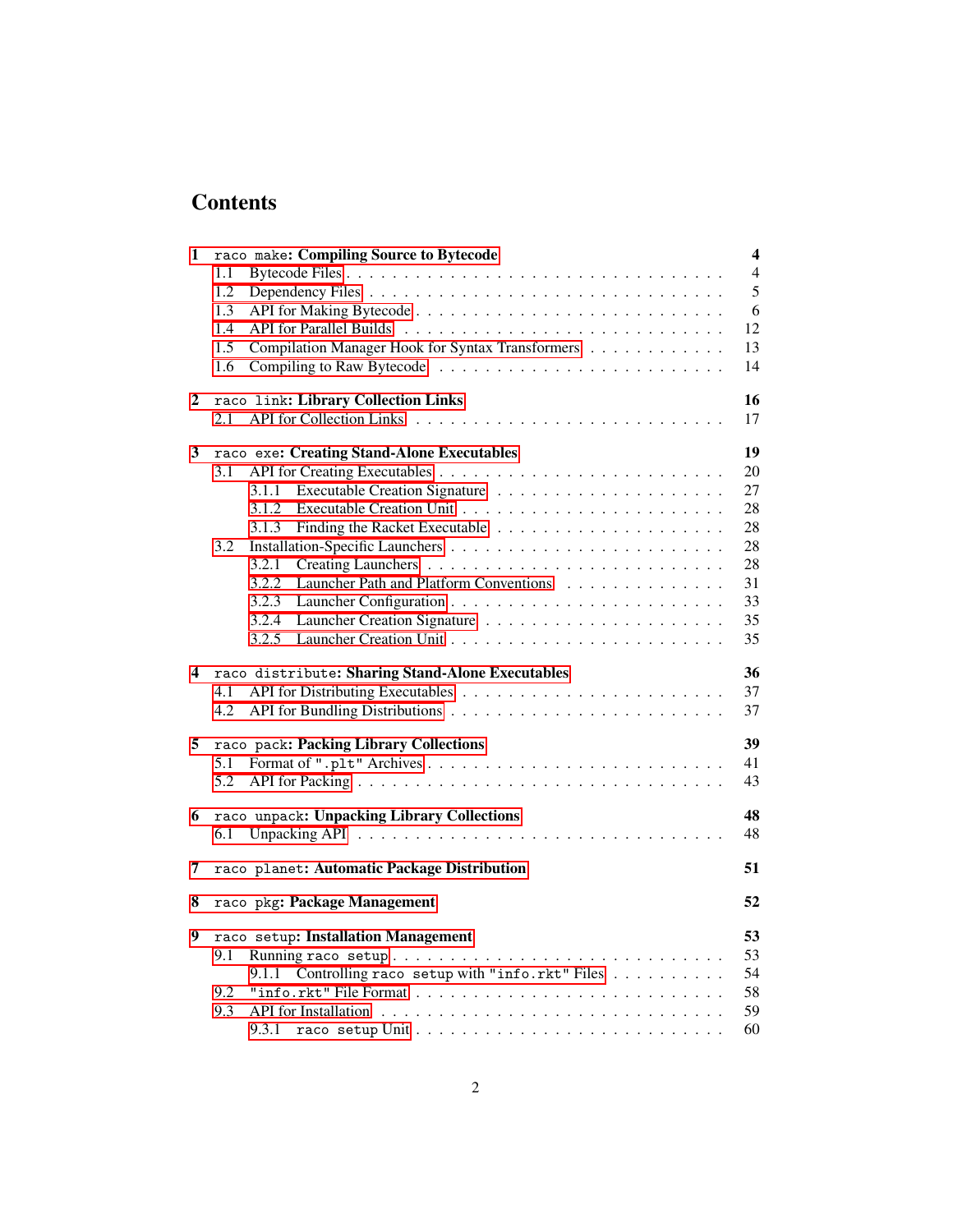|     | 9.3.2                                                                | 61  |
|-----|----------------------------------------------------------------------|-----|
|     | 9.3.3                                                                | 61  |
| 9.4 |                                                                      | 65  |
|     | 9.4.1                                                                | 65  |
|     | 9.4.2<br><b>GUI</b> Installer                                        | 66  |
|     | 9.4.3                                                                | 67  |
|     | 9.4.4                                                                | 68  |
| 9.5 |                                                                      | 68  |
| 9.6 |                                                                      | 70  |
| 9.7 |                                                                      | 72  |
|     | Representing paths relative to "collects"<br>9.7.1                   | 72  |
|     | Displaying paths relative to a common root<br>9.7.2                  | 73  |
| 9.8 | API for Cross-References for Installed Manuals                       | 74  |
|     | 10 raco decompile: Decompiling Bytecode                              | 75  |
|     |                                                                      | 76  |
|     |                                                                      | 77  |
|     |                                                                      | 78  |
|     |                                                                      | 78  |
|     |                                                                      | 78  |
|     |                                                                      | 81  |
|     |                                                                      | 85  |
|     |                                                                      | 91  |
|     |                                                                      |     |
|     | 11 raco demod: Demodularizing Programs                               | 96  |
|     |                                                                      | 97  |
|     | 12 raco ctool: Working with C Code                                   | 97  |
|     |                                                                      | 98  |
|     |                                                                      | 98  |
|     |                                                                      | 98  |
|     |                                                                      | 99  |
|     |                                                                      | 101 |
|     |                                                                      | 101 |
|     |                                                                      | 102 |
|     | 13 raco test: Run tests                                              | 104 |
|     | 14 raco docs: Documentation Search                                   | 105 |
|     | 15 raco expand: Macro Expansion                                      | 106 |
|     |                                                                      | 107 |
|     | 16 raco scribble: Building Documentation<br>17 Adding a raco Command | 108 |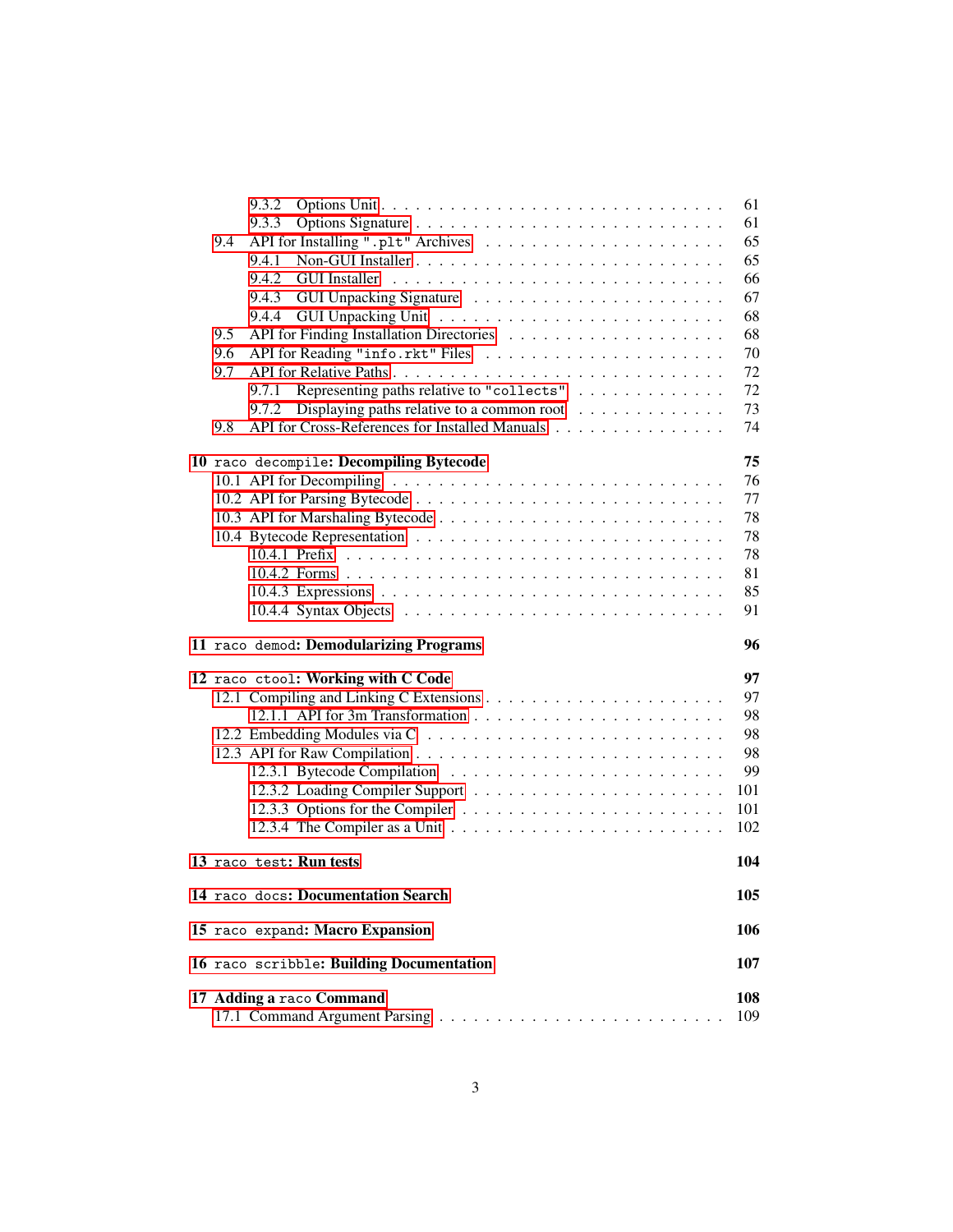# <span id="page-3-0"></span>1 raco make: Compiling Source to Bytecode

The raco make command accept filenames for Racket modules to be compiled to bytecode format. Modules are re-compiled only if the source Racket file is newer than the bytecode file and has a different SHA-1 hash, or if any imported module is recompiled or has a different SHA-1 hash for its compiled form plus dependencies.

The raco make command accepts a few flags:

- -j  $\langle n \rangle$  Compiles argument modules in parallel, using up to  $\langle n \rangle$  parallel tasks.
- --disable-inline Disables function inlining while compiling (but does not recompile files that are already up-to-date). This flag is often useful to simplify generated code before decompiling, and it corresponds to setting compile-contextpreservation-enabled to #t.
- --disable-constant Disables inference of definitions within a module as constant (but does not re-compile files that are already up-to-date). The value associated with a non-constant definition is never inlined or constant-propagated, either within its own module or an importing module. This flag corresponds to setting compileenforce-module-constants to #f.
- --no-deps Compiles a non-module file (i.e., one that is run via load instead of require). See §1.6 "Compiling to Raw Bytecode" for more information.
- $-p \langle file \rangle$  or  $-\text{prefix} \langle file \rangle$  For use with  $-\text{no-deps}$ ; see §1.6 "Compiling to Raw Bytecode".
- -no-prim For use with --no-deps; see §1.6 "Compiling to Raw Bytecode".
- -v Verbose mode, which shows which files are compiled.
- --vv Very verbose mode, which implies -v and also shows every dependency that is checked.

### <span id="page-3-1"></span>1.1 Bytecode Files

A file " $\langle name \rangle$ .  $\langle ext \rangle$ " is compiled to bytecode that is saved as "compiled/ $\langle name \rangle$   $\langle ext \rangle$ .zo" relative to the file. As a result, the bytecode file is normally used automatically when " $\langle name \rangle$ .  $\langle ext \rangle$ " is required as a module, since the underlying load/use-compiled operation detects such a bytecode file.

For example, in a directory that contains the following files:

• "a.rkt":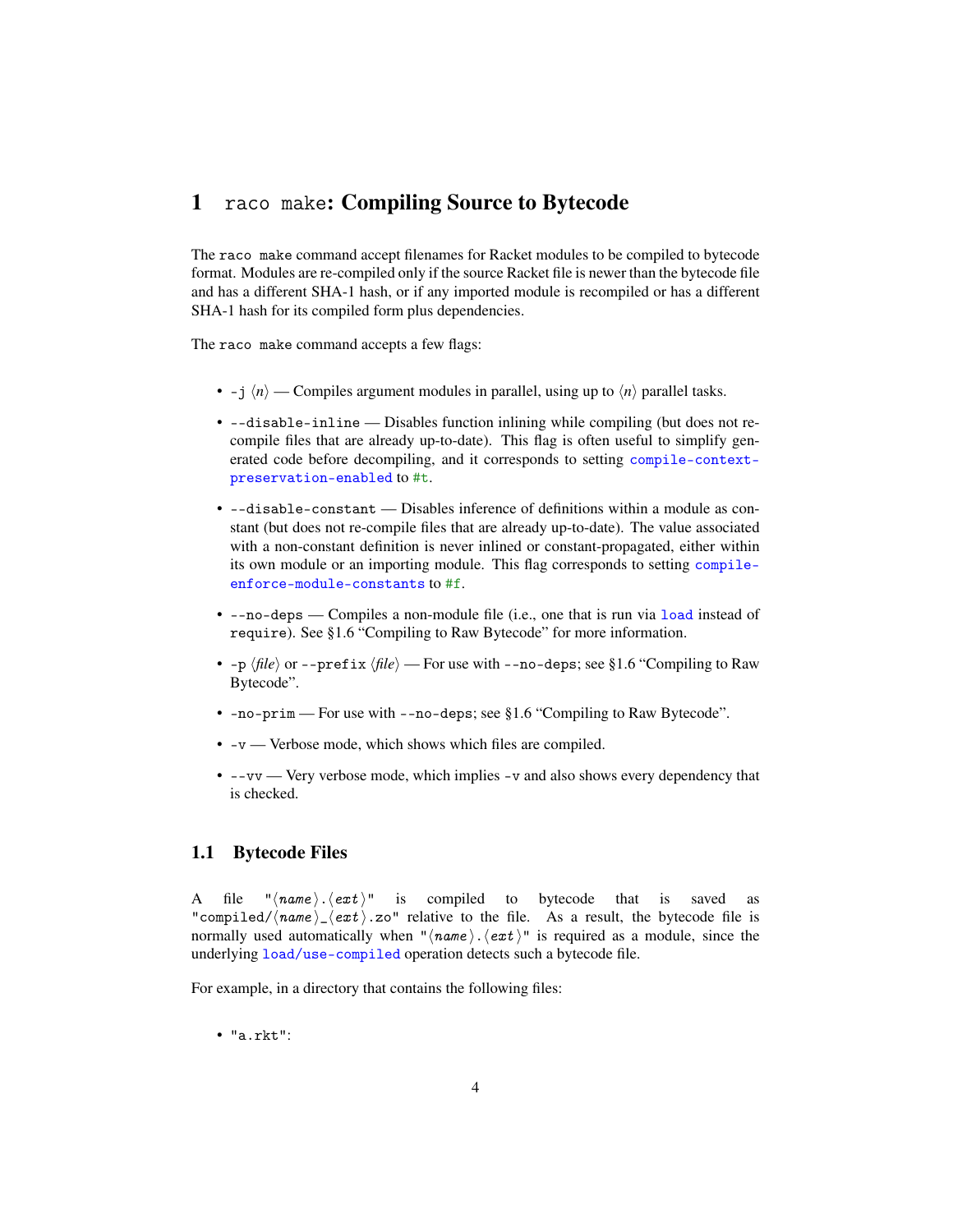```
#lang racket
(require "b.rkt" "c.rkt")
(+ b c)
```
• "b.rkt":

#lang racket (provide b) (define b 1)

• "c.rkt":

#lang racket (provide c) (define c 1)

#### then

raco make a.rkt

triggers the creation of "compiled/a\_rkt.zo", "compiled/b\_rkt.zo", and "compiled/c\_rkt.zo". A subsequent

racket a.rkt

loads bytecode from the generated ".zo" files, paying attention to the ".rkt" sources only to confirm that each ".zo" file has a later timestamp.

In contrast,

raco make b.rkt c.rkt

would create only "compiled/b\_rkt.zo" and "compiled/c\_rkt.zo", since neither "b.rkt" nor "c.rkt" imports "a.rkt".

# <span id="page-4-0"></span>1.2 Dependency Files

In addition to a bytecode file, raco make creates a file "compiled/ $\langle name \rangle_{\sim} \langle ext \rangle$ .dep" that records dependencies of the compiled module on other module files and the source file's SHA-1 hash. Using this dependency information, a re-compilation request via raco make can consult both the source file's timestamp/hash and the timestamps/hashes for the bytecode of imported modules. Furthermore, imported modules are themselves compiled as necessary, including updating the bytecode and dependency files for the imported modules, transitively.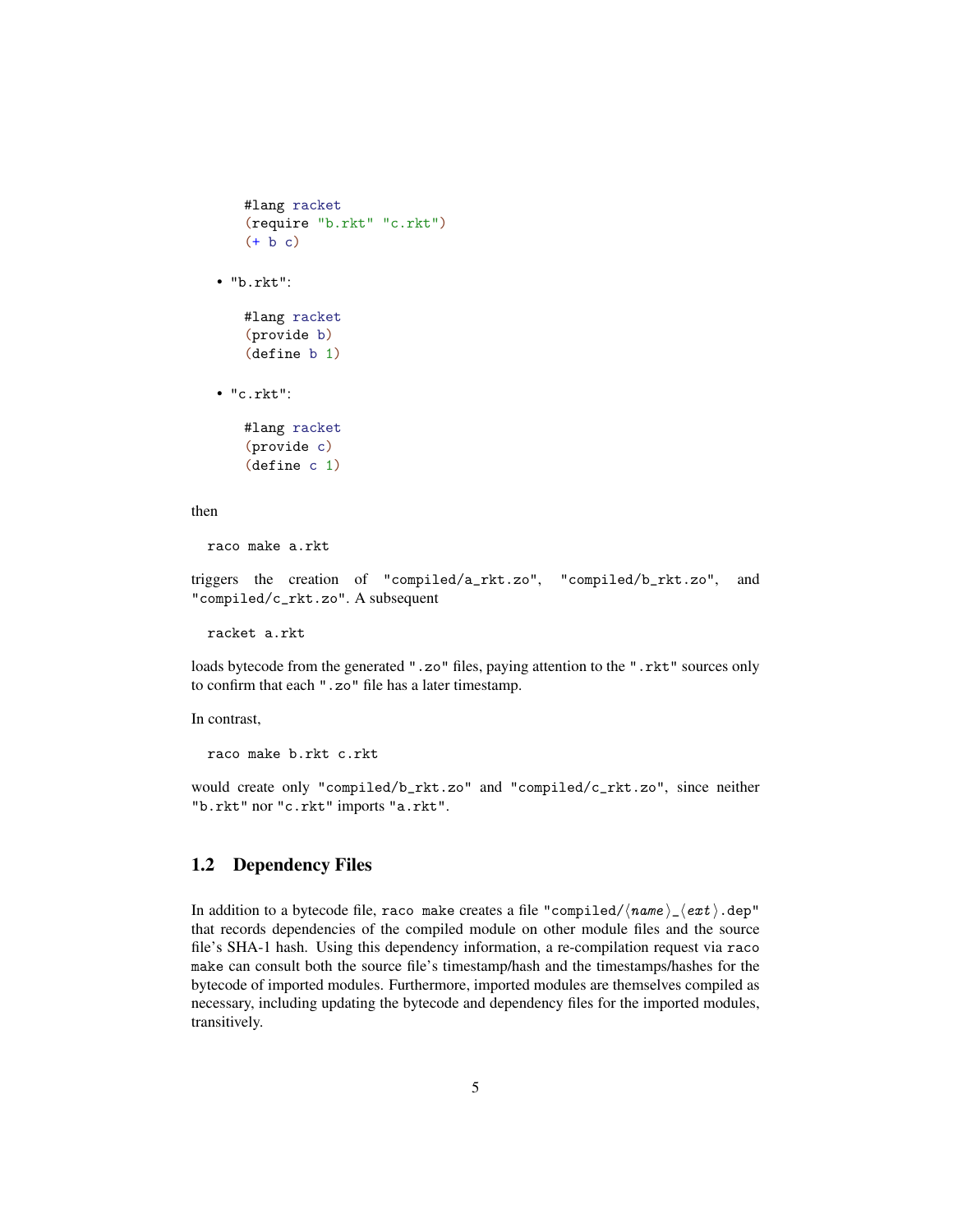Continuing the raco make a.rkt example from the previous section, the raco make command creates "compiled/a\_rkt.dep", "compiled/b\_rkt.dep", and "compiled/c\_rkt.dep" at the same time as the ".zo" files. The "compiled/a\_rkt.dep" file records the dependency of "a.rkt" on "b.rkt", "c.rkt" and the racket library. If the "b.rkt" file is modified (so that its timestamp and SHA-1 hash changes), then running

raco make a.rkt

again rebuilds "compiled/a\_rkt.zo" and "compiled/b\_rkt.zo".

For module files that are within library collections, raco setup uses the same ".zo" and ".dep" conventions and files as raco make, so the two tools can be used together.

### <span id="page-5-0"></span>1.3 API for Making Bytecode

#### (require compiler/cm)

The compiler/cm module implements the compilation and dependency management used by raco make and raco setup.

```
(make-compilation-manager-load/use-compiled-handler
 [delete-zos-when-rkt-file-does-not-exist?
 #:security-guard security-guard])
\rightarrow (path? (or/c symbol? false/c) . -> . any)
delete-zos-when-rkt-file-does-not-exist? : any/c = #f
 security-guard : (or/c security-guard? #f) = #f
```
Returns a procedure suitable as a value for the current-load/use-compiled parameter. The returned procedure passes it arguments on to the current-load/use-compiled procedure that is installed when make-compilation-manager-load/use-compiledhandler is called, but first it automatically compiles a source file to a ".zo" file if

- the file is expected to contain a module (i.e., the second argument to the handler is a symbol);
- the value of each of (current-eval), (current-load), and (namespacemodule-registry (current-namespace)) is the same as when makecompilation-manager-load/use-compiled-handler was called;
- the value of use-compiled-file-paths contains the first path that was present when make-compilation-manager-load/use-compiled-handler was called;
- the value of current-load/use-compiled is the result of this procedure; and
- one of the following holds: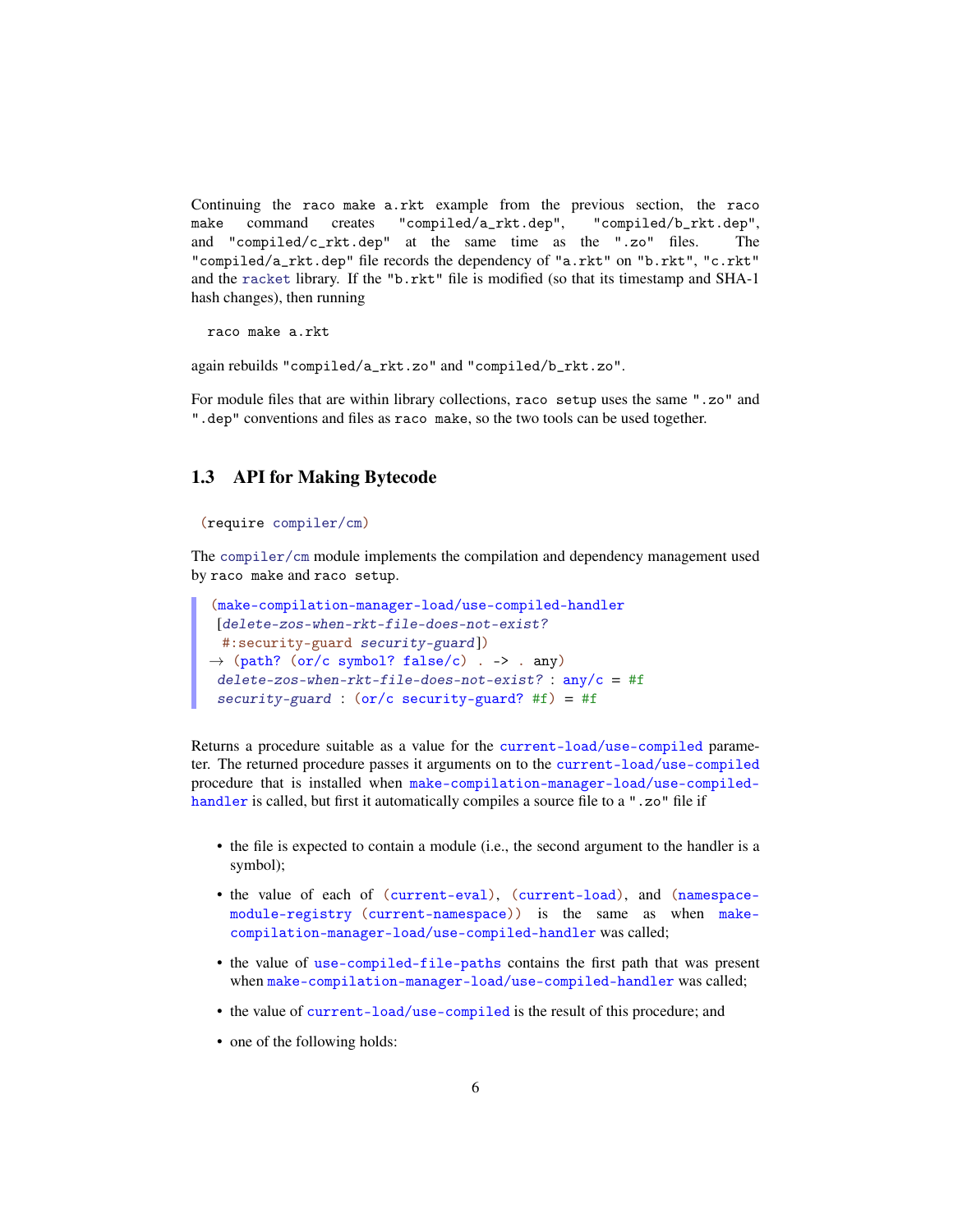- the source file is newer than the ".zo" file in the first sub-directory listed in use-compiled-file-paths (at the time that make-compilation-managerload/use-compiled-handler was called), and either no ".dep" file exists or it records a source-file SHA-1 hash that differs from the current version and source-file SHA-1 hash;
- no ".dep" file exists next to the ".zo" file;
- the version recorded in the ".dep" file does not match the result of (version);
- one of the files listed in the ".dep" file has a ".zo" timestamp newer than the target ".zo", and the combined hashes of the dependencies recorded in the ".dep" file does not match the combined hash recorded in the ".dep" file.

If SHA-1 hashes override a timestamp-based decision to recompile the file, then the target ".zo" file's timestamp is updated to the current time.

After the handler procedure compiles a ".zo" file, it creates a corresponding ".dep" file that lists the current version and the identification of every file that is directly required by the module in the compiled file. Additional dependencies can be installed during compilation via compiler/cm-accomplice. The ".dep" file also records the SHA-1 hash of the module's source, and it records a combined SHA-1 hash of all of the dependencies that includes their recursive dependencies.

The handler caches timestamps when it checks ".dep" files, and the cache is maintained across calls to the same handler. The cache is not consulted to compare the immediate source file to its ".zo" file, which means that the caching behavior is consistent with the caching of the default module name resolver (see current-module-name-resolver).

If use-compiled-file-paths contains an empty list when make-compilationmanager-load/use-compiled-handler is called, then exn:fail:contract exception is raised.

If the delete-zos-when-rkt-file-does-not-exist? argument is a true value, then the returned handler will delete ".zo" files when there is no corresponding original source file.

If the security-guard argument is supplied, it is used when creating ".zo" files, ".dep" files, and "compiled/" directories, and when it adjusts the timestamps for existing files. If it is  $#f$ , then the security guard in the current-security-guard when the files are created is used (not the security guard at the point make-compilation-manager-load/usecompiled-handler is called).

*Do not* install the result of make-compilation-manager-load/use-compiled-handler when the current namespace contains already-loaded versions of modules that may need to be recompiled—unless the already-loaded modules are never referenced by not-yet-loaded modules. References to already-loaded modules may produce compiled files with inconsistent timestamps and/or ".dep" files with incorrect information.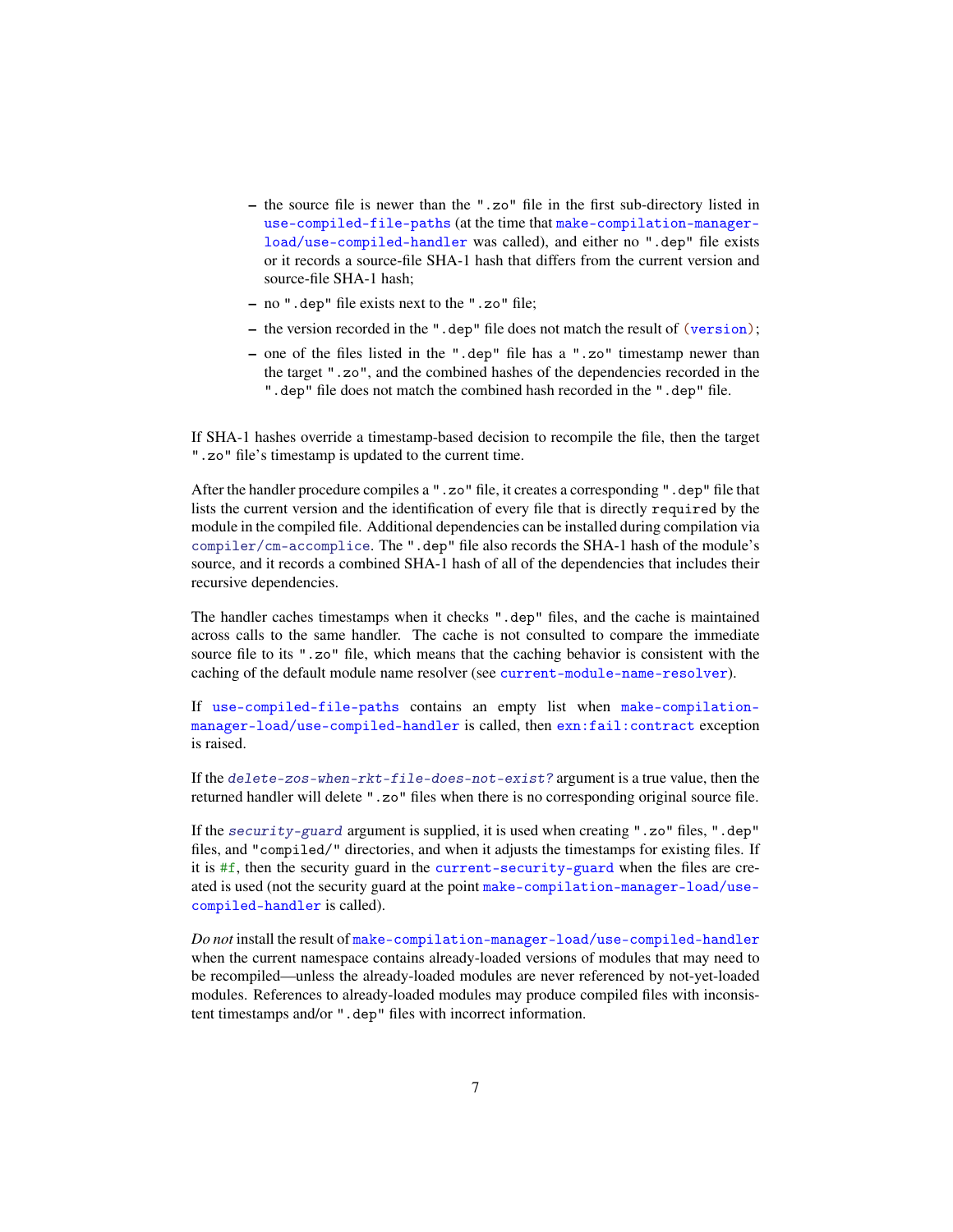```
(managed-compile-zo file
                    [read-src-syntax
                     #:security-guard security-guard]) \rightarrow void?
 file : path-string?
 read-src-syntax : (any/c input-port? . -> . syntax?)
                  = read-syntax
 security-guard : (or/c security-guard? #f) = #f
```
Compiles the given module source file to a ".zo", installing a compilation-manager handler while the file is compiled (so that required modules are also compiled), and creating a ".dep" file to record the timestamps of immediate files used to compile the source (i.e., files required in the source).

If file is compiled from source, then read-src-syntax is used in the same way as readsyntax to read the source module. The normal read-syntax is used for any required files, however.

If  $security$ -guard is not #f, then the provided security guard is used when creating the "compiled/" directories, ".dep" and ".zo" files, and when it adjusts the timestamps of existing files. If it is  $#f$ , then the security guard in the current-security-guard when the files are created is used (not the security guard at the point managed-compile-zo is called).

```
(truet-existing-zos) \rightarrow boolean?(truet-existing-zos trust?) \rightarrow void?trust? : any/c
```
A parameter that is intended for use by setup-plt when installing with pre-built ".zo" files. It causes a compilation-manager load/use-compiled handler to "touch" out-of-date ".zo" files instead of re-compiling from source.

```
(make-caching-managed-compile-zo
 read-src-syntax
[#:security-guard security-guard])
\rightarrow (path-string? . -> . void?)
read-src-syntax : (any/c input-port? . -> . syntax?)
 security-guard : (or/c security-guard? #f) = #f
```
Returns a procedure that behaves like managed-compile-zo (providing the same readsrc-syntax each time), but a cache of timestamp information is preserved across calls to the procedure.

```
(\text{manager-compile-notify-handler}) \rightarrow (\text{path? . -> . any})(manager-compile-notify-handler notify) \rightarrow void?notify : (path? \ . \ . > . any)
```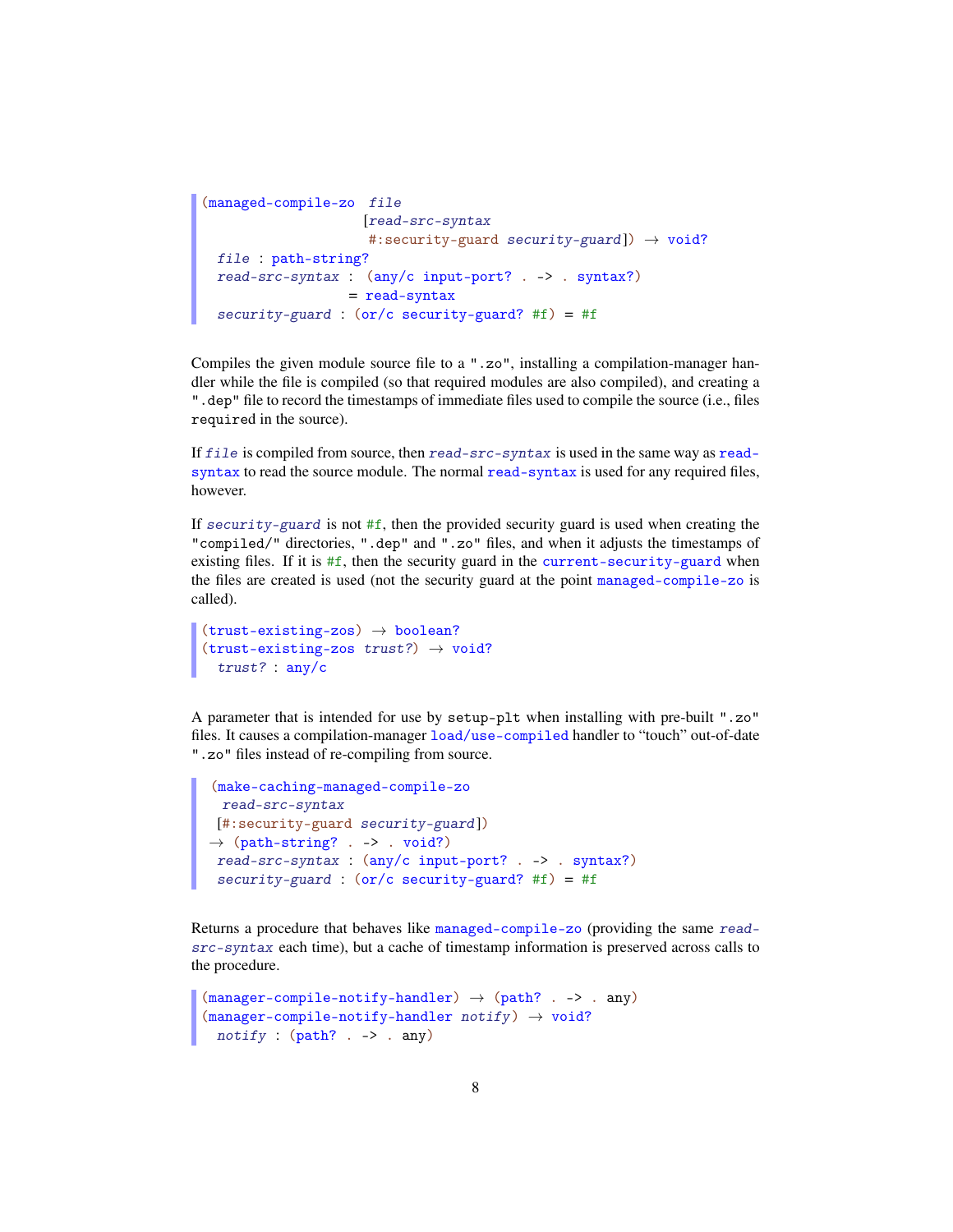A parameter for a procedure of one argument that is called whenever a compilation starts. The argument to the procedure is the file's path.

```
(manager-trace-handler) \rightarrow (string? . -> . any)(manager-trace-handler notify) \rightarrow void?notify : (string? . -> . any)
```
A parameter for a procedure of one argument that is called to report compilation-manager actions, such as checking a file. The argument to the procedure is a string.

The default value of the parameter logs the argument, along with current-inexactmilliseconds to, a logger named 'compiler/cm at the 'debug level.

```
(manager-skip-file-handler)
\rightarrow (-> path? (or/c (cons/c number? promise?) #f))
(manager-skip-file-handler proc) \rightarrow void?proc : (-> path? (or/c (cons/c number? promise?) #f))
```
A parameter whose value is called for each file that is loaded and needs recompilation. If the procedure returns a pair, then the file is skipped (i.e., not compiled); the number in the pair is used as the timestamp for the file's bytecode, and the promise may be forced to obtain a string that is used as hash of the compiled file plus its dependencies. If the procedure returns #f, then the file is compiled as usual. The default is  $(\text{lambda } (x) \# f)$ .

```
(file-stamp-in-collection p)
\rightarrow (or/c (cons/c number? promise?) #f)
 p : path?
```
Calls file-stamp-in-paths with p and (current-library-collection-paths).

```
(file-stamp-in-paths p paths)
\rightarrow (or/c (cons/c number? promise?) #f)
 p : path?
 paths : (listof path?)
```
Returns the file-modification date and delayed hash of p or its bytecode form (i.e.,  $" .zo"$ file), whichever exists and is newer, if  $p$  is an extension of any path in paths (i.e., exists in the directory, a subdirectory, etc.). Otherwise, the result is #f.

This function is intended for use with manager-skip-file-handler.

```
(get-file-shal p) \rightarrow (or/c string? #f)p : path?
```
Computes a SHA-1 hash for the file  $p$ ; the result is #f if p cannot be opened.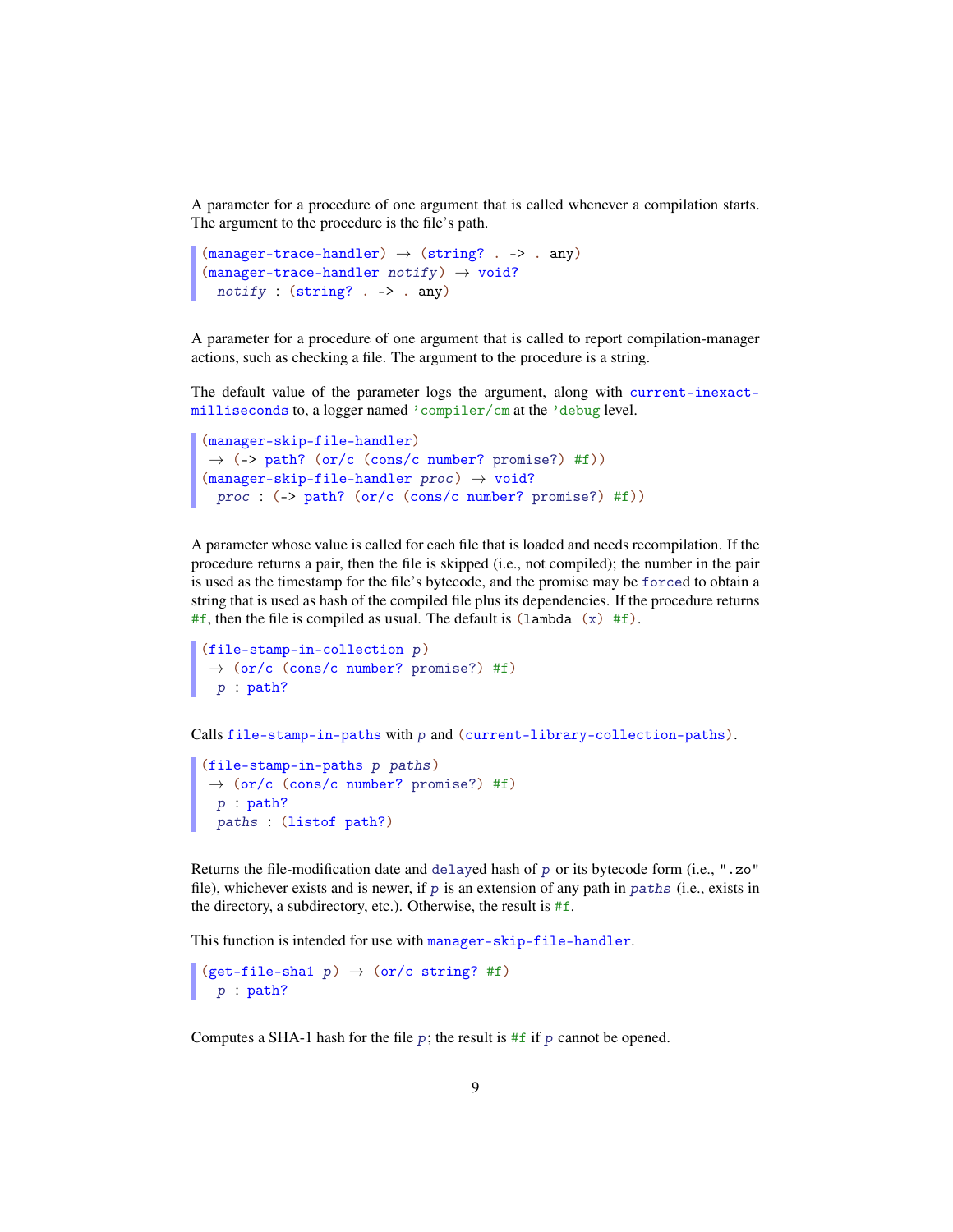```
(get-complied-file-sha1 p) \rightarrow (or/c string? #f)p : path?
```
Computes a SHA-1 hash for the bytecode file p, appending any dependency-describing hash available from a ".dep" file when available (i.e., the suffix on  $p$  is replaced by ".dep" to locate dependency information). The result is  $#f$  if p cannot be opened.

```
(with-compile-output p proc) \rightarrow anyp : path-string?
 proc : ([port input-port?] [tmp-path path?] . -> . any)
```
Opens a temporary path for writing and calls proc passing the resulting port and tmppath. Once proc returns, with-compile-output renames tmp-path to p and arranges to delete temp-path if there's an exception. Breaks are managed so that the port is reliably closed and the tmp-path file is reliably deleted if there's a break. The result of proc is the result of the with-compile-output call.

Windows prevents programs from overwriting files that are open. As a result, withcompile-output calls to rename-file-or-directory will fail if the destination file argument is an open file. Windows, however, does allow you to rename an open file. To avoid overwriting open files windows, with-compile-output creates a second temporary file tmp-path2, renames p to tmp-path2, renames tmp-path to p, and finally deletes tmp-path2.

```
(parallel-lock-client)
\rightarrow(or/c #f
          (->i ([command (or/c 'lock 'unlock)]
                 [file bytes?])
                [res (command) (if (eq? command 'lock)
                                    boolean?
                                    void?)]))
(parallel-lock-client proc) \rightarrow void?proc :
         (or/c #f
               (->i ([command (or/c 'lock 'unlock)]
                     [file bytes?])
                     [res (command) (if (eq? command 'lock)
                                         boolean?
                                         void?)]))
```
Holds the parallel compilation lock client, which is used by the result of makecompilation-manager-load/use-compiled-handler to prevent compilation races between parallel builders.

When  $proc$  is #f (the default), no checking for parallel compilation is done (and thus multiple threads or places running compilations via make-compilation-manager-load/usecompiled-handler will potentially corrupt each other's ".zo" files).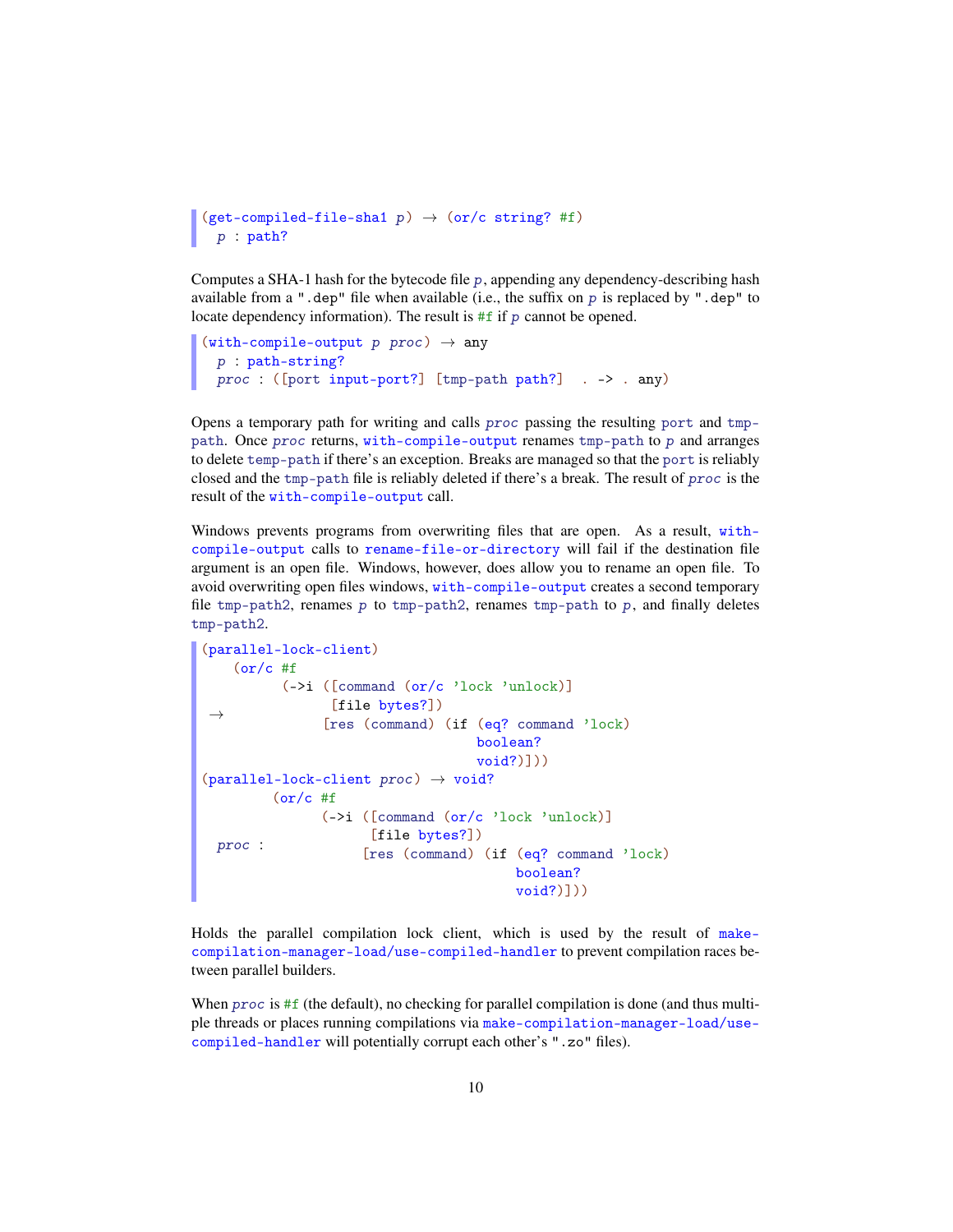When *proc* is a function, its first argument is a command, indicating if it wants to lock or unlock the path specified in the second argument.

When the proc  $\cdot$  lock command returns #t, the current builder has obtained the lock for zo-path. Once compilation of zo-path is complete, the builder process must release the lock by calling proc 'unlock with the exact same zo-path.

When the *proc* 'lock command returns  $#f$ , another parallel builder obtained the lock first and has already compiled the zo. The parallel builder should continue without compiling zo-path. (In this case, make-compilation-manager-load/use-compiled-handler's result will not call proc with 'unlock.)

#### Example:

```
> (let* ([lc (parallel-lock-client)]
          [zo-name #"collects/racket/compiled/draw_rkt.zo"]
          [locked? (and lc (lc 'lock zo-name))]
          [ok-to-compile? (or (not lc) locked?)])
    (dynamic-wind
       (lambda () (void))
      (lambda ()
         (when ok-to-compile?
           (printf "Do compile here ...\n")))
       (lambda ()
        (when locked?
          (lc 'unlock zo-name)))))
Do compile here ...
(compile-lock->parallel-lock-client pc
                                     [cust])
\rightarrow (-> (or/c 'lock 'unlock) bytes? boolean?)
 pc : place-channel?
 cust : (or/c #f custodian?) = #f
```
Returns a function that follows the parallel-lock-client by communicating over pc. The argument must have be the result of make-compile-lock.

This communication protocol implementation is not kill safe. To make it kill safe, it needs a sufficiently powerful custodian, i.e., one that is not subject to termination (unless all of the participants in the compilation are also terminated). It uses this custodian to create a thread that monitors the threads that are doing the compilation. If one of them is terminated, the presence of the custodian lets another one continue. (The custodian is also used to create a thread that manages a thread safe table.)

 $\blacksquare$  (make-compile-lock)  $\rightarrow$  place-channel?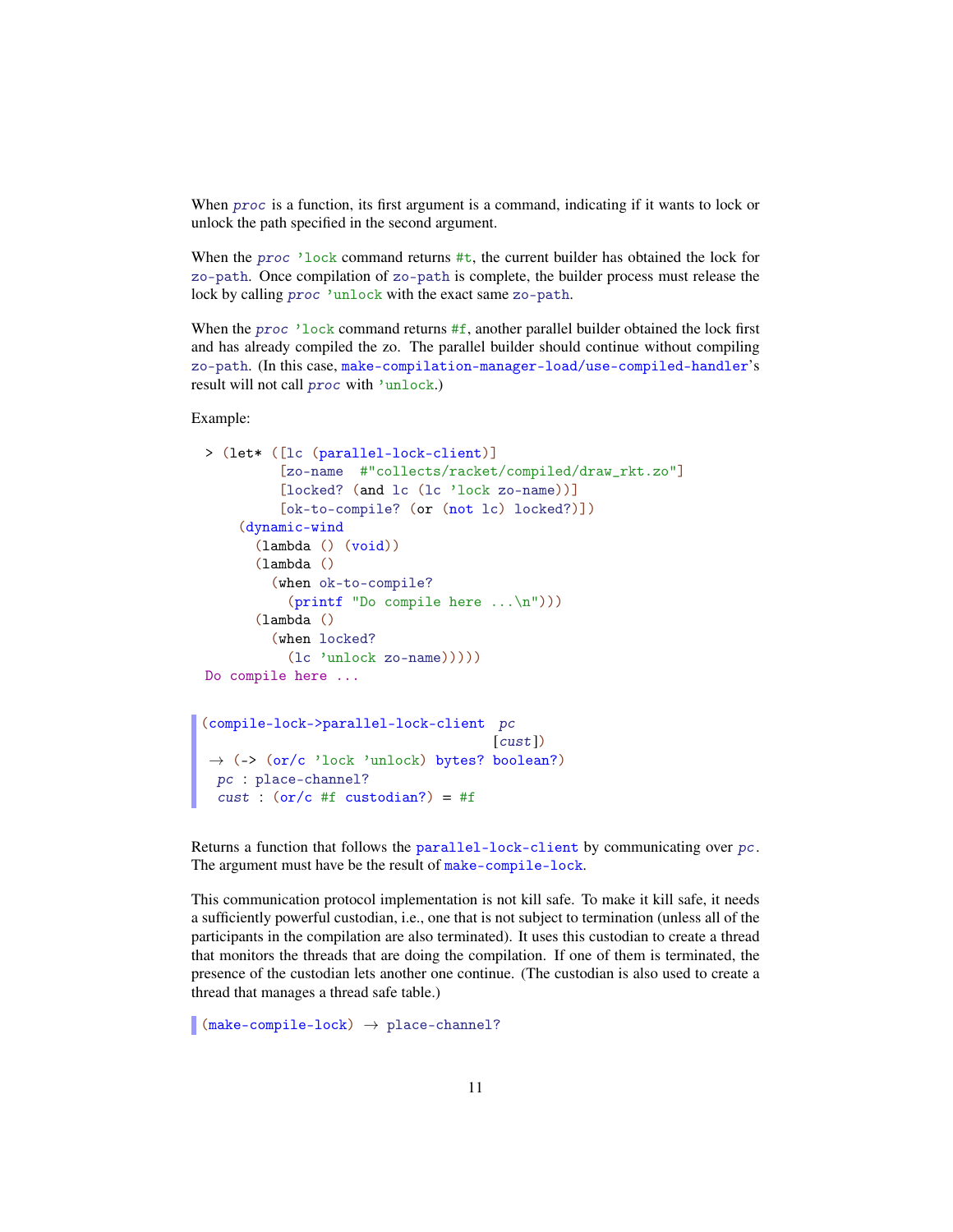Creates a place-channel? that can be used with compile-lock->parallel-lockclient to avoid concurrent compilations of the same racket source files in multiple places.

# <span id="page-11-0"></span>1.4 API for Parallel Builds

```
(require setup/parallel-build)
```
The setup/parallel-build library provides the parallel-compilation functionality of raco setup and raco make.

```
(parallel-compile-files list-of-files
                        [#:worker-count worker-count
                         #:handler handler]) \rightarrow void?
 list-of-files : (listof path?)
 worker-count : non-negative-integer? = (processor-count)
 handler :
           (->i ([handler-type symbol?]
                  [path path-string?]
                  [msg string?]
                  [out string?]
                  [err string?])
                 void?)
                                         = void
```
The parallel-compile utility function is used by raco make to compile a list of paths in parallel. The optional #:worker-count argument specifies the number of compile workers to spawn during parallel compilation. The callback, handler, is called with the symbol 'done as the handler-type argument for each successfully compiled file, 'output when a successful compilation produces stdout/stderr output, 'error when a compilation error has occured, or 'fatal-error when a unrecoverable error occurs. The other arguments give more information for each status update.

```
(parallel-compile-files
 source-files
 #:worker-count 4
 #: handler (lambda (type work msg out err)
   (match type
      ['done (when (verbose) (printf " Made ∼a\n" work))]
      ['output (printf " Output from: ∼a\n∼a∼a" work out err)]
      [else (printf " Error compiling ∼a\n∼a\n∼a∼a"
                   work
                   msg
                    out
                    err)])))
```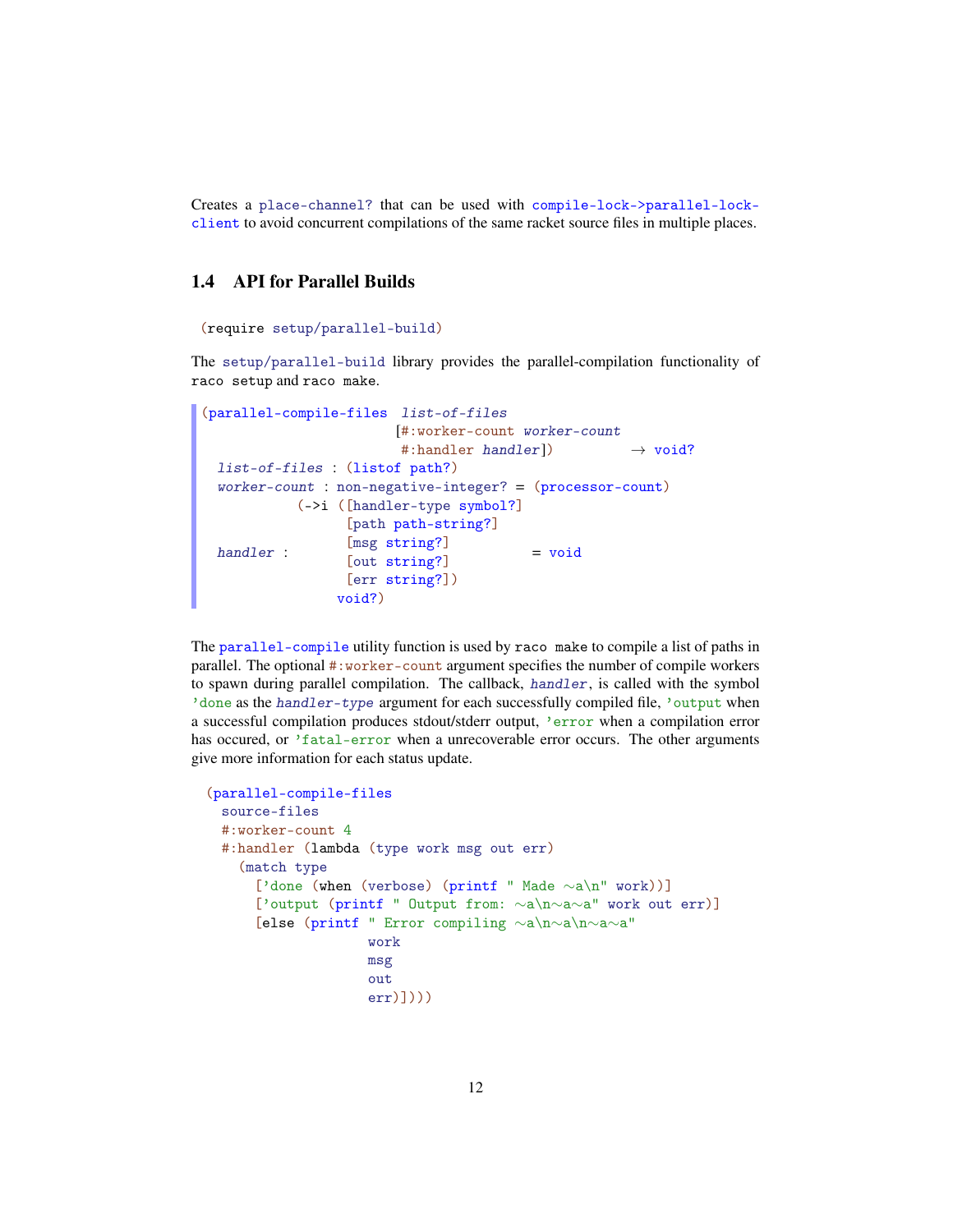```
(parallel-compile worker-count
                   setup-fprintf
                   append-error
                   collects-tree) \rightarrow (void)worker-count : non-negative-integer?
 setup-fprintf :
                   (->* ([stage string?] [format string?])
                        \circ#:rest (listof any/c) void)
 append-error :
                  (\rightarrow cc?
                      [prefix string?]
                      [exn (or/c exn? null?)]
                      [out string?]
                      [err srtring?]
                      [message string?]
                      void?)
 collects-tree : (listof any/c)
```
The parallel-compile internal utility function is used by rack setup to compile collects in parallel. The worker-count argument specifies the number of compile workers to spawn during parallel compilation. The setup-fprintf and append-error functions are internal callback mechanisms that raco setup uses to communicate intermediate compilation results. The collects-tree argument is a compound datastructure containing an in-memory tree representation of the collects directory.

## <span id="page-12-0"></span>1.5 Compilation Manager Hook for Syntax Transformers

(require compiler/cm-accomplice)

 $(r$ egister-external-file file)  $\rightarrow$  void? file : (and path? complete-path?)

Logs a message (see log-message) at level 'info to a logger named 'cm-accomplice. The message data is a file-dependency prefab structure type with two fields; the first field's value is  $fil$  and the second field's value is  $#f$  (to indicate a non-module dependency).

A compilation manager implemented by compiler/cm looks for such messages to register an external dependency. The compilation manager records (in a ".dep" file) the path as contributing to the implementation of the module currently being compiled. Afterward, if the registered file is modified, the compilation manager will know to recompile the module.

The include macro, for example, calls this procedure with the path of an included file as it expands an include form.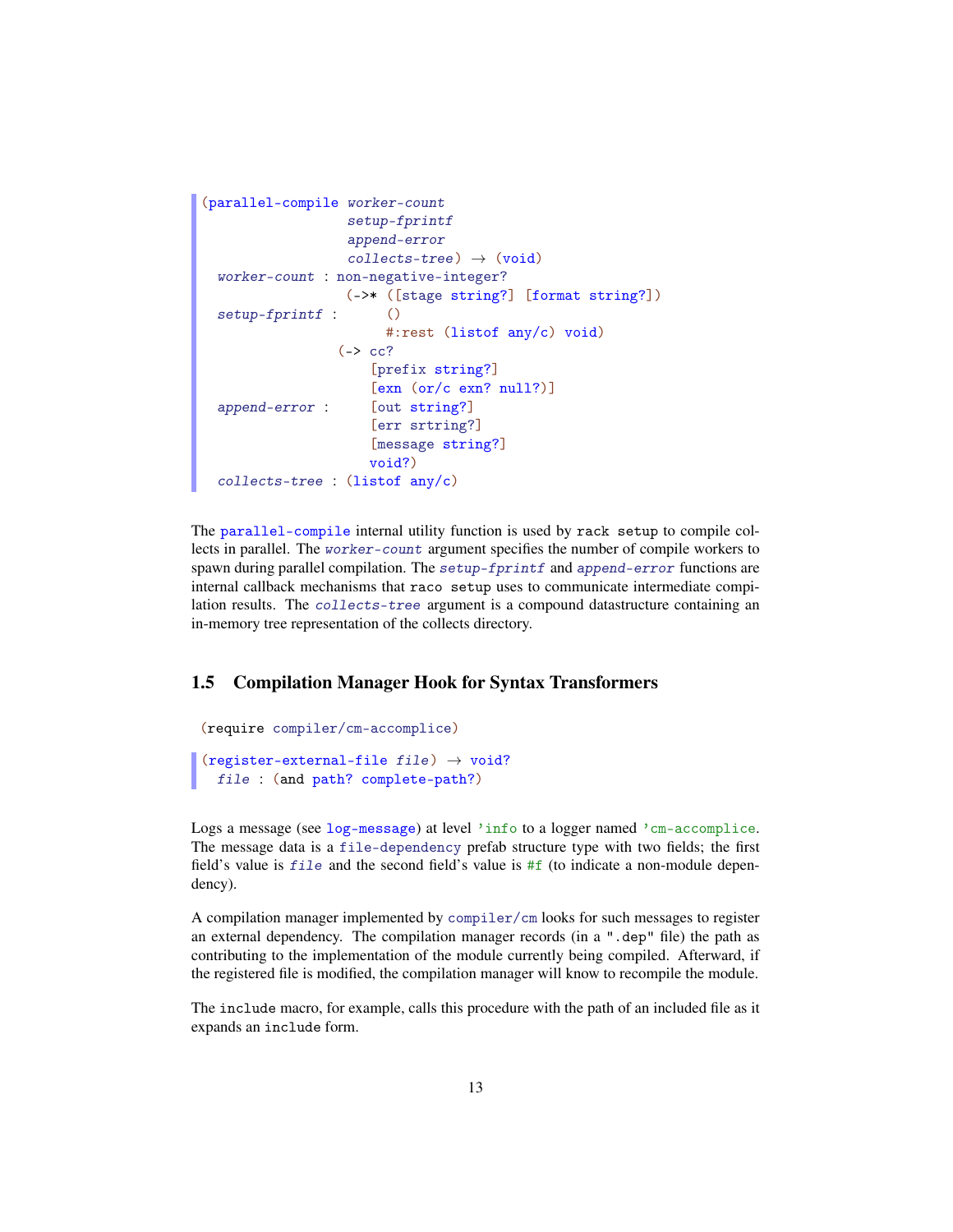```
(register-external-module file) \rightarrow void?
  file : (and path? complete-path?)
```
Like register-external-file, but logs a message with a file-dependency prefab structure type whose second field is #t.

A compilation manager implemented by compiler/cm recognizes the message to register a dependency on a module (which implies a dependency on all of that module's dependencies, etc.).

## <span id="page-13-0"></span>1.6 Compiling to Raw Bytecode

The --no-deps mode for raco make is an improverished form of the compilation, because it does not track import dependencies. It does, however, support compilation of non-module source in an namespace that initially imports scheme.

Outside of a module, top-level define-syntaxes, module, #%require, define-valuesfor-syntax, and begin expressions are handled specially by raco make --no-deps: the compile-time portion of the expression is evaluated, because it might affect later expressions.

For example, when compiling the file containing

```
(require racket/class)
(define f (class object% (super-new)))
```
the class form from the racket/class library must be bound in the compilation namespace at compile time. Thus, the require expression is both compiled (to appear in the output code) and evaluated (for further computation).

Many definition forms expand to define-syntaxes. For example, define-signature expands to define-syntaxes. In --no-deps mode, raco make --no-deps detects define-syntaxes and other expressions after expansion, so top-level define-signature expressions affect the compilation of later expressions, as a programmer would expect.

In contrast, a load or eval expression in a source file is compiled—but *not evaluated!*—as the source file is compiled. Even if the load expression loads syntax or signature definitions, these will not be loaded as the file is compiled. The same is true of application expressions that affect the reader, such as (read-case-sensitive  $\#t$ ). The -p or --prefix flag for raco make takes a file and loads it before compiling the source files specified on the command line.

By default, the namespace for compilation is initialized by a require of scheme. If the --no-prim flag is specified, the namespace is instead initialized with namespace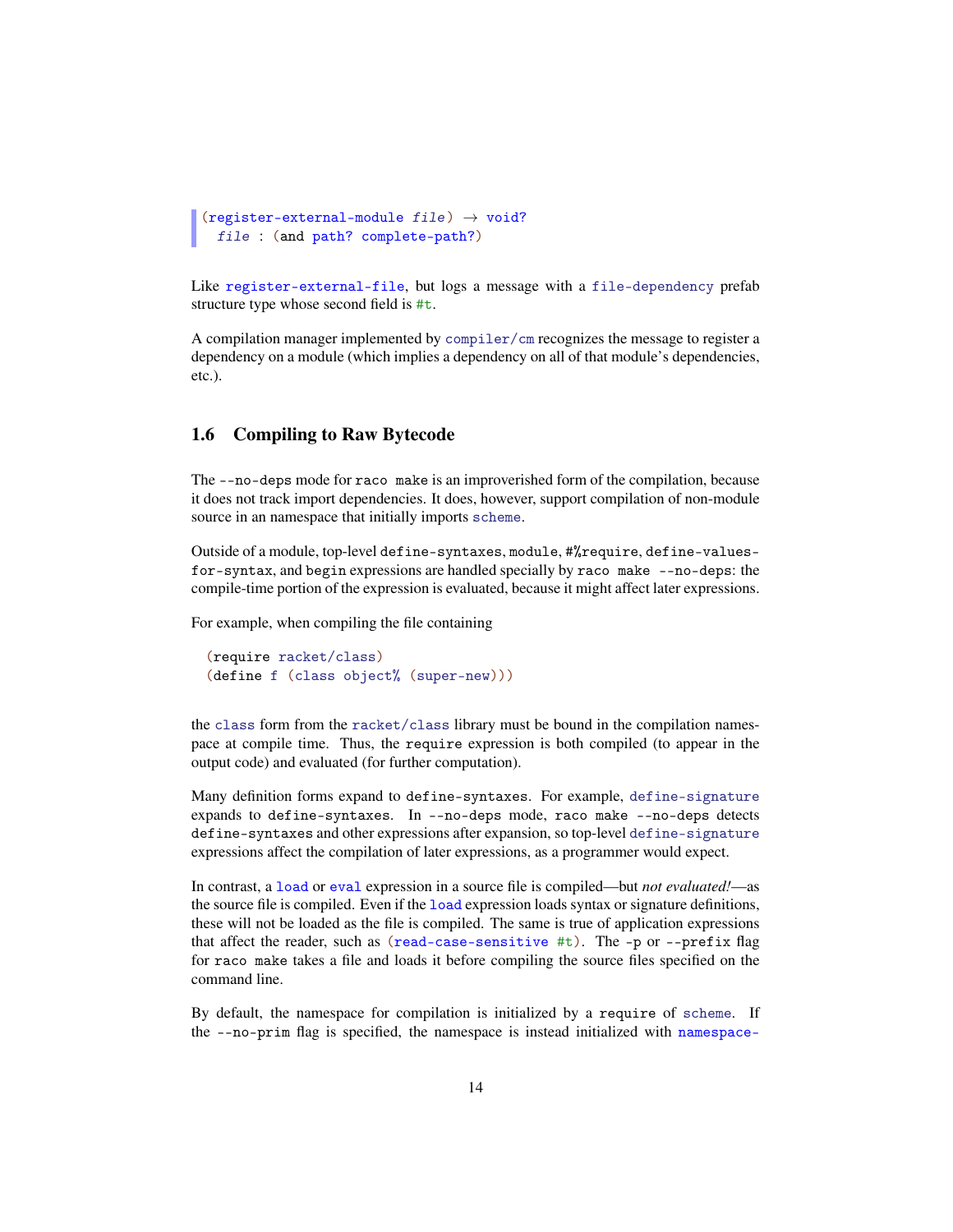require/copy, which allows mutation and redefinition of all initial bindings (other than syntactic forms, in the case of mutation).

In general, a better solution is to put all code to compile into a module and use raco make in its default mode.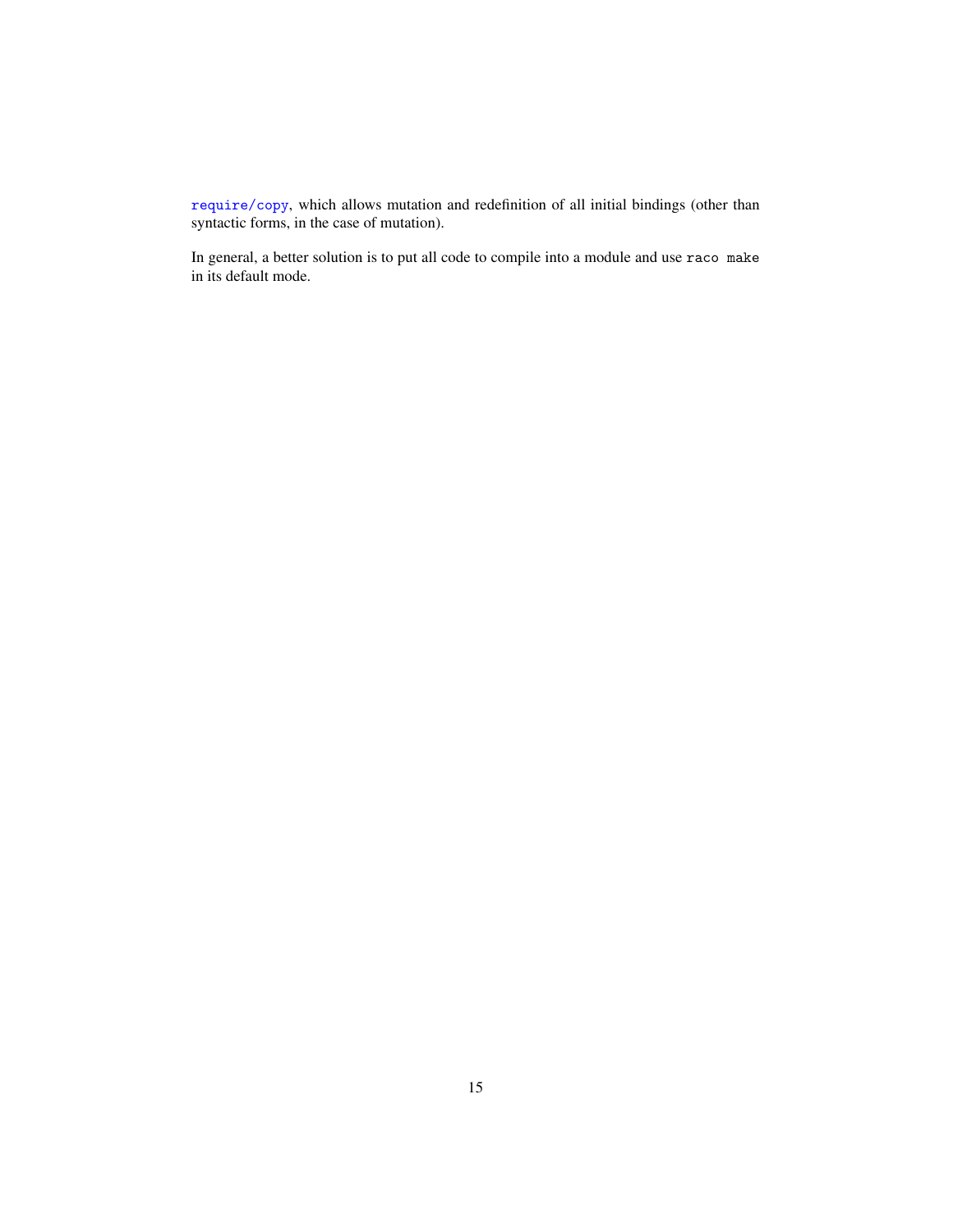# <span id="page-15-0"></span>2 raco link: Library Collection Links

The raco link command inspects and modifies a collection links file to display, add, or remove mappings from collection names to filesystem directories.

For example, the command

```
raco link maze
```
installs a user-specific link for the "maze" collection, mapping it to the "maze" subdirectory of the current directory. Supply multiple directory paths to create multiple links at once, especially with a command-shell wildcard:

raco link \*

By default, the linked collection name is the same as each directory's name, but the collection name can be set separately for a single directory with the --name flag.

To remove the link created by the first example above, use

```
raco link --remove maze
```
or

raco link -r maze

Like link-adding mode, removing mode accepts multiple directory paths to remove multiple links, and all links that match any directory are removed. If  $-$ -name is used with  $-$ -remove, then only links matching both the collection name and directory are removed.

Full command-line options:

- -1 or --1 ist Shows the current link table. If any other command-line arguments are provided that modify the link table, the table is shown after modifications. If no directory arguments are provided, and if none of  $-u$ ,  $u$ ,  $-u$ ser,  $-i$ ,  $u$ ,  $-i$ nstallation, -f, or --file are specified, then the link table is shown for both the user-specific and installation-wide collection links files.
- $\text{-}n \langle \textit{name} \rangle$  or  $\text{-}n$ ame $\langle \textit{name} \rangle$  Sets the collection name for adding a single link or removing matching links. By default, the collection name for an added link is derived from the directory name. When the -r or --remove flag is also used, only links with a collection name matching  $\langle name \rangle$  are removed, and if no directory arguments are provided, all links with a match to  $\langle name \rangle$  are removed. This flag is mutually exclusive with -d and --root.
- -d or --root Treats each directory as a collection root that contains collection directories, instead of a directory for a specific collection. When the -r or --remove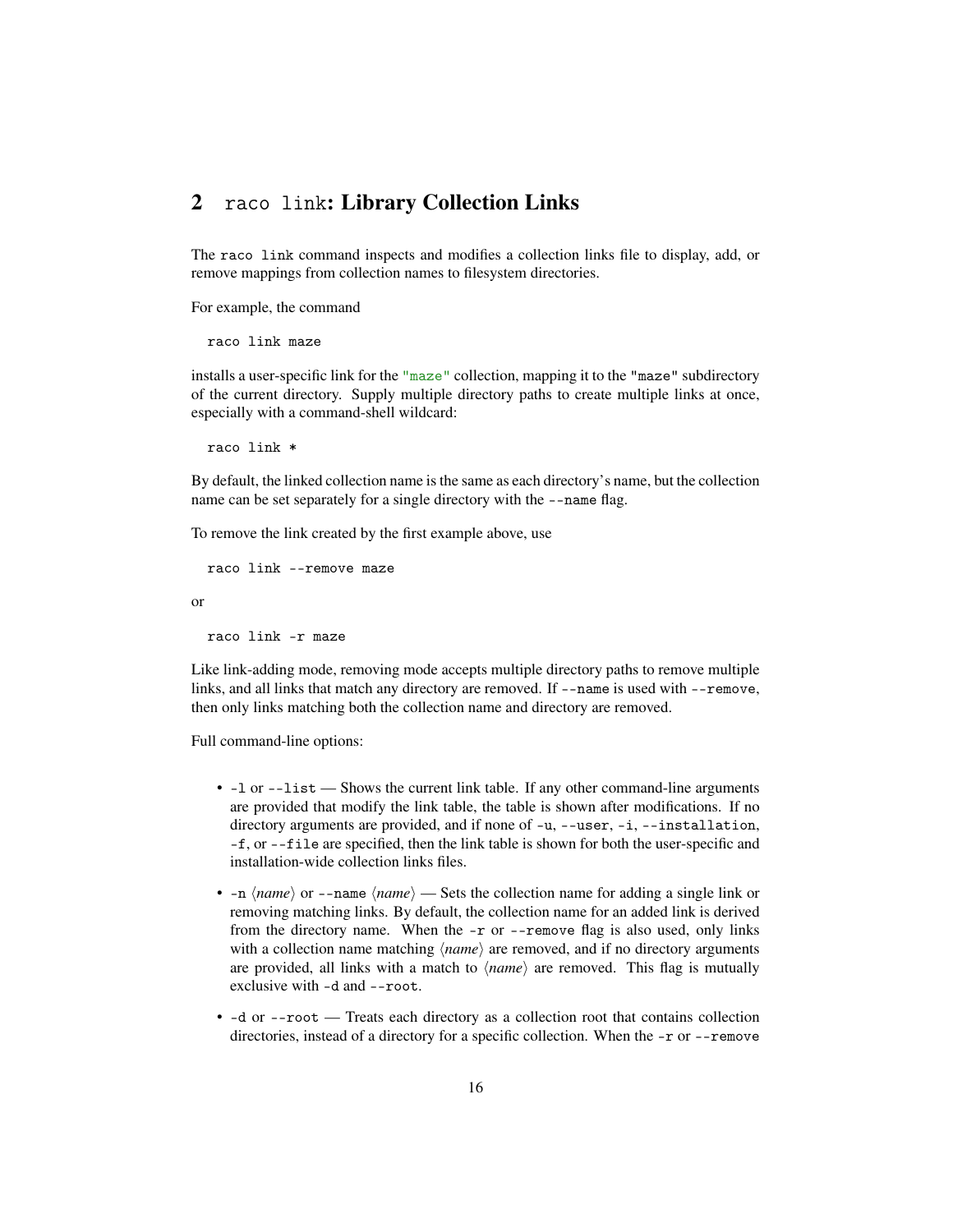flag is also used, only collection-root links that match a directory are removed. This flag is mutually exclusive with -n and --name.

- $-x$   $\langle regexp\rangle$  or  $-\text{version-regexp}\langle regexp\rangle$  Sets a version regexp that limits the link to use only by Racket versions (as reported by version) matching  $\langle regexp \rangle$ . When the  $-r$  or  $-$ -remove flag is also used, only links with a version regexp matching  $\langle regexp \rangle$  are removed.
- -r or --remove Selects remove mode instead of add mode.
- -u or --user Limits listing and removal of links to the user-specific collection links file and not the collection-wide collection links file. This flag is mutually exclusive with -i, --installation, -f, and --file.
- -i or --installation Reads and writes links in installation-wide collection links file and not the user-specific collection links file. This flag is mutually exclusive with  $-u$ ,  $-v$  -user,  $-f$ , and  $-v$  -file.
- $-f \langle file \rangle$  or  $-file \langle file \rangle$  Reads and writes links in  $\langle file \rangle$  instead of the userspecific collection links file. This flag is mutually exclusive with  $-u$ ,  $-u$ ser,  $-i$ , and --installation.
- --repair Enables repairs to the existing file content when the content is erroneous. The file is repaired by deleting individual links when possible.

# <span id="page-16-0"></span>2.1 API for Collection Links

```
(require setup/link)
(links dir
       ...
       [#:user? user?
       #:file file
       #:name name
       #:root? root?
       #:version-regexp version-regexp
       #:error error-proc
       #:remove? remove?
       #:show? show?
       #:repair? repair?
       #:with-path? with-path?]) \rightarrow list?
 dir : path?
 user? : \text{any/c} = #tfile : (or/c path-string? #f) = #f
 name : (or/c \text{ string? #f}) = #froot? : any/c = #fversion-regexp : (or/c regexp? #f) = #f
```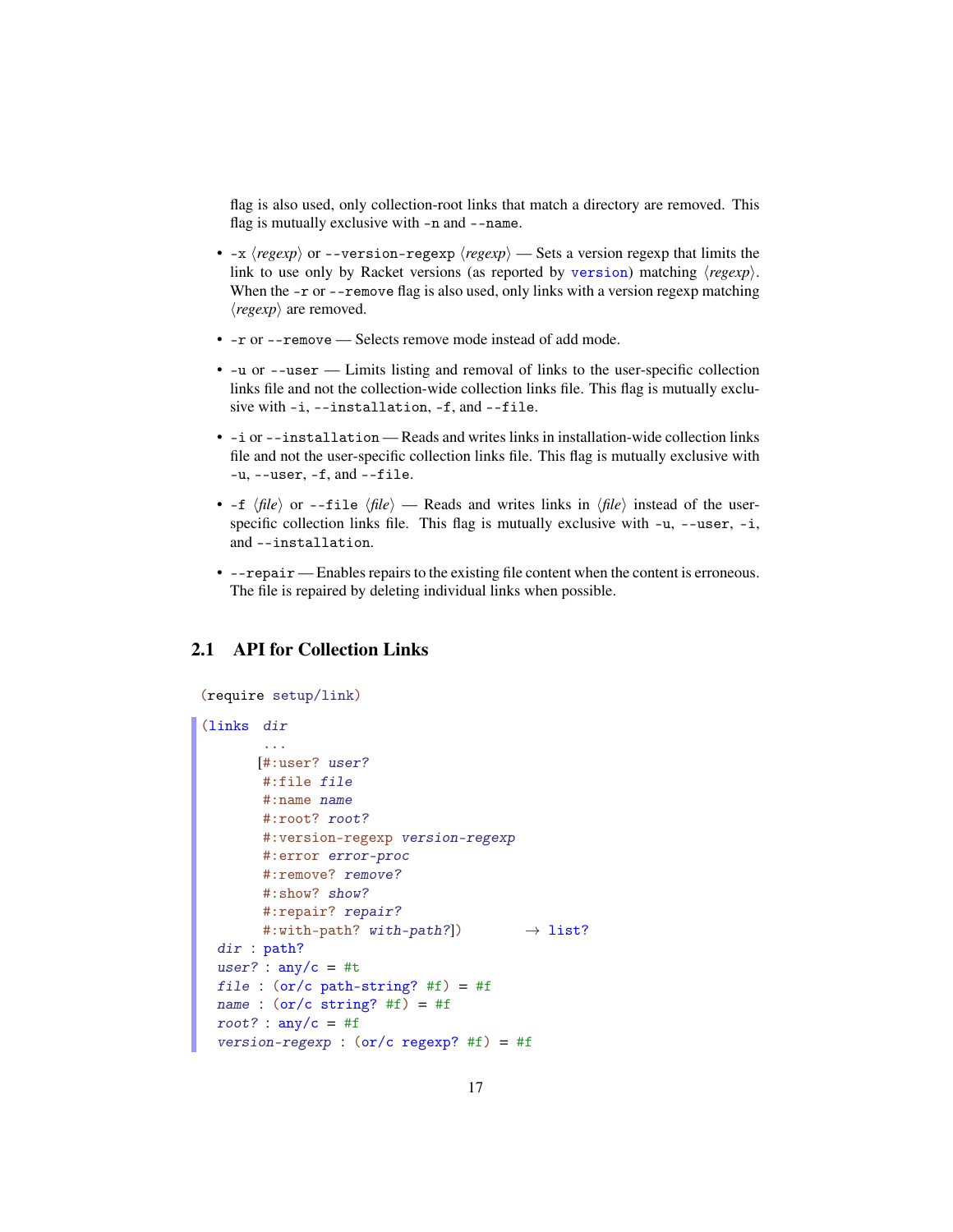```
error-proc : (symbol? string? any/c ... . -> . any) = error
remove? : any/c = #fshow? : \text{any}/\text{c} = #frepair? : any/c = #fwith-path? : any/c = #f
```
A function version of the raco link command that always works on a single file—either file if it is a path string, the user-specific collection links file if user? is true, of the installation-wide collection links file if user? is false.

The error-proc argument is called to raise exceptions that would be fatal to the raco link command.

If remove? is true, the result is a list of entries that were removed from the file. If remove? is #f but root? is true, the result is a list of paths for collection roots. If remove? and root? are both #f, the result is a list for top-level collections that are mapped by file and that apply to the running version of Racket; the list is a list of strings for collection names if with-path? is #f, or it is a list of pairs of collection-name strings and complete paths if with-path? is true.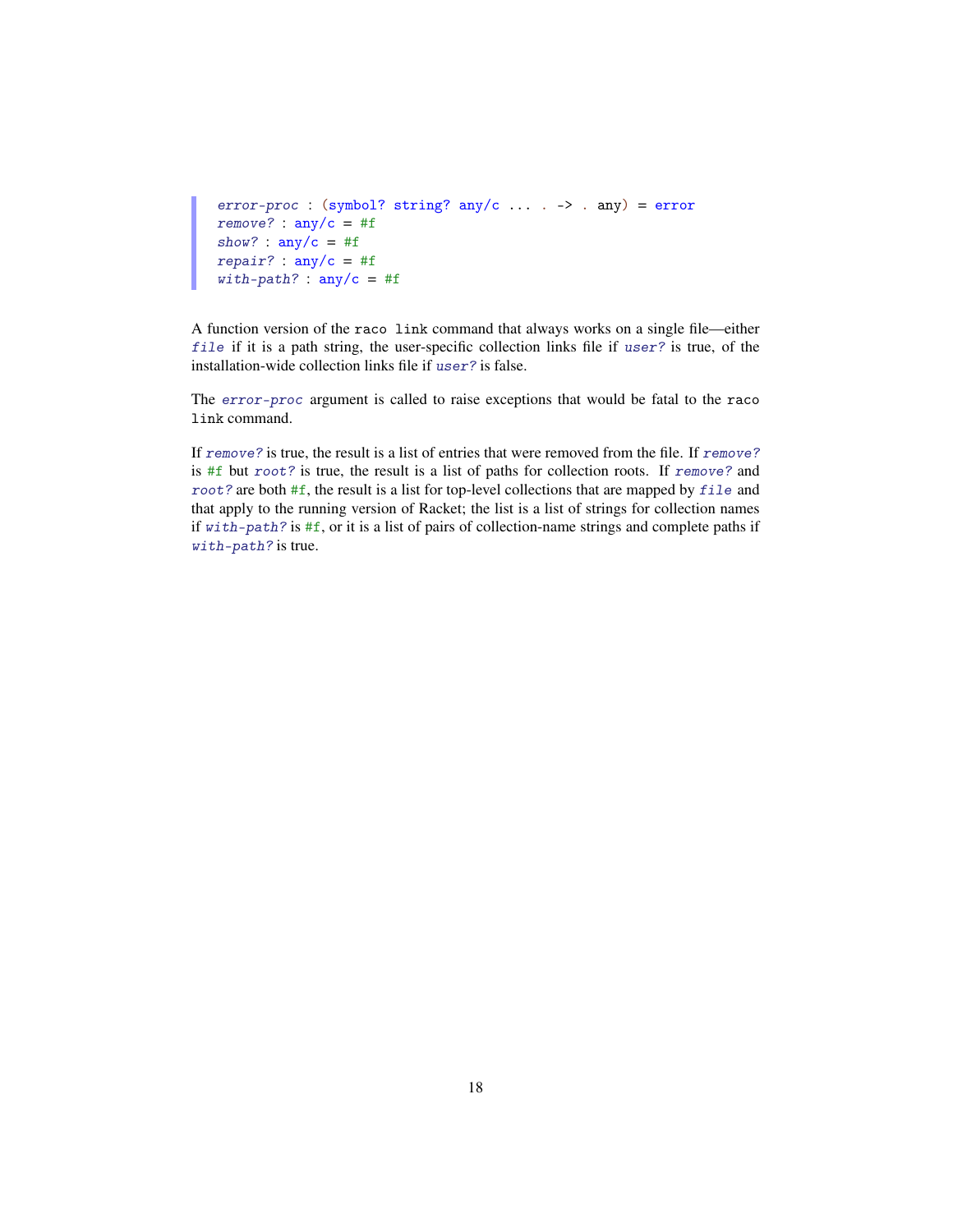# <span id="page-18-0"></span>3 raco exe: Creating Stand-Alone Executables

Compiled code produced by raco make relies on Racket executables to provide run-time support to the compiled code. However, raco exe can package code together with its runtime support to form an executable, and raco distribute can package the executable into a distribution that works on other machines. Running an executable produced by raco exe will not improve performance over raco make.

The raco exe command embeds a module, from source or byte code, into a copy of the racket executable. (On Unix, the embedding executable is actually a copy of a wrapper executable.) The created executable invokes the embedded module on startup. The --gui flag causes the program to be embedded in a copy of the gracket executable. If the embedded module refers to other modules via require, then the other modules are also included in the embedding executable.

For example, the command

raco exe --gui hello.rkt

produces either "hello.exe" (Windows), "hello.app" (Mac OS X), or "hello" (Unix), which runs the same as running the "hello.rkt" module in gracket.

Library modules or other files that are referenced dynamically—through eval, load, or dynamic-require—are not automatically embedded into the created executable. Such modules can be explicitly included using the ++lib flag to raco exe. Alternately, use define-runtime-path to embed references to the run-time files in the executable; the files are then copied and packaged together with the executable when creating a distribution (as described in §4 "raco distribute: Sharing Stand-Alone Executables").

Modules that are implemented directly by extensions—i.e., extensions that are automatically loaded from (build-path "compiled" "native" (system-library-subpath)) to satisfy a require—are treated like other run-time files: a generated executable uses them from their original location, and they are copied and packaged together when creating a distribution.

The raco exe command works only with module-based programs. The compiler/embed library provides a more general interface to the embedding mechanism.

A stand-alone executable is "stand-alone" in the sense that you can run it without starting racket, gracket, or DrRacket. However, the executable depends on Racket shared libraries, and possibly other run-time files declared via define-runtime-path. The executable can be packaged with support libraries to create a distribution using raco distribute, as described in §4 "raco distribute: Sharing Stand-Alone Executables".

The  $-\text{ico}$  (Windows) or  $-\text{iens}$  (Mac OS X) flag sets the icon for the generated executable. For generally, ++aux attaches information to the executable based on the auxilliary file's

Use a smaller base language to achieve a faster startup time such as #lang racket/base instead of #lang racket rather than relying on raco exe.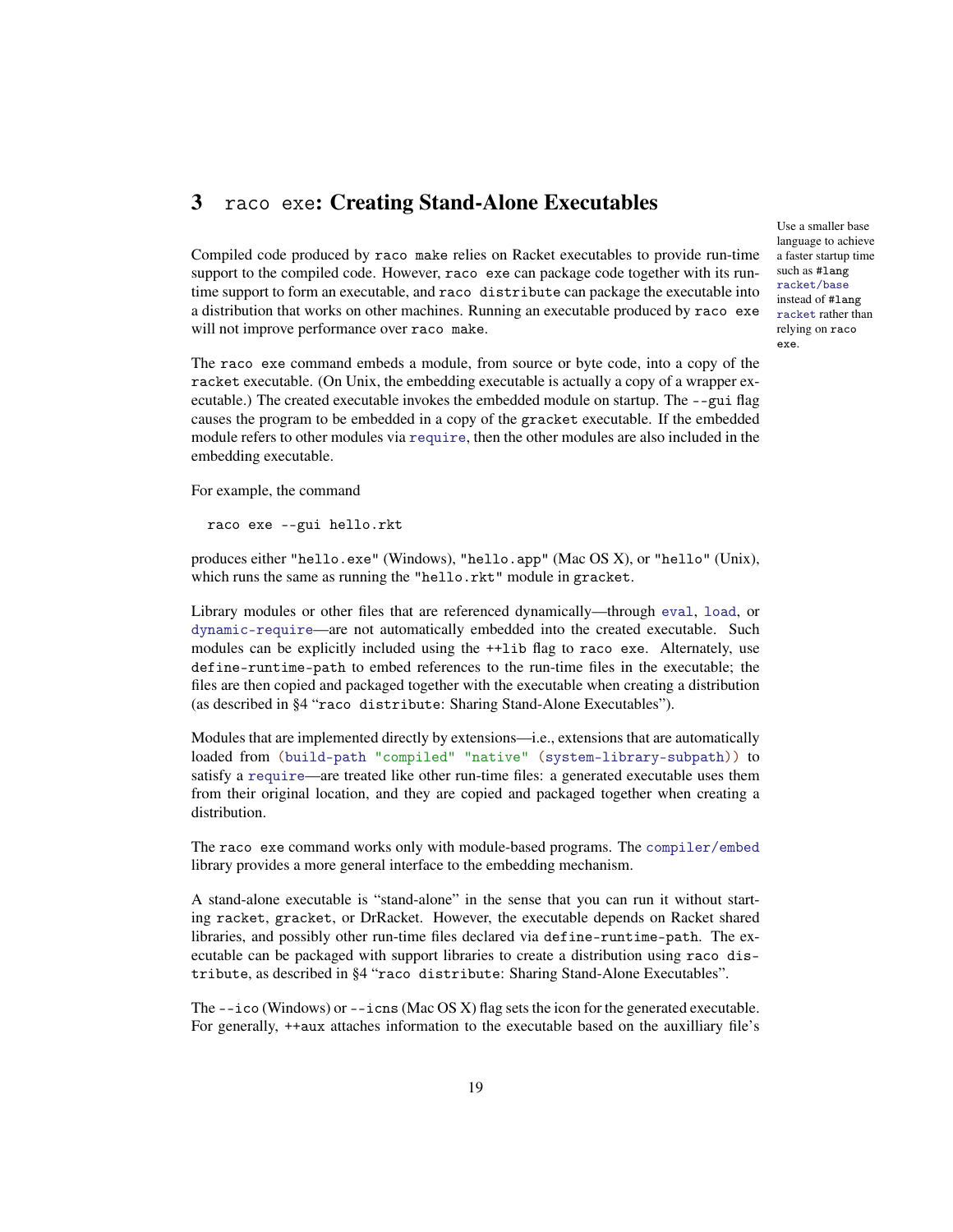suffix; see extract-aux-from-path for a list of recognized suffixes and meanings.

The -l or --launcher flag creates a launcher instead of a stand-alone executable. See §3.2 "Installation-Specific Launchers" for more information on launchers. The --lib has no effect in that case.

## <span id="page-19-0"></span>3.1 API for Creating Executables

```
(require compiler/embed)
```
The compiler/embed library provides a function to embed Racket code into a copy of Racket or GRacket, thus creating a stand-alone Racket executable. To package the executable into a distribution that is independent of your Racket installation, use assembledistribution from compiler/distribute.

Embedding walks the module dependency graph to find all modules needed by some initial set of top-level modules, compiling them if needed, and combining them into a "module bundle." In addition to the module code, the bundle extends the module name resolver, so that modules can be required with their original names, and they will be retrieved from the bundle instead of the filesystem.

The create-embedding-executable function combines the bundle with an executable (Racket or GRacket). The write-module-bundle function prints the bundle to the current output port, instead; this stream can be loaded directly by a running program, as long as the read-accept-compiled parameter is true.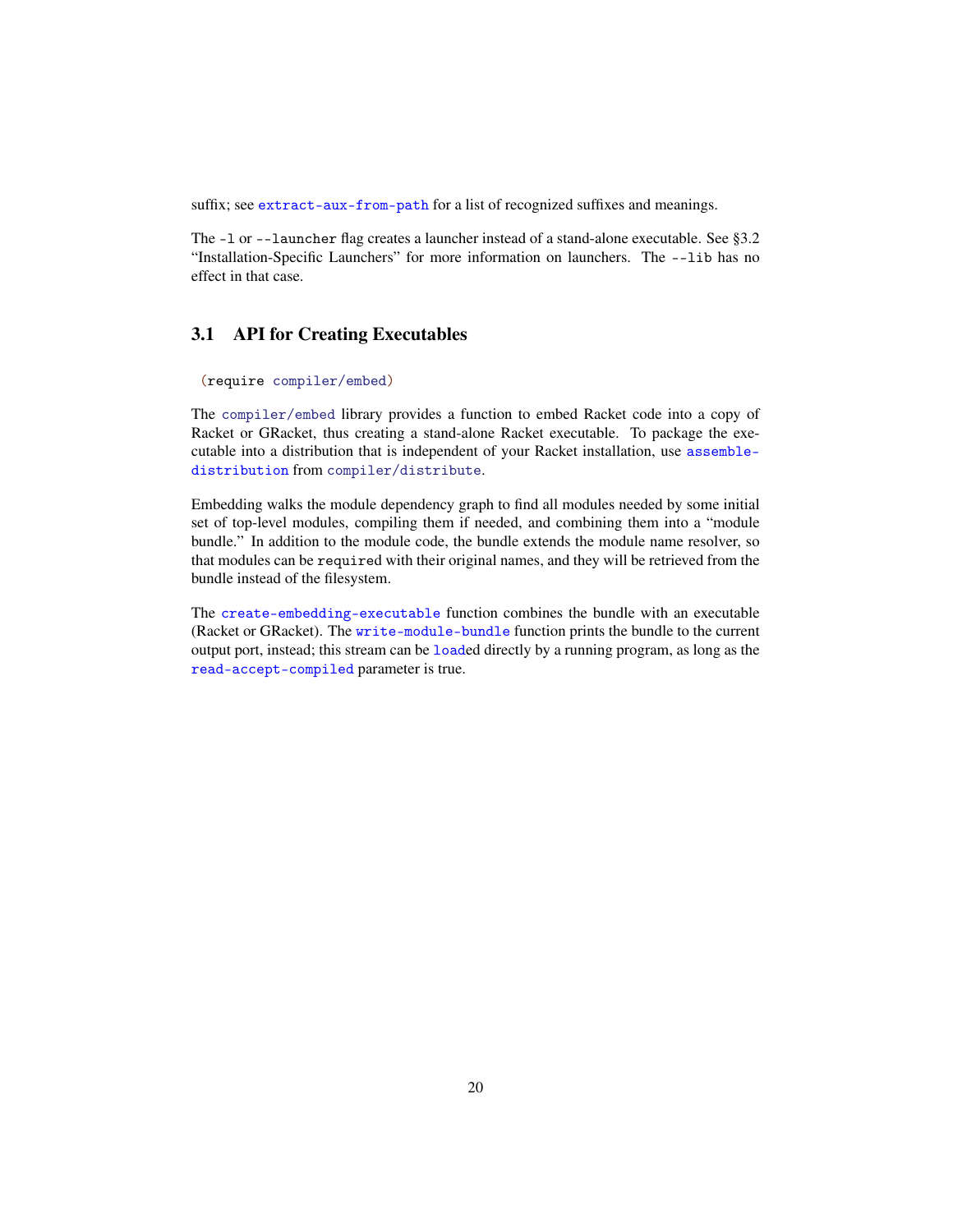```
(create-embedding-executable
 dest
 #:modules mod-list
[#:configure-via-first-module? config-via-first?
 #:literal-files literal-files
 #:literal-expression literal-sexp
 #:literal-expressions literal-sexps
 #:cmdline cmdline
 #:gracket? gracket?
 #:mred? mred?
 #:variant variant
 #:aux aux
 #:collects-path collects-path
 #:collects-dest collects-dest
 #:launcher? launcher?
 #:verbose? verbose?
 #:expand-namespace expand-namespace
 #:compiler compile-proc
 #:src-filter src-filter
 #:on-extension ext-proc
 #:get-extra-imports extras-proc])
\rightarrow void?
 dest : path-string?
 mod-list :
            (listof (or/c (list/c (or/c symbol? (one-of/c #t #f))
                                  (or/c module-path? path?))
                          (list/c (or/c symbol? (one-of/c #t #f))
                                  (or/c module-path? path?)
                                  (listof symbol?))))
 config-via-first? : any/c = #fliteral-files : (listof path-string?) = null
literal-sexp : any/c = #f
 literal-sexps : list? =
                         (if literal-sexp
                            (list literal-sexp)
                             null)
 cmdline : (listof string?) = null
 gracket? : \text{any/c} = #fmred? : any/c = #fvariant : (or/c)'cgc'3m) = (system-type'gc)aux : (listof (cons/c symbol? any/c)) = nullcollects-path :
                 (or/c #f
                       path-string?
                       (listof path-string?))
                                              = #f
 collects-dest : (or/c #f path-string?) = #f
 launcher? : any/c = #f
 verbose? : any/c = #fexpand-namespace : namespace? = (current-namespace)
```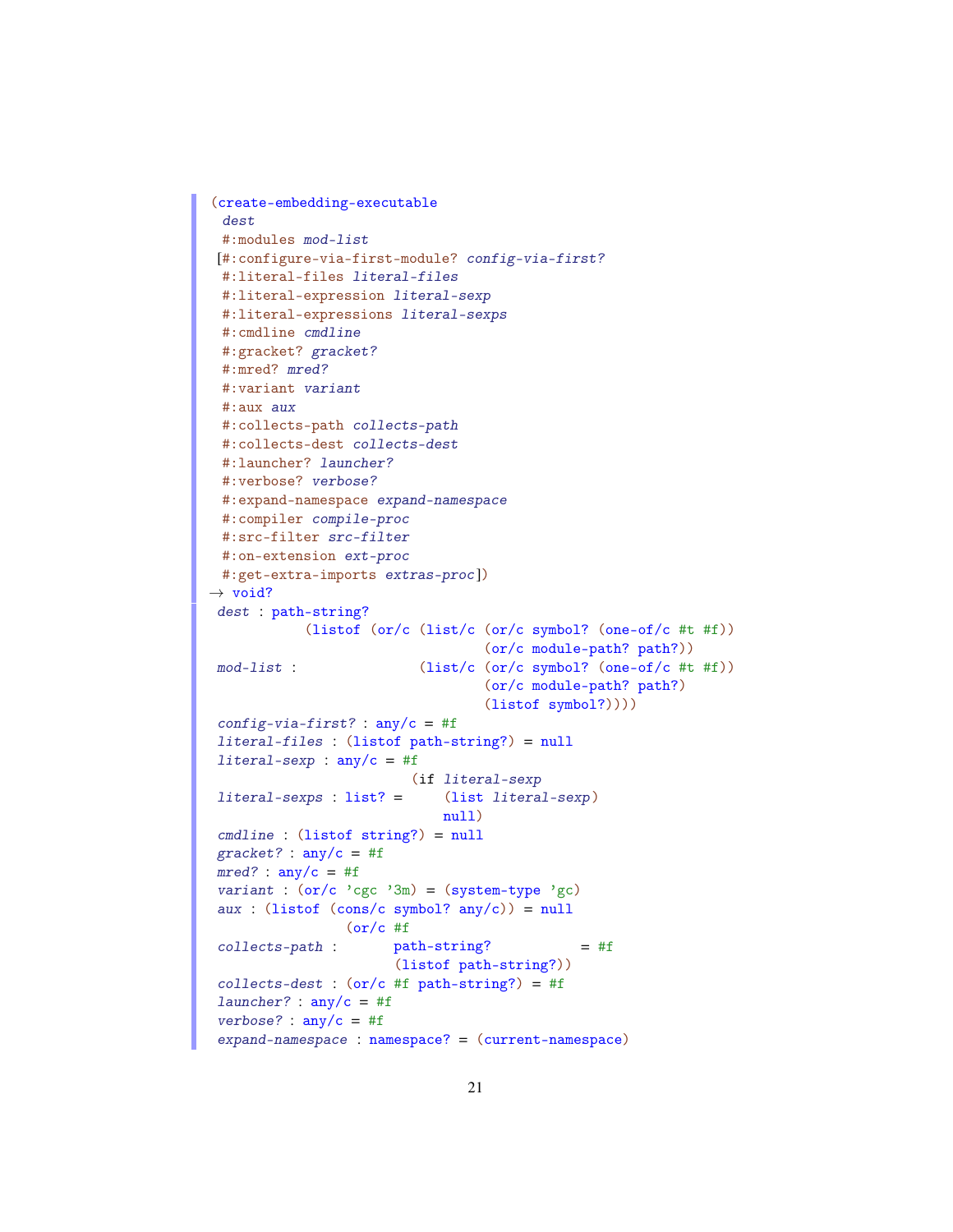```
compile-proc : (any/c . -> . compiled-expression?)
              =
                (lambda (e)
                  (parameterize ([current-namespace
                                  expand-namespace])
                   (compile e)))
src-filter : (path? . -> . any) = (lambda (p) #t)ext\text{-}proc : (or/c #f (path-string? boolean? . -> . any)) = #fextras-proc :
              (path? compiled-module-expression?
               . -> . (listof module-path?))
            = (lambda (p m) null)
```
Copies the Racket (if gracket? and  $mred$ ? are #f) or GRacket (otherwise) binary, embedding code into the copied executable to be loaded on startup. On Unix, the binary is actually a wrapper executable that execs the original; see also the 'original-exe? tag for aux.

The embedding executable is written to dest, which is overwritten if it exists already (as a file or directory).

The embedded code consists of module declarations followed by additional (arbitrary) code. When a module is embedded, every module that it imports is also embedded. Library modules are embedded so that they are accessible via their lib paths in the initial namespace except as specified in mod-list, other modules (accessed via local paths and absolute paths) are embedded with a generated prefix, so that they are not directly accessible.

The #:modules argument mod-list designates modules to be embedded, as described below. The #:literal-files and #:literal-expressions arguments specify literal code to be copied into the executable: the content of each file in literal-files is copied in order (with no intervening space), followed by each element of literal-sexps. The literal-files files or literal-sexps list can contain compiled bytecode, and it's possible that the content of the *literal-files* files only parse when concatenated; the files and expression are not compiled or inspected in any way during the embedding process. Beware that the initial namespace contains no bindings; use compiled expressions to bootstrap the namespace. If  $literal$ -sexp is  $#f$ , no literal expression is included in the executable. The #:literal-expression (singular) argument is for backward compatibility.

If the #:configure-via-first-module? argument is specified as true, then the language of the first module in mod-list is used to configure the run-time environment before the expressions added by #:literal-files and #:literal-expressions are evaluated. See also §17.1.5 "Language Run-Time Configuration".

The #:cmdline argument cmdline contains command-line strings that are prefixed onto any actual command-line arguments that are provided to the embedding executable. A command-line argument that evaluates an expression or loads a file will be executed after the embedded code is loaded.

Each element of the  $\#$ : modules argument  $mod$ -list is a two- or three-item list, where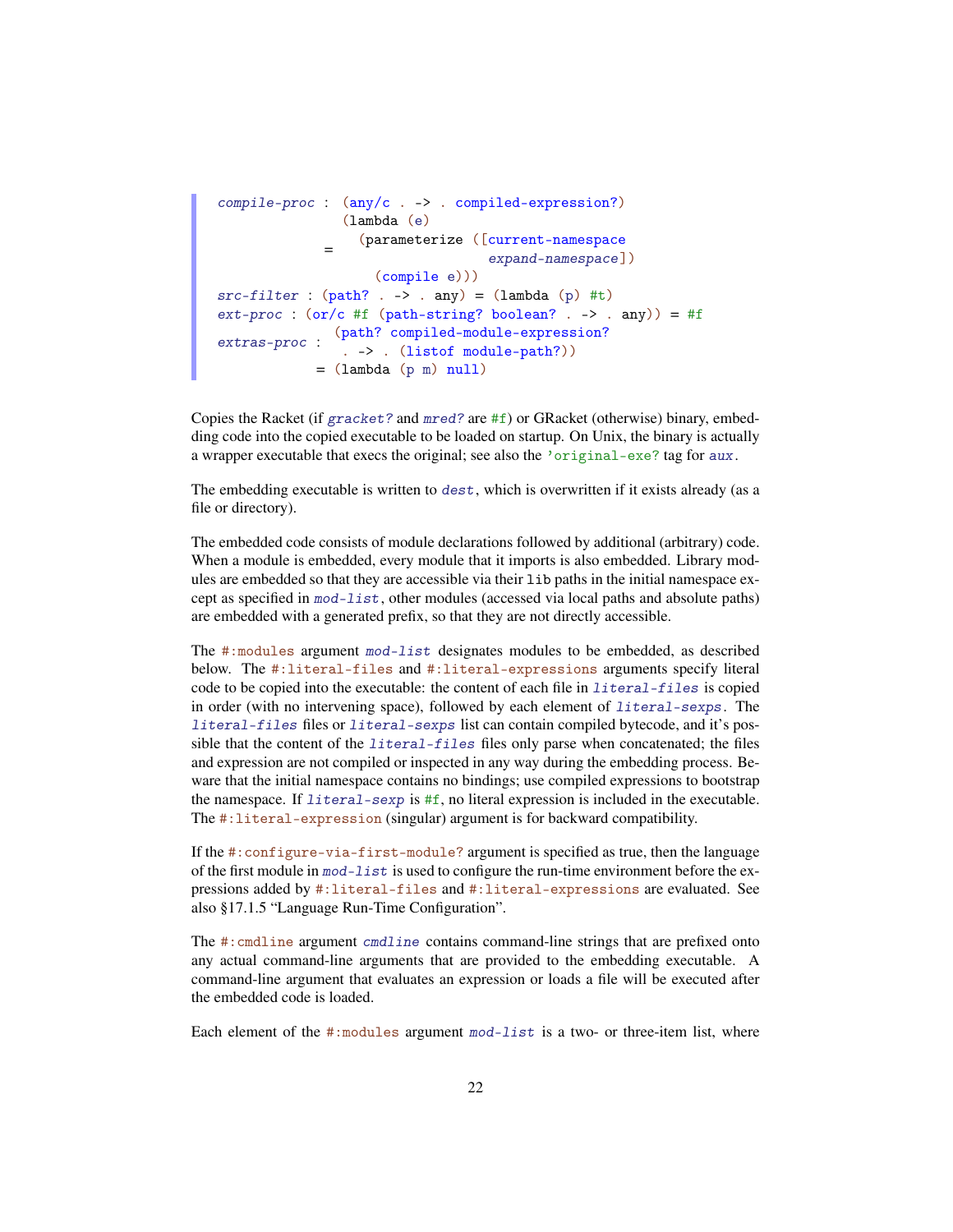the first item is a prefix for the module name, and the second item is a module path datum (that's in the format understood by the default module name resolver), and the third is a list of submodule names to be included if they are available. The prefix can be a symbol, #f to indicate no prefix, or #t to indicate an auto-generated prefix. For example,

'((#f "m.rkt"))

embeds the module m from the file "m.rkt", without prefixing the name of the module; the literal-sexpr argument to go with the above might be  $'(require m)$ . When submodules are available and included, the submodule is given a name by symbol-appending the write form of submodule path to the enclosing module's name.

Modules are normally compiled before they are embedded into the target executable; see also #:compiler and #:src-filter below. When a module declares run-time paths via define-runtime-path, the generated executable records the path (for use both by immediate execution and for creating a distribution that contains the executable).

If collects-dest is a path instead of  $#f$ , then instead of embedding collection-based modules into the executable, the modules (in compiled form, only) are copied into collections in the collects-dest directory.

The optional #:aux argument is an association list for platform-specific options (i.e., it is a list of pairs where the first element of the pair is a key symbol and the second element is the value for that key). See also build-aux-from-path. The currently supported keys are as follows:

- $\cdot$  'icns (Mac OS X) : An icon file path (suffix ".icns") to use for the executable's desktop icon.
- 'ico (Windows) : An icon file path (suffix ".ico") to use for the executable's desktop icon; the executable will have 16x16, 32x32, and 48x48 icons at 4-bit, 8-bit, and 32 bit (RGBA) depths; the icons are copied and generated from any 16x16, 32x32, and 48x48 icons in the ".ico" file.
- $\degree$  creator (Mac OS X) : Provides a 4-character string to use as the application signature.
- 'file-types (Mac OS X) : Provides a list of association lists, one for each type of file handled by the application; each association is a two-element list, where the first (key) element is a string recognized by Finder, and the second element is a plist value (see xml/plist). See "drracket.filetypes" in the "drracket" collection for an example.
- 'uti-exports (Mac OS X) : Provides a list of association lists, one for each Uniform Type Identifier (UTI) exported by the executable; each association is a two-element list, where the first (key) element is a string recognized in a UTI declaration, and the second element is a plist value (see xml/plist). See "drracket.utiexports" in the "drracket" collection for an example.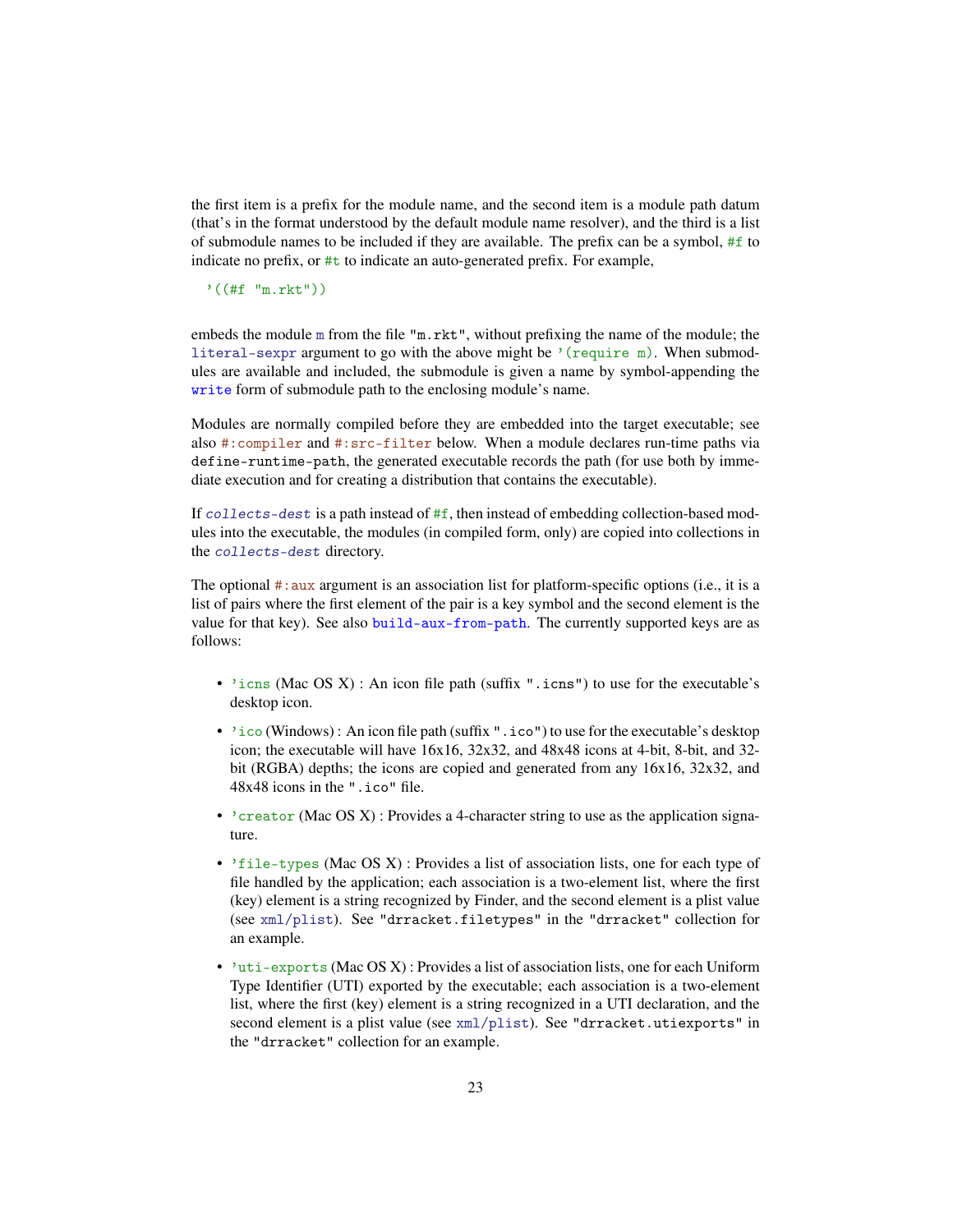- 'resource-files (Mac OS X) : extra files to copy into the "Resources" directory of the generated executable.
- 'framework-root (Mac OS X) : A string to prefix the executable's path to the Racket and GRacket frameworks (including a separating slash); note that when the prefix starts "@executable\_path/" works for a Racket-based application, the corresponding prefix start for a GRacket-based application is "@executable\_path/../../../"; if #f is supplied, the executable's framework path is left as-is, otherwise the original executable's path to a framework is converted to an absolute path if it was relative.
- 'dll-dir (Windows) : A string/path to a directory that contains Racket DLLs needed by the executable, such as "racket $\langle version \rangle$ .dll", or a boolean; a path can be relative to the executable; if  $#f$  is supplied, the path is left as-is; if  $#t$  is supplied, the path is dropped (so that the DLLs must be in the system directory or the user's PATH); if no value is supplied the original executable's path to DLLs is converted to an absolute path if it was relative.
- 'subsystem (Windows) : A symbol, either 'console for a console application or 'windows for a consoleless application; the default is 'console for a Racketbased application and 'windows for a GRacket-based application; see also 'singleinstance?, below.
- 'single-instance? (Windows) : A boolean for GRacket-based apps; the default is #t, which means that the app looks for instances of itself on startup and merely brings the other instance to the front; #f means that multiple instances are expected.
- 'forget-exe? (Windows, Mac OS X) : A boolean; #t for a launcher (see launcher? below) does not preserve the original executable name for (find-system-path 'exec-file); the main consequence is that library collections will be found relative to the launcher instead of the original executable.
- 'original-exe? (Unix) : A boolean; #t means that the embedding uses the original Racket or GRacket executable, instead of a wrapper binary that execs the original; the default is #f.
- 'relative? (Unix, Windows, Mac OS X) : A boolean; #t means that, to the degree that the generated executable must refer to another, it can use a relative path (so the executables can be moved together, but not separately); a  $#f$  value (the default) means that absolute paths should be used (so the generated executable can be moved).
- 'wm-class (Unix) : A string; used as the default WM\_CLASS program class for the program's windows.

If the  $\#$ : collects-path argument is  $\#$ f, then the created executable maintains its builtin (relative) path to the main "collects" directory—which will be the result of (findsystem-path 'collects-dir) when the executable is run—plus a potential list of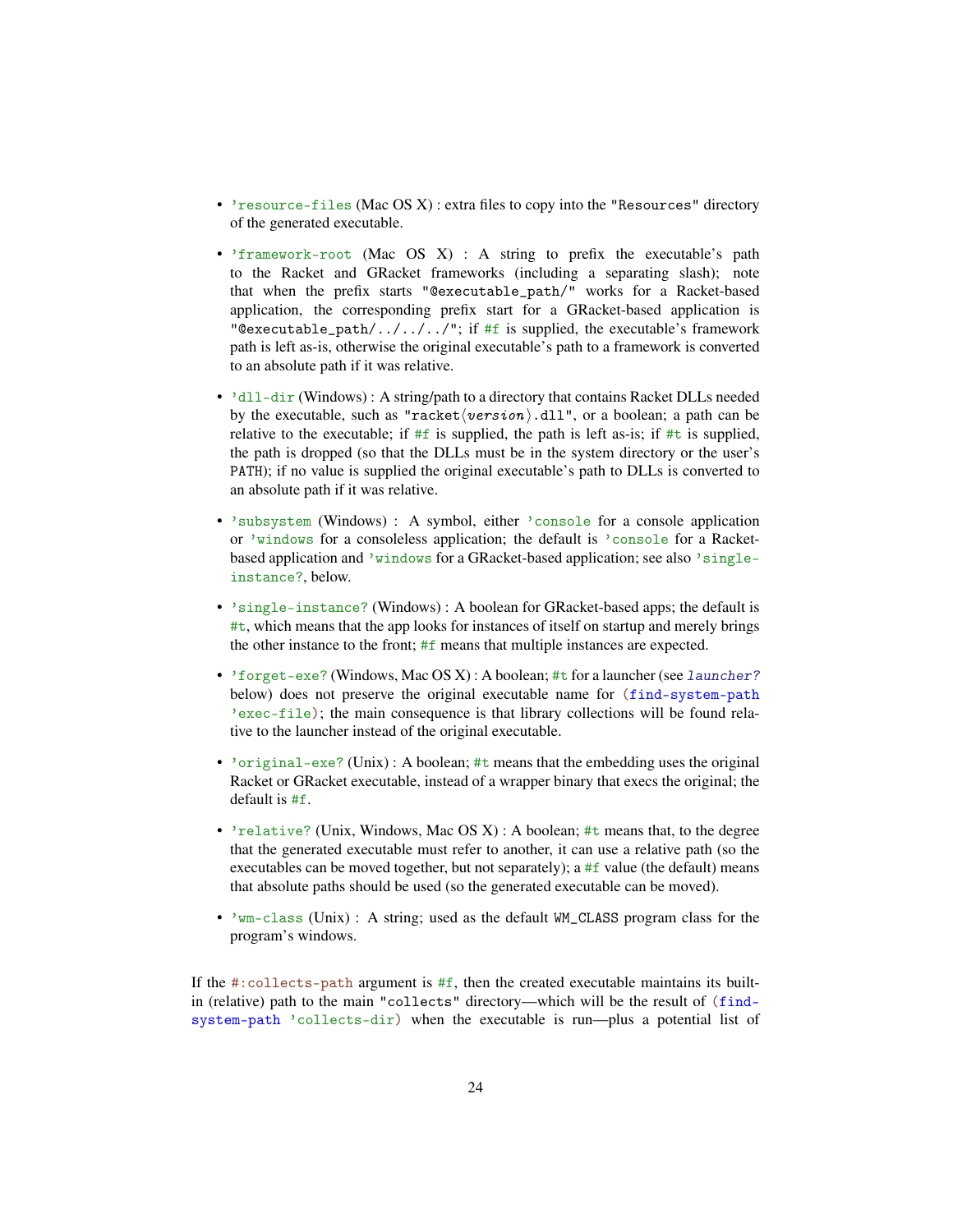other directories for finding library collections—which are used to initialize the currentlibrary-collection-paths list in combination with PLTCOLLECTS environment variable. Otherwise, the argument specifies a replacement; it must be either a path, string, or list of paths and strings. In the last case, the first path or string specifies the main collection directory, and the rest are additional directories for the collection search path (placed, in order, after the user-specific "collects" directory, but before the main "collects" directory; then the search list is combined with PLTCOLLECTS, if it is defined). If the list is empty, then (find-system-path 'collects-dir) will return the directory of the executable, but current-library-collection-paths is initialized to an empty list and use-collection-link-paths is set to false to disable the use of collection links files.

If the  $\#$ : launcher? argument is  $\#$ t, then lid-list should be null, *literal-files* should be null, literal-sexp should be #f, and the platform should be Windows or Mac OS X. The embedding executable is created in such a way that (find-system-path 'execfile) produces the source Racket or GRacket path instead of the embedding executable (but the result of (find-system-path 'run-file) is still the embedding executable).

The #:variant argument indicates which variant of the original binary to use for embedding. The default is ( $s$ ystem-type  $\gamma$ gc); see also current-launcher-variant.

The #:compiler argument is used to compile the source of modules to be included in the executable (when a compiled form is not already available). It should accept a single argument that is a syntax object for a module form. The default procedure uses compile parameterized to set the current namespace to expand-namespace.

The #:expand-namespace argument selects a namespace for expanding extra modules (and for compiling using the default compile-proc). Extra-module expansion is needed to detect run-time path declarations in included modules, so that the path resolutions can be directed to the current locations (and, ultimately, redirected to copies in a distribution).

The #:src-filter src-filter argument takes a path and returns true if the corresponding file source should be included in the embedding executable in source form (instead of compiled form),  $#f$  otherwise. The default returns  $#f$  for all paths. Beware that the current output port may be redirected to the result executable when the filter procedure is called. Each path given to src-filter corresponds to the actual file name (e.g., ".ss"/".rkt" conversions have been applied as needed to refer to the existing file).

If the #:on-extension argument is a procedure, the procedure is called when the traversal of module dependencies arrives at an extension (i.e., a DLL or shared object). The default, #f, causes a reference to a single-module extension (in its current location) to be embedded into the executable. The procedure is called with two arguments: a path for the extension, and a #f (for historical reasons).

The #:get-extra-imports extras-proc argument takes a source pathname and compiled module for each module to be included in the executable. It returns a list of quoted module paths (absolute, as opposed to relative to the module) for extra modules to be included in the executable in addition to the modules that the source module requires. For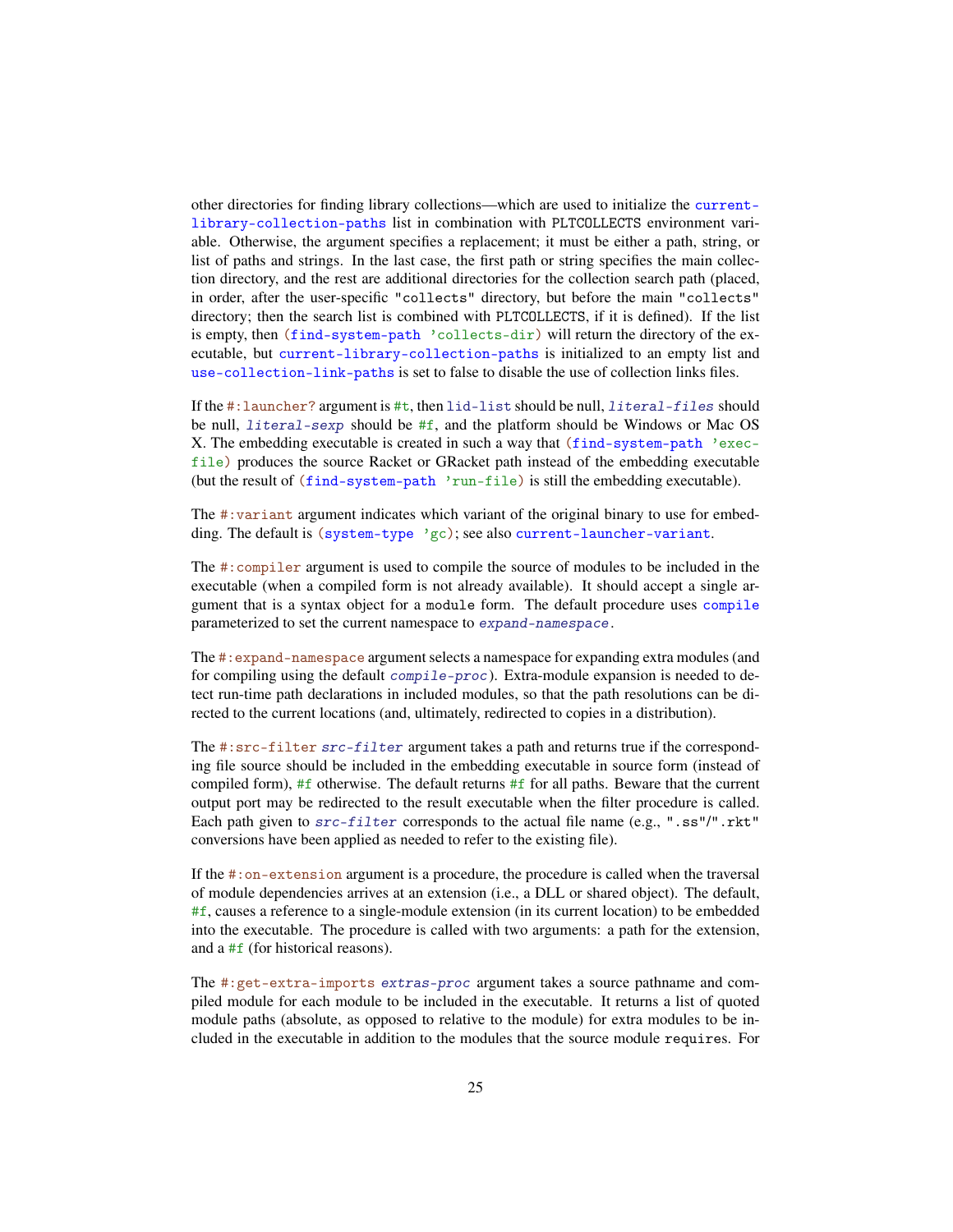example, these modules might correspond to reader extensions needed to parse a module that will be included as source, as long as the reader is referenced through an absolute module path. Each path given to extras-proc corresponds to the actual file name (e.g., ".ss"/".rkt" conversions have been applied as needed to refer to the existing file).

```
(make-embedding-executable dest
                            mred?
                            verbose?
                            mod-list
                            literal-files
                            literal-sexp
                            cmdline
                           [aux
                            launcher?
                            variant
                            collects-path]) \rightarrow void?dest : path-string?
 mred? : any/c
 verbose? : any/c
 mod-list :
             (listof (or/c (list/c (or/c symbol? (one-of/c #t #f))
                                   (or/c module-path? path?))
                           (list/c (or/c symbol? (one-of/c #t #f))
                                   (or/c module-path? path?)
                                   (listof symbol?))))
 literal-files : (listof path-string?)
 literal-sexp : any/c
 cmdline : (listof string?)
 aux : (listof (cons/c symbol? any/c)) = null
 launcher? : any/c = #f
 variant : (one-of/c)'cgc'3m) = (system-type'gc)collects-path :
                  (or/c#f
                       path-string?
                        (listof path-string?))
                                                = #f
```
Old (keywordless) interface to create-embedding-executable.

```
(write-module-bundle verbose?
                     mod-list
                     literal-files
                     literal-sexp) \rightarrow void?
 verbose? : any/c
 mod-list :
             (listof (or/c (list/c (or/c symbol? (one-of/c #t #f))
                                    (or/c module-path? path?))
                            (list/c (or/c symbol? (one-of/c #t #f))(or/c module-path? path?)
                                    (listof symbol?))))
```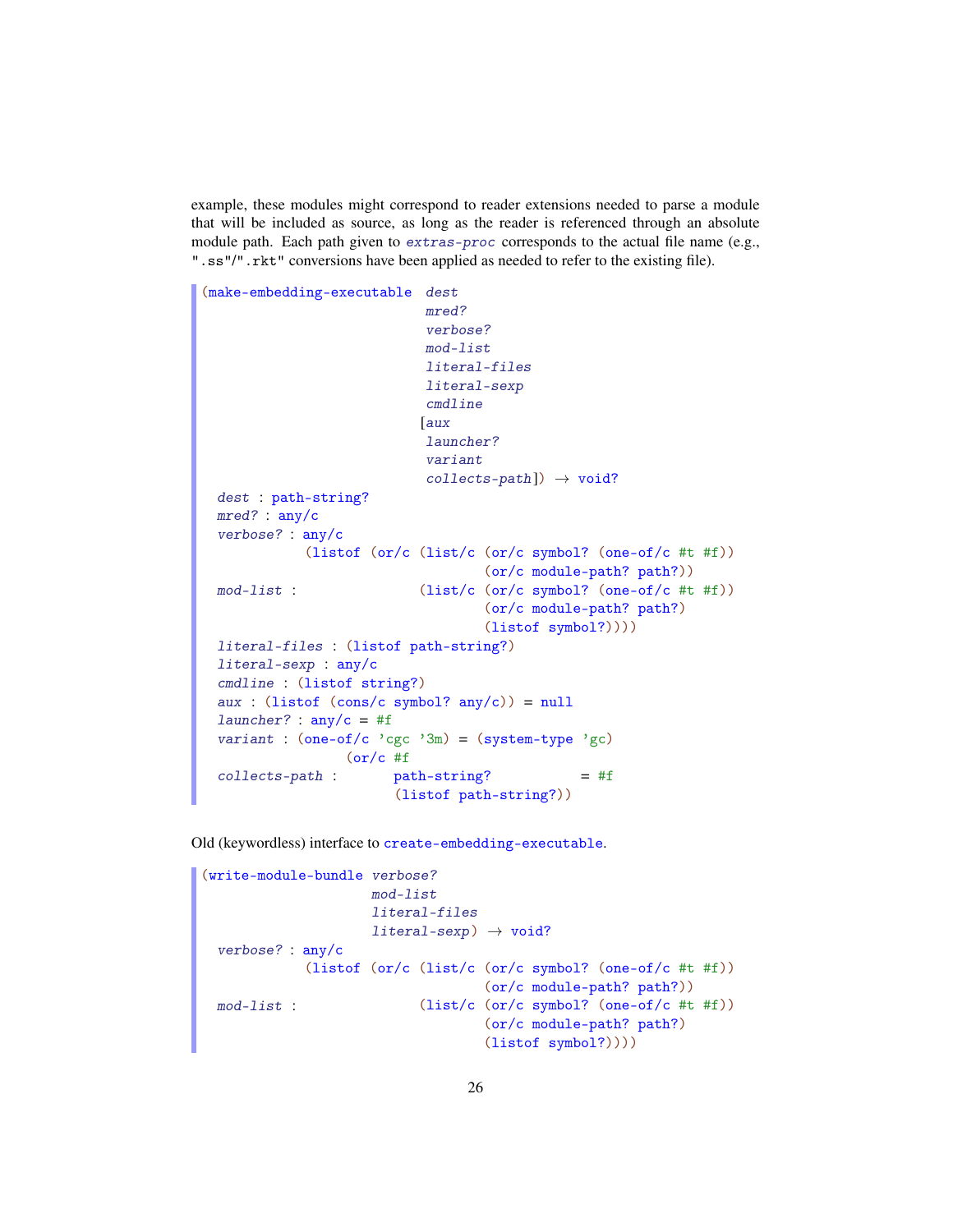```
literal-files : (listof path-string?)
literal-sexp : any/c
```
Like make-embedding-executable, but the module bundle is written to the current output port instead of being embedded into an executable. The output of this function can be read to load and instantiate  $mod-list$  and its dependencies, adjust the module name resolver to find the newly loaded modules, evaluate the forms included from literal-files, and finally evaluate literal-sexpr. The read-accept-compiled parameter must be true to read the stream.

```
(embedding-executable-is-directory? mred?) \rightarrow booleanmred? : any/c
```
Indicates whether Racket/GRacket executables for the current platform correspond to directories from the user's perspective. The result is currently #f for all platforms.

```
(embedding-executable-is-actually-directory? <i>mred?</i>) <math>\rightarrow</math> boolean?mred? : any/c
```
Indicates whether Racket/GRacket executables for the current platform actually correspond to directories. The result is #t on Mac OS X when mred? is #t, #f otherwise.

```
(embedding-executable-put-file-extension+style+filters mred?)
 →
(listof (one-of/c 'packages 'enter-packages))
   (or/c string? false/c)
   (listof (list/c string? string?))
 mred? : any/c
```
Returns three values suitable for use as the extension, style, and filters arguments to put-file, respectively.

If Racket/GRacket launchers for the current platform were directories form the user's perspective, the style result is suitable for use with get-directory, and the extension result may be a string indicating a required extension for the directory name.

```
(embedding-executable-add-suffix path
                                    mred? \rightarrow path-string?
 path : path-string?
 mred? : any/c
```
Adds a suitable executable suffix, if it's not present already.

#### <span id="page-26-0"></span>3.1.1 Executable Creation Signature

```
(require compiler/embed-sig)
```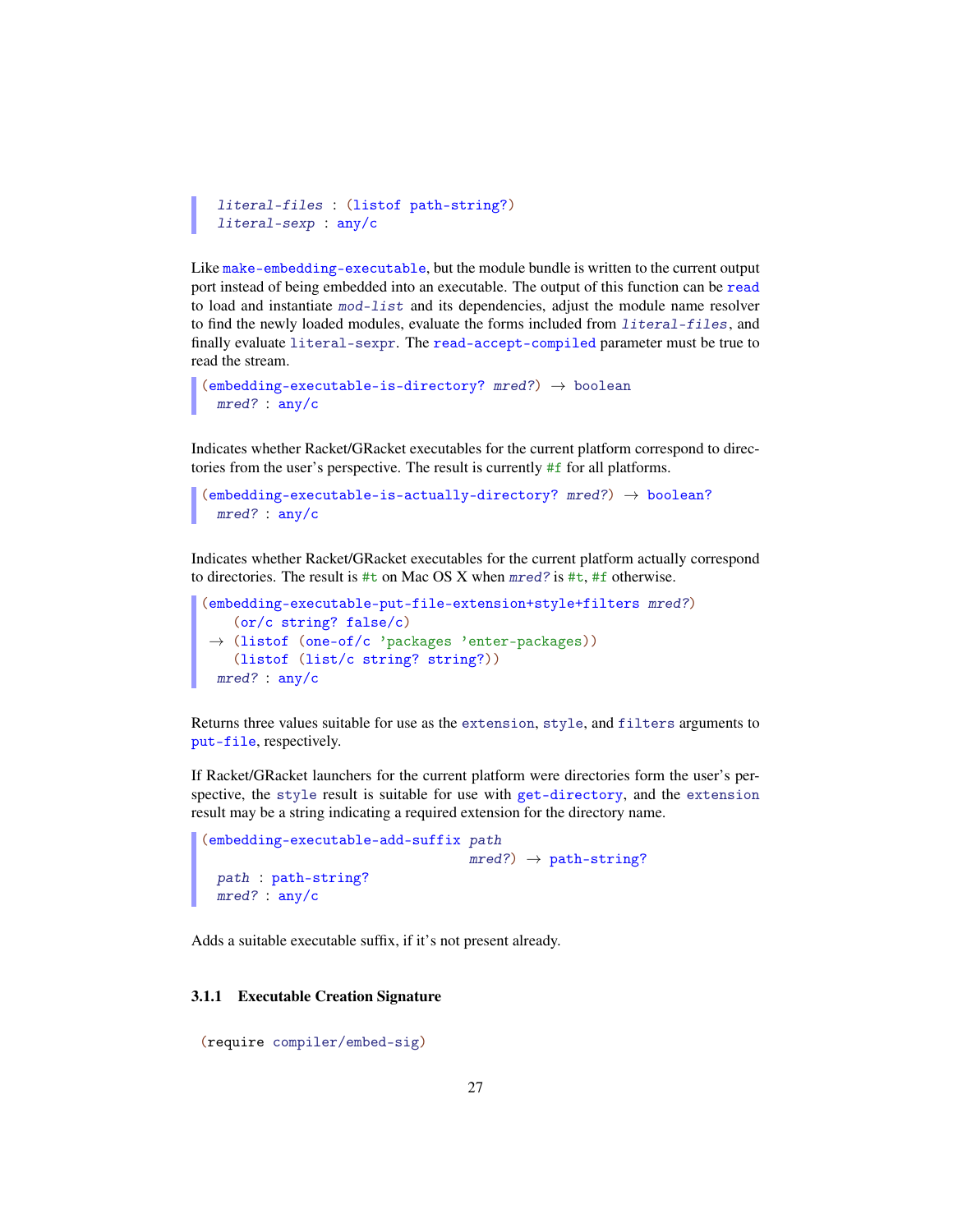compiler: embed<sup>^</sup> : signature

Includes the identifiers provided by compiler/embed.

#### <span id="page-27-0"></span>3.1.2 Executable Creation Unit

(require compiler/embed-unit)

compiler:embed@ : unit?

A unit that imports nothing and exports compiler:embed^.

#### <span id="page-27-1"></span>3.1.3 Finding the Racket Executable

```
(require compiler/find-exe)
(find-exe [gracket? variant]) \rightarrow path?
  gracket? : any/c = #f
  variant : (or/c)'cgc'3m) = (system-type'gc)
```
Finds the path to the racket or gracket (when gracket? is true) executable.

### <span id="page-27-2"></span>3.2 Installation-Specific Launchers

A *launcher* is similar to a stand-alone executable, but a launcher is usually smaller and can be created more quickly, because it depends permanently on the local Racket installation and the program's sources. In the case of Unix, a launcher is simply a shell script that runs racket or gracket. Launchers *cannot* be packaged into a distribution using raco distribute. The raco exe command creates a launcher when the -l or --launcher flag is specified.

```
(require launcher/launcher)
```
The launcher/launcher library provides functions for creating launchers.

#### <span id="page-27-3"></span>3.2.1 Creating Launchers

 $\Box$  (make-gracket-launcher args dest [aux])  $\rightarrow$  void?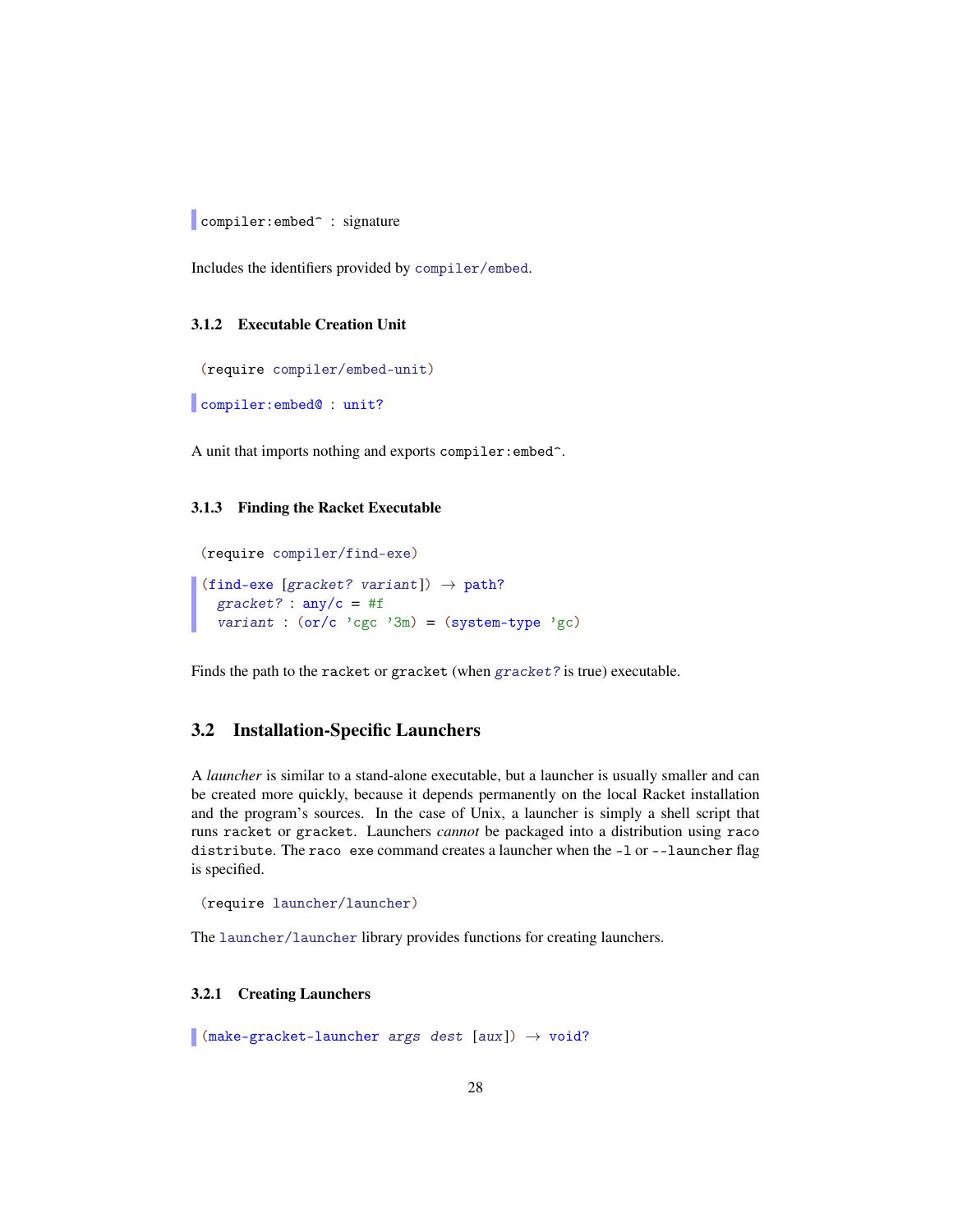```
args : (listof string?)
dest : path-string?
aux : (listof (cons/c symbol? any/c)) = null
```
Creates the launcher dest, which starts GRacket with the command-line arguments specified as strings in args. Extra arguments passed to the launcher at run-time are appended (modulo special Unix/X flag handling, as described below) to this list and passed on to GRacket. If dest exists already, as either a file or directory, it is replaced.

The optional aux argument is an association list for platform-specific options (i.e., it is a list of pairs where the first element of the pair is a key symbol and the second element is the value for that key). See also build-aux-from-path. See create-embedding-executable for a list that applies to both stand-alone executables and launchers on Windows and Mac OS X GRacket; the following additional associations apply to launchers:

- 'independent? (Windows) a boolean; #t creates an old-style launcher that work with any Racket or GRacket binary, like setup-plt.exe. No other aux associations are used for an old-style launcher.
- 'exe-name (Mac OS X, 'script-3m or 'script-cgc variant) provides the base name for a  $3m-1$  cgc-variant launcher, which the script will call ignoring args. If this name is not provided, the script will go through the GRacket executable as usual.
- 'relative? (all platforms) a boolean, where #t means that the generated launcher should find the base GRacket executable through a relative path.

For Unix/X, the script created by make-mred-launcher detects and handles X Windows flags specially when they appear as the initial arguments to the script. Instead of appending these arguments to the end of args, they are spliced in after any X Windows flags already listed in args. The remaining arguments (i.e., all script flags and arguments after the last X Windows flag or argument) are then appended after the spliced args.

```
(make-racket-launcher <i>args</i> dest <math>[aux]) \rightarrow void?args : (listof string?)
  dest : path-string?
  aux : (listof (cons/c symbol? any/c)) = null
```
Like make-gracket-launcher, but for starting Racket. On Mac OS X, the 'exe-name aux association is ignored.

```
(make-gracket-program-launcher file
                               collection
                               dest) \rightarrow void?file : string?
 collection : string?
 dest : path-string?
```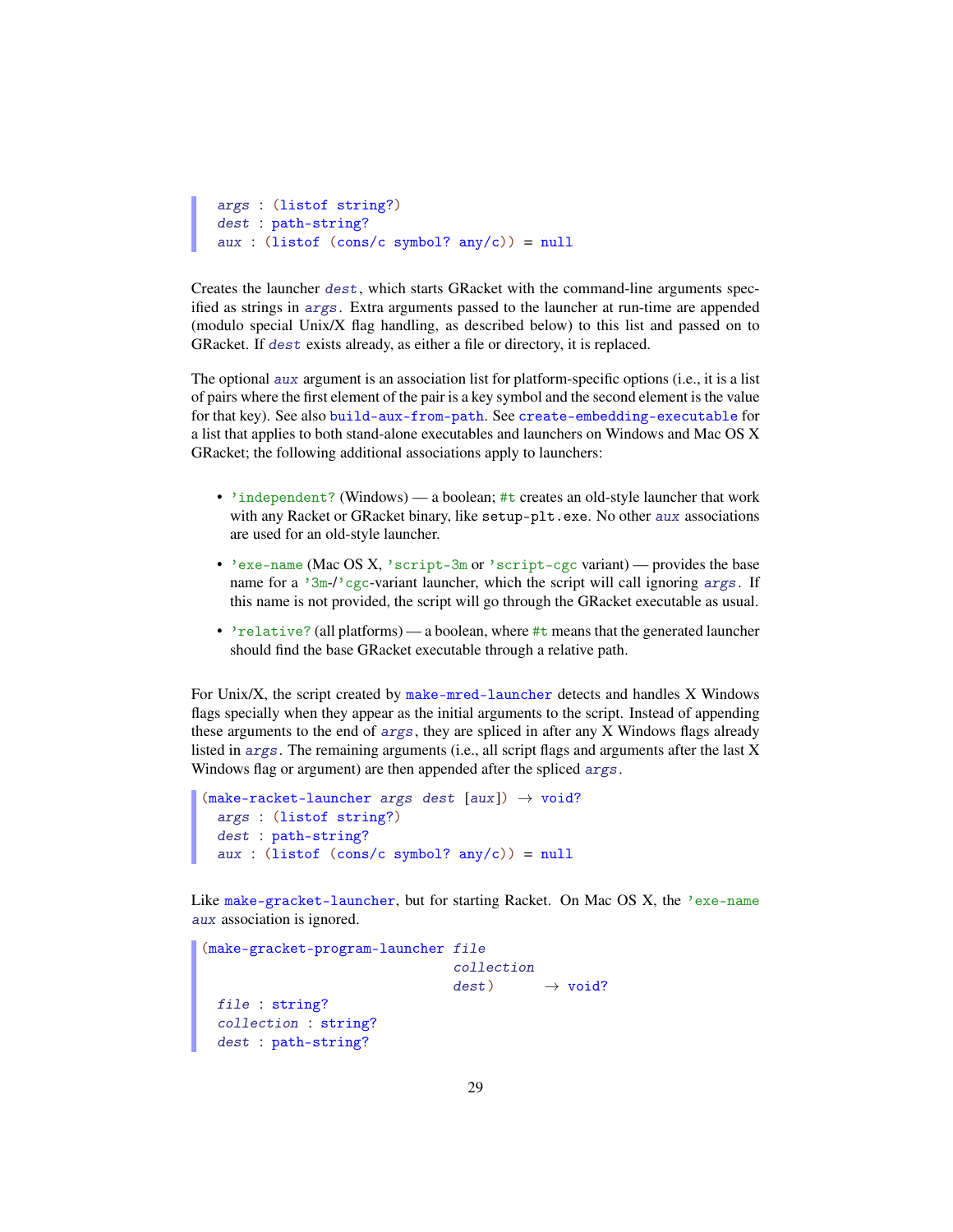Calls make-gracket-launcher with arguments that start the GRacket program implemented by file in collection: (list "-l-" (string-append collection "/" file)). The aux argument to make-gracket-launcher is generated by stripping the suffix (if any) from file, adding it to the path of collection, and passing the result to build-aux-from-path.

```
(make-racket-program-launcher file
                              collection
                              dest) \rightarrow void?file : string?
 collection : string?
 dest : path-string?
```
Like make-gracket-program-launcher, but for make-racket-launcher.

```
(install-gracket-program-launcher file
                                   collection
                                  name) \rightarrow void?file : string?
 collection : string?
 name : string?
```
Same as

```
(make-gracket-program-launcher
file collection
(gracket-program-launcher-path name))
```

```
(install-racket-program-launcher file
                                 collection
                                 name) \rightarrow void?file : string?
 collection : string?
 name : string?
```
Same as

```
(make-racket-program-launcher
file collection
 (racket-program-launcher-path name))
```

```
(make-mred-launcher args dest [aux]) \rightarrow void?args : (listof string?)
 dest : path-string?
 aux : (listof (cons/c symbol? any/c)) = null
```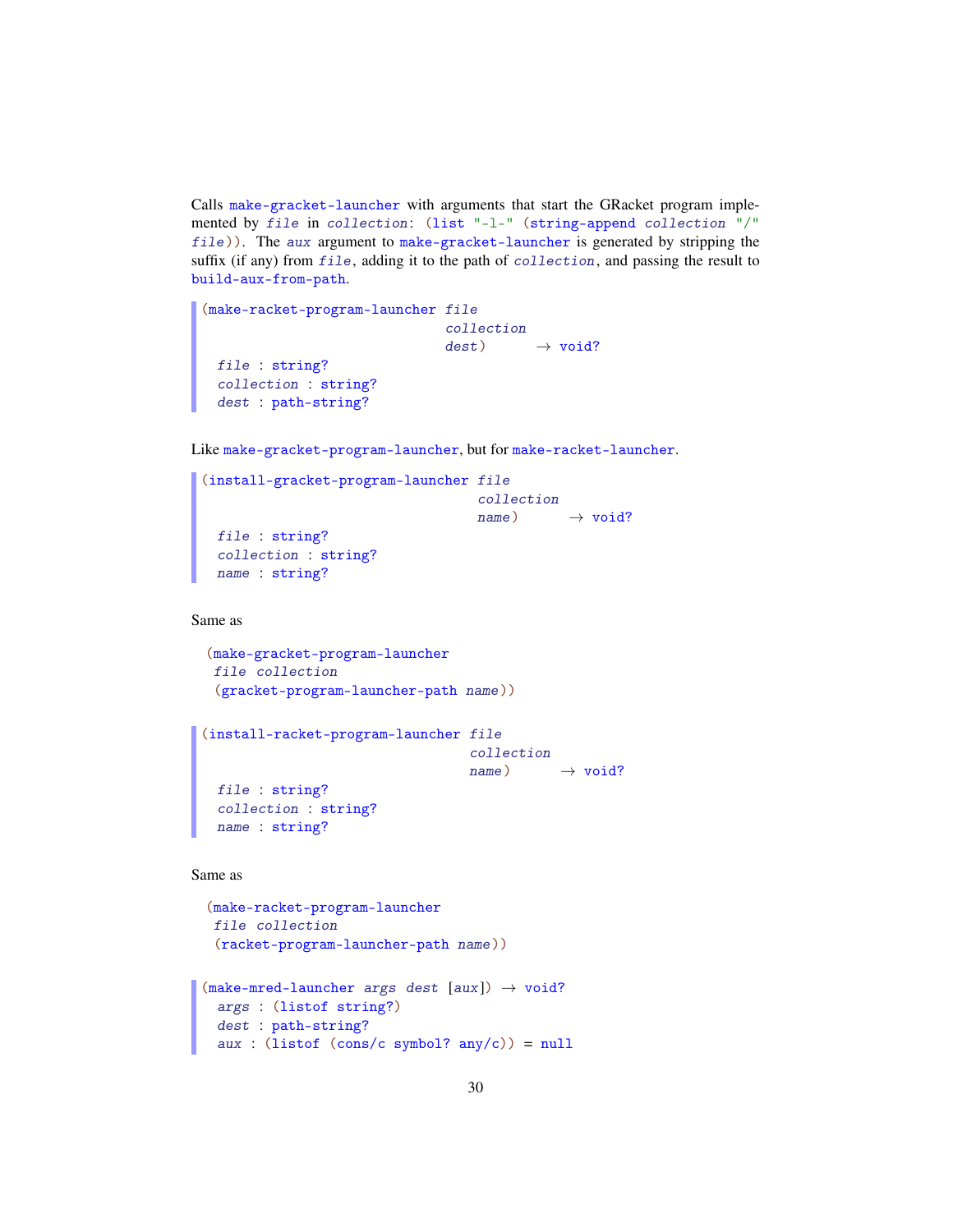```
(make-mred-program-launcher file
                            collection
                            dest) \rightarrow void?file : string?
 collection : string?
 dest : path-string?
(install-mred-program-launcher file
                               collection
                               name) \rightarrow void?file : string?
 collection : string?
 name : string?
```
Backward-compatible version of make-gracket-launcher, etc., that adds "-I" "scheme/gui/init" to the start of the command-line arguments.

```
(make-mzscheme-Launcher args dest [aux]) \rightarrow void?args : (listof string?)
 dest : path-string?
 aux : (listof (cons/c symbol? any/c)) = null
(make-mzscheme-program-launcher file
                                 collection
                                 dest) \rightarrow void?file : string?
 collection : string?
 dest : path-string?
(install-mzscheme-program-launcher file
                                    collection
                                    name) \rightarrow void?file : string?
 collection : string?
 name : string?
```
Backward-compatible version of make-racket-launcher, etc., that adds "-I" "scheme/init" to the start of the command-line arguments.

### <span id="page-30-0"></span>3.2.2 Launcher Path and Platform Conventions

```
(gracket-pregram-lauthor-path name) \rightarrow path?name : string?
```
Returns a pathname for an executable in the Racket installation called something like name. For Windows, the ".exe" suffix is automatically appended to name. For Unix, name is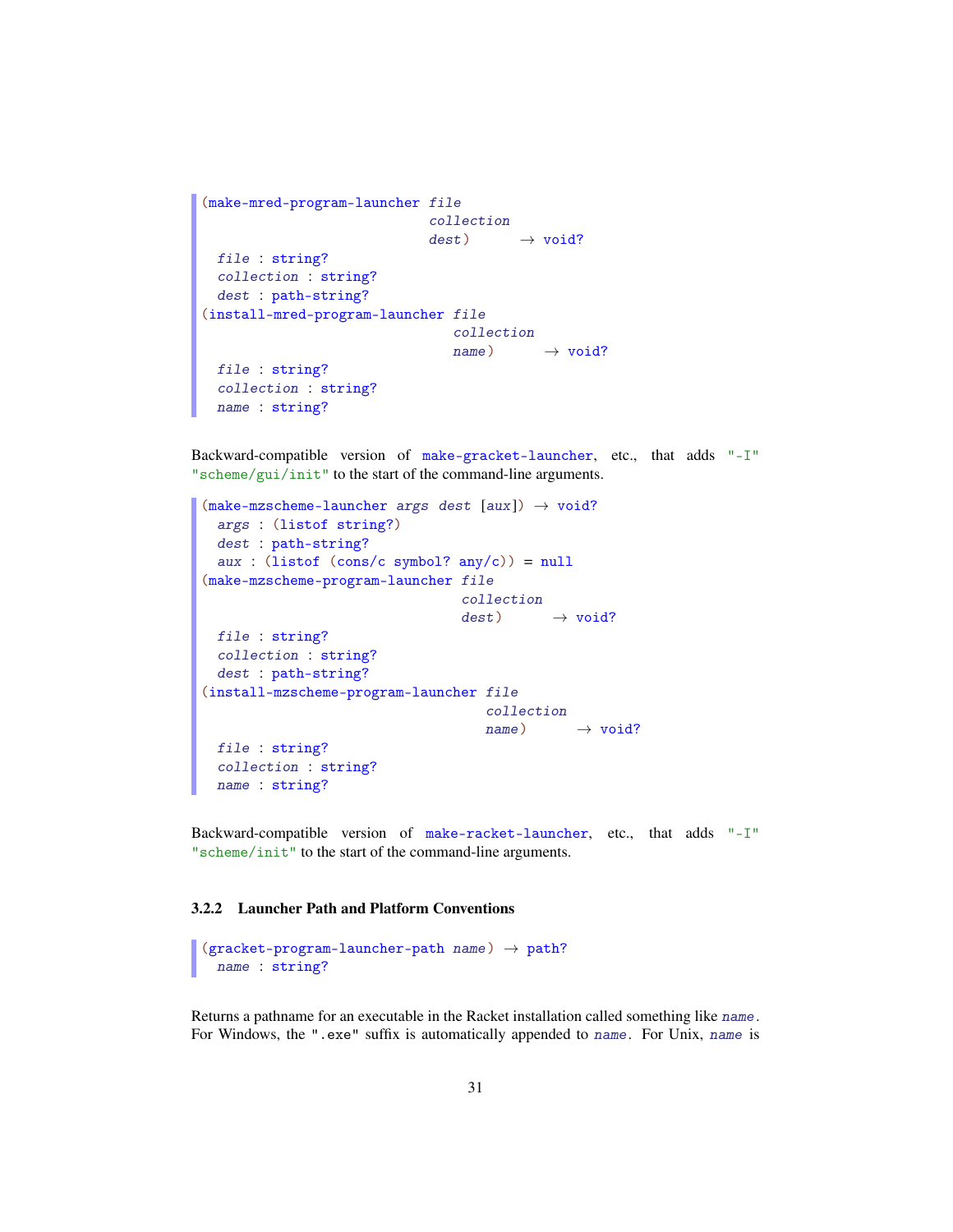changed to lowercase, whitespace is changed to  $=$ , and the path includes the "bin" subdirectory of the Racket installation. For Mac OS X, the ". app" suffix is appended to name.

```
(racket-pregram-lauthor-path name) \rightarrow path?name : string?
```
Returns the same path as (gracket-program-launcher-path name) for Unix and Windows. For Mac OS X, the result is the same as for Unix.

```
\vert (gracket-launcher-is-directory?) \rightarrow boolean?
```
Returns  $\#t$  if GRacket launchers for the current platform are directories from the user's perspective. For all currently supported platforms, the result is #f.

```
\vert (racket-launcher-is-directory?) \rightarrow boolean?
```
Like gracket-launcher-is-directory?, but for Racket launchers.

```
\vert (gracket-launcher-is-actually-directory?) \rightarrow boolean?
```
Returns #t if GRacket launchers for the current platform are implemented as directories from the filesystem's perspective. The result is  $#t$  for Mac OS X,  $#f$  for all other platforms.

```
\vert (racket-launcher-is-actually-directory?) \rightarrow boolean?
```
Like gracket-launcher-is-actuall-directory?, but for Racket launchers. The result is #f for all platforms.

```
(gracket-lawcher-add-suffix path-string?) \rightarrow path?path-string? : path
```
Returns a path with a suitable executable suffix added, if it's not present already.

```
(racket-launcher-add-suffix path-string?) \rightarrow path?
 path-string? : path
```
Like gracket-launcher-add-suffix, but for Racket launchers.

```
(gracket-launcher-put-file-extension+style+filters)
 →
(listof (one-of/c 'packages 'enter-packages))
   (or/c string? false/c)
   (listof (list/c string? string?))
```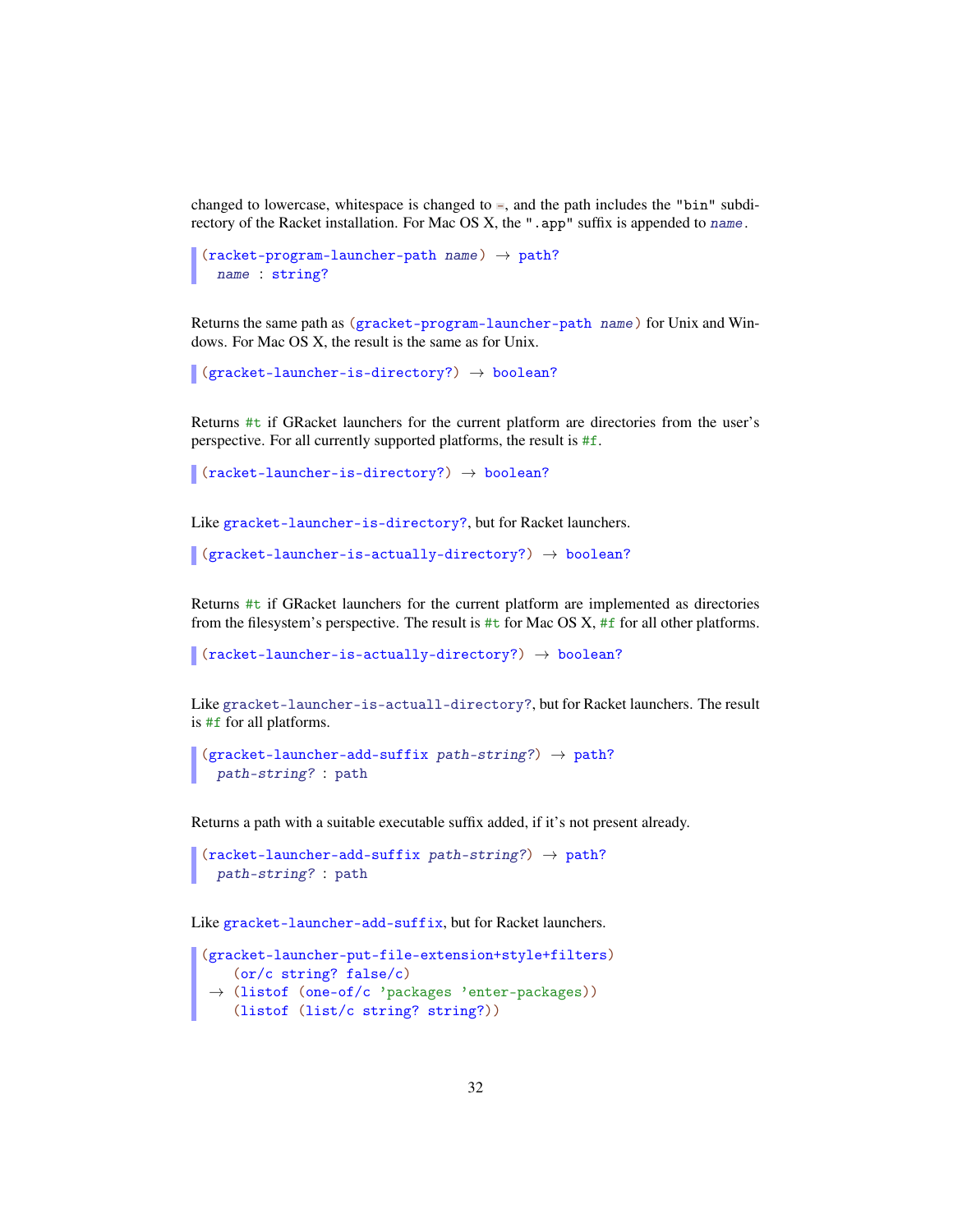Returns three values suitable for use as the extension, style, and filters arguments to put-file, respectively.

If GRacket launchers for the current platform were directories form the user's perspective, the style result is suitable for use with get-directory, and the extension result may be a string indicating a required extension for the directory name.

```
(racket-launcher-put-file-extension+style+filters)
 →
(listof (one-of/c 'packages 'enter-packages))
   (or/c string? false/c)
   (listof (list/c string? string?))
```
Like gracket-launcher-get-file-extension+style+filters, but for Racket launchers.

```
(mred-program-launcher-path name) \rightarrow path?name : string?
(mred-1auncher-is-directory?) \rightarrow boolean?(mred-launcher-is-actually-directory?) \rightarrow boolean?(mred-1auncher-add-suffix path-string?) \rightarrow path?path-string? : path
(mred-launcher-put-file-extension+style+filters)
 →
(listof (one-of/c 'packages 'enter-packages))
   (or/c string? false/c)
    (listof (list/c string? string?))
```
Backward-compatible aliases for gracket-program-launcher-path, etc.

```
(mzscheme-program-lauthor-path name) \rightarrow path?name : string?
(mzscheme-Launcher-is-directory?) \rightarrow boolean?(mzscheme-launcher-is-actually-directory?) \rightarrow boolean?(mzscheme-lauencher-add-suffix path-string?) \rightarrow path?path-string? : path
(mzscheme-launcher-put-file-extension+style+filters)
 →
(listof (one-of/c 'packages 'enter-packages))
   (or/c string? false/c)
   (listof (list/c string? string?))
```
Backward-compatible aliases for racket-program-launcher-path, etc.

### <span id="page-32-0"></span>3.2.3 Launcher Configuration

```
(gracket-launcher-up-to-date? dest aux) \rightarrow boolean?dest : path-string?
  aux : (listof (cons/c symbol? any/c))
```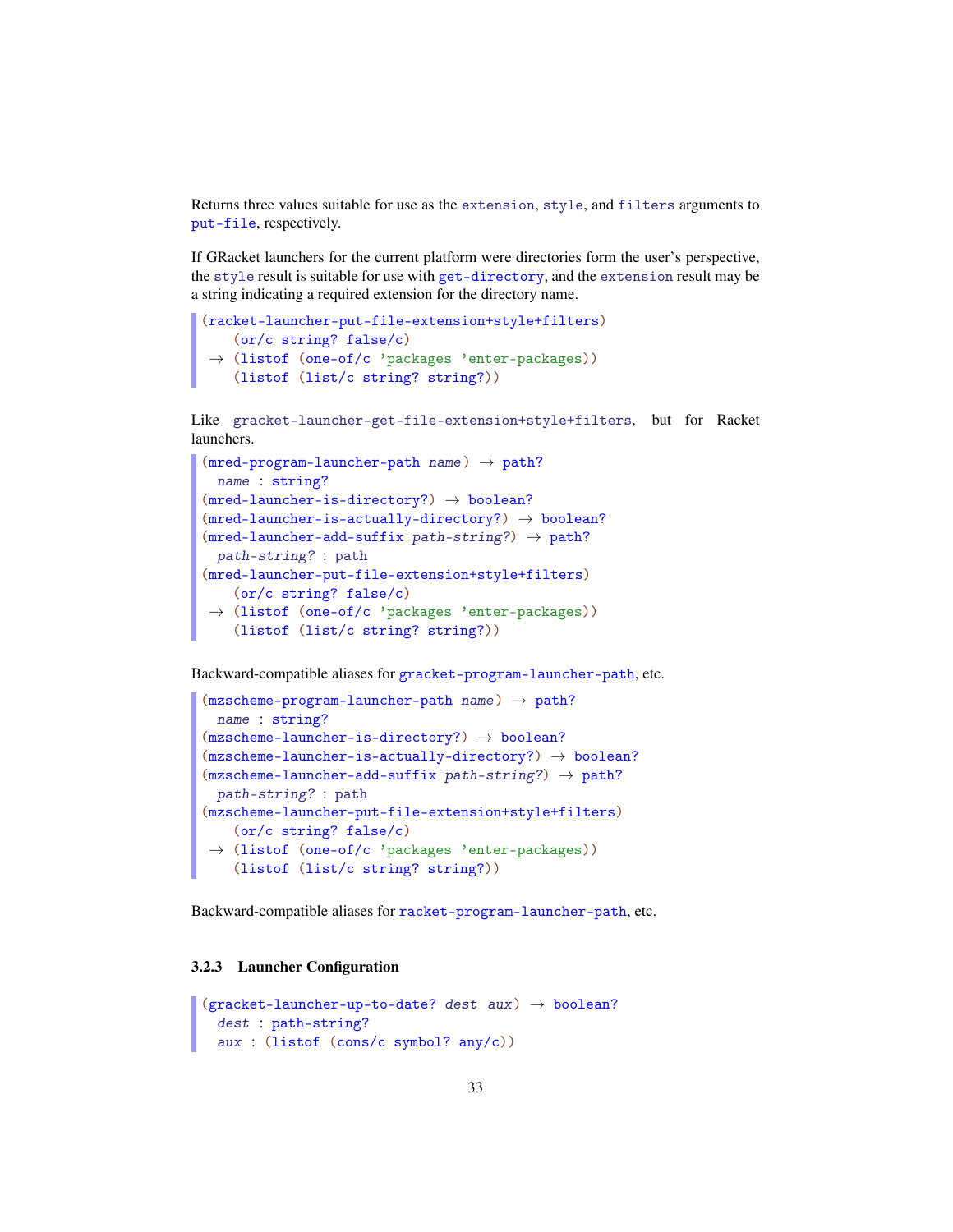Returns #t if the GRacket launcher dest does not need to be updated, assuming that dest is a launcher and its arguments have not changed.

```
(racket-launcher-up-to-date? dest aux) \rightarrow boolean?
  dest : path-string?
  aux : (listof (cons/c symbol? any/c))
```
Analogous to gracket-launcher-up-to-date?, but for a Racket launcher.

```
(build-aux-from-path path) \rightarrow (listof (cons/c symbol? any/c))
  path : path-string?
```
Creates an association list suitable for use with make-gracket-launcher or createembedding-executable. It builds associations by adding to path suffixes, such as ".icns", checking whether such a file exists, and calling extract-aux-from-path if so. The results from all recognized suffixes are appended together.

```
(\text{extract-aux-from-path path}) \rightarrow (\text{listof } (\text{cons/c symbol? any/c}))path : path-string?
```
Creates an association list suitable for use with make-gracket-launcher or createembedding-executable. It builds associations by recognizing the suffix of path, where the recognized suffixes are as follows:

- ". icns"  $\rightarrow$  'icns file for use on Mac OS X
- ".ico"  $\rightarrow$  'ico file for use on Windows
- ".  $1 \text{ch}^{\text{}} \rightarrow$  'independent? as #t (the file content is ignored) for use on Windows
- ". creator"  $\rightarrow$  'creator as the initial four characters in the file for use on Mac OS X
- ".filetypes"  $\rightarrow$  'file-types as read content (a single S-expression), and 'resource-files as a list constructed by finding "CFBundleTypeIconFile" entries in 'file-types (and filtering duplicates); for use on Mac OS X
- ".utiexports"  $\rightarrow$  'uti-exports as read content (a single S-expression); for use on Mac OS X
- ". wmclass"  $\rightarrow$  'wm-class as the literal content, removing a trailing newline if any; for use on Unix

```
(current-launcher-variant) \rightarrow symbol?(current-launcher-variant variant) \rightarrow void?variant : symbol?
```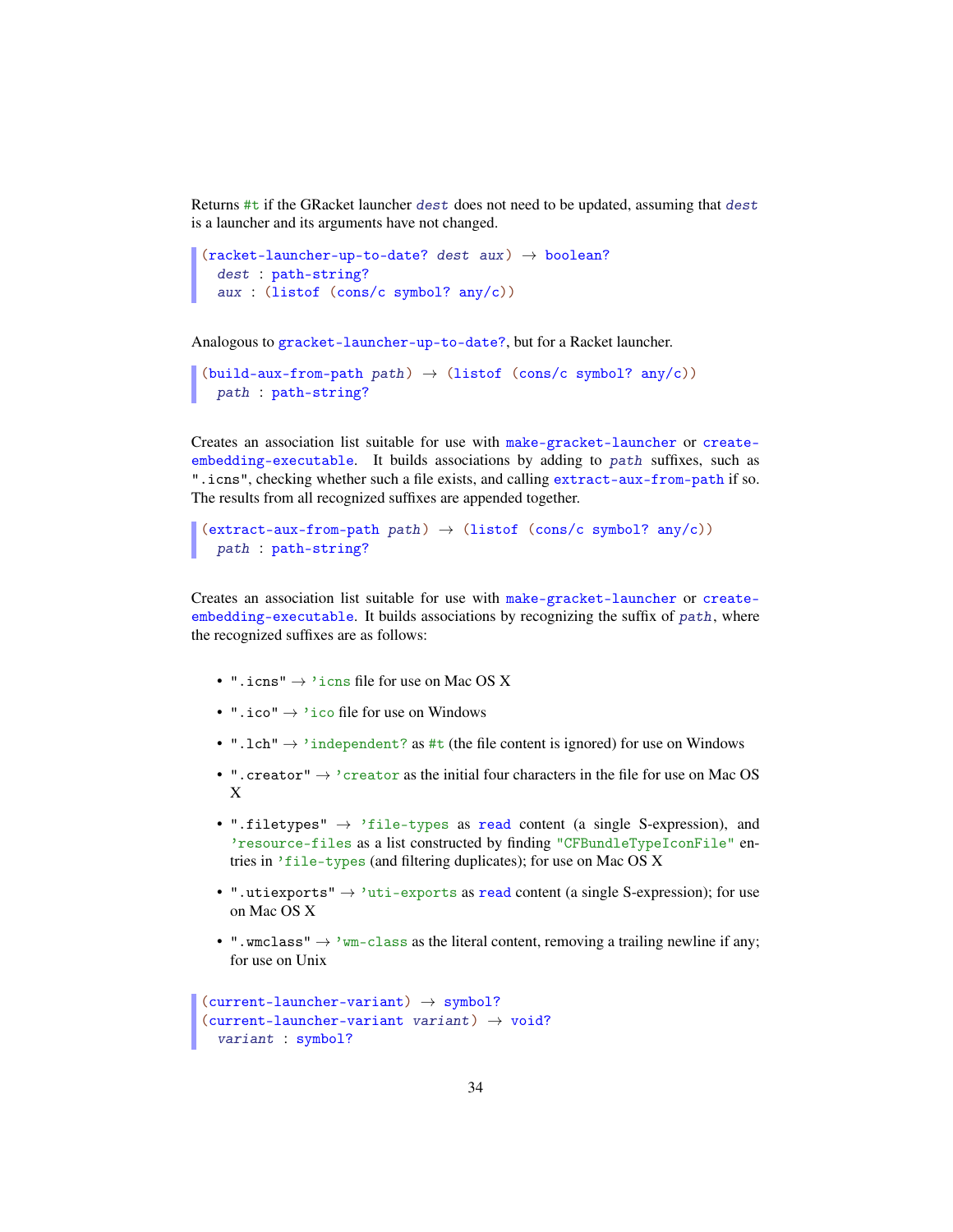A parameter that indicates a variant of Racket or GRacket to use for launcher creation and for generating launcher names. The default is the result of (system-type 'gc). On Unix and Windows, the possibilities are  $\log c$  and  $\sin$ . On Mac OS X, the  $\sec$  script-3m and 'script-cgc variants are also available for GRacket launchers.

```
(available-gracket-variants) \rightarrow (listof symbol?)
```
Returns a list of symbols corresponding to available variants of GRacket in the current Racket installation. The list normally includes at least one of  $3m$  or  $cgc$ — whichever is the result of (system-type 'gc)—and may include the other, as well as 'script-3m and/or 'script-cgc on Mac OS X.

```
\vert (available-racket-variants) \rightarrow (listof symbol?)
```
Returns a list of symbols corresponding to available variants of Racket in the current Racket installation. The list normally includes at least one of  $\frac{3m}{2m}$  or  $\frac{3c}{2c}$ —whichever is the result of (system-type 'gc)—and may include the other.

```
(mred-launcher-up-to-date? dest aux) \rightarrow boolean?dest : path-string?
  aux : (listof (cons/c symbol? any/c))
(mzscheme-Launcher-up-to-date? dest aux) \rightarrow boolean?dest : path-string?
  aux : (listof (cons/c symbol? any/c))
(\text{available-mred-variants}) \rightarrow (\text{listof symbol?})(\text{available-mzscheme-variants}) \rightarrow (\text{listof symbol?})
```
Backward-compatible aliases for gracket-launcher-up-to-date?, etc.

#### <span id="page-34-0"></span>3.2.4 Launcher Creation Signature

(require launcher/launcher-sig)

```
launcher<sup>o</sup> : signature
```
Includes the identifiers provided by launcher/launcher.

### <span id="page-34-1"></span>3.2.5 Launcher Creation Unit

```
(require launcher/launcher-unit)
```
launcher@ : unit?

A unit that imports nothing and exports launcher^.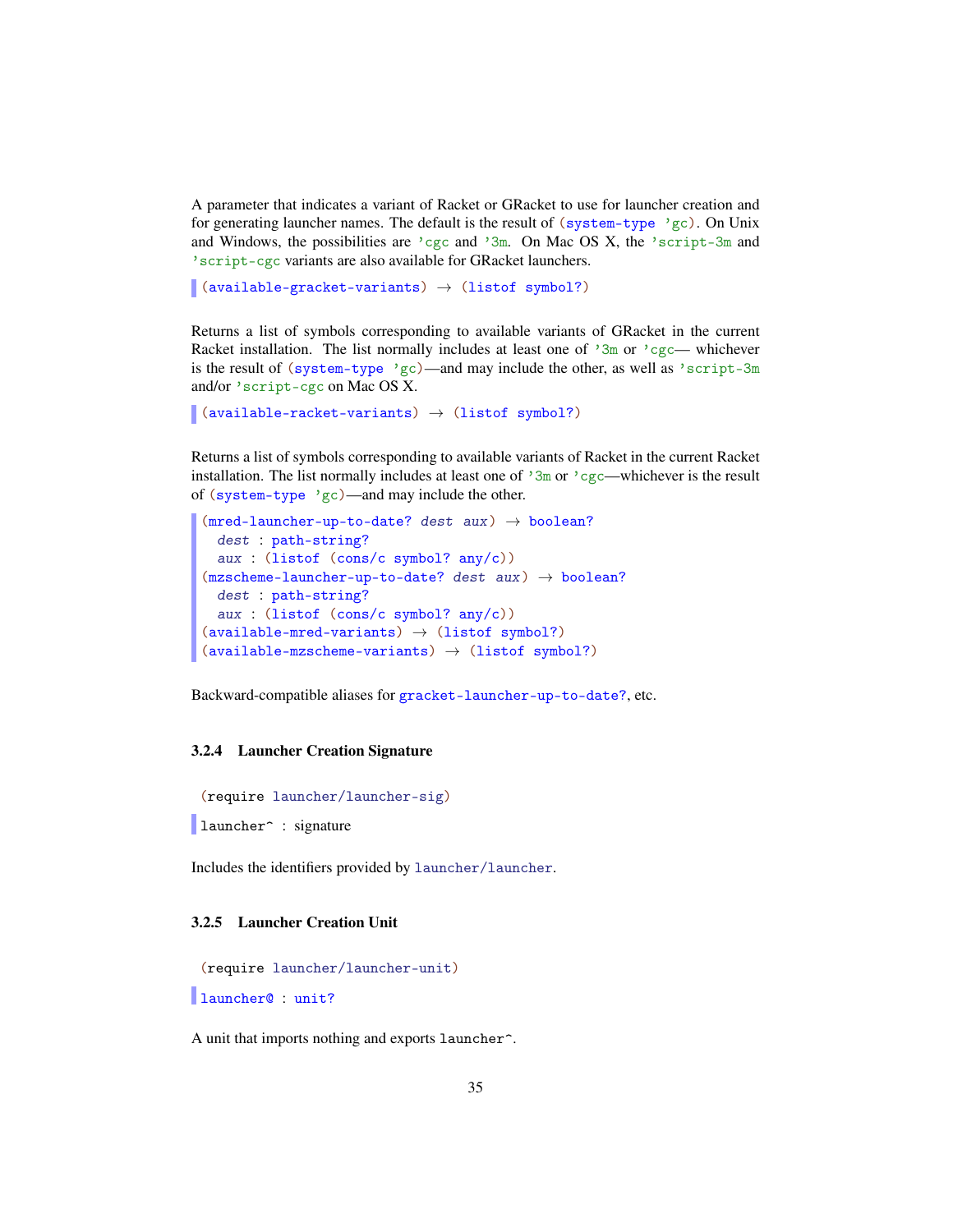# <span id="page-35-0"></span>4 raco distribute: Sharing Stand-Alone Executables

The raco distribute command combines a stand-alone executable created by raco exe with all of the shared libraries that are needed to run it, along with any run-time files declared via define-runtime-path. The resulting package can be moved to other machines that run the same operating system.

After the raco distribute command, supply a directory to contain the combined files for a distribution. Each command-line argument is an executable to include in the distribution, so multiple executables can be packaged together. For example, on Windows,

raco distribute greetings hello.exe goodbye.exe

creates a directory "greetings" (if the directory doesn't exist already), and it copies the executables "hello.exe" and "goodbye.exe" into "greetings". It also creates a "lib" sub-directory in "greetings" to contain DLLs, and it adjusts the copied "hello.exe" and "goodbye.exe" to use the DLLs in "lib".

The layout of files within a distribution directory is platform-specific:

- On Windows, executables are put directly into the distribution directory, and DLLs and other run-time files go into a "lib" sub-directory.
- On Mac OS X, GUI executables go into the distribution directory, other executables go into a "bin" subdirectory, and frameworks (i.e., shared libraries) go into a "lib" sub-directory along with other run-time files. As a special case, if the distribution has a single --gui-exe executable, then the "lib" directory is hidden inside the application bundle.
- On Unix, executables go into a "bin" subdirectory, shared libraries (if any) go into a "lib" subdirectory along with other run-time files, and wrapped executables are placed into a "lib/plt" subdirectory with version-specific names. This layout is consistent with Unix installation conventions; the version-specific names for shared libraries and wrapped executables means that distributions can be safely unpacked into a standard place on target machines without colliding with an existing Racket installation or other executables created by raco exe.

A distribution also has a "collects" directory that is used as the main library collection directory for the packaged executables. By default, the directory is empty. Use the ++collects-copy flag of raco distribute to supply a directory whose content is copied into the distribution's "collects" directory. The ++collects-copy flag can be used multiple times to supply multiple directories.

When multiple executables are distributed together, then separately creating the executables with raco exe can generate multiple copies of collection-based libraries that are used by multiple executables. To share the library code, instead, specify a target directory for library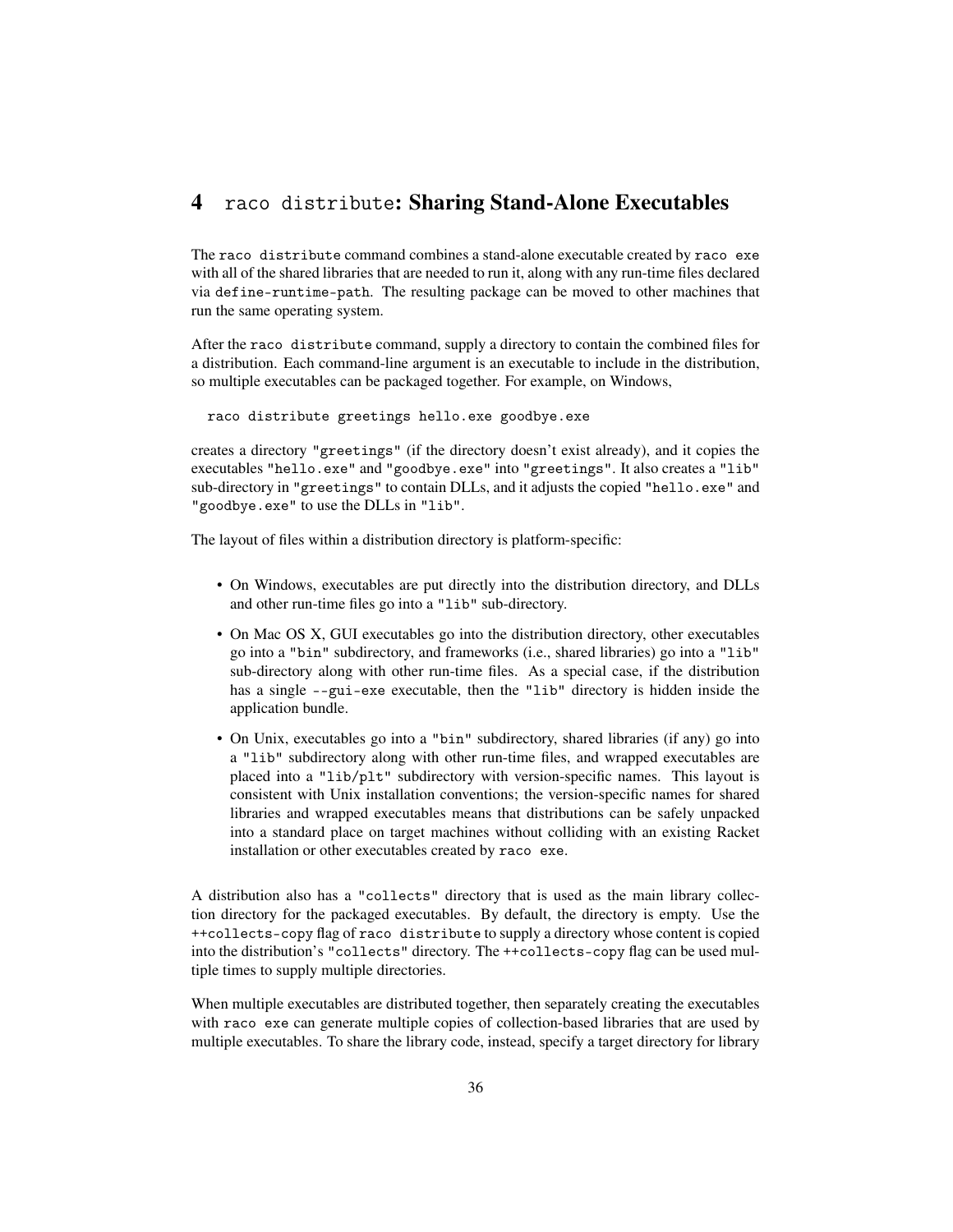copies using the --collects-dest flag with raco exe, and specify the same directory for each executable (so that the set of libraries used by all executables are pooled together). Finally, when packaging the distribution with raco distribute, use the ++collects-copy flag to include the copied libraries in the distribution.

## 4.1 API for Distributing Executables

```
(require compiler/distribute)
```
The compiler/distribute library provides a function to perform the same work as raco distribute.

```
(assemble-distribution dest-dir
                       exec-files
                      [#:collects-path path
                       #:copy-collects dirs]) \rightarrow void?
 dest-dir : path-string?
 exec-files : (listof path-string?)
 path : (or/c false/c (and/c path-string? relative-path?)) = #f
 dirs : (listof path-string?) = null
```
Copies the executables in  $exec - files$  to the directory  $dest - dir$ , along with DLLs, frameworks, and/or shared libraries that the executables need to run a different machine.

The arrangement of the executables and support files in  $dest-dir$  depends on the platform. In general assemble-distribution tries to do the Right Thing.

If a #:collects-path argument is given, it overrides the default location of the main "collects" directory for the packaged executables. It should be relative to the dest-dir directory (typically inside it).

The content of each directory in the #:copy-collects argument is copied into the main "collects" directory for the packaged executables.

## 4.2 API for Bundling Distributions

```
(require compiler/bundle-dist)
```
The compiler/bundle-dist library provides a function to pack a directory (usually assembled by assemble-distribution) into a distribution file. On Windows, the result is a ".zip" archive; on Mac OS X, it's a ".dmg" disk image; on Unix, it's a ".tgz" archive.

```
(bundle-directory dist-file dir [for-exe?]) \rightarrow void?
  dist-file : file-path?
```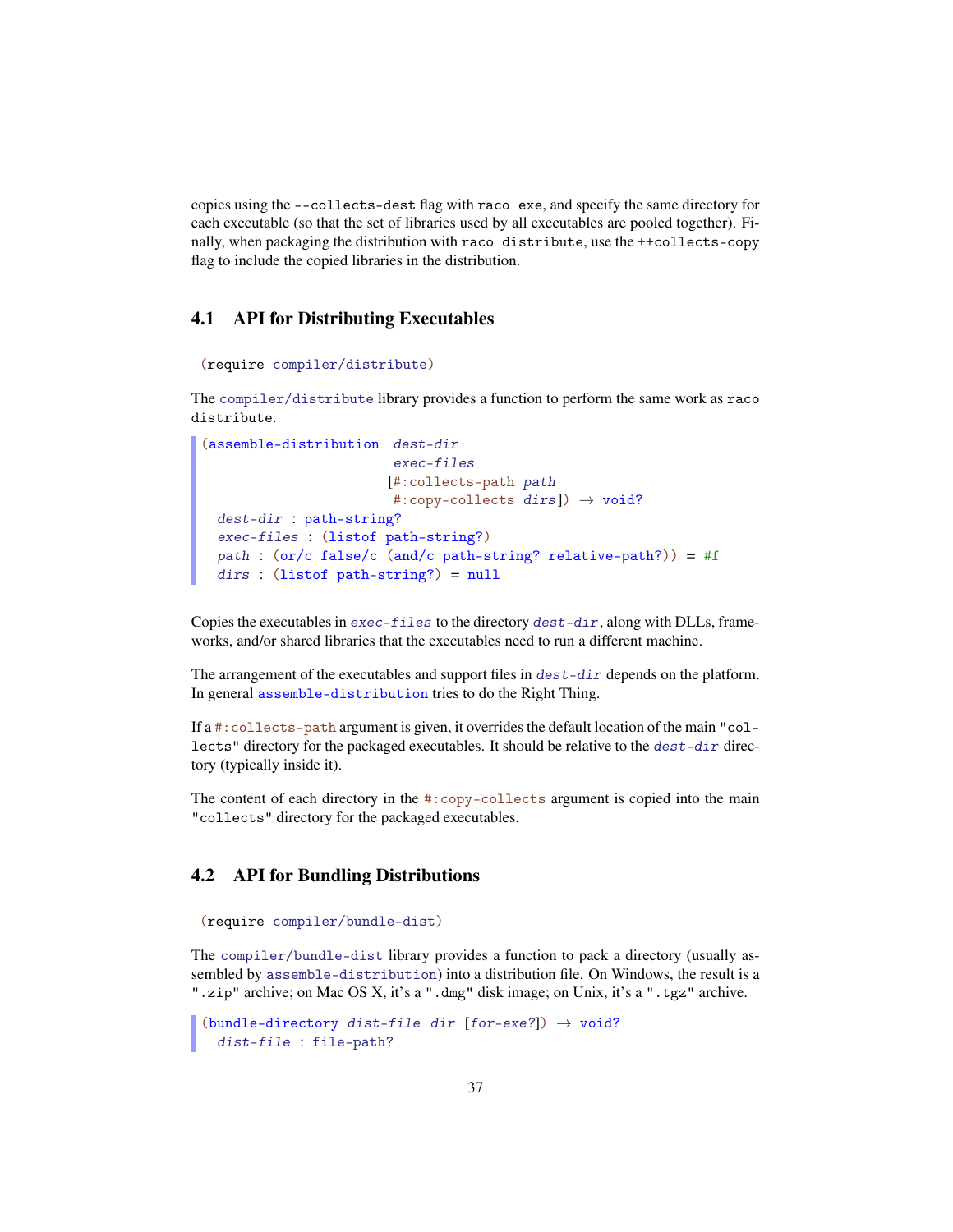```
dir : file-path?
for-exe? : any/c = #f
```
Packages dir into dist-file. If dist-file has no extension, a file extension is added automatcially (using the first result of bundle-put-file-extension+style+filters).

The created archive contains a directory with the same name as  $dir$ —except on Mac OS X when for-exe? is true and dir contains a single a single file or directory, in which case the created disk image contains just the file or directory. The default for for-exe? is #f.

Archive creation fails if dist-file exists.

```
(bundle-put-file-extension+style+filters)
 →
(listof (one-of/c 'packages 'enter-packages))
   (or/c string? false/c)
   (listof (list/c string? string?))
```
Returns three values suitable for use as the extension, style, and filters arguments to put-file, respectively to select a distribution-file name.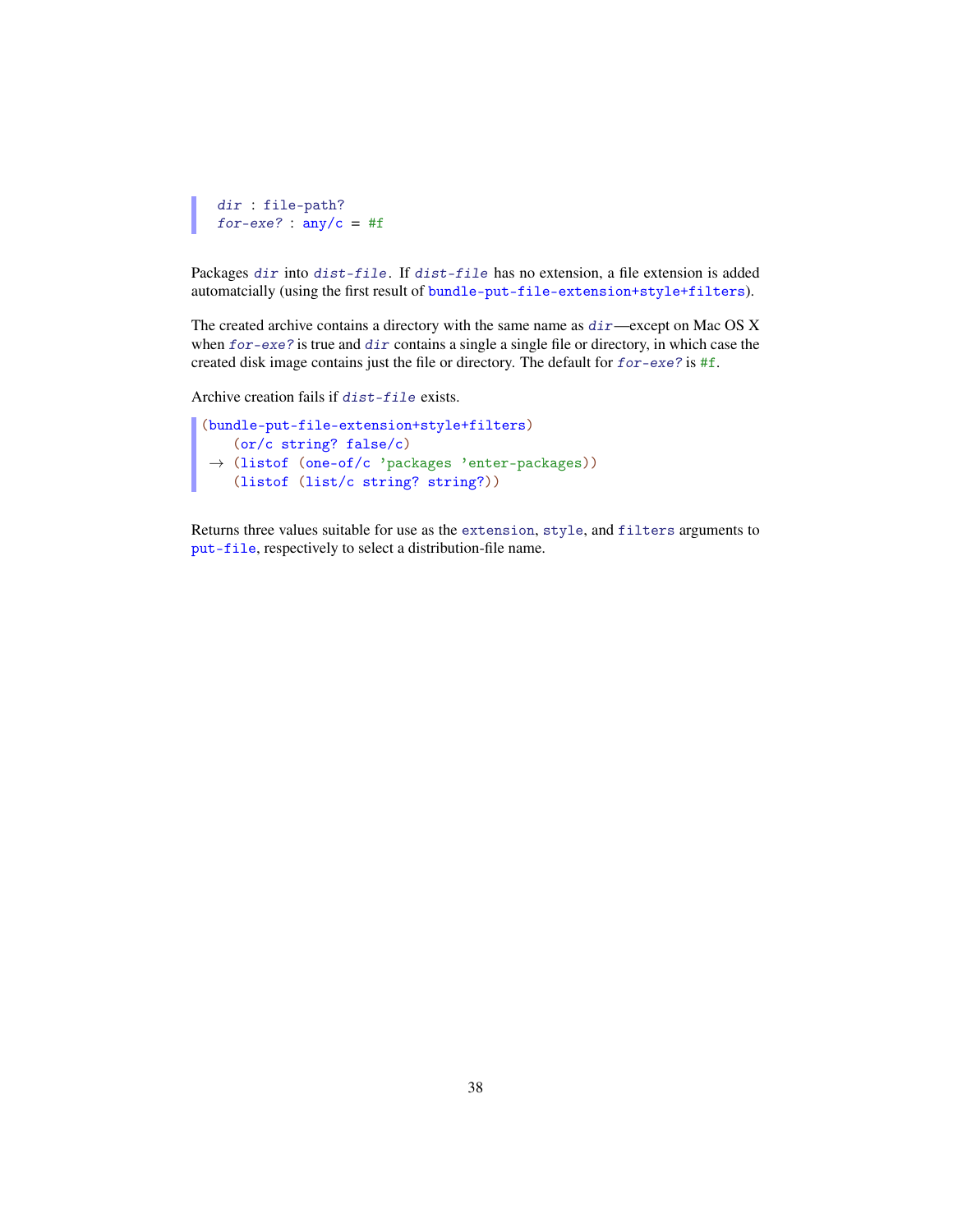## 5 raco pack: Packing Library Collections

Before creating a ".plt" archive to distribute, consider instead posting your package on [PLaneT.](http://planet.racket-lang.org/)

The raco pack command creates an archive for distributing library files to Racket users. A distribution archive usually has the suffix ".plt", which DrRacket recognizes as an archive to provide automatic unpacking facilities. The raco setup command (see §9 "raco setup: Installation Management") also supports ".plt" unpacking with installation, while the raco unpack command (see §6 "raco unpack: Unpacking Library Collections") unpacks an archive locally without attempting to install it.

An archive contains the following elements:

• A set of files and directories to be unpacked, and flags indicating whether they are to be unpacked relative to the Racket add-ons directory (which is user-specific), the Racket installation directory, or a user-selected directory.

The files and directories for an archive are provided on the command line to raco pack, either directly or in the form of collection names when the --collect flag is used.

The --at-plt flag indicates that the files and directories should be unpacked relative to the user's add-ons directory, unless the user specifies the Racket installation directory when unpacking. The --collection-plt flag implies --at-plt. The --all-users flag overrides --at-plt, and it indicates that the files and directories should be unpacked relative to the Racket installation directory, always.

- A flag for each file indicating whether it overwrites an existing file when the archive is unpacked; the default is to leave the old file in place, but the --replace flag enables replacing for all files in the archive.
- A list of collections to be set-up (via raco setup) after the archive is unpacked; the ++setup flag adds a collection name to the archive's list, but each collection for --collection-plt is added automatically.
- A name for the archive, which is reported to the user by the unpacking interface; the --plt-name flag sets the archive's name, but a default name is determined automatically when using --collect.
- A list of required collections (with associated version numbers) and a list of conflicting collections; the raco pack command always names the "racket" collection in the required list (using the collection's pack-time version), raco pack names each packed collection in the conflict list (so that a collection is not unpacked on top of a different version of the same collection), and raco pack extracts other requirements and conflicts from the "info.rkt" files of collections when using --collect.

Specify individual directories and files for the archive when not using --collect. Each file and directory must be specified with a relative path. By default, if the archive is unpacked with DrRacket, the user will be prompted for a target directory, and if raco setup is used to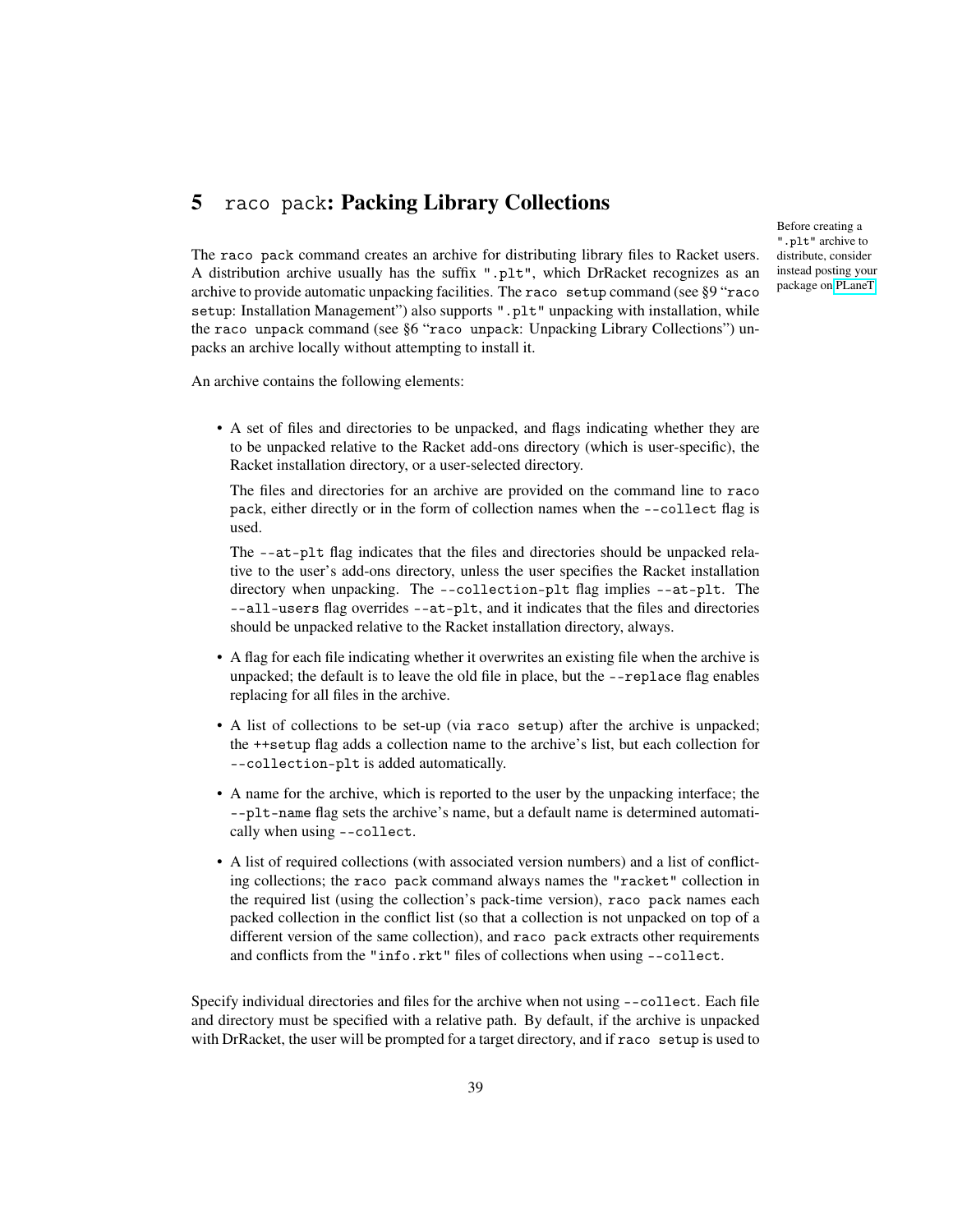unpack the archive, the files and directories will be unpacked relative to the current directory. If the --at-plt flag is provided, the files and directories will be unpacked relative to the user's Racket add-ons directory, instead. Finally, if the --all-users flag is provided, the files and directories will be unpacked relative to the Racket installation directory, instead.

Use the --collect flag to pack one or more collections; sub-collections can be designated by using a / as a path separator on all platforms. In this mode, raco pack automatically uses paths relative to the Racket installation or add-ons directory for the archived files, and the collections will be set-up after unpacking. In addition, raco pack consults each collection's "info.rkt" file, as described below, to determine the set of required and conflicting collections. Finally, raco pack consults the first collection's "info.rkt" file to obtain a default name for the archive. For example, the following command creates a "sirmail.plt" archive for distributing a "sirmail" collection:

```
raco pack --collect sirmail.plt sirmail
```
When packing collections, raco pack checks the following fields of each collection's "info.rkt" file (see §9.2 ""info.rkt" File Format"):

• requires — A list of the form (list (list coll vers) ...) where each coll is a non-empty list of relative-path strings, and each vers is a (possibly empty) list of exact integers. The indicated collections must be installed at unpacking time, with version sequences that match as much of the version sequence specified in the corresponding vers.

A collection's version is indicated by a version field in its "info.rkt" file, and the default version is the empty list. The version sequence generalized major and minor version numbers. For example, version  $(2\ 5\ 4\ 7)$  of a collection can be used when any of '(), '(2), '(2 5), '(2 5 4), or '(2 5 4 7) is required.

• conflicts — A list of the form  $(list \ coll \ldots)$  where each coll is a nonempty list of relative-path strings. The indicated collections must *not* be installed at unpacking time.

For example, the "info.rkt" file in the "sirmail" collection might contain the following info declaration:

```
#lang setup/infotab
(define name "SirMail")
(define mred-launcher-libraries (list "sirmail.rkt"))
(define mred-launcher-names (list "SirMail"))
(define requires (list (list "mred")))
```
Then, the "sirmail.plt" file (created by the command-line example above) will contain the name "SirMail." When the archive is unpacked, the unpacker will check that the "mred" collection is installed, and that "mred" has the same version as when "sirmail.plt" was created.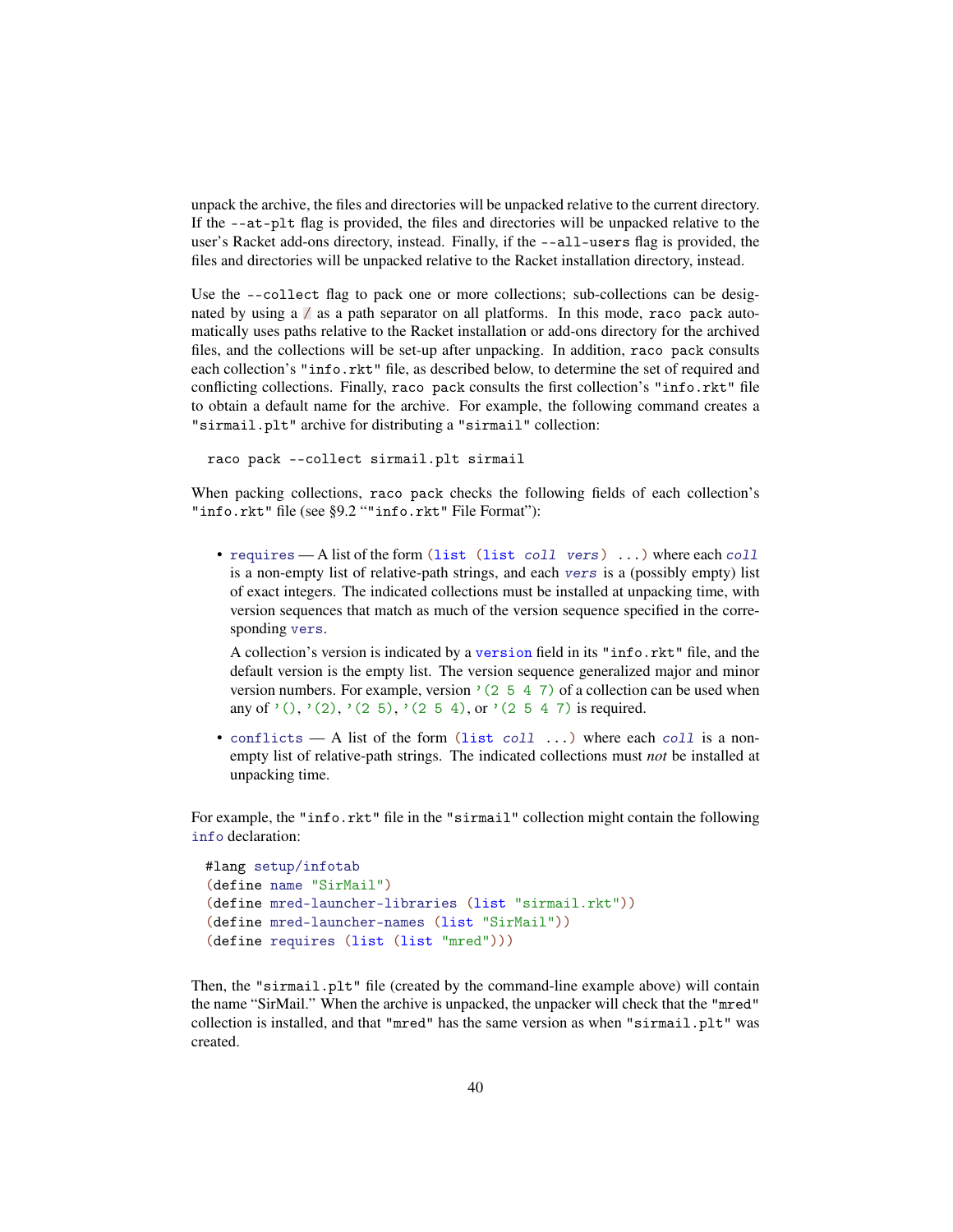## 5.1 Format of ".plt" Archives

The extension ".plt" is not required for a distribution archive, but the ".plt"-extension convention helps users identify the purpose of a distribution file.

The raw format of a distribution file is described below. This format is uncompressed and sensitive to communication modes (text vs. binary), so the distribution format is derived from the raw format by first compressing the file using gzip, then encoding the gzipped file with the MIME base64 standard (which relies only the characters  $A-Z$ ,  $a-z$ ,  $0-9$ ,  $\pm$ ,  $\frac{7}{7}$ , and  $\pm$ ; all other characters are ignored when a base64-encoded file is decoded).

The raw format is

- PLT are the first three characters.
- A procedure that takes a symbol and a failure thunk and returns information about archive for recognized symbols and calls the failure thunk for unrecognized symbols. The information symbols are:
	- 'name a human-readable string describing the archive's contents. This name is used only for printing messages to the user during unpacking.
	- 'unpacker a symbol indicating the expected unpacking environment. Currently, the only allowed value is 'mzscheme.
	- 'requires collections required to be installed before unpacking the archive, which associated versions; see the documentation of pack for details.
	- 'conflicts collections required *not* to be installed before unpacking the archive.
	- $-$  'plt-relative? a boolean; if true, then the archive's content should be unpacked relative to the plt add-ons directory.
	- 'plt-home-relative? a boolean; if true and if 'plt-relative? is true, then the archive's content should be unpacked relative to the Racket installation.
	- $\frac{1}{1}$  +  $\frac{1}{1}$  +  $\frac{1}{1}$  +  $\frac{1}{1}$  +  $\frac{1}{1}$  or a list of path strings; in the latter case, a true value of 'plt-home-relative? is cancelled if any of the directories in the list (relative to the Racket installation) is unwritable by the user.

The procedure is extracted from the archive using the read and eval procedures in a fresh namespace.

• An old-style, unsigned unit using (lib mzlib/unit200) that drives the unpacking process. The unit accepts two imports: a path string for the parent of the main "collects" directory and an unmztar procedure. The remainder of the unpacking process consists of invoking this unit. It is expected that the unit will call unmztar procedure to unpack directories and files that are defined in the input archive after this unit. The result of invoking the unit must be a list of collection paths (where each collection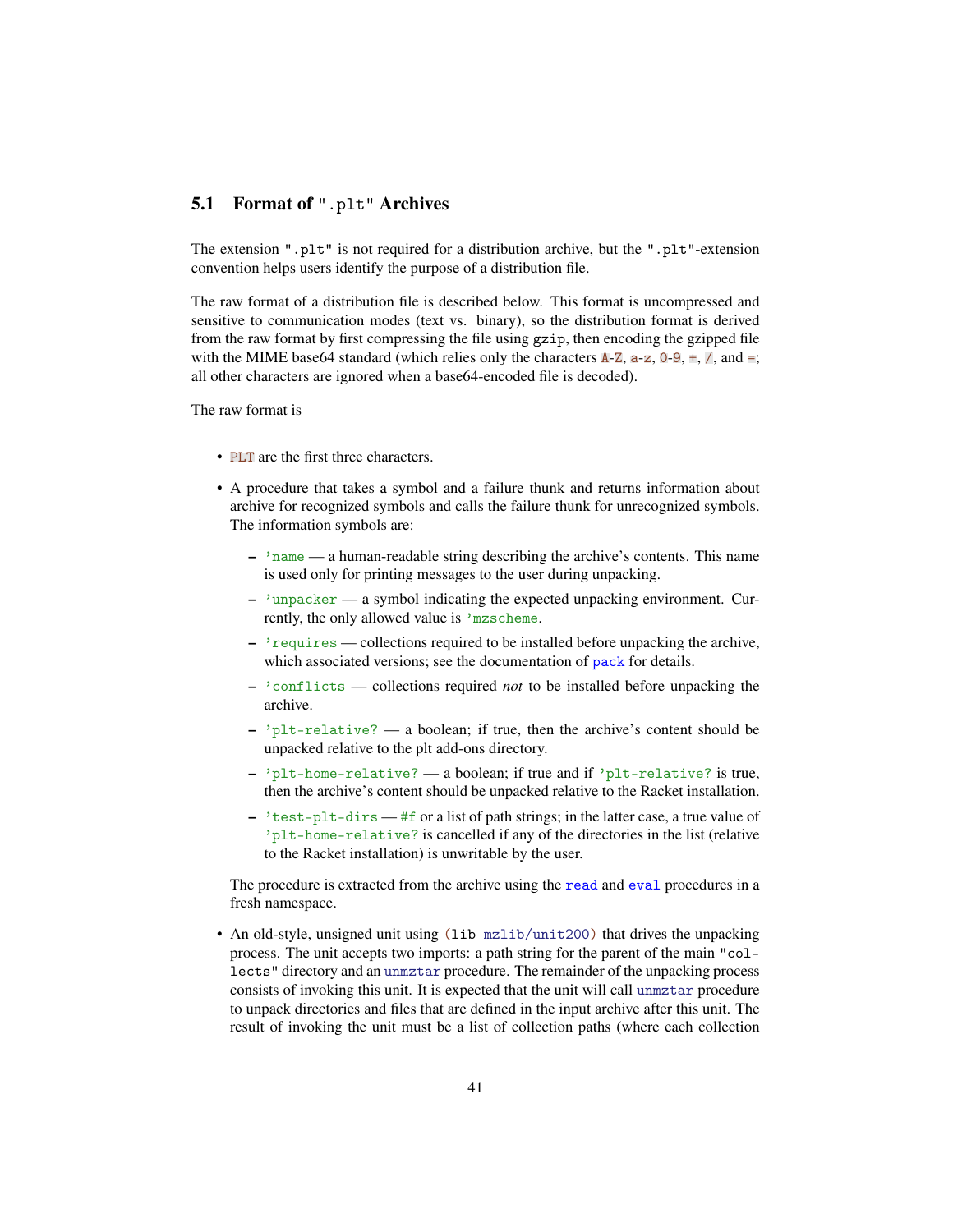path is a list of strings); once the archive is unpacked, raco setup will compile and setup the specified collections.

The unmztar procedure takes one argument: a filter procedure. The filter procedure is called for each directory and file to be unpacked. It is called with three arguments:

- 'dir, 'file, 'file-replace indicates whether the item to be unpacked is a directory, a file, or a file to be replaced,
- a relative path string the pathname of the directory or file to be unpacked, relative to the unpack directory, and
- a path string for the unpack directory (which can vary for a Racket-relative install when elements of the archive start with "collects", "lib", etc.).

If the filter procedure returns #f for a directory or file, the directory or file is not unpacked. If the filter procedure returns #t and the directory or file for 'dir or 'file already exists, it is not created. (The file for file-replace need not exist already.)

When a directory is unpacked, intermediate directories are created as necessary to create the specified directory. When a file is unpacked, the directory must already exist.

The unit is extracted from the archive using read and eval.

Assuming that the unpacking unit calls the unmztar procedure, the archive should continue with unpackables. Unpackables are extracted until the end-of-file is found (as indicated by an  $\equiv$  in the base64-encoded input archive).

An *unpackable* is one of the following:

• The symbol 'dir followed by a list. The build-path procedure will be applied to the list to obtain a relative path for the directory (and the relative path is combined with the target directory path to get a complete path).

The 'dir symbol and list are extracted from the archive using read (and the result is *not* evaluated).

• The symbol 'file, a list, a number, an asterisk, and the file data. The list specifies the file's relative path, just as for directories. The number indicates the size of the file to be unpacked in bytes. The asterisk indicates the start of the file data; the next n bytes are written to the file, where n is the specified size of the file.

The symbol, list, and number are all extracted from the archive using read (and the result is *not* evaluated). After the number is read, input characters are discarded until an asterisk is found. The file data must follow this asterisk immediately.

• The symbol 'file-replace is treated like 'file, but if the file exists on disk already, the file in the archive replaces the file on disk.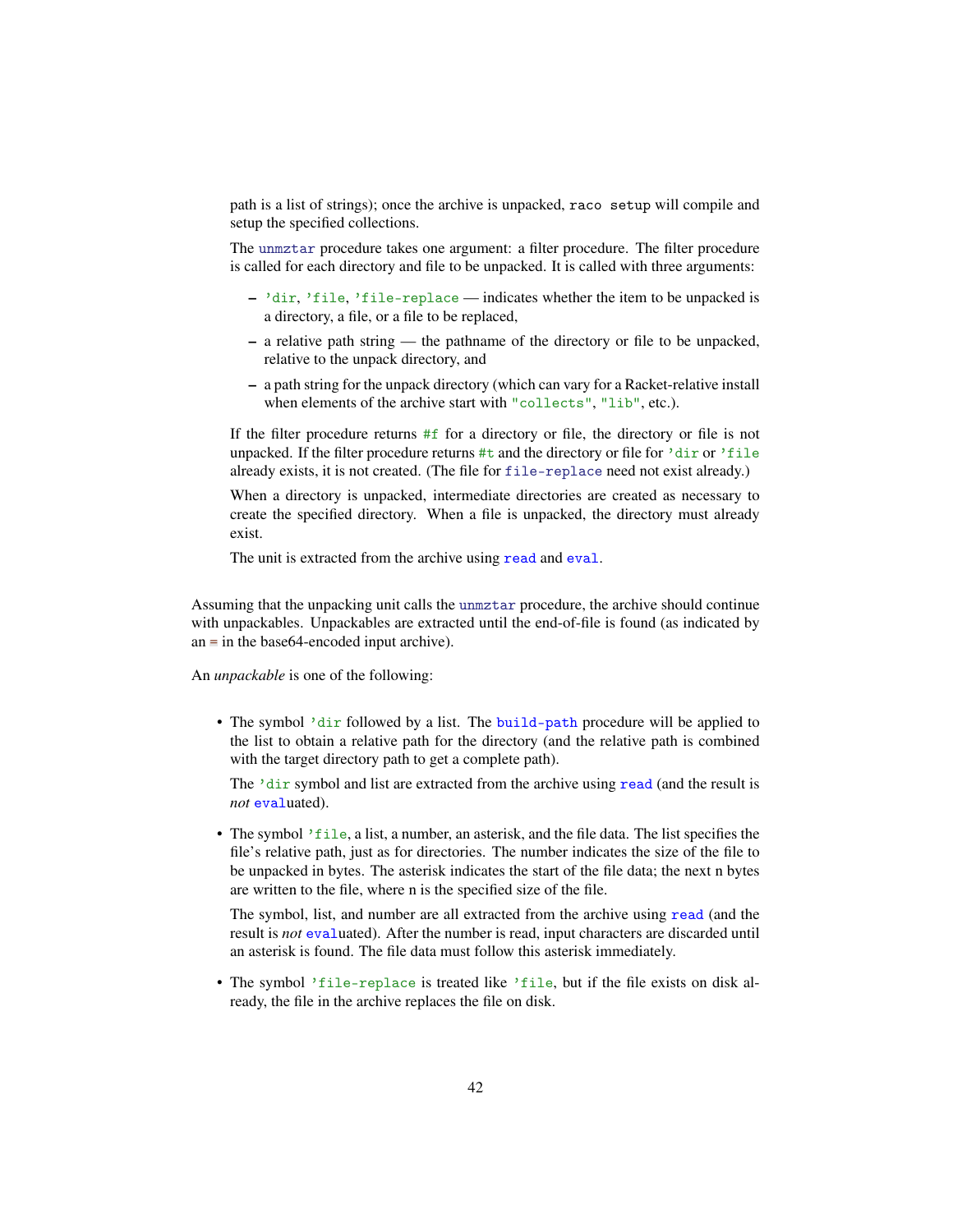## 5.2 API for Packing

(require setup/pack)

Although the raco pack command can be used to create most ".plt" files, the setup/pack library provides a more general API for making ".plt" archives.

```
(pack-collections-plt
 dest
 name
 collections
 [#:replace? replace?
 #:at-plt-home? at-home?
 #:test-plt-collects? test?
 #:extra-setup-collections collection-list
 #:file-filter filter-proc])
\rightarrow void?
dest : path-string?
name : string?
 collections : (listof (listof path-string?))
replace? : boolean? = #f
at-home? : boolean? = #f
test? : boolean? = #t
 collection-list : (listof path-string?) = null
 filter-proc : (path-string? . -> . boolean?) = std-filter
```
Creates the ".plt" file specified by the pathname dest, using the name as the name reported to raco setup as the archive's description.

The archive contains the collections listed in collections, which should be a list of collection paths; each collection path is, in turn, a list of relative-path strings.

If the  $\#$ : replace? argument is  $\#$ f, then attempting to unpack the archive will report an error when any of the collections exist already, otherwise unpacking the archive will overwrite an existing collection.

If the  $\#$ : at-plt-home? argument is  $\#$ t, then the archived collections will be installed into the Racket installation directory instead of the user's directory if the main "collects" directory is writable by the user. If the #:test-plt-collects? argument is #f (the default is #t) and the #: $at$ -plt-home? argument is #t, then installation fails if the main "collects" directory is not writable.

The optional #:extra-setup-collections argument is a list of collection paths that are not included in the archive, but are set-up when the archive is unpacked.

The optional #:file-filter argument is the same as for pack-plt.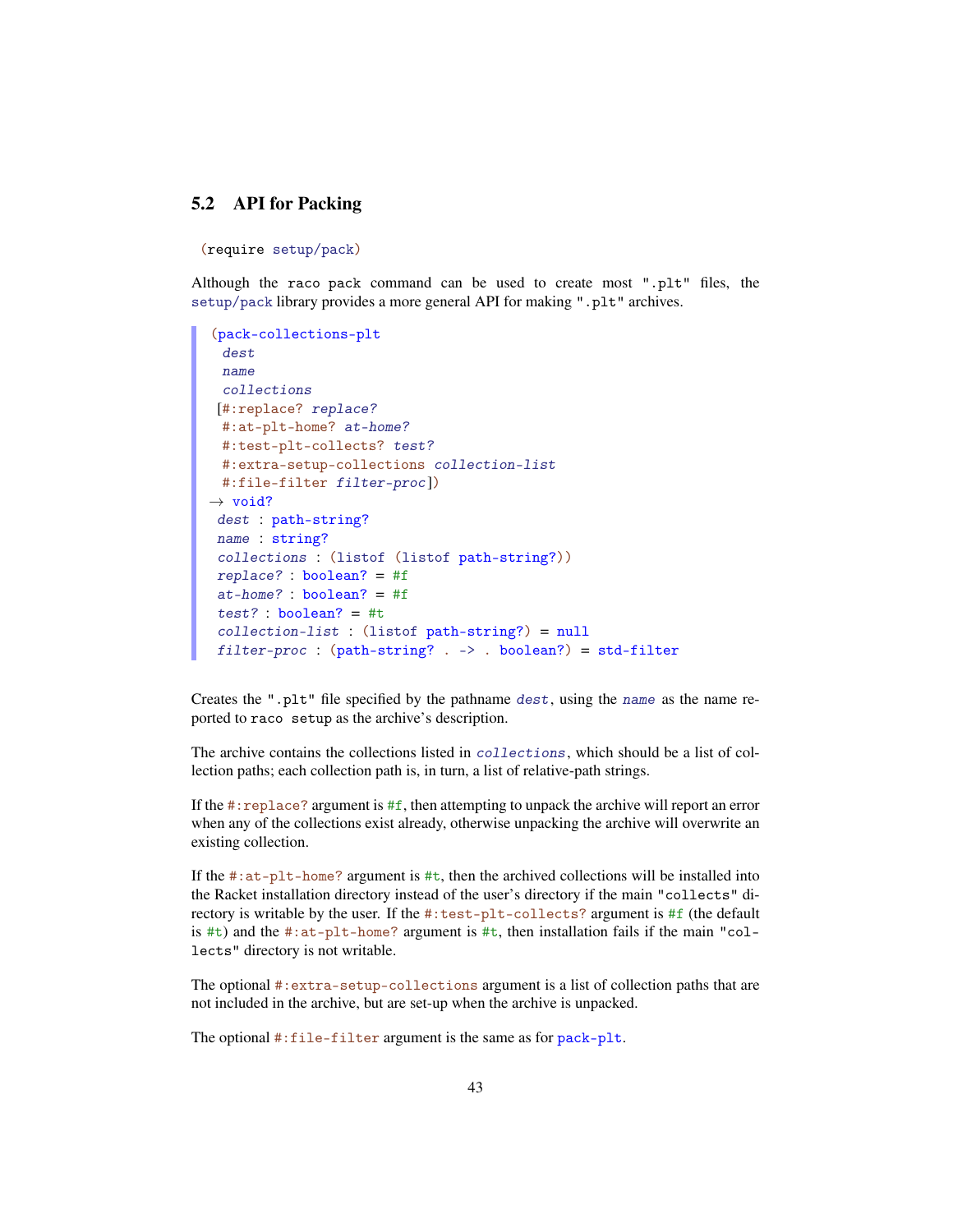```
(pack-collections dest
                   name
                   collections
                  replace?
                   extra-setup-collections
                  [filter
                   at\text{-}plt\text{-}home?] \rightarrow void?
 dest : path-string?
 name : string?
 collections : (listof (listof path-string?))
 replace? : boolean?
 extra-setup-collections : (listof path-string?)
 filter : (path-string? . -> . boolean?) = std-filter
 at-plt-home? : boolean? = #f
```
Old, keywordless variant of pack-collections-plt for backward compatibility.

```
(pack-plt dest
          name
          paths
         [#:as-paths as-paths
          #:file-filter filter-proc
          #:encode? encode?
          #:file-mode file-mode-sym
          #:unpack-unit unit200-expr
          #:collections collection-list
          #:plt-relative? plt-relative?
          #:at-plt-home? at-plt-home?
          #:test-plt-dirs dirs
          #:requires mod-and-version-list
          #:conflicts mod-list]) \rightarrow void?dest : path-string?
 name : string?
 paths : (listof path-string?)
 as-paths : (listof path-string?) = paths
 filter-proc : (path-string? . -> . boolean?) = std-filter
 encode? : boolean? = #t
 file-mode-sym : symbol? = 'file
 unit200-expr : any/c = #f
 collection-list : (listof path-string?) = null
 plt-relative? : any/c = #f
 at-plt-home? : any/c = #fdirs : (or/c (listof path-string?) false/c) = #f
  mod-and-version-list :
(listof (listof path-string?)
                                  (lisot part-string.) = null<br>(lisot exact-integer?)
```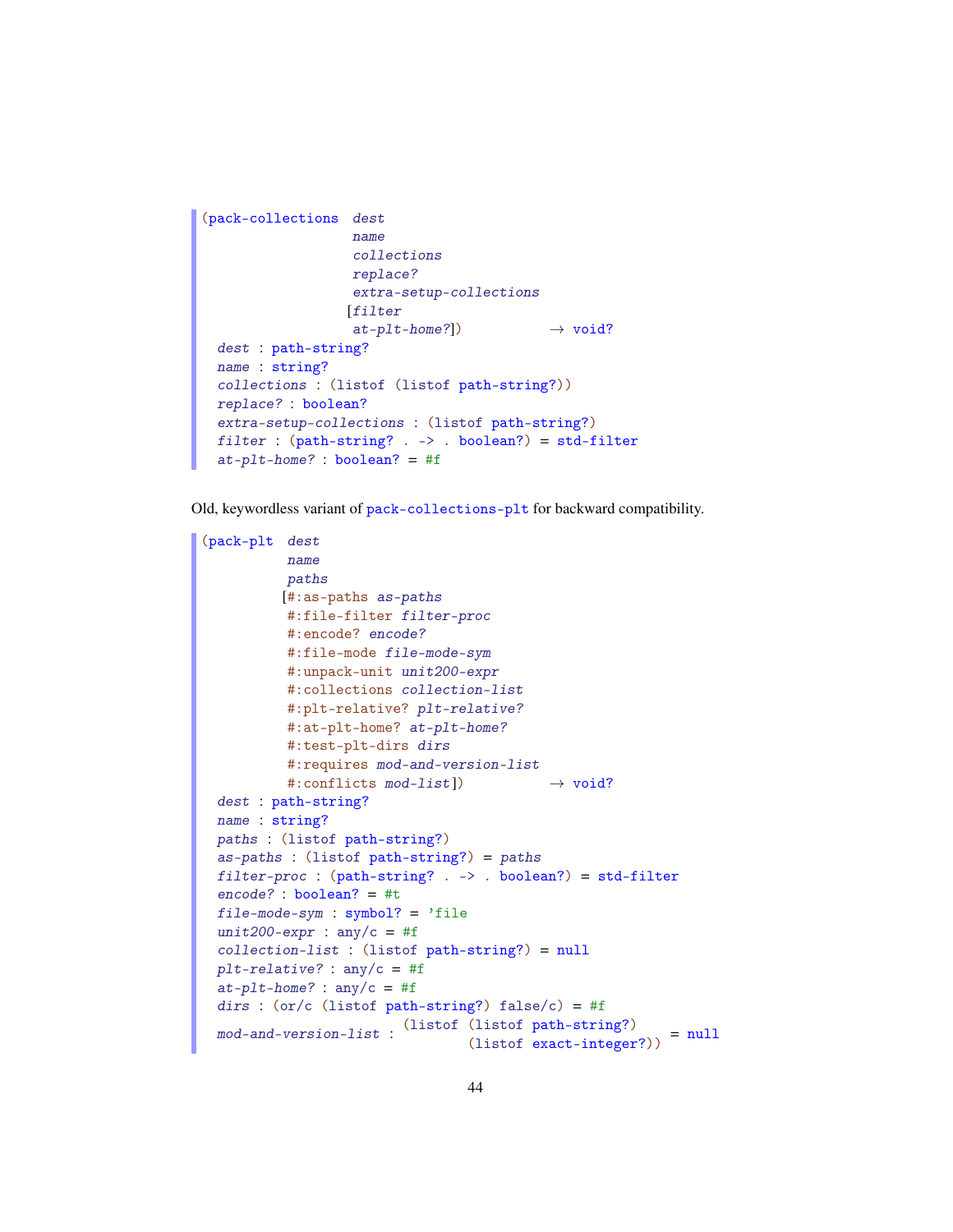#### mod-list : (listof (listof path-string?)) = null

Creates the ".plt" file specified by the pathname dest, using the string name as the name reported to raco setup as the archive's description. The paths argument must be a list of relative paths for directories and files; the contents of these files and directories will be packed into the archive. The optional as-paths list provides the path to be recorded in the archive for each element of paths (so that the unpacked paths can be different from the packed paths).

The #:file-filter procedure is called with the relative path of each candidate for packing. If it returns #f for some path, then that file or directory is omitted from the archive. If it returns 'file or 'file-replace for a file, the file is packed with that mode, rather than the default mode. The default is std-filter.

If the #: encode? argument is  $#f$ , then the output archive is in raw form, and still must be gzipped and mime-encoded (in that order). The default value is #t.

The #:file-mode argument must be 'file or 'file-replace, indicating the default mode for a file in the archive. The default is 'file.

The #:unpack-unit argument is usually #f. Otherwise, it must be an S-expression for a mzlib/unit200-style unit that performs the work of unpacking; see §5.1 "Format of ".plt" Archives" more information about the unit. If the #:unpack-unit argument is #f, an appropriate unpacking unit is generated.

The #:collections argument is a list of collection paths to be compiled after the archive is unpacked. The default is the null.

If the  $\#:\text{plt-relative? argument}$  is true (the default is  $\#f$ ), the archive's files and directories are to be unpacked relative to the user's add-ons directory or the Racket installation directories, depending on whether the #:at-plt-home? argument is true and whether directories specified by #:test-plt-dirs are writable by the user.

If the  $\#$ : at-plt-home? argument is true (the default is  $\#$ f), then  $\#$ : plt-relative? must be true, and the archive is unpacked relative to the Racket installation directory. In that case, a relative path that starts with "collects" is mapped to the installation's main "collects" directory, and so on, for the following the initial directory names:

- "collects"
- "doc"
- $\bullet$  "lib"
- "include"

If #:test-plt-dirs is a list, then #:at-plt-home? must be #t. In that case, when the archive is unpacked, if any of the relative directories in the  $\#:\text{test-plt-dirs}$  list is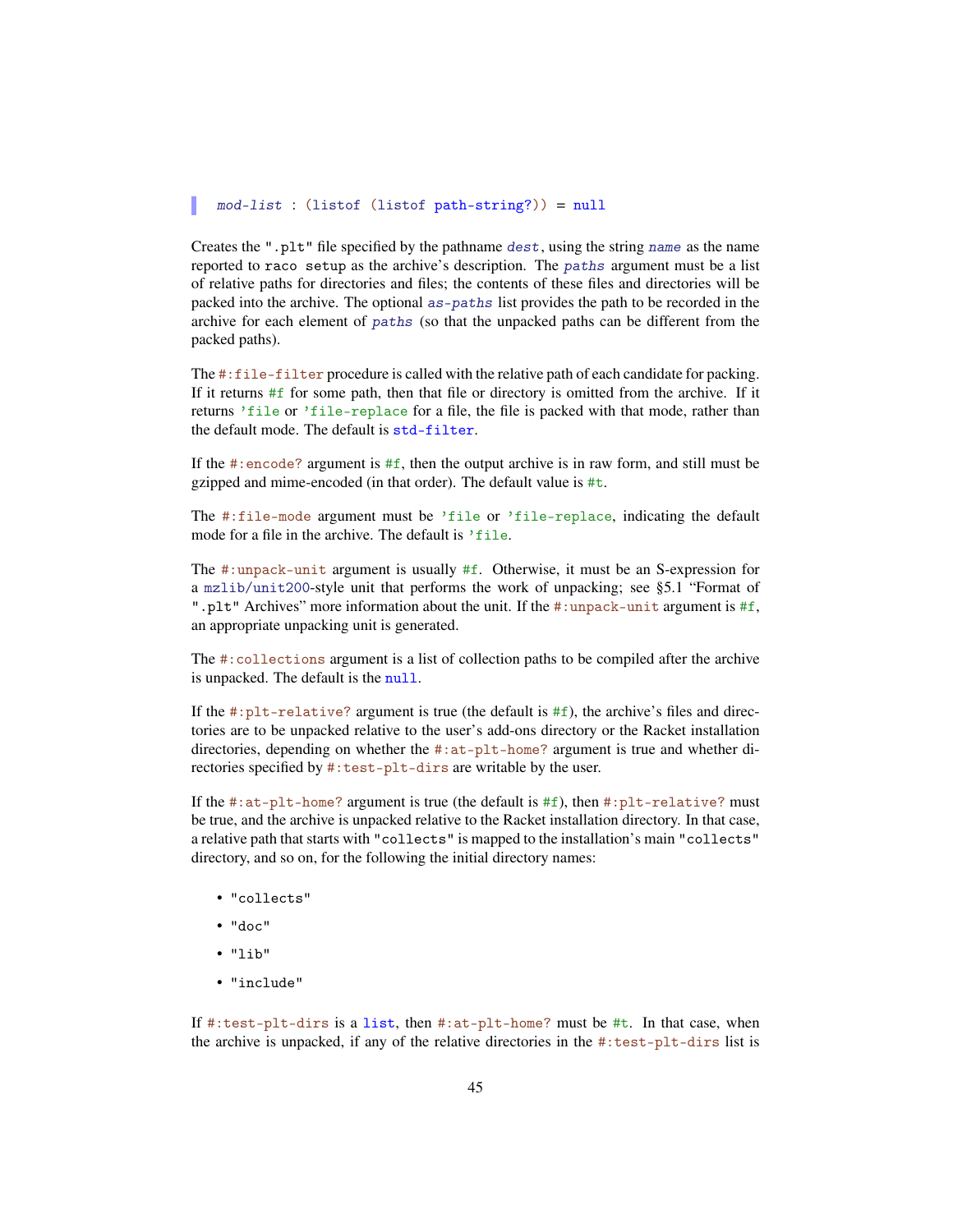unwritable by the current user, then the archive is unpacked in the user's add-ons directory after all.

The #:requires argument should have the shape (list (list coll-path version) ...) where each coll-path is a non-empty list of relative-path strings, and each version is a (possibly empty) list of exact integers. The indicated collections must be installed at unpacking time, with version sequences that match as much of the version sequence specified in the corresponding version. A collection's version is indicated by the version field of its "info.rkt" file.

The #:conflicts argument should have the shape (list coll-path ...) where each coll-path is a non-empty list of relative-path strings. The indicated collections must *not* be installed at unpacking time.

```
(pack dest
      name
      paths
      collections
     [filter
      encode?
      file-mode
      unpack-unit
      plt-relative?
      requires
      conflicts
      at-plt-home?]) \rightarrow void?
 dest : path-string?
 name : string?
 paths : (listof path-string?)
 collections : (listof path-string?)
 filter : (path-string? . -> . boolean?) = std-filter
 encode? : boolean? = #t
 file-mode : symbol? = 'file
 unpack-unit : boolean? = #fplt-relative? : boolean? = #t
  requires :
(listof (listof path-string?)
                     (lisot part-integer?)) = null
 conflicts : (listof (listof path-string?)) = null
 at-plt-home? : boolean? = #f
```
Old, keywordless variant of pack-plt for backward compatibility.

```
(stat-filter p) \rightarrow boolean?p : path-string?
```
Returns #t unless p, after stripping its directory path and converting to a byte string, matches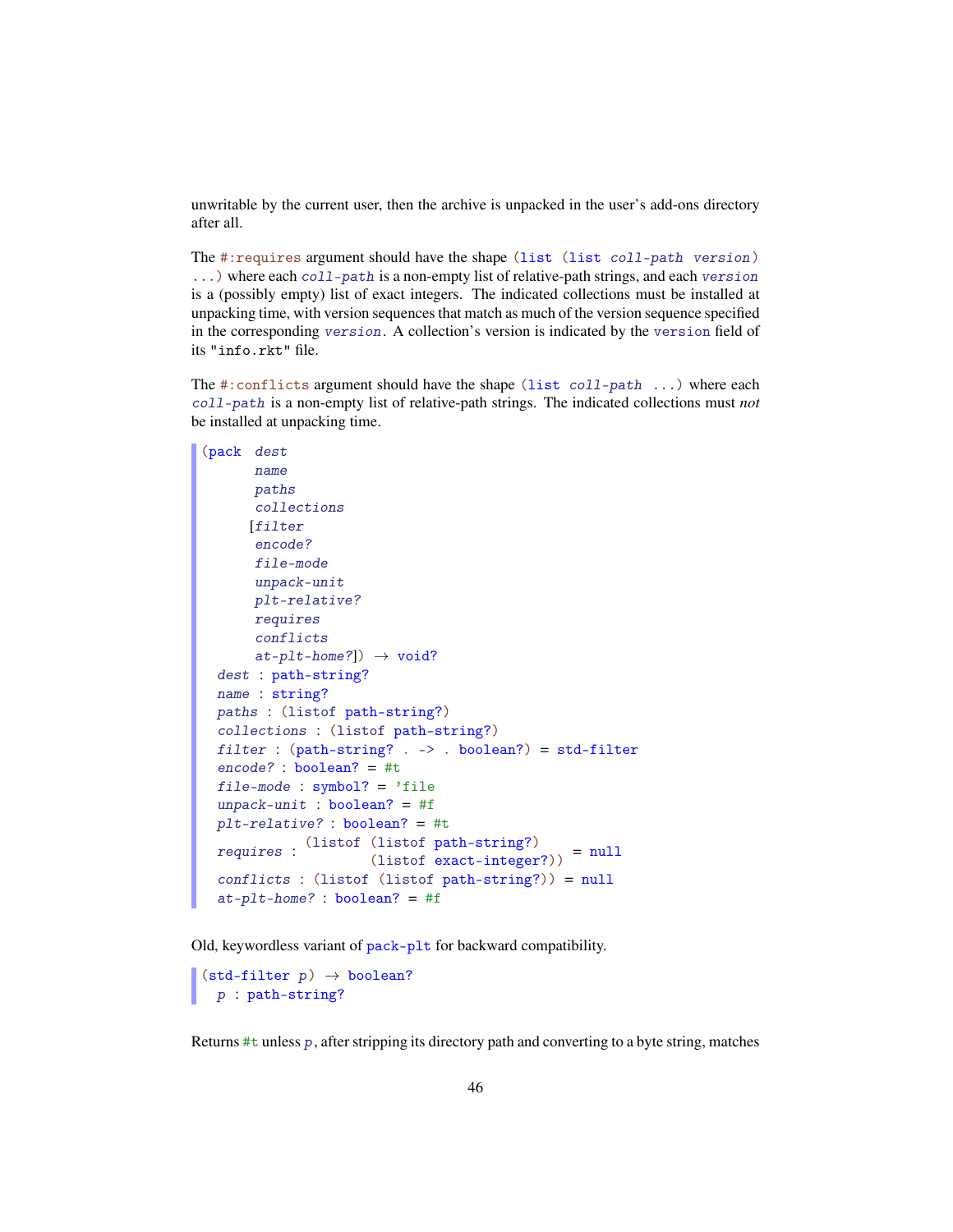one of the following regular expressions:  $\cap$ [.]git,  $\cap$ [.]svn\$,  $\cap$ CVS\$,  $\cap$ [.]cvsignore, ^compiled\$, ^doc, ∼\$, ^#.\*#\$, ^[.]#, or [.]plt\$.

```
(mztar path
      [#:as-path as-path]
      output
       filter
      file-mode) \rightarrow void?path : path-string?
 as-path : path - string? = pathoutput : output-port?
 filter : (path-string? . -> . boolean?)
 file-mode : (symbols 'file 'file-replace)
```
Called by pack to write one directory/file path to the output port output using the filter procedure filter (see pack for a description of filter). The path is recorded in the output as as-path, in case the unpacked path should be different from the original path. The file-mode argument specifies the default mode for packing a file, either 'file or 'file-replace.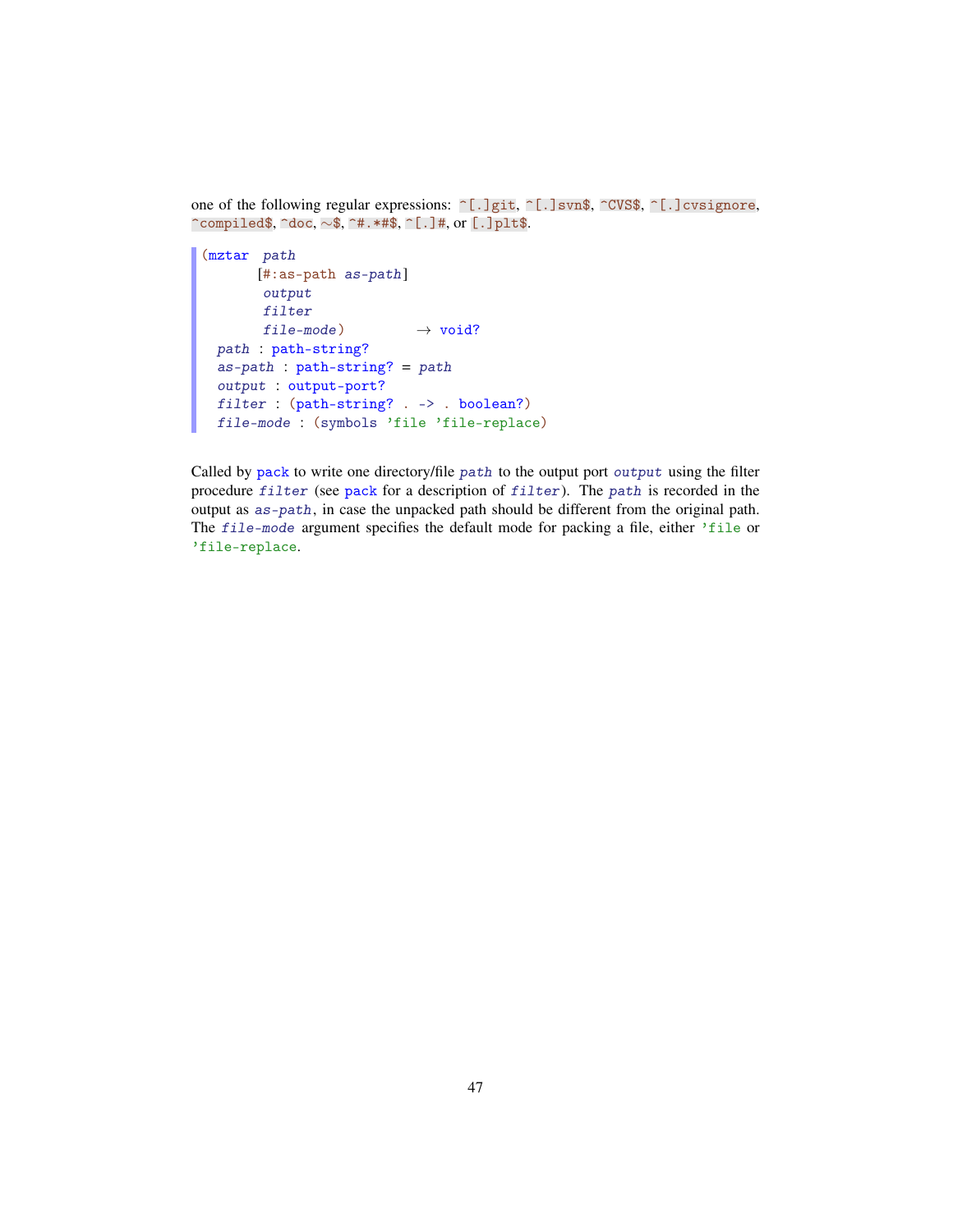# 6 raco unpack: Unpacking Library Collections

The raco unpack command unpacks a ".plt" archive (see §5 "raco pack: Packing Library Collections") to the current directory without attempting to install any collections. Use raco setup -A (see §9 "raco setup: Installation Management") to unpack and install collections from a ".plt" archive.

Command-line flags:

- -l or --list lists the content of the archive without unpacking it.
- $\bullet$  -c or --config shows the archive configuration before unpacking or listing the archive content.
- -f or --force replace files that exist already; fails that the archive says should be replaced will be replaced without this flag.

## 6.1 Unpacking API

```
(require setup/unpack)
```
The setup/unpack library provides raw support for unpacking a ".plt" file.

```
(unpack archive
       [main-collects-parent-dir
        print-status
        get-target-directory
        force?
        get-target-plt-directory]) \rightarrow void?
 archive : path-string?
 main-collects-parent-dir : path-string? = (current-directory)
 print-status : (string? . -> . any)
              = (lambda (x) (printf "∼a\n" x))
 get-target-directory : (-> path-string?)
                       = (lambda () (current-directory))
 force? : \text{any/c} = #fget-target-plt-directory :
path-string?
                              (path-string?
                              (listof path-string?)
                              . -> . path-string?)
                            =
(lambda (preferred-dir main-dir options )
                                preferred-dir)
```
Unpacks archive.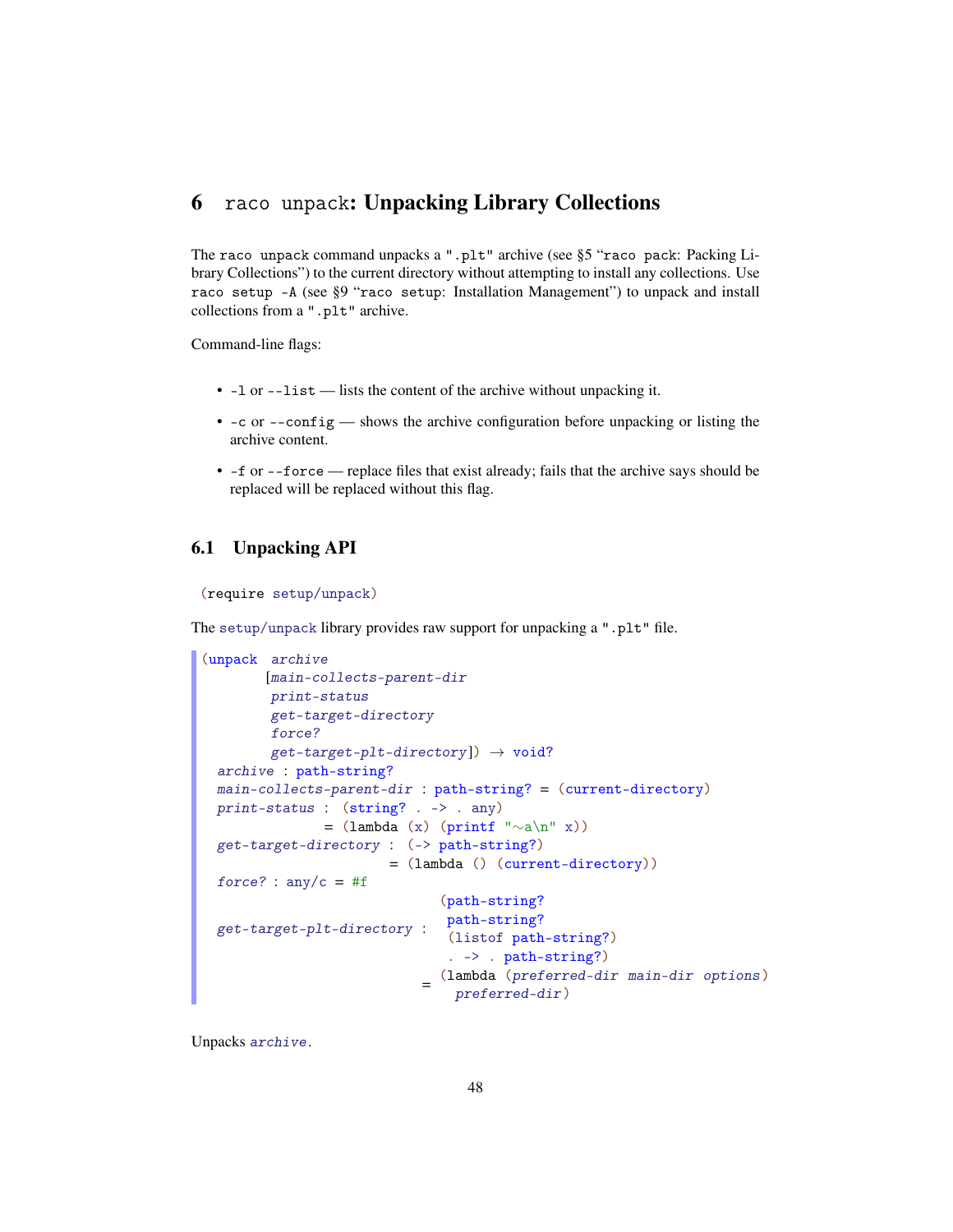The main-collects-parent-dir argument is passed along to get-target-pltdirectory.

The print-status argument is used to report unpacking progress.

The get-target-directory argument is used to get the destination directory for unpacking an archive whose content is relative to an arbitrary directory.

If force? is true, then version and required-collection mismatches (comparing information in the archive to the current installation) are ignored.

The get-target-plt-directory function is called to select a target for installation for an archive whose is relative to the installation. The function should normally return one if its first two arguments; the third argument merely contains the first two, but has only one element if the first two are the same. If the archive does not request installation for all uses, then the first two arguments will be different, and the former will be a user-specific location, while the second will refer to the main installation.

```
(fold-plt-archive archive
                    on-config-fn
                    on-setup-unit
                    on-directory
                    on-file
                    initial-value) \rightarrow any/c
  archive : path-string?
  on-config-fn : (\text{any}/c \text{ any}/c \cdot \rightarrow \text{ any}/c)on-setup-unit : (any/c input-port? any/c . -> . any/c)
  on-directory :
                   ((or/c path-string?
                           (list/c (or/c 'collects 'doc 'lib 'include)
                                    path-string?))
                    any/c
                    \therefore -> \therefore any/c)
  on-file :
             (or/c ((or/c path-string?
                             (list/c (or/c 'collects 'doc 'lib 'include)
                                      path-string?))
                     input-port?
                     any/c
                      . \rightarrow . any/c)
                    ((or/c path-string?
                            (list/c (or/c 'collects 'doc 'lib 'include)
                                      path-string?))
                     input-port?
                     (one-of/c 'file 'file-replace)
                     any/c
                      \cdot \rightarrow \cdot \text{any}/c)initial-value : any/c
```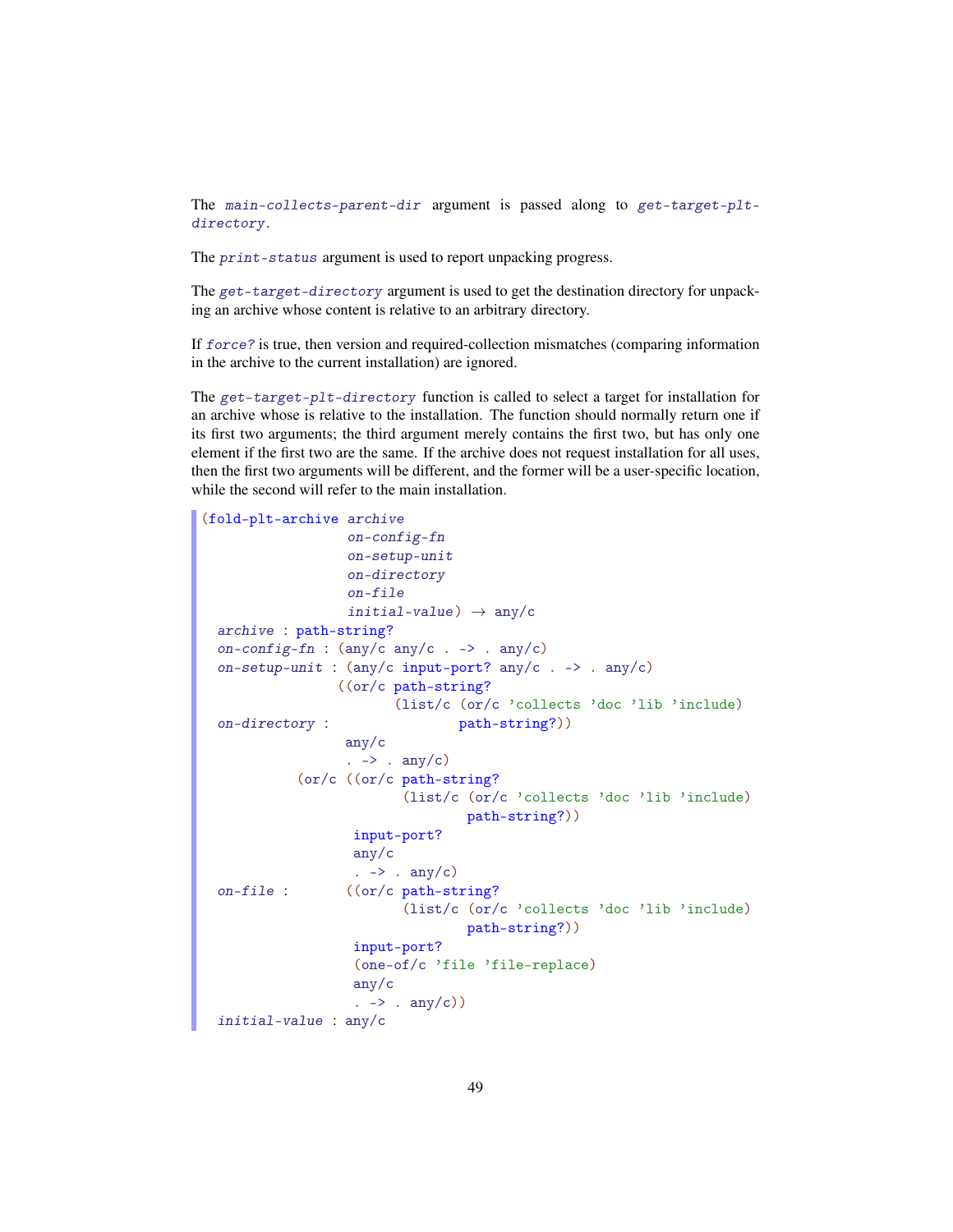Traverses the content of archive, which must be a ".plt" archive that is created with the default unpacking unit and configuration expression. The configuration expression is not evaluated, the unpacking unit is not invoked, and not files are unpacked to the filesystem. Instead, the information in the archive is reported back through on-config, on-setupunit, on-directory, and on-file, each of which can build on an accumulated value that starts with initial-value and whose final value is returned.

The on-config-fn function is called once with an S-expression that represents a function to implement configuration information. The second argument to on-config is initialvalue, and the function's result is passes on as the last argument to on-setup-unit.

The on-setup-unit function is called with the S-expression representation of the installation unit, an input port that points to the rest of the file, and the accumulated value. This input port is the same port that will be used in the rest of processing, so if on-setup-unit consumes any data from the port, then that data will not be consumed by the remaining functions. (This means that on-setup-unit can leave processing in an inconsistent state, which is not checked by anything, and therefore could cause an error.) The result of on-setup-unit becomes the new accumulated value.

For each directory that would be created by the archive when unpacking normally, ondirectory is called with the directory path (described more below) and the accumulated value up to that point, and its result is the new accumulated value.

For each file that would be created by the archive when unpacking normally,  $on$ -file is called with the file path (described more below), an input port containing the contents of the file, an optional mode symbol indicating whether the file should be replaced, and the accumulated value up to that point; its result is the new accumulated value. The input port can be used or ignored, and parsing of the rest of the file continues the same either way. After on-file returns control, however, the input port is drained of its content.

A directory or file path can be a plain path, or it can be a list containing 'collects, 'doc, 'lib, or 'include and a relative path. The latter case corresponds to a directory or file relative to a target installation's collection directory (in the sense of find-collects-dir), documentation directory (in the sense of find-doc-dir), library directory (in the sense of find-lib-dir), or "include" directory (in the sense of find-include-dir).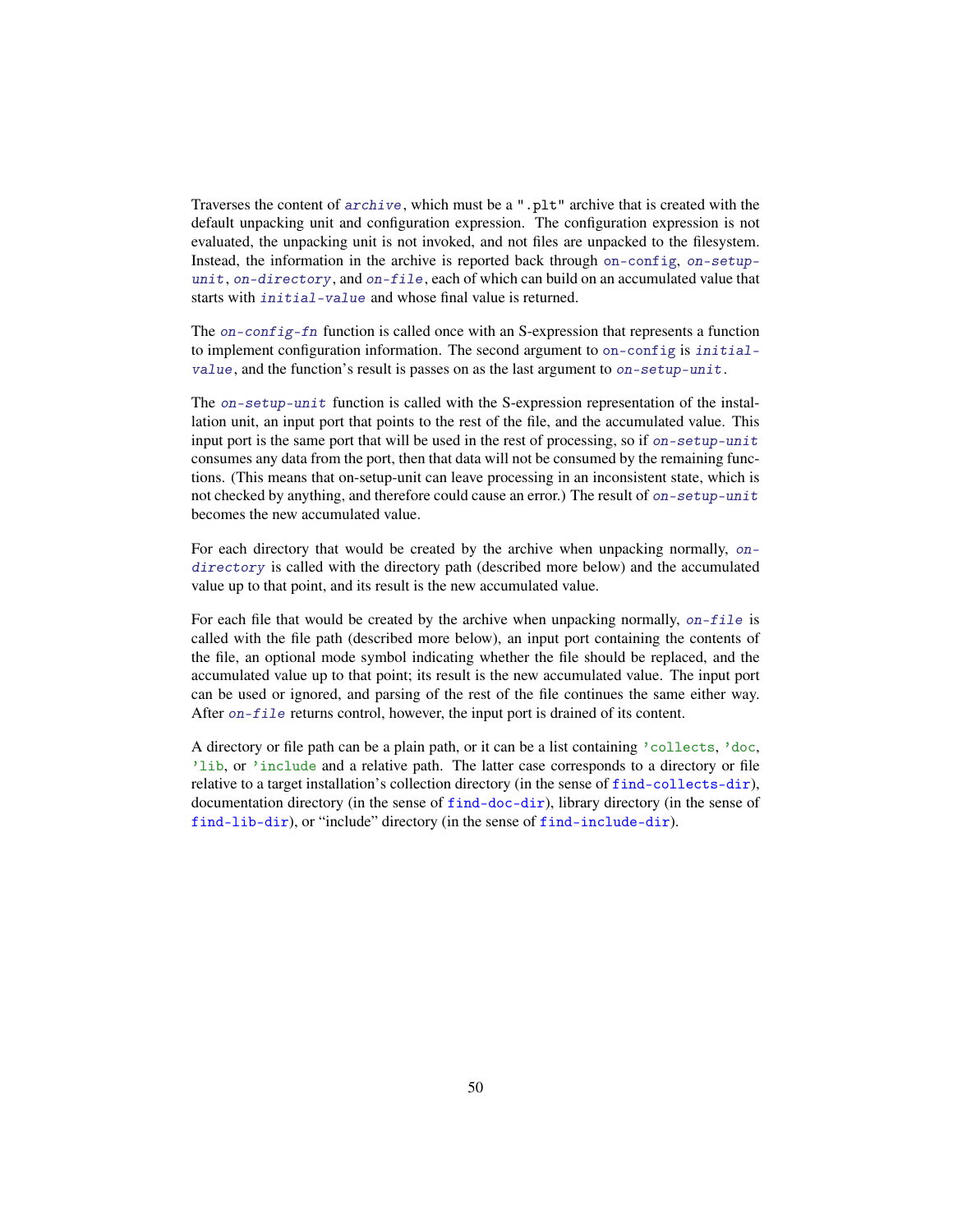# 7 raco planet: Automatic Package Distribution

See *PLaneT: Automatic Package Distribution* for information on the raco planet command, which is used for managing packages that can be automatically downloaded and installed from the PLaneT server.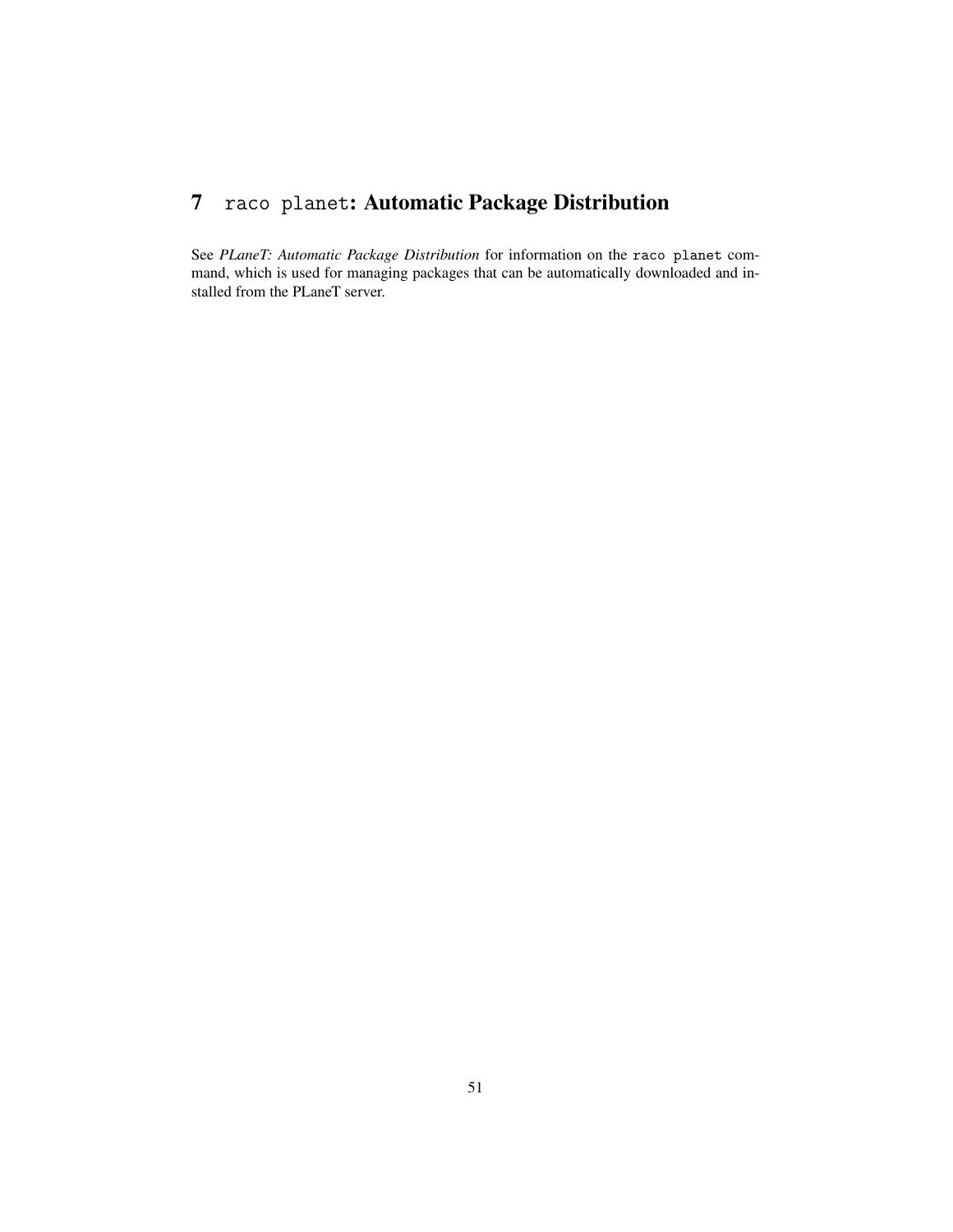# 8 raco pkg: Package Management

See *Package Management in Racket (Beta)* for information on the raco pkg command, which is used for managing external code packages.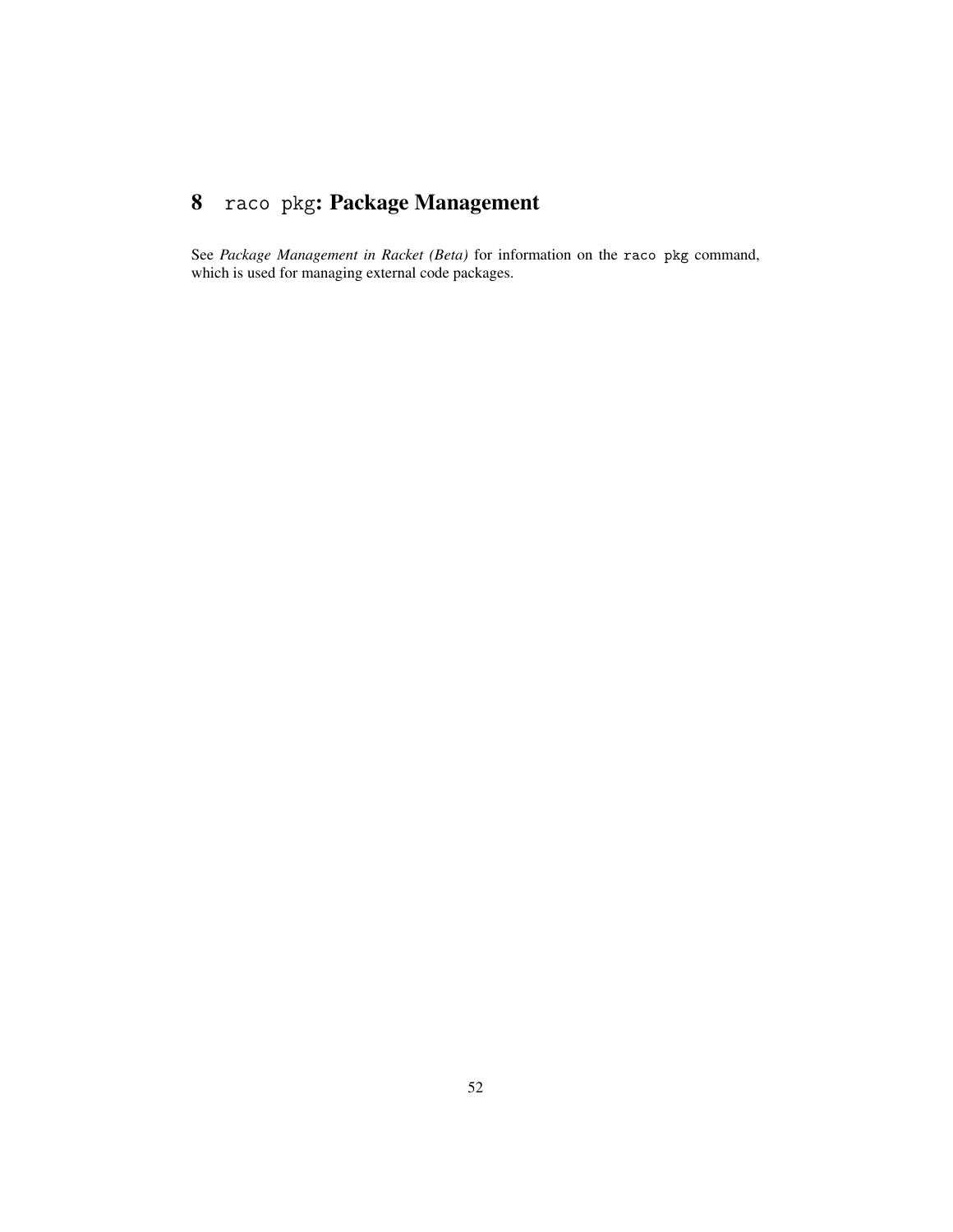## 9 raco setup: Installation Management

The raco setup command finds, compiles, configures, and installs documentation for all collections in a Racket installation. It can also install single ".plt" files.

## 9.1 Running raco setup

The raco setup command performs two main services:

• Compiling and setting up all or some collections: When raco setup is run without any arguments, it finds all of the current collections—see §17.2 "Libraries and Collections"—and compiles libraries in each collection. (Directories that are named ".git" or ".svn" are not treated as collections.)

To restrict raco setup to a set of collections, provide the collection names as arguments. For example, raco setup scribblings/raco would only compile and render the documentation for raco, which is implemented in a "scribblings/raco" collection.

An optional "info.rkt" within the collection can indicate specifically how the collection's files are to be compiled and other actions to take in setting up a collection, such as creating executables or building documentation. See §9.1.1 "Controlling raco setup with "info.rkt" Files" for more information.

The --clean (or -c) flag to raco setup causes it to delete existing ".zo" files, thus ensuring a clean build from the source files. The exact set of deleted files can be controlled by "info.rkt"; see clean for more information.

The  $-$ -workers (or  $-$ j) flag to raco setup takes an argument n to make compilation use up to n parallel processes. The default value of n is  $(p_{\text{rocessor-count}})$ , which typically uses all the machine's processing cores.

The  $-\text{mode}\langle mode \rangle$  flag causes raco setup to use a ".zo" compiler other than the default compiler, and to put the resulting ".zo" files in a subdirectory (of the usual place) named by  $\langle mode \rangle$ . The compiler is obtained by using  $\langle mode \rangle$  as a collection name, finding a "zo-compile.rkt" module in that collection, and extracting its zocompile export. The zo-compile export should be a function like compile; see the "errortrace" collection for an example.

When building racket, flags can be provided to raco setup as run by make install by setting the PLT\_SETUP\_OPTIONS environment variable. For example, the following command line uses a single process to build collections during an install:

env PLT\_SETUP\_OPTIONS="-j 1" make install

• Unpacking ".plt" files: A ".plt" file is a platform-independent distribution archive for software based on Racket. When one or more file names are provided as the command line arguments to raco setup with the -A flag, the files contained in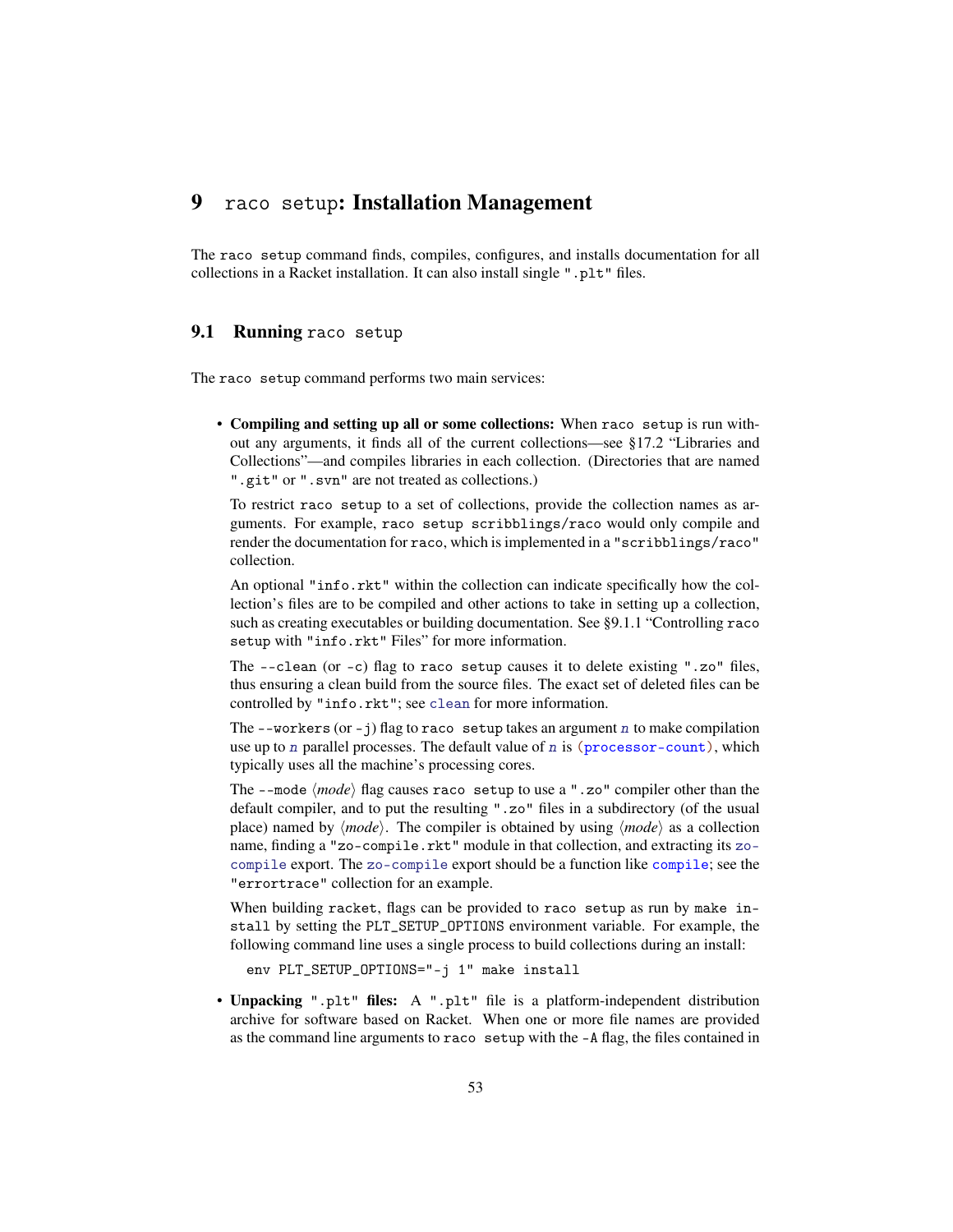the ".plt" archive are unpacked (according to specifications embedded in the ".plt" file) and only collections specified by the ".plt" file are compiled and setup.

Run raco help setup to see a list of all options accepted by the raco setup command.

## 9.1.1 Controlling raco setup with "info.rkt" Files

To compile a collection's files to bytecode, raco setup uses the compile-collectionzos procedure. That procedure, in turn, consults the collection's "info.rkt" file, if it exists, for specific instructions on compiling the collection. See compile-collection-zos for more information on the fields of "info.rkt" that it uses, and see §9.2 ""info.rkt" File Format" for information on the format of an "info.rkt" file.

Optional "info.rkt" fields trigger additional actions by raco setup:

• scribblings : (listof (cons/c string? list?)) — A list of documents to build. Each document in the list is itself represented as a list, where each document's list starts with a string that is a collection-relative path to the document's source file.

More precisely a scribblings entry must be a value that can be generated from an expression matching the following entry grammar:

```
entry = (list doc ...)doc = (list src-string)| (list src-string flags)
         | (list src-string flags category )
         | (list src-string flags category name-string )
         | (list src-string flags category name-string out-k )
  flags = (list mode-symbol ...)category = (list category-symbol)
         | (list category-symbol sort-number )
```
A document's list optionally continues with information on how to build the document. If a document's list contains a second item, it must be a list of mode symbols (described below). If a document's list contains a third item, it must be a list that categorizes the document (described further below). If a document's list contains a fourth item, it is a name to use for the generated documentation, instead of defaulting to the source file's name (sans extension).

Each mode symbol in flags can be one of the following, where only 'multi-page is commonly used:

– 'multi-page : Generates multi-page HTML output, instead of the default single-page format.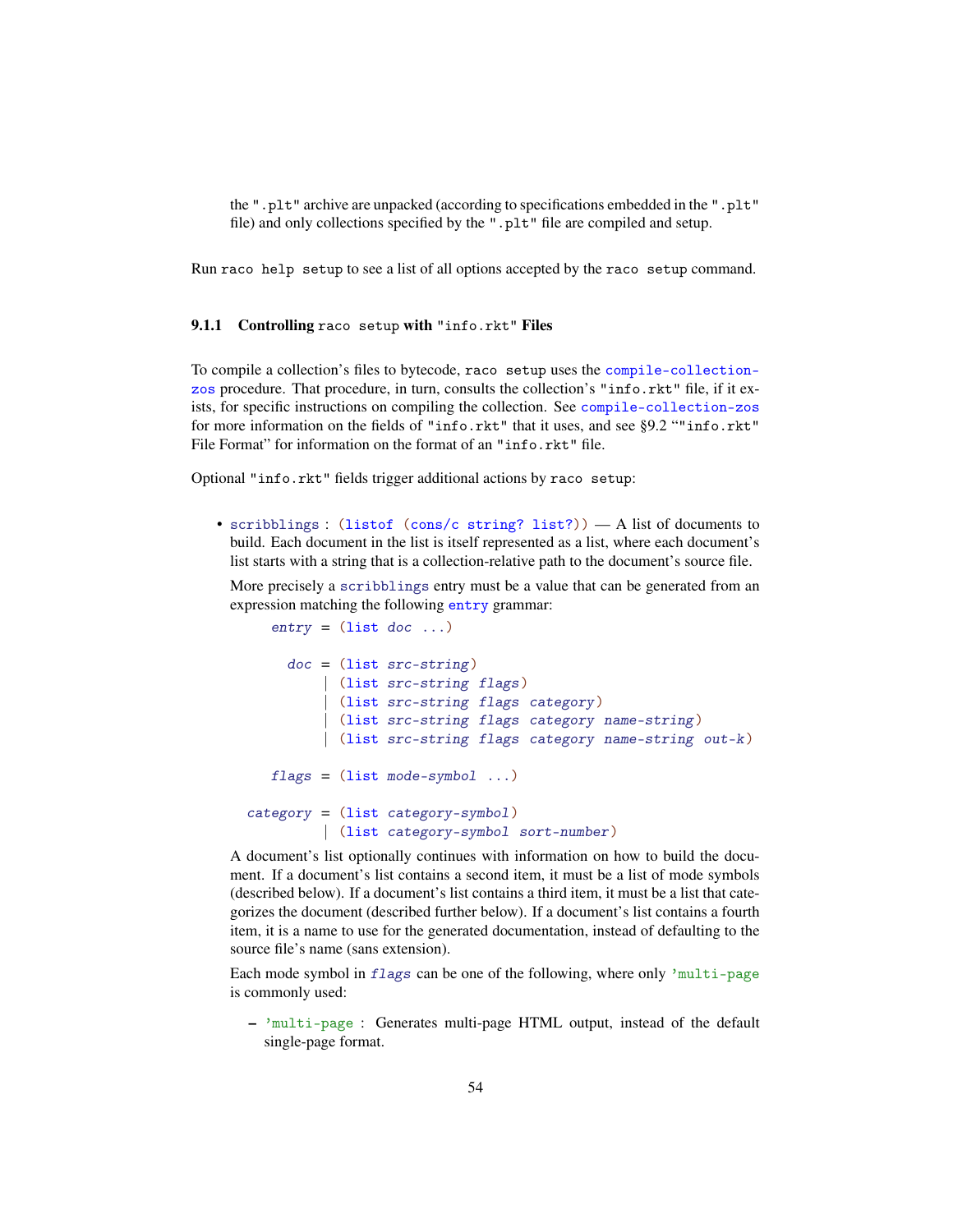- $-$  'main-doc : Indicates that the generated documentation should be written into the main installation directory, instead of to a user-specific directory. This mode is the default for a collection that is itself located in the main installation.
- 'user-doc : Indicates that the generated documentation should be written a user-specific directory. This mode is the default for a collection that is not itself located in the main installation.
- 'depends-all : Indicates that the document should be re-built if any other document is rebuilt—except for documents that have the 'no-depends-on mode.
- 'depends-all-main : Indicates that the document should be re-built if any other document is rebuilt that is installed into the main installation—except for documents that have the 'no-depends-on mode.
- 'always-run : Build the document every time that raco setup is run, even if none of its dependencies change.
- 'no-depend-on : Removes the document for consideration for other dependencies. This mode is typically used with 'always-run to avoid unnecessary dependencies that prevent reaching a stable point in building documentation.
- 'main-doc-root : Designates the root document for the main installation. The document that currently has this mode should be the only one with the mode.
- 'user-doc-root : Designates the root document for the user-specific documentation directory. The document that currently has this mode should be the only one with the mode.

The category list specifies how to show the document in the root table of contents. The list must start with a symbol, usually one of the following categories, which are ordered as below in the root documentation page:

- 'getting-started : High-level, introductory documentation.
- 'language : Documentation for a prominent programming language.
- 'tool : Documentation for an executable.
- 'gui-library : Documentation for GUI and graphics libraries.
- 'net-library : Documentation for networking libraries.
- 'parsing-library : Documentation for parsing libraries.
- 'tool-library : Documentation for programming-tool libraries (i.e., not important enough for the more prominent 'tool category).
- 'interop : Documentation for interoperability tools and libraries.
- 'library : Documentation for libraries; this category is the default and used for unrecognized category symbols.
- 'legacy : Documentation for deprecated libraries, languages, and tools.
- 'experimental : Documentation for an experimental language or library.
- 'other : Other documentation.
- 'omit : Documentation that should not be listed on the root page.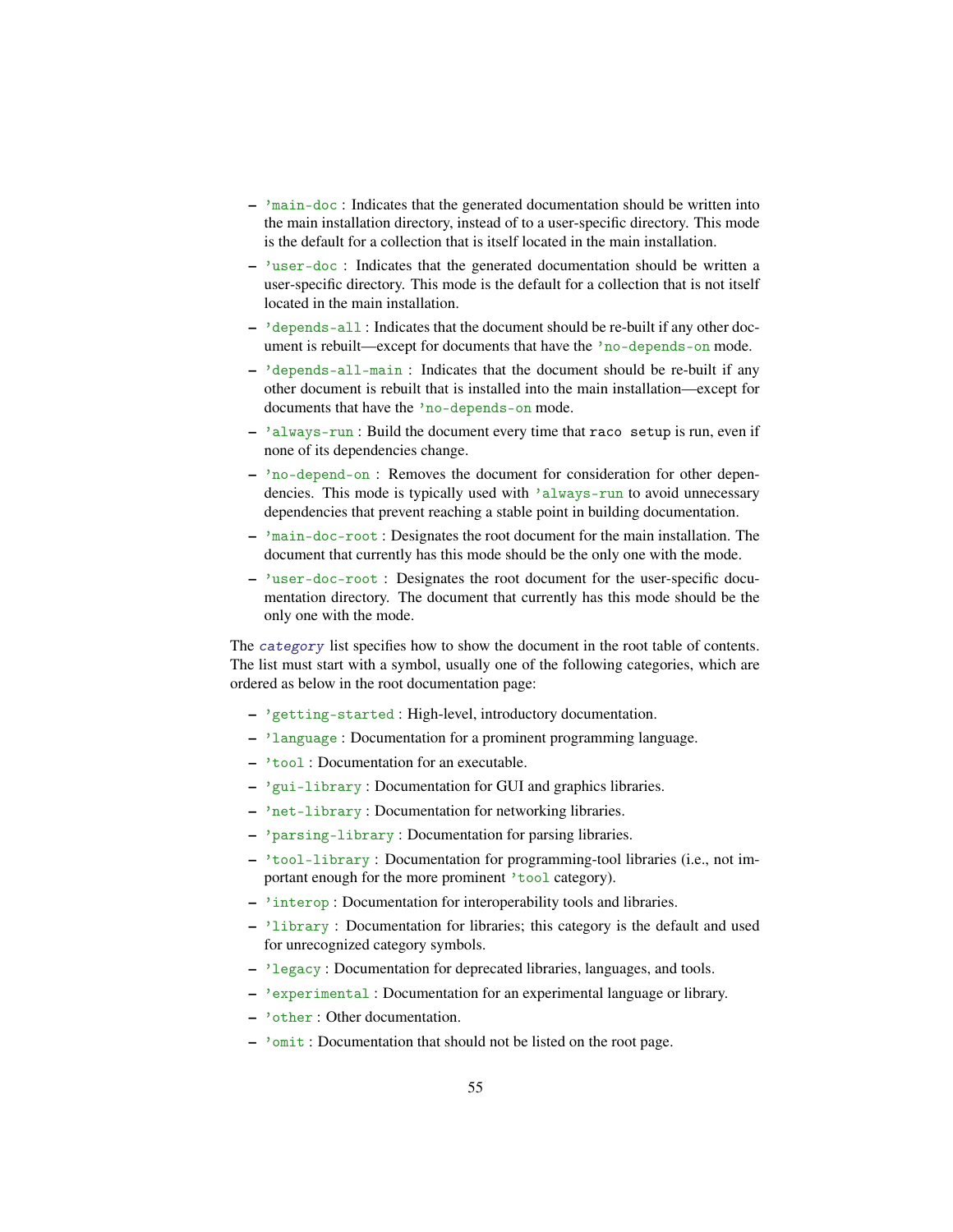If the category list has a second element, it must be a real number that designates the manual's sorting position with the category; manuals with the same sorting position are ordered alphabetically. For a pair of manuals with sorting numbers  $n$  and m, the groups for the manuals are separated by space if  $(\text{truncated } ()$  n 10)) and (truncate (/ m 10)) are different.

The out-k specification is a hint on whether to break the document's cross-reference information into multiple parts, which can reduce the time and memory use for resolving a cross-reference into the document. It must be a positive, exact integer, and the default is 1.

• racket-launcher-names : (listof string?) — A list of executable names to be generated in the installation's executable directory to run Racket-based programs implemented by the collection. A parallel list of library names must be provided by racket-launcher-libraries or racket-launcher-flags.

For each name, a launching executable is set up using make-racket-launcher. The arguments are  $-1$ - and  $\langle \text{cells} \rangle / \dots / \langle \text{file} \rangle$ , where  $\langle \text{file} \rangle$  is the file named by racketlauncher-libraries and  $\langle \text{cells} \rangle / \ldots$  are the collections (and subcollections) of the "info.rkt" file.

In addition,

```
(build-aux-from-path
 (build-path (collection-path \langle \text{cells} \rangle ...) \langle \text{suffixless-file} \rangle))
```
is provided for the optional aux argument (for icons, etc.) to make-racketlauncher, where  $\langle \textit{suffixless-file} \rangle$  is  $\langle \textit{file} \rangle$  without its suffix.

If racket-launcher-flags is provided, it is used as a list of command-line arguments passed to racket instead of the above default, allowing arbitrary commandline arguments. If racket-launcher-flags is specified together with racketlauncher-libraries, then the flags will override the libraries, but the libraries can still be used to specify a name for build-aux-from-path (to find related information like icon files etc).

- racket-launcher-libraries : (listof path-string?) A list of library names in parallel to racket-launcher-names.
- racket-launcher-flags : (listof string?) A list of command-line flag lists, in parallel to racket-launcher-names.
- mzscheme-launcher-names, mzscheme-launcher-libraries, and mzschemelauncher-flags — Backward-compatible variant of racket-launcher-names, etc.
- gracket-launcher-names : (listof string?) Like racket-launchernames, but for GRacket-based executables. The launcher-name list is treated in parallel to gracket-launcher-libraries and gracket-launcher-flags.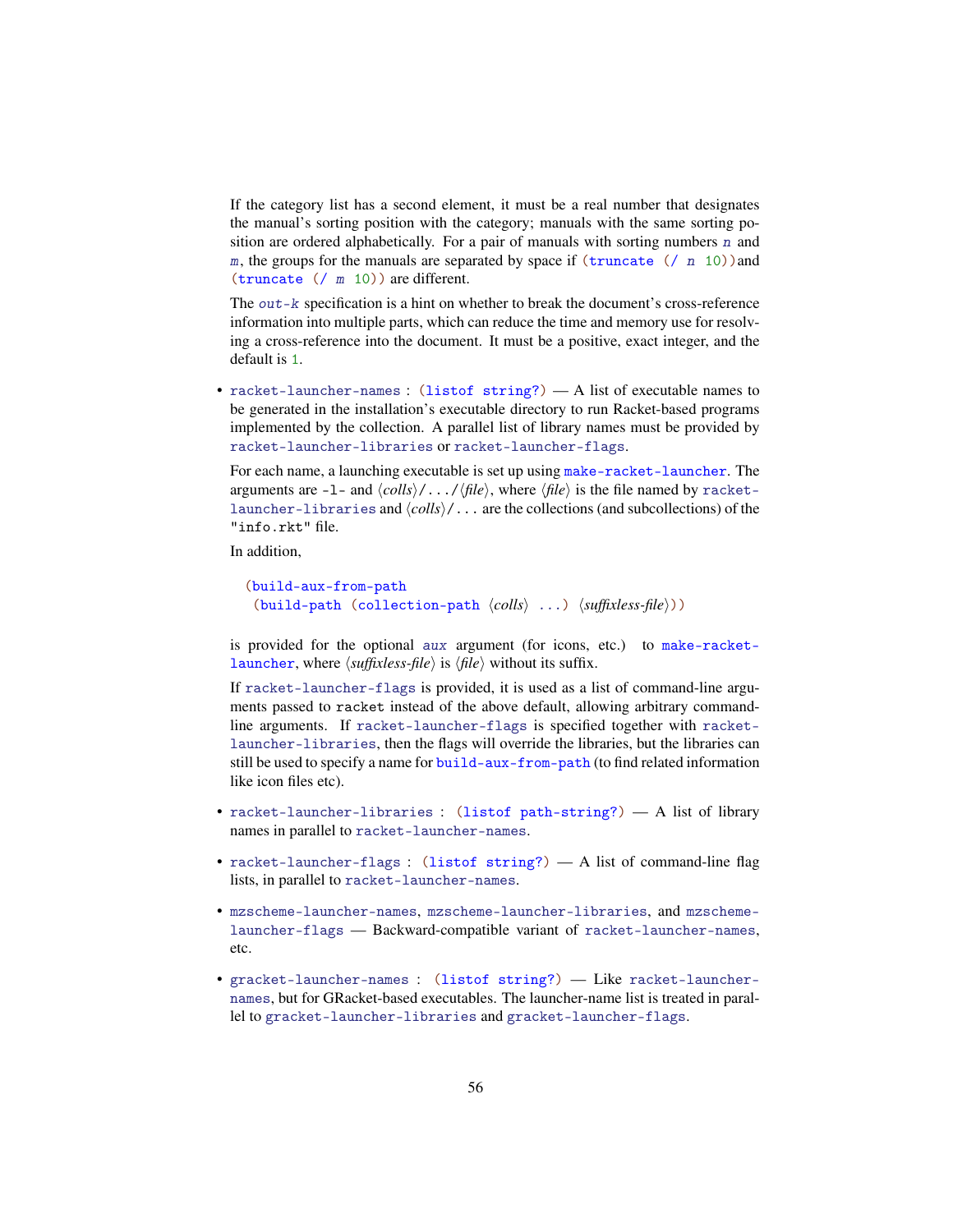- gracket-launcher-libraries : (listof path-string?) A list of library names in parallel to gracket-launcher-names.
- gracket-launcher-flags : (listof string?) A list of command-line flag lists, in parallel to gracket-launcher-names.
- mred-launcher-names, mred-launcher-libraries, and mred-launcherflags — Backward-compatible variant of gracket-launcher-names, etc.
- install-collection : path-string? A library module relative to the collection that provides installer. The installer procedure accepts either one or two arguments. The first argument is a directory path to the parent of the Racket installation's "collects" directory; the second argument, if accepted, is a path to the collection's own directory. The procedure should perform collection-specific installation work, and it should avoid unnecessary work in the case that it is called multiple times for the same installation.
- pre-install-collection : path-string? Like install-collection, except that the corresponding installer is called *before* the normal ".zo" build, instead of after. The provided procedure should be named pre-installer in this case, so it can be provided by the same file that provides an installer.
- post-install-collection : path-string? Like install-collection. It is called right after the install-collection procedure is executed. The only difference between these is that the --no-install flag can be used to disable the previous two installers, but not this one. It is therefore expected to perform operations that are always needed, even after an installation that contains pre-compiled files. The provided procedure should be named post-installer in this case, so it can be provided by the same file that provides the previous two.
- clean : (listof path-string?) A list of pathnames to be deleted when the --clean or -c flag is passed to raco setup. The pathnames must be relative to the collection. If any path names a directory, each of the files in the directory are deleted, but none of the subdirectories of the directory are checked. If the path names a file, the file is deleted. The default, if this flag is not specified, is to delete all files in the "compiled" subdirectory, and all of the files in the platform-specific subdirectory of the compiled directory for the current platform.

Just as compiling ".zo" files will compile each module used by a compiled module, deleting a module's compiled image will delete the ".zo" of each module that is used by the module. More specifically, used modules are determined when deleting a ".dep" file, which would have been created to accompany a ".zo" file when the ".zo" was built by raco setup. If the ".dep" file indicates another module, that module's ".zo" is deleted only if it also has an accompanying ".dep" file. In that case, the ".dep" file is deleted, and additional used modules are deleted based on the used module's ".dep" file, etc. Supplying a specific list of collections to raco setup disables this dependency-based deletion of compiled files.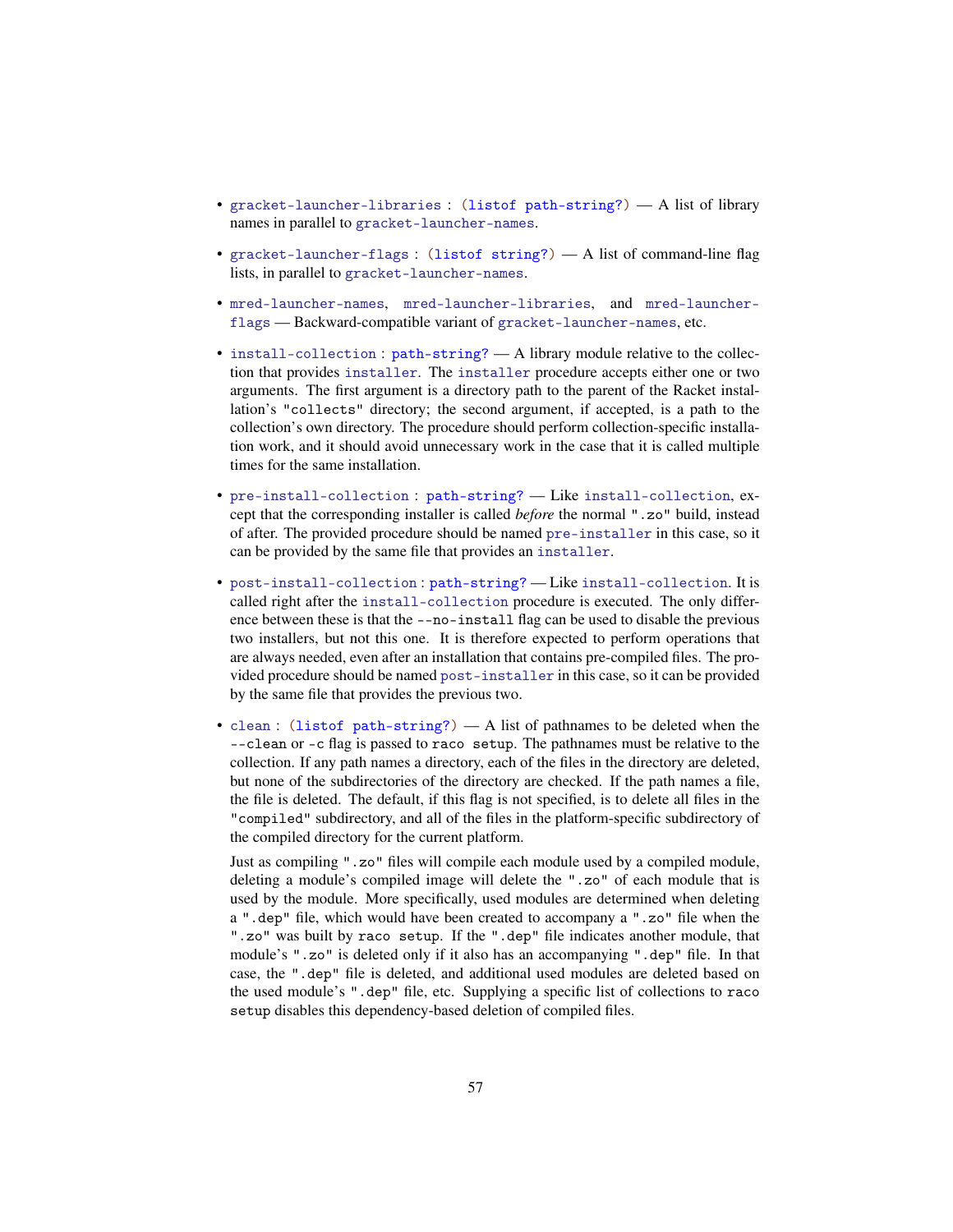## 9.2 "info.rkt" File Format

#### #lang setup/infotab

In each collection, a special module file "info.rkt" provides general information about a collection for use by various tools. For example, an "info.rkt" file specifies how to build the documentation for a collection, and it lists plug-in tools for DrRacket or commands for raco that the collection provides.

Although an "info.rkt" file contains a module declaration, the declaration has a highly constrained form. It must match the following grammar of info-module:

```
info-module = (module info intotab-mod-path
                      decl
                      ...)
intotab-mod-path = setup/infotab| (lib "setup/infotab.ss")
                  | (lib "setup/infotab.rkt")
                  | (lib "infotab.rkt" "setup")
                  | (lib "infotab.ss" "setup")
            dec1 = (define id info-expr)| (require allowed-path)
       info\text{-}expr = 'datum| 'datum
                   (info-primitive info-expr ...)| id
                   string
                   | number
                  | boolean
                  | (string-constant identifier)
  info-primitive = cons| car
                    | cdr
                   | list
                   | list*
                   reverse
                   | append
                   | string-append
                   | path->string
                    | build-path
                    | collection-path
                   system-library-subpath
```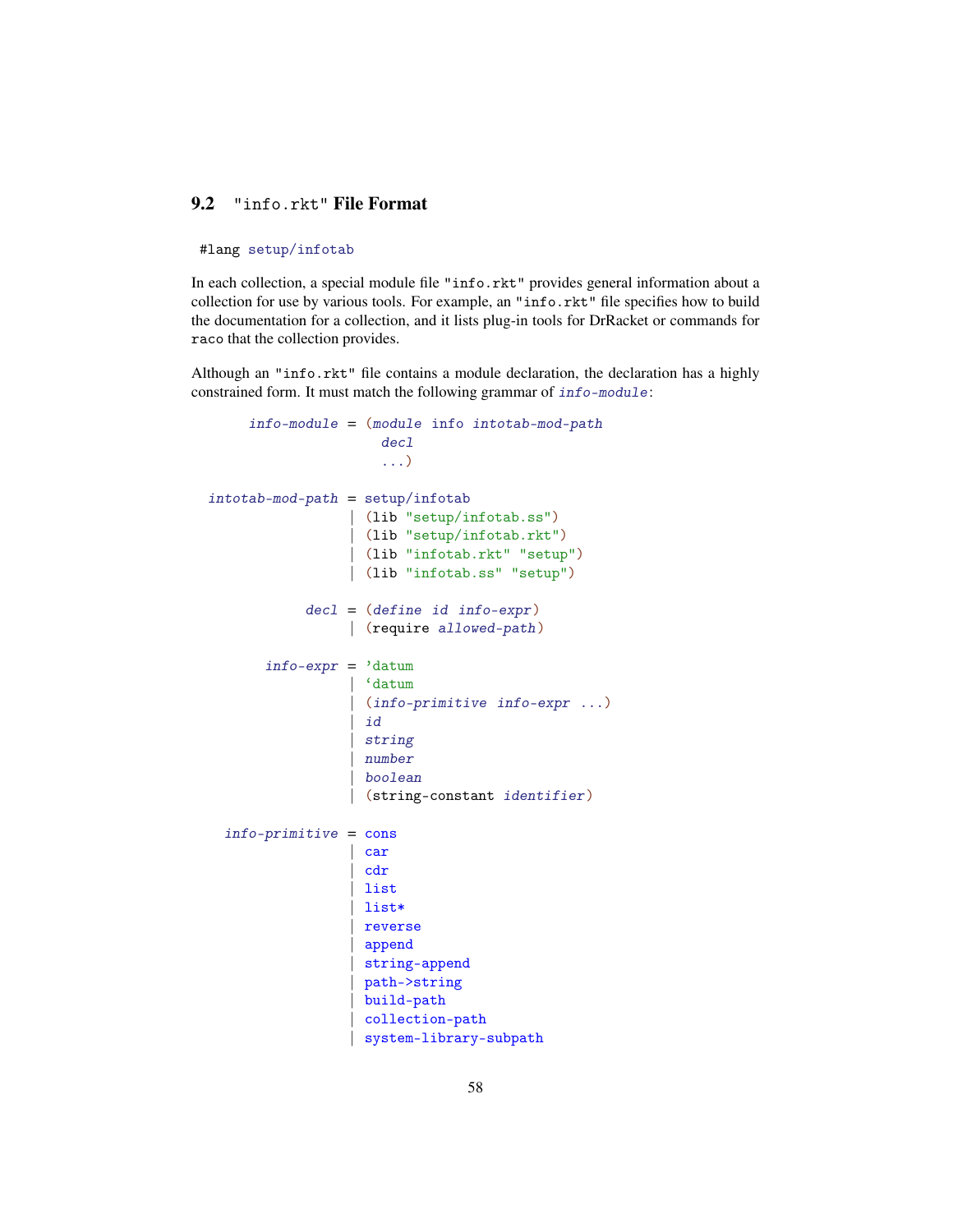```
allowed-path = (lib "string-constant.ss" "string-constants")
             | (lib "string-constants/string-constant.ss")
             | string-constants/string-constant
             | string-constants
```
For example, the following declaration could be the "info.rkt" library of the "games" collection. It contains definitions for three info tags, name, gracket-launcher-libraries, and gracket-launcher-names.

```
#lang setup/infotab
(define name "Games")
(define gracket-launcher-libraries '("main.rkt"))
(define gracket-launcher-names '("PLT Games"))
```
As illustrated in this example, an "info.rkt" file can use #lang notation, but only with the setup/infotab language.

See also get-info from setup/getinfo.

(require module-path)

Like require, but constrained to allowed-path as shown in the grammar above.

## 9.3 API for Installation

```
(require setup/setup)
```

```
(setup [#:file file
       #:collections collections
       #:planet-specs planet-specs
       #:make-user? make-user?
       #:make-docs? make-docs?
       #:clean? clean?
       #:jobs jobs
       #:get-target-dir get-target-dir]) \rightarrow void?
 file : (or/c #f path-string?) = #f
  collections : (or/c #f (listof (listof path-string?))) = #f
 planet-specs :
                  (or/c #f
                       (listof (list/c string?
                                        string?
                                        exact-nonnegative-integer?
                                        exact-nonnegative-integer?)))
               = #f
```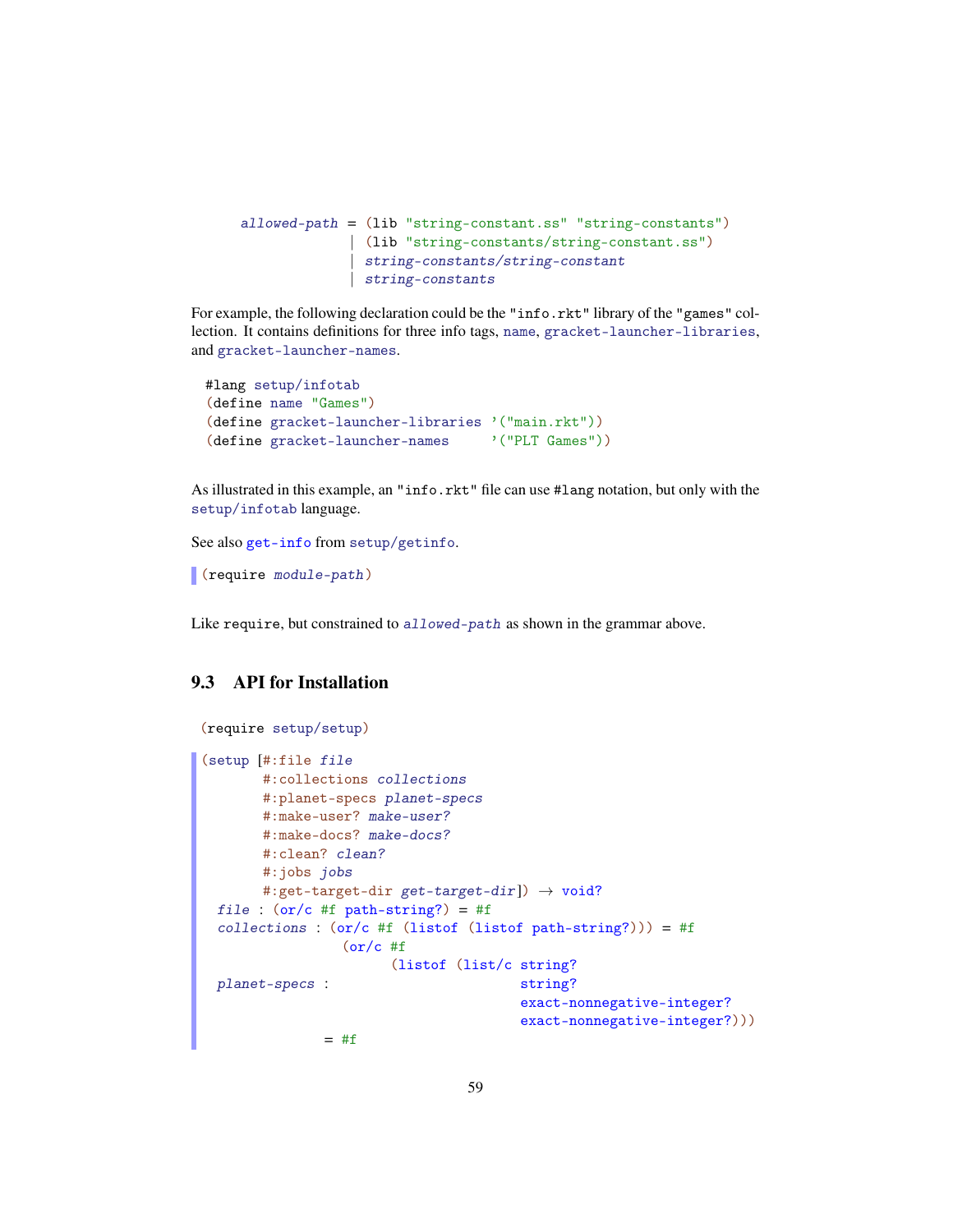```
make-user? : any/c = #tmake-docs? : \text{any/c} = #tclean? : any/c = #fjobs : exact-nonnegative-integer? = #f
get-target-dir: (or/c #f (-> path-string?)) = #f
```
Runs raco setup with various options:

- file if not #f, installs file as a ".plt" archive.
- collections if not #f, constrains setup to the named collections, along with planet-specs, if any
- planet-spec if not #f, constrains setup to the named PLaneT packages, along with collections, if any
- make-docs? if #f, disables any documentation-specific setup actions
- make-user? if  $#f$ , disables any user-specific setup actions
- clean? if true, enables cleaning mode instead of setup mode
- jobs  $\frac{1}{10}$  if not #f, determines the maximum number of parallel tasks used for setup
- get-target-dir if not #f, treated as a value for current-target-directorygetter

#### 9.3.1 raco setup Unit

```
(require setup/setup-unit)
```
The setup/setup-unit library provides raco setup in unit form. The associated setup/option-sig and setup/option-unit libraries provides the interface for setting options for the run of raco setup.

For example, to unpack a single ".plt" archive "x.plt", set the archives parameter to (list "x.plt") and leave specific-collections as null.

Link the options and setup units so that your option-setting code is initialized between them, e.g.:

```
(compound-unit
  ...
 (link ...
    [((OPTIONS : setup-option^)) setup:option@]
    [() my-init-options@ OPTIONS]
    [() setup@ OPTIONS ...])
  ...)
```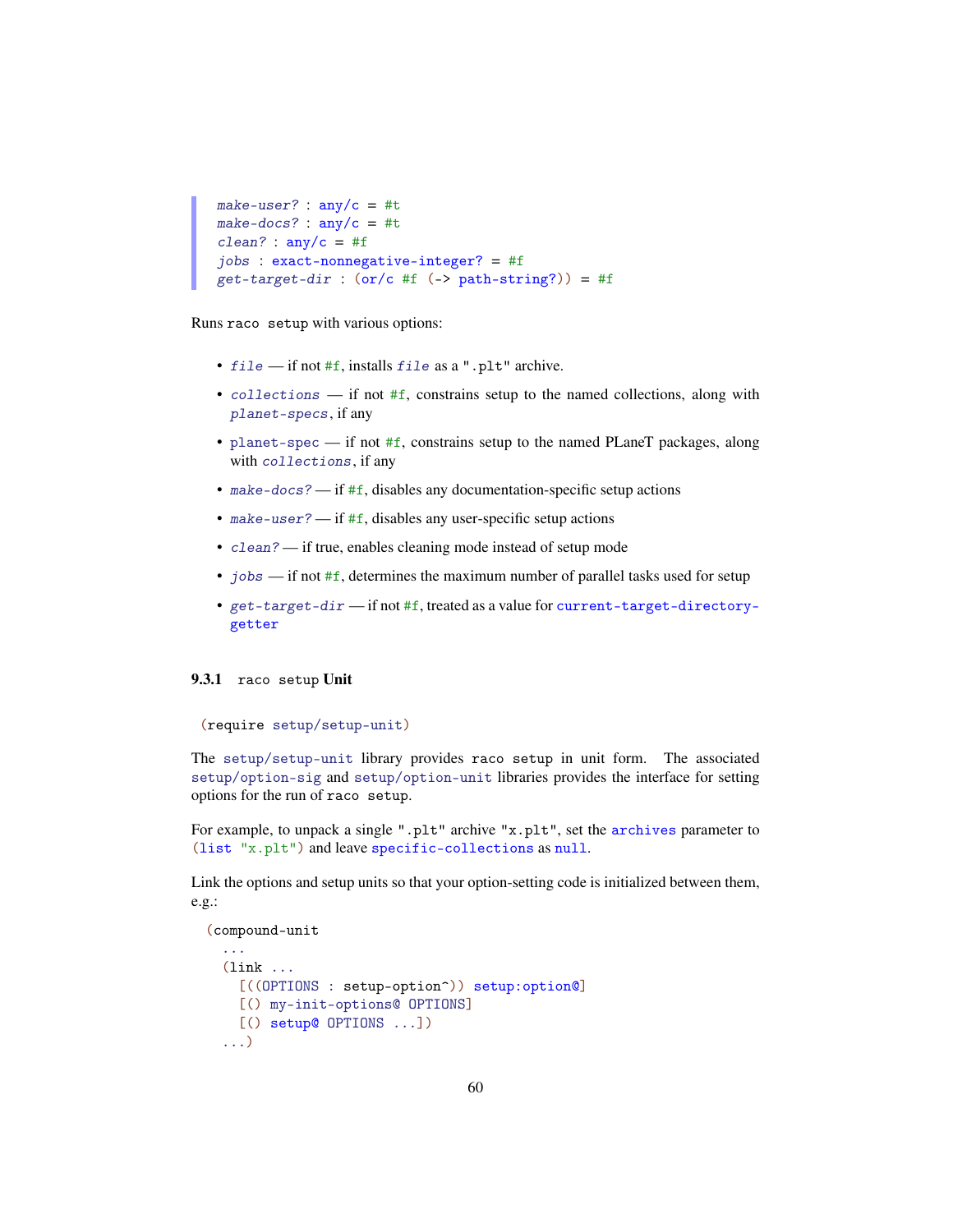## setup@ : unit?

#### Imports

- $\bullet\$  setup-option^
- compiler^
- compiler:option^
- launcher<sup>^</sup>
- dynext:file^

and exports nothing. Invoking setup@ starts the setup process.

#### 9.3.2 Options Unit

(require setup/option-unit)

```
setup:option@ : unit?
```
Imports nothing and exports setup-option<sup>^</sup>.

## 9.3.3 Options Signature

```
(require setup/option-sig)
setup-option<sup>^</sup> : signature
```
Provides parameters used to control raco setup in unit form.

```
(setup-program-name) \rightarrow string?(\text{setup-program-name name}) \rightarrow \text{void?}name : string?
```
The prefix used when printing status messages. The default is "raco setup".

```
(verbose) \rightarrow boolean?(verbose on?) \rightarrow void?
  on? : any/c
```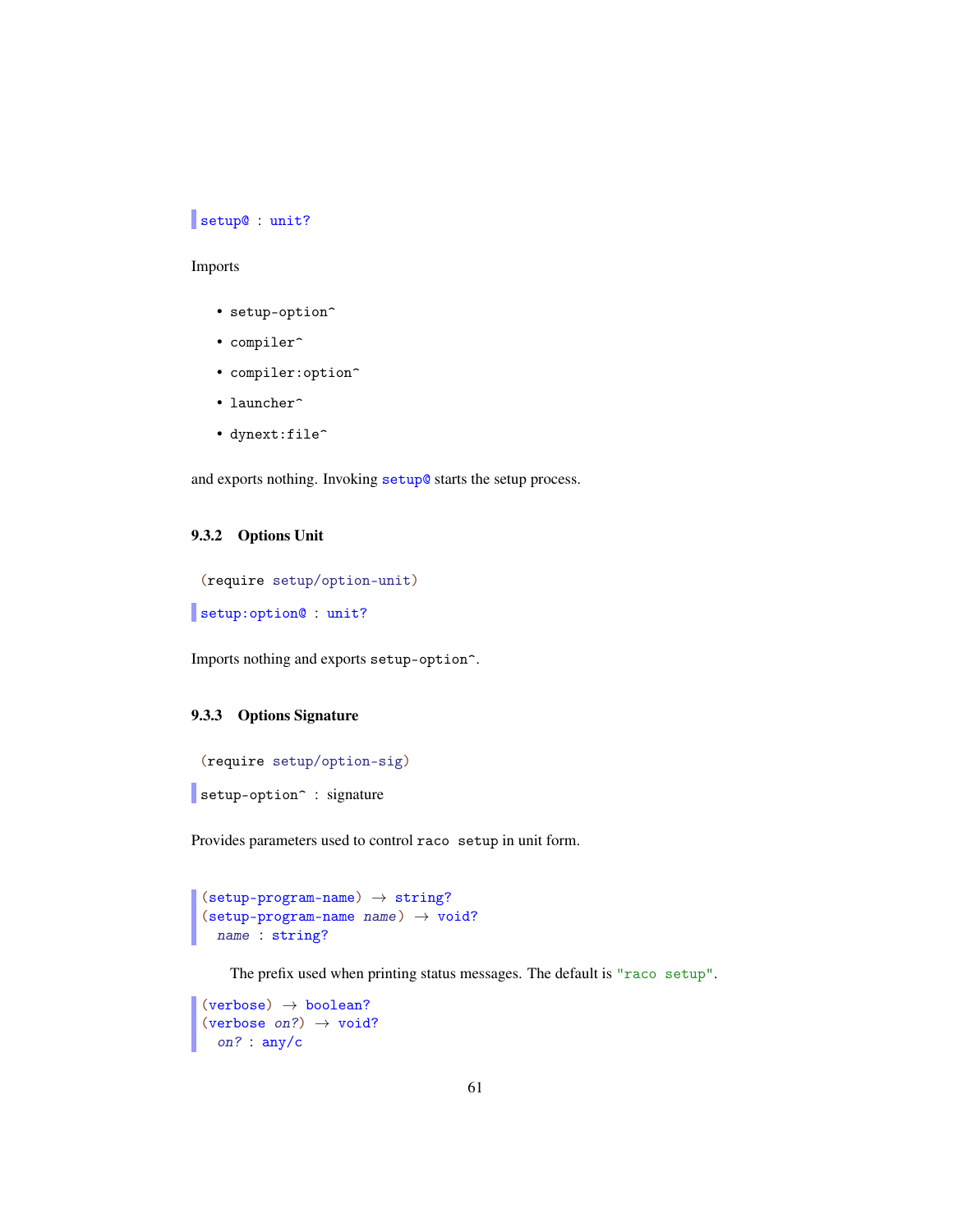If on, prints message from make to stderr. The default is #f.

```
(make-vertex) \rightarrow boolean?
(make-verbose on?) \rightarrow void?on? : any/c
```
If on, verbose make. The default is #f.

```
(complier-vertices) \rightarrow boolean?(complier-vertices on?) \rightarrow void?on? : any/c
```
If on, verbose compiler. The default is #f.

```
(clean) \rightarrow boolean?(clean on?) \rightarrow void?on? : any/c
```
If on, delete ".zo" and ".so"/".dll"/".dylib" files in the specified collections. The default is #f.

```
(compile-mode) \rightarrow (or/c path? false/c)(compile-mode path) \rightarrow void?path : (or/c path? false/c)
```
If a path is given, use a ".zo" compiler other than plain compile, and build to (build-path "compiled" (compile-mode)). The default is #f.

```
(make-zo) \rightarrow boolean?
(make-zo \ on?) \rightarrow void?on? : any/c
```
If on, compile ".zo". The default is #t.

```
(make-info-domain) \rightarrow boolean?
(make-info-domain on?) \rightarrow void?on? : any/c
```
If on, update "info-domain/compiled/cache.rkt" for each collection path. The default is #t.

```
(make-launchers) \rightarrow boolean?(make-launchers on?) \rightarrow void?on? : any/c
```
If on, make collection "info.rkt"-specified launchers. The default is #t.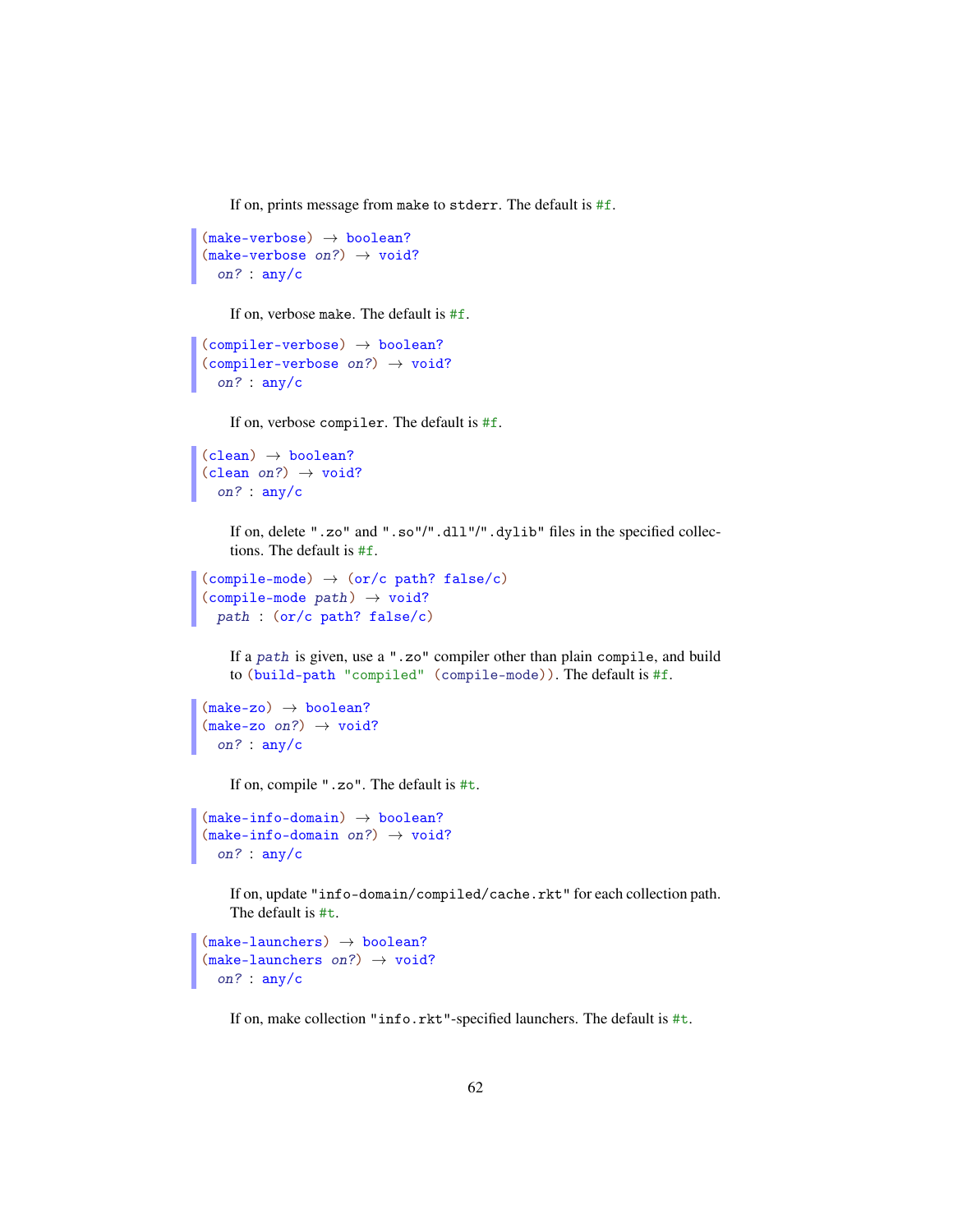```
(make-docs) \rightarrow boolean?(make-docs on?) \rightarrow void?on? : any/c
```
If on, build documentation. The default is #t.

```
(make-user) \rightarrow boolean?(make-user on?) \rightarrow void?on? : any/c
```
If on, build the user-specific collection tree. The default is #t.

```
(make-planet) \rightarrow boolean?
(make-planet on?) \rightarrow void?on? : any/c
```
If on, build the planet cache. The default is #t.

```
(avoid-man-in-stallation) \rightarrow boolean?(avoid-main-installation on?) \rightarrow void?on? : any/c
```
If on, avoid building bytecode in the main installation tree when building other bytecode (e.g., in a user-specific collection). The default is #f.

```
(call-install) \rightarrow boolean?(call-install on?) \rightarrow void?on? : any/c
```
If on, call collection "info.rkt"-specified setup code. The default is #t.

```
(call-post-install) \rightarrow boolean?(call-post-install on?) \rightarrow void?on? : any/c
```
If on, call collection "info.rkt"-specified post-install code. The default is #t.

```
(\text{pause-on-errors}) \rightarrow \text{boolean?}(\text{pause-on-errors on?}) \rightarrow \text{void?}on? : any/c
```
If on, in the event of an error, prints a summary error and waits for stdin input before terminating. The default is #f.

```
(parallel-workers) \rightarrow exact-nomegative-integer?(parallel-workers num) \rightarrow void?num : exact-nonnegative-integer?
```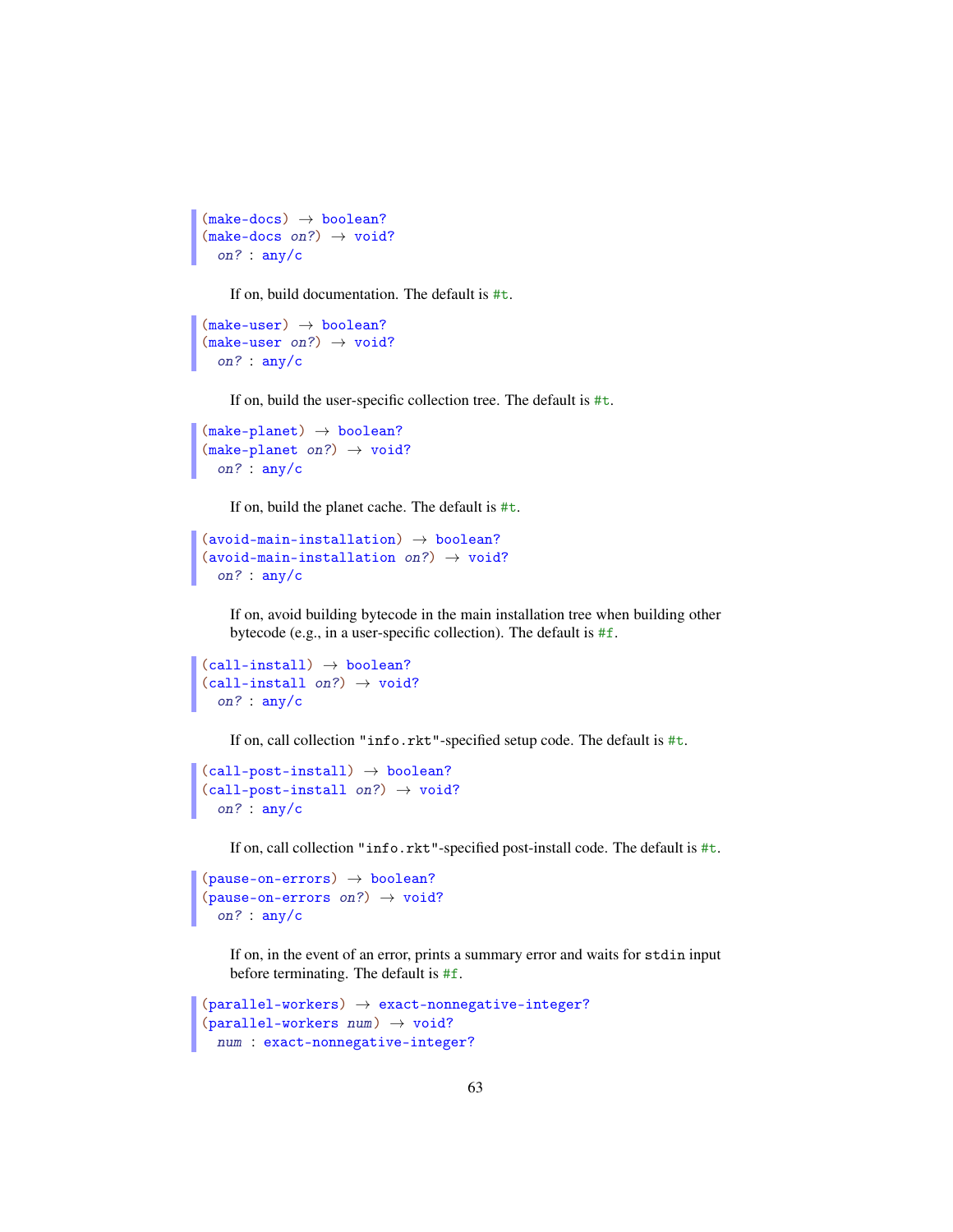Determines the number of places to use for compiling bytecode and for building the documentation. The default is (min (processor-count) 8).

```
(force-unpacks) \rightarrow boolean?(force-unpacks on?) \rightarrow void?
  on? : any/c
```
If on, ignore version and already-installed errors when unpacking a ".plt" archive. The default is #f.

```
(specific-color) \rightarrow (listof (listof path-string?))(specific-collections colls) \rightarrow void?
  colls : (listof (listof path-string?))
```
A list of collections to set up; the empty list means set-up all collections if the archives list and specific-planet-dirs is also  $'($ ). The default is  $'($ ).

```
(specific-planet-dirs)
 \rightarrow(listof (list/c string?
                     string?
                     exact-nonnegative-integer?
                     exact-nonnegative-integer?))
(specific-planet-dirs dir) \rightarrow void?dir :
        (listof (list/c string?
                         string?
                          exact-nonnegative-integer?
                          exact-nonnegative-integer?))
```
A list of planet package version specs to set up; the empty list means to set-up all planet collections if the archives list and specific-collections is also  $'()$ . The default is  $'()$ .

```
(\text{archives}) \rightarrow (\text{listof path-string})(\text{archives } arch) \rightarrow void?arch : (listof path-string?)
```
A list of ".plt" archives to unpack; any collections specified by the archives are set-up in addition to the collections listed in specific-collections. The default is null.

```
(\text{architecture-implies-reindex}) \rightarrow \text{boolean?}(\text{architecture-implies-reindex on?)}\rightarrow \text{void?}on? : any/c
```
If on, when archives has a non-empty list of packages, if any documentation is built, then suitable documentation start pages, search pages, and master index pages are re-built. The default is #t.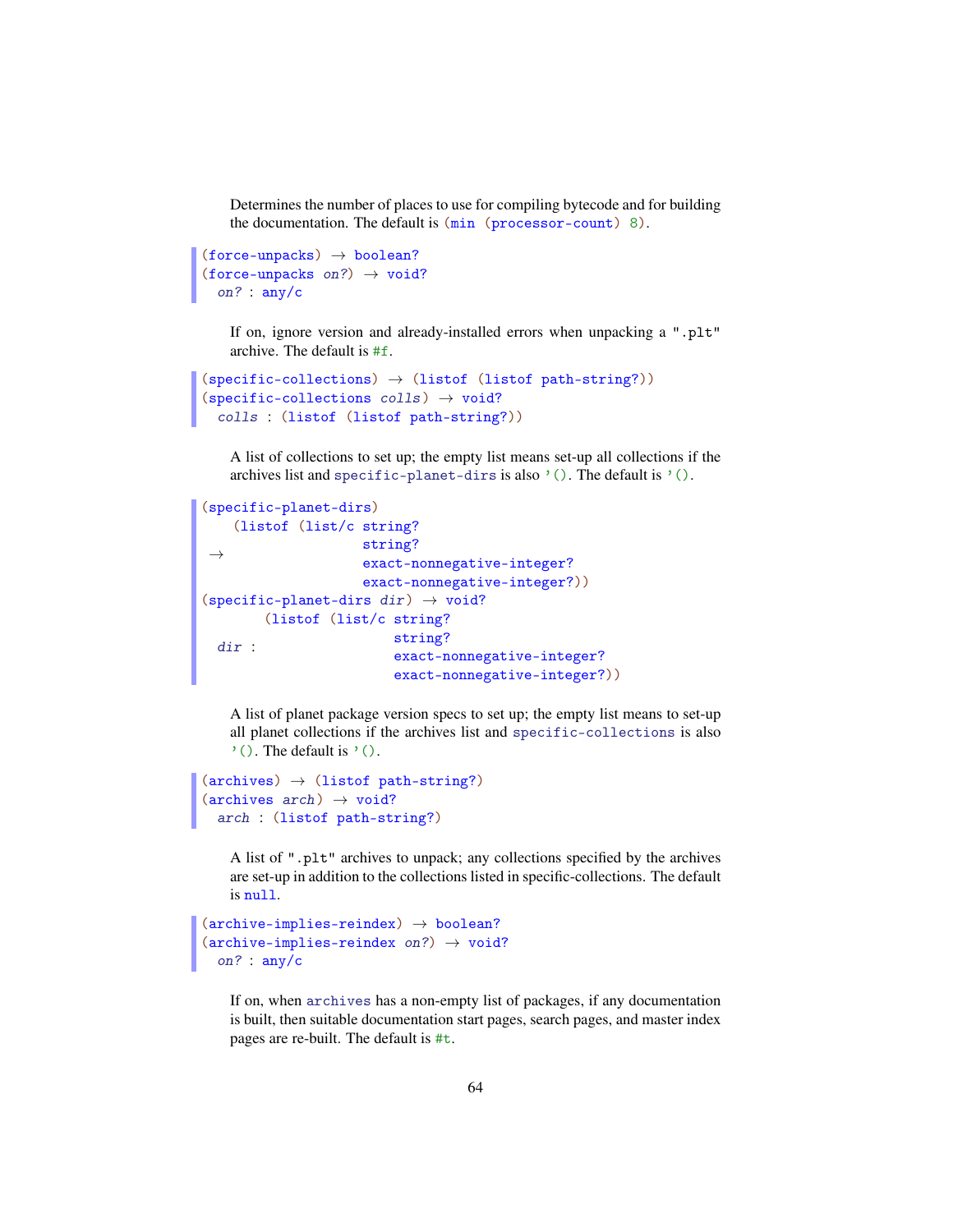```
(current-target-directory-getter) \rightarrow (->path-string?)(current-target-directory-getter thunk) \rightarrow void?thunk : (-> path-string?)
```
A thunk that returns the target directory for unpacking a relative ".plt" archive; when unpacking an archive, either this or the procedure in currenttarget-plt-directory-getter will be called. The default is currentdirectory.

```
(current-target-plt-directory-getter)
 →
path-string?
    (path-string?
    (listof path-string?) . -> . path-string?)
(current-target-plt-directory-getter proc) \rightarrow void?
  proc :
path-string?
       (path-string?
         (listof path-string?) . -> . path-string?)
```
A procedure that takes a preferred path, a path to the parent of the main "collects" directory, and a list of path choices; it returns a path for a "plt-relative" install; when unpacking an archive, either this or the procedure in currenttarget-directory-getter will be called, and in the former case, this procedure may be called multiple times. The default is (lambda (preferred main-parent-dir choices) preferred).

## 9.4 API for Installing ".plt" Archives

The setup/plt-single-installer module provides a function for installing a single ".plt" file, and setup/plt-installer wraps it with a GUI interface.

#### 9.4.1 Non-GUI Installer

```
(require setup/plt-single-installer)
```

```
(run-single-installer file get-dir-proc) \rightarrow void?file : path-string?
 get-dir-proc : (-> (or/c path-string? false/c))
```
Creates a separate thread and namespace, runs the installer in that thread with the new namespace, and returns when the thread completes or dies. It also creates a custodian (see §13.7 "Custodians") to manage the created thread, sets the exit handler for the thread to shut down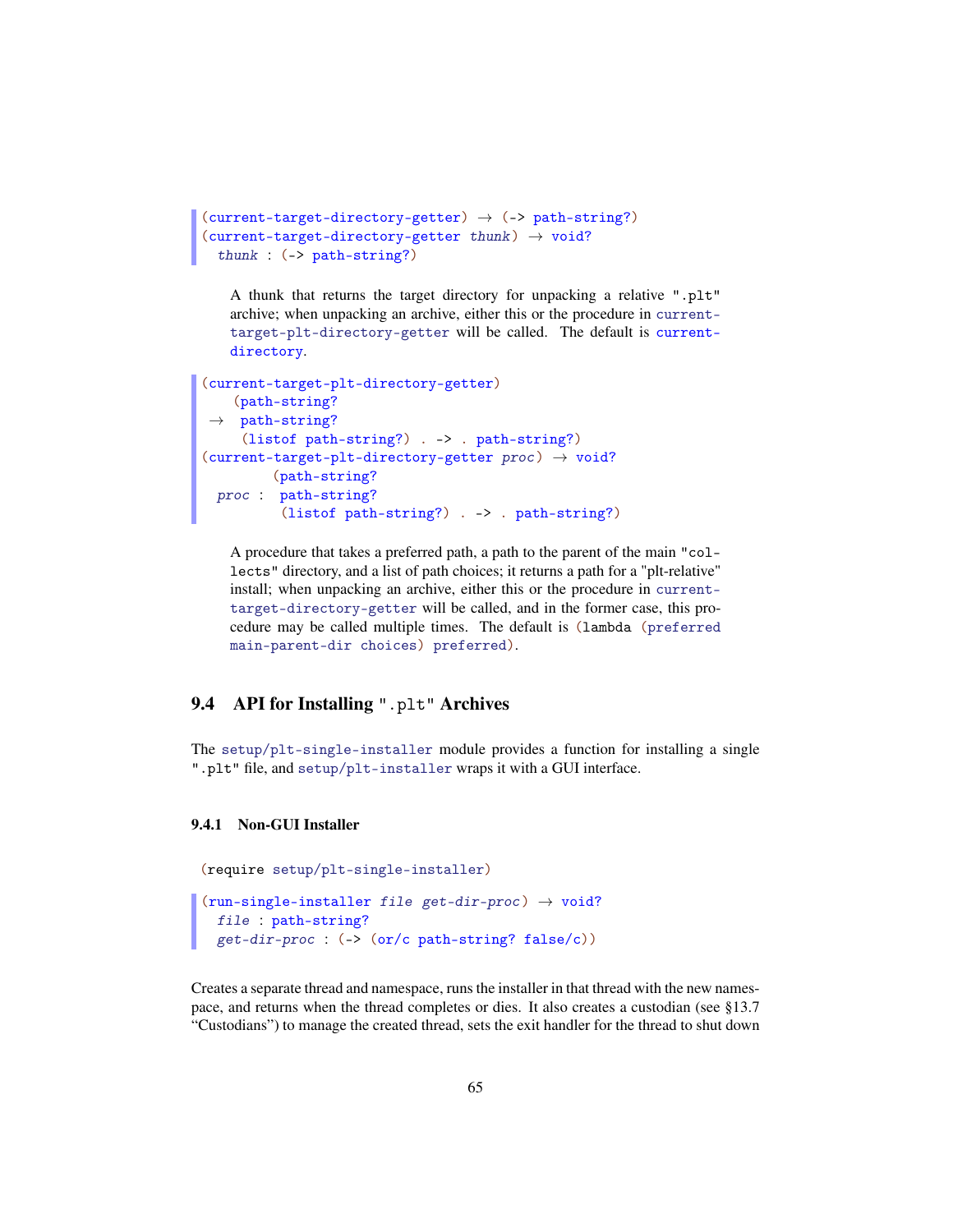the custodian, and explicitly shuts down the custodian when the created thread terminates or dies.

The get-dir-proc procedure is called if the installer needs a target directory for installation, and a #f result means that the user canceled the installation. Typically,  $get-dir-proc$ is current-directory. v

```
(install-planet-package file directory spec) \rightarrow void?
 file : path-string?
 directory : path-string?
  spec :
       (list/c string? string?
               (listof string?)
                 exact-nonnegative-integer?
                 exact-nonnegative-integer?)
```
Similar to run-single-installer, but runs the setup process to install the archive file into directory as the PLaneT package described by spec. The user-specific documentation index is not rebuilt, so reindex-user-documentation should be run after a set of PLaneT packages are installed.

```
(reindex-user-documentation) \rightarrow void?
```
Similar to run-single-installer, but runs only the part of the setup process that rebuilds the user-specific documentation start page, search page, and master index.

```
(clean-planet-package directory spec) \rightarrow void?
  directory : path-string?
  spec :
       (list/c string? string?
                 (listof string?)
                 exact-nonnegative-integer?
                 exact-nonnegative-integer?)
```
Undoes the work of install-planet-package. The user-specific documentation index is not rebuilt, so reindex-user-documentation should be run after a set of PLaneT packages are removed.

### 9.4.2 GUI Installer

```
(require setup/plt-installer)
```
The setup/plt-installer library in the setup collection defines procedures for installing a ".plt" archive with a GUI (using the facilities of racket/gui/base).

```
(run-installer filename) \rightarrow void?filename : path-string?
```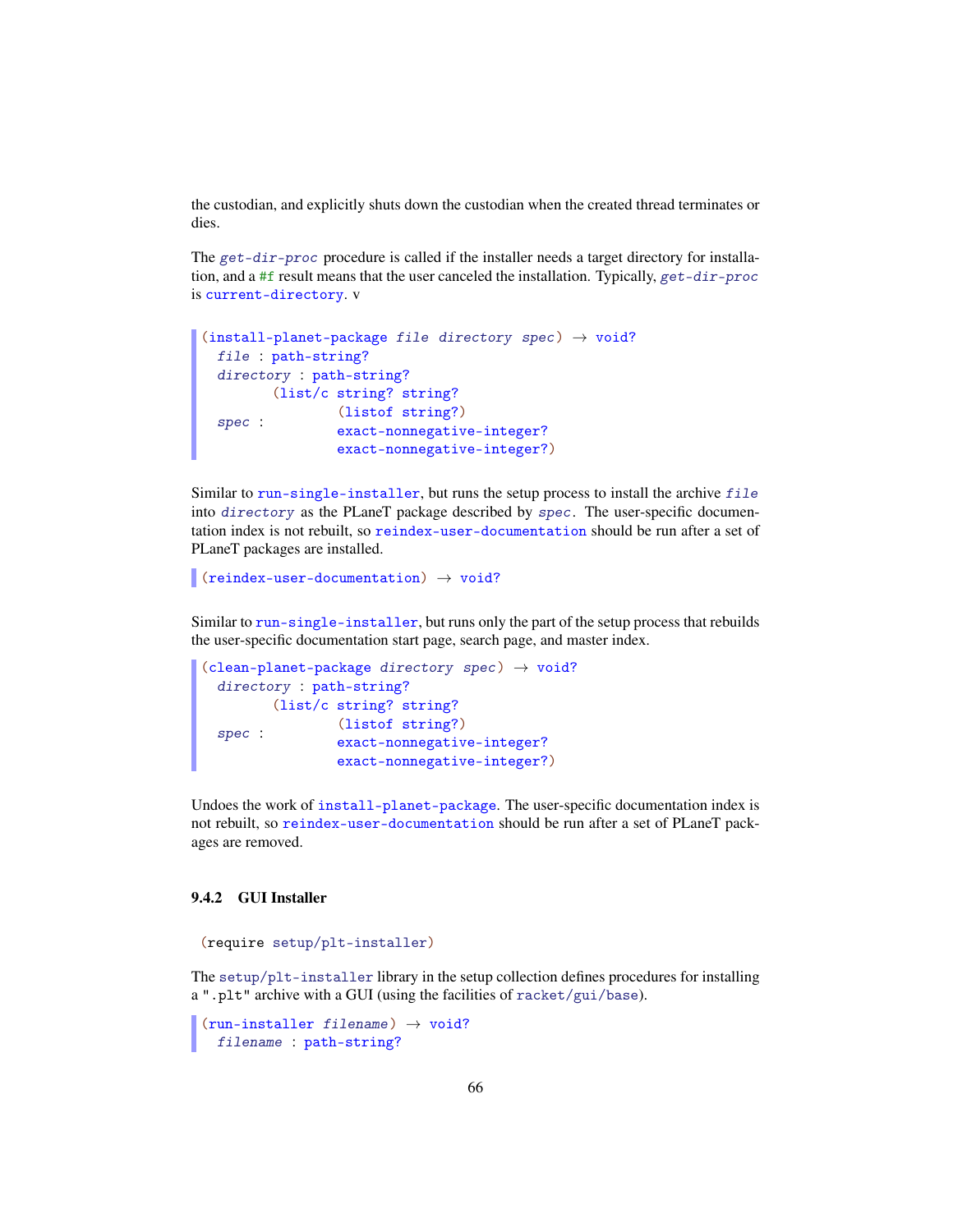Run the installer on the ".plt" file in filename and show the output in a window. This is a composition of with-installer-window and run-single-installer with a getdir-proc that prompts the user for a directory (turning off the busy cursor while the dialog is active).

```
(on-installer-run) \rightarrow (->any)(on-installer-run thunk) \rightarrow void?thunk : (-\geq any)
```
A thunk that is run after a ".plt" file is installed.

```
(with-installer-window do-install
                                 cleanup-thunk) \rightarrow void?do-install :
                     (\rightarrow (\text{or}/c \text{ (is-a?}/c \text{ dialog})\text{)} (\text{is-a?}/c \text{ frame})\text{)}void?)
  cleanup-thunk : (-> any)
```
Equivalent to

```
(define installer-run (on-installer-run))
(parameterize ([on-terminal-run
                 (λ ()
                   (printf "\nInstallation complete.\n")
                   (installer-run))])
  (in-terminal
   (\lambda (custodian tlw) (do-install tlw))
   #:title (string-constant plt-installer-progress-window-title)
   #:cleanup-thunk cleanup-thunk))
(run-single-installer file get-dir-proc) \rightarrow void?file : path-string?
 get-dir-proc : (-> (or/c path-string? false/c))
```
The same as the export from setup/plt-single-installer, but with a GUI.

#### 9.4.3 GUI Unpacking Signature

```
(require setup/plt-installer-sig)
setup: plt-installer<sup>o</sup> : signature
```
Provides two names: run-installer and on-installer-run.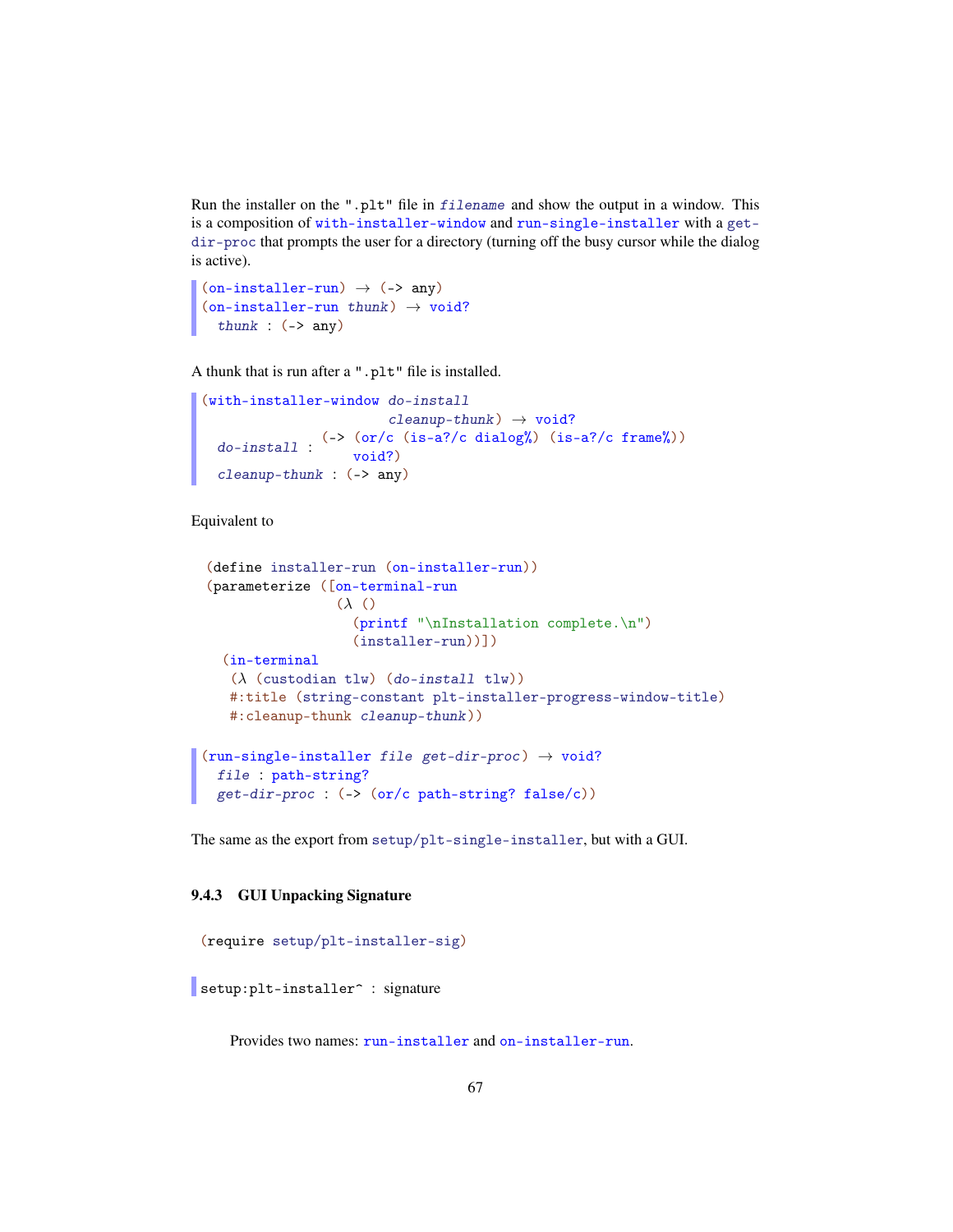#### 9.4.4 GUI Unpacking Unit

(require setup/plt-installer-unit)

Imports mred<sup>o</sup> and exports setup:plt-installer<sup>o</sup>.

## 9.5 API for Finding Installation Directories

```
(require setup/dirs)
```
The setup/dirs library provides several procedures for locating installation directories:

```
\int (find-collects-dir) \rightarrow (or/c path? false/c)
```
Returns a path to the installation's main "collects" directory, or #f if none can be found. A #f result is likely only in a stand-alone executable that is distributed without libraries.

(find-user-collects-dir)  $\rightarrow$  path?

Returns a path to the user-specific "collects" directory; the directory indicated by the returned path may or may not exist.

```
(get-collects-search-dirs) \rightarrow (listof path?)
```
Returns the same result as (current-library-collection-paths), which means that this result is not sensitive to the value of the use-user-specific-search-paths parameter.

```
\int (find-doc-dir) \rightarrow (or/c path? false/c)
```
Returns a path to the installation's "doc" directory. The result is #f if no such directory is available.

```
\vert (find-user-doc-dir) \rightarrow path?
```
Returns a path to a user-specific "doc" directory. The directory indicated by the returned path may or may not exist.

```
(get-doc-search-dirs) \rightarrow (listof path?)
```
Returns a list of paths to search for documentation, not including documentation stored in individual collections. Unless it is configured otherwise, the result includes any non- $#f$ result of (find-doc-dir) and (find-user-doc-dir)—but the latter is included only if the value of the use-user-specific-search-paths parameter is #t.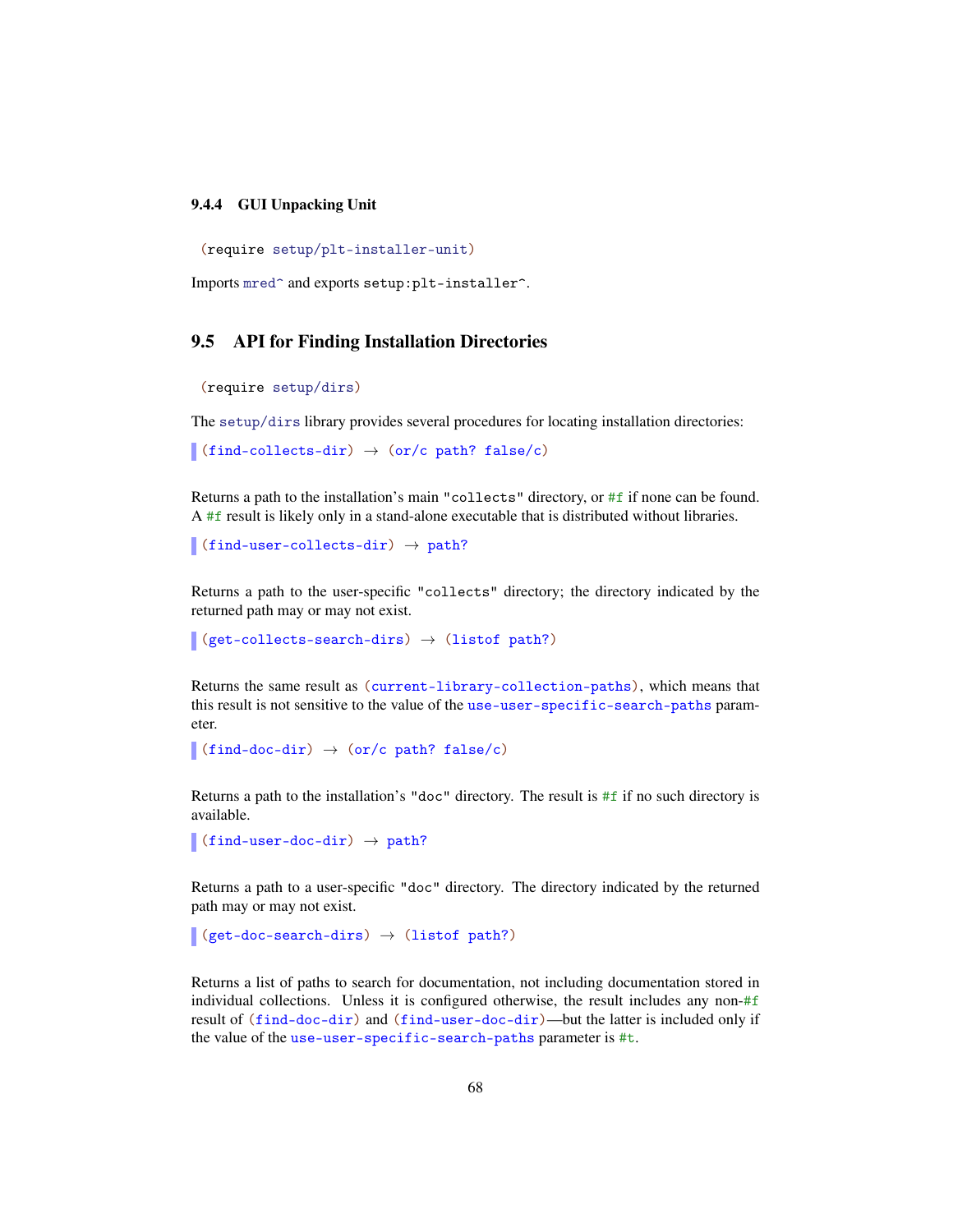```
\sim (find-lib-dir) \rightarrow (or/c path? false/c)
```
Returns a path to the installation's "lib" directory, which contains libraries and other build information. The result is  $#f$  if no such directory is available.

```
\int (find-dll-dir) \rightarrow (or/c path? false/c)
```
Returns a path to the directory that contains DLLs for use with the current executable (e.g., "libmzsch.dll" on Windows). The result is #f if no such directory is available, or if no specific directory is available (i.e., other than the platform's normal search path).

```
\vert (find-user-lib-dir) \rightarrow path?
```
Returns a path to a user-specific "lib" directory; the directory indicated by the returned path may or may not exist.

```
\vert (get-lib-search-dirs) \rightarrow (listof path?)
```
Returns a list of paths to search for libraries. Unless it is configured otherwise, the result includes any non-#f result of (find-lib-dir), (find-dll-dir), and (find-userlib-dir)—but the last is included only if the value of the use-user-specific-searchpaths parameter is #t.

```
\vert (find-include-dir) \rightarrow (or/c path? false/c)
```
Returns a path to the installation's "include" directory, which contains ".h" files for building Racket extensions and embedding programs. The result is  $#f$  if no such directory is available.

```
(find-user-include-dir) \rightarrow path?
```
Returns a path to a user-specific "include" directory; the directory indicated by the returned path may or may not exist.

```
(\text{get-include-search-dirs}) \rightarrow (\text{listof path?})
```
Returns a list of paths to search for ". h" files. Unless it is configured otherwise, the result includes any non-#f result of (find-include-dir) and (find-user-include-dir)—but the latter is included only if the value of the use-user-specific-search-paths parameter is #t.

```
(find-console-bin-dir) \rightarrow (or/c path? false/c)
```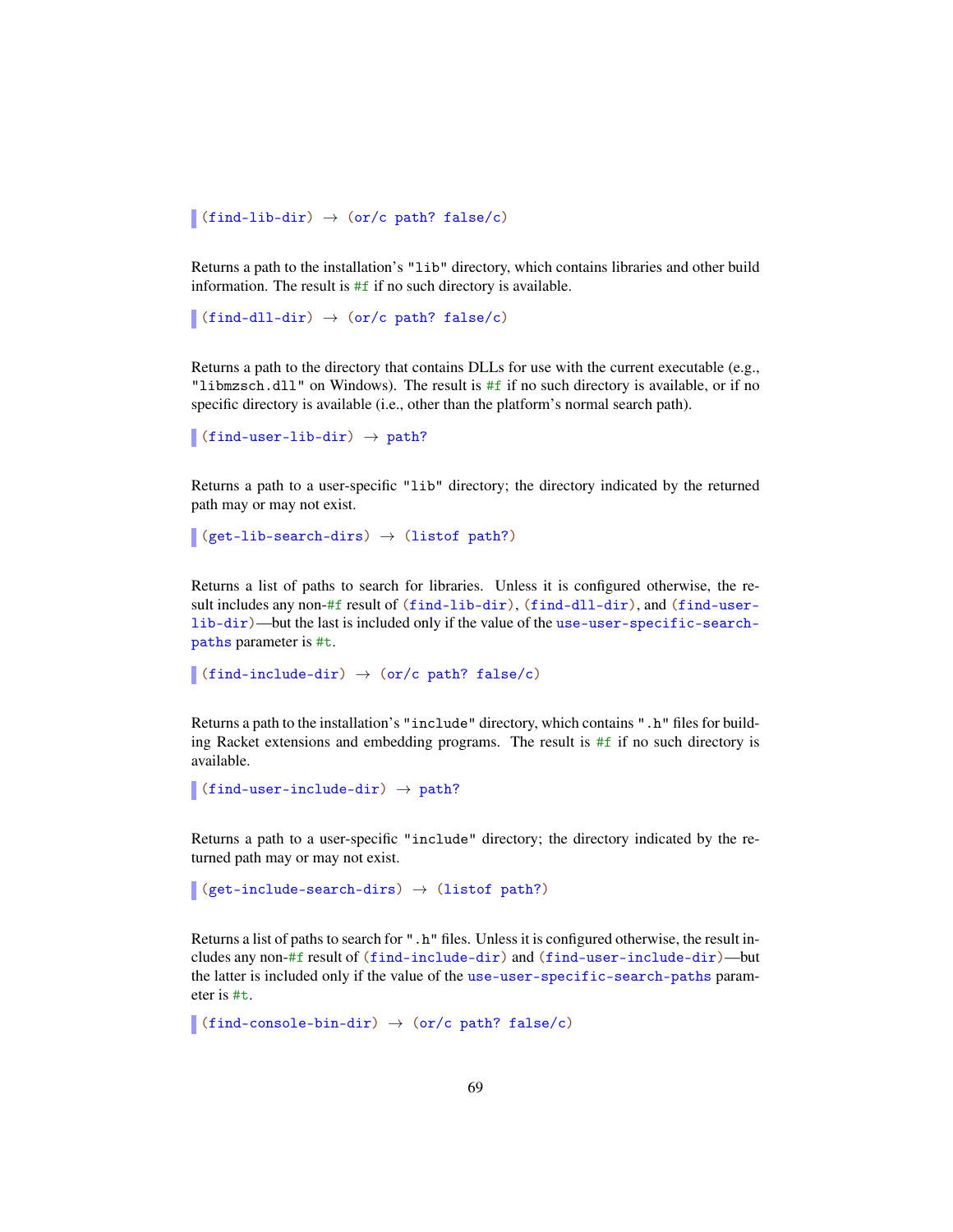Returns a path to the installation's executable directory, where the stand-alone Racket executable resides. The result is  $#f$  if no such directory is available.

(find-gui-bin-dir)  $\rightarrow$  (or/c path? false/c)

Returns a path to the installation's executable directory, where the stand-alone GRacket executable resides. The result is #f if no such directory is available.

```
absolute-installation? : boolean?
```
A binary boolean flag that is true if this installation is using absolute path names.

## 9.6 API for Reading "info.rkt" Files

```
(require setup/getinfo)
```
The setup/getinfo library provides functions for accessing fields in "info.rkt" files.

```
(get-info collection-names
          [#:namespace namespace])
 \rightarrow (symbol? [(-> any)] . -> . any)
   (or/c
    false/c)
 collection-names : (listof string?)
 namespace : (or/c namespace? #f) = #f
```
Accepts a list of strings naming a collection or sub-collection, and calls get-info/full with the full path corresponding to the named collection and the namespace argument.

```
(get-info/full path [#:namespace namespace])
 \rightarrow (symbol? [(-> any)] . -> . any)
   (\text{or}/c)false/c)
 path : path-string?
 namespace : (or/c namespace? #f) = #f
```
Accepts a path to a directory. If it finds either a well-formed an "info.rkt" file or an "info.ss" file (with preference for the "info.rkt" file), it returns an info procedure that accepts either one or two arguments. The first argument to the info procedure is always a symbolic name, and the result is the value of the name in the "info.rkt" file, if the name is defined. The optional second argument, thunk, is a procedure that takes no arguments to be called when the name is not defined; the result of the info procedure is the result of the thunk in that case. If the name is not defined and no thunk is provided, then an exception is raised.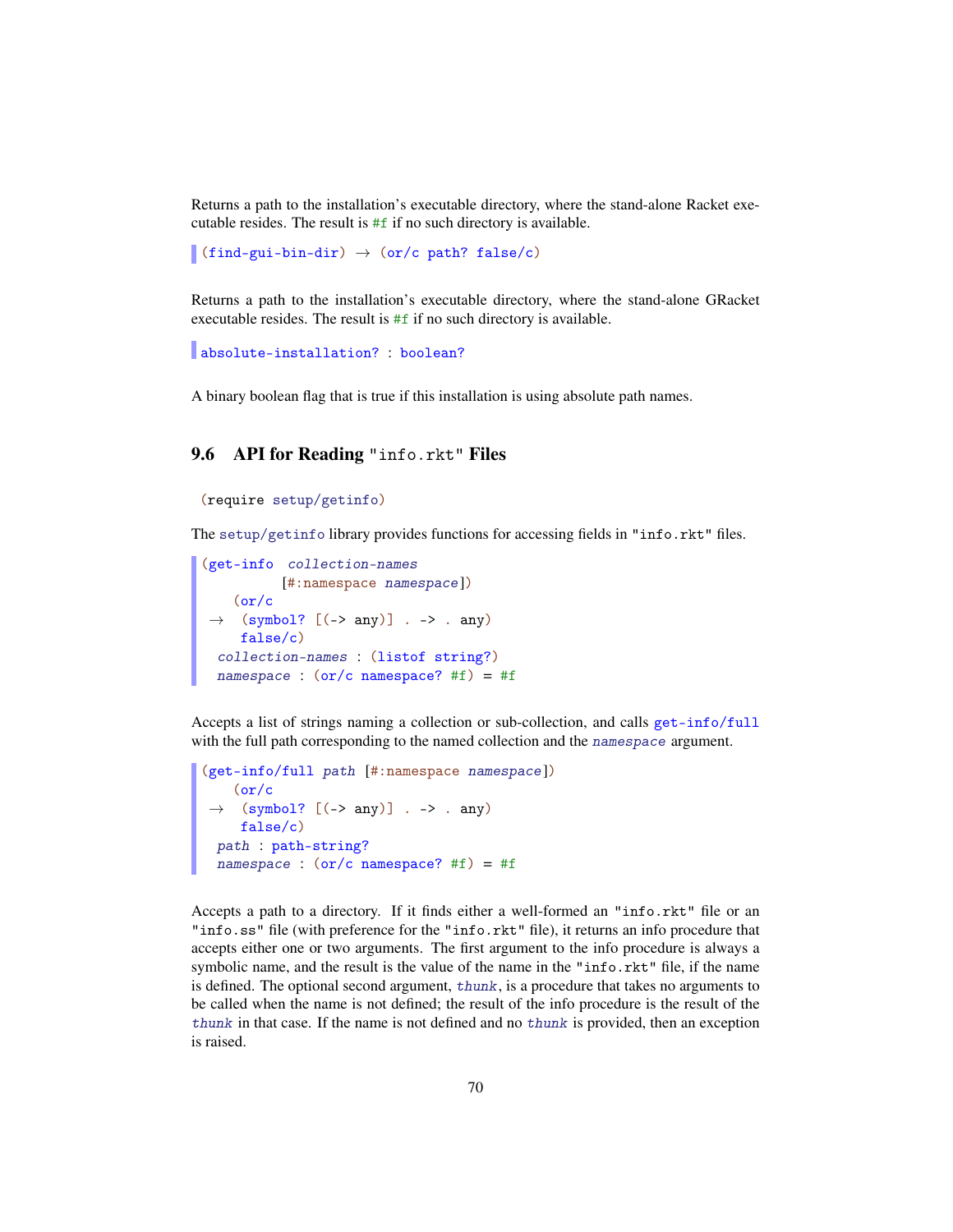The get-info/full function returns  $#f$  if there is no "info.rkt" (or "info.ss") file in the directory. If there is a "info.rkt" (or "info.ss") file that has the wrong shape (i.e., not a module using setup/infotab or (lib "infotab.rkt" "setup")), or if the "info.rkt" file fails to load, then an exception is raised. If the "info.rkt" file loaded, get-info/full returns the get-info file. If the "info.rkt" file does not exist, then get-info/full does the same checks for the "info.rkt" file, either raising an exception or returning the get-info function from the "info.rkt" file.

The "info.rkt" (or "info.ss") module is loaded into namespace if it is not #f, or a private, weakly-held namespace otherwise.

```
(find-relevant-directories syms (mod)) \rightarrow (listof path?)
 syms : (listof symbol?)
 mode : (or/c 'preferred 'all-available 'no-planet)
       = 'preferred
```
Returns a list of paths identifying installed directories (i.e., collections and installed PLaneT packages) whose "info.rkt" file defines one or more of the given symbols. The result is based on a cache that is computed by raco setup. Note that the cache may be out of date by the time you call get-info/full, so do not assume that it won't return  $#f$ .

The result is in a canonical order (sorted lexicographically by directory name), and the paths it returns are suitable for providing to get-info/full.

If mode is specified, it must be either 'preferred (the default), 'all-available, or noplanet. If mode is 'all-available, find-relevant-collections returns all installed directories whose info files contain the specified symbols—for instance, all installed PLaneT packages will be searched if 'all-available is specified. If mode is 'preferred, then only a subset of "preferred" packages will be searched: only the directory containing the most recent version of any PLaneT package will be returned. If mode is 'no-planet, then only PLaneT packages are not included in the search.

No matter what mode is specified, if more than one collection has the same name, find-relevant-directories will only search the one that occurs first in a search that through the directories of current-library-collection-paths. Collection links from the installation-wide collection links file are cached with the installation's main "collects" directory, and links from the user-specific collection links file are cached with the user-specific directory (build-path (find-system-path 'addon-dir) (version) "collects").

```
(find-relevant-directory-records syms key)
\rightarrow (listof directory-record?)
 syms : (listof symbol?)
 key : (or/c 'preferred 'all-available)
```
Like find-relevant-directories, but returns directory-record structs instead of path?s.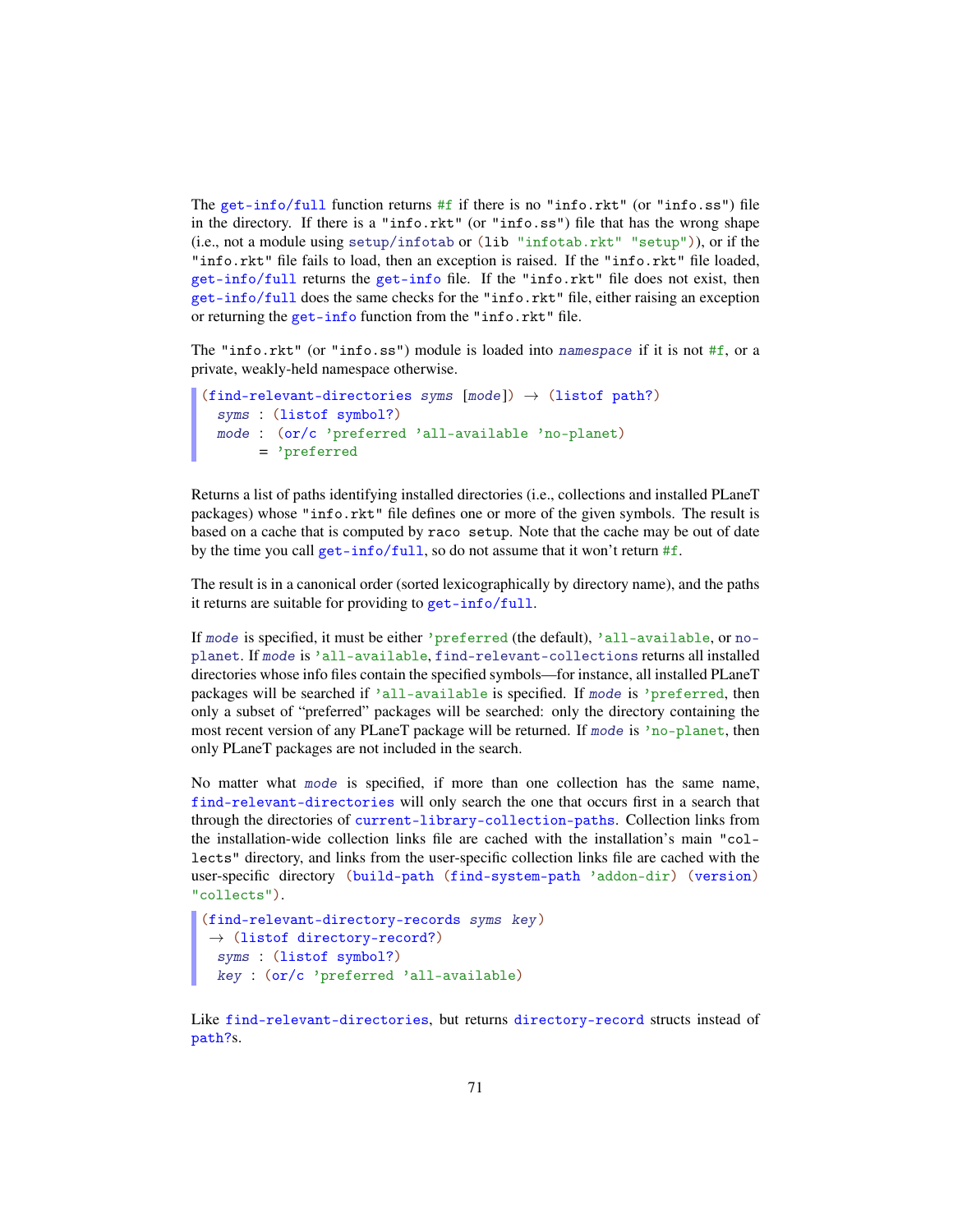```
(struct directory-record (maj min spec path syms)
        #:extra-constructor-name make-directory-record)
 maj : integer?
 min : integer?
 spec : any/c
 path : path?
 syms : (listof symbol?)
```
A struct that records information about a collection or a PLaneT package that has been installed. Collections will have the major version being 1 and the minor version being 0. The spec field is a quoted module spec; the path field is where the info.rkt file for this collection or PLaneT package exists on the filesystem the syms field holds the identifiers defined in that file.

```
\vert (reset-relevant-directories-state!) \rightarrow void?
```
Resets the cache used by find-relevant-directories.

## 9.7 API for Relative Paths

The Racket installation tree can usually be moved around the filesystem. To support this, care must be taken to avoid absolute paths. The following two APIs cover two aspects of this: a way to convert a path to a value that is relative to the "collets" tree, and a way to display such paths (e.g., in error messages).

#### 9.7.1 Representing paths relative to "collects"

```
(require setup/main-collects)
(path->main-collects-relative path)
\rightarrow (or/c path? (cons/c 'collects (listof bytes?)))
 path : (or/c bytes? path-string?)
```
Checks whether path has a prefix that matches the prefix to the main "collects" directory as determined by (find-collects-dir). If so, the result is a list starting with 'collects and containing the remaining path elements as byte strings. If not, the path is returned as-is.

The path argument should be a complete path. Applying simplify-path before path->main-collects-relative is usually a good idea.

For historical reasons, path can be a byte string, which is converted to a path using bytes- >path.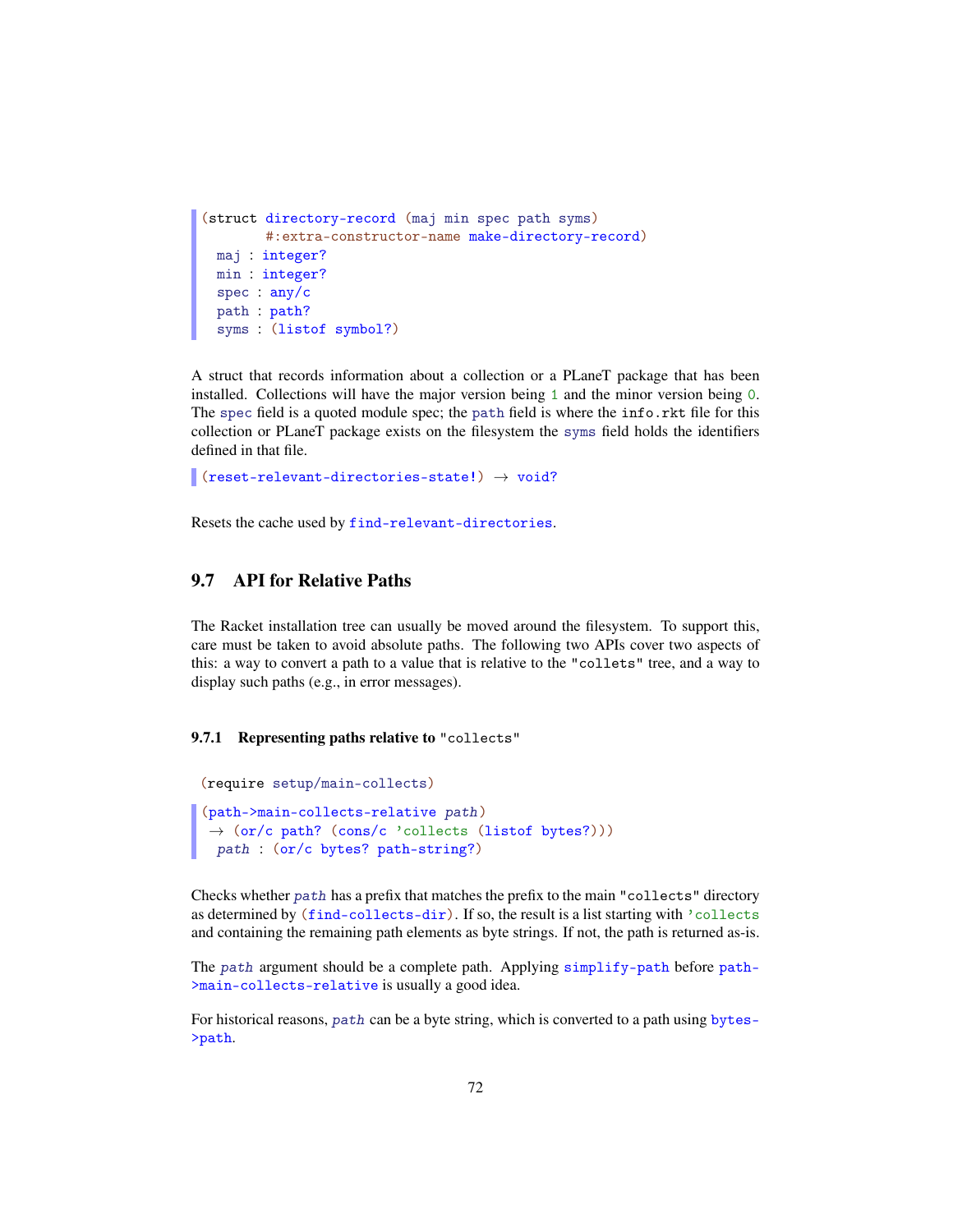```
(\text{main-collects-relative->path rel}) \rightarrow \text{path?}rel :
(or/c bytes? path-string?
                (cons/c 'collects (listof bytes?)))
```
The inverse of path->main-collects-relative: if rel is a pair that starts with 'collects, then it is converted back to a path relative to (find-collects-dir).

For historical reasons, if  $rel$  is any kind of value other than specified in the contract above, it is returned as-is.

#### 9.7.2 Displaying paths relative to a common root

```
(require setup/path-to-relative)
(path->relative-string/library path
                              [default]) \rightarrow any/cpath : path-string?
 default : (or/c (-> path-string? any/c) any/c)
          = (lambda (x) (if (path? x) (path->string x) x))
```
Produces a string suitable for display in error messages. If the path is an absolute one that is inside the "collects" tree, the result will be a string that begins with "<collects>/". Similarly, a path in the user-specific collects results in a prefix of " $\langle$ user-collects $\rangle$ ", and a PLaneT path results in "<planet>/".

If the path is not absolute, or if it is not in any of these, it is returned as-is (converted to a string if needed). If  $default$  is given, it specifies the return value instead: it can be a procedure which is applied onto the path to get the result, or the result itself.

Note that this function can be a non-string only if  $default$  is given, and it does not return a string.

```
(path->relative-string/setup path [default]) \rightarrow anypath : path-string?
 default : (or/c (-> path-string? any/c) any/c)
          = (lambda (x) (if (path? x) (path->string x) x))
```
Similar to path->relative-string/library, but more suited for output during compilation: "collects" paths are shown with no prefix, and in the user-specific collects with just a "<user>" prefix.

If the path is not absolute, or if it is not in any of these, it is returned as-is (converted to a string if needed). If default is given, it specifies the return value instead: it can be a procedure which is applied onto the path to get the result, or the result itself.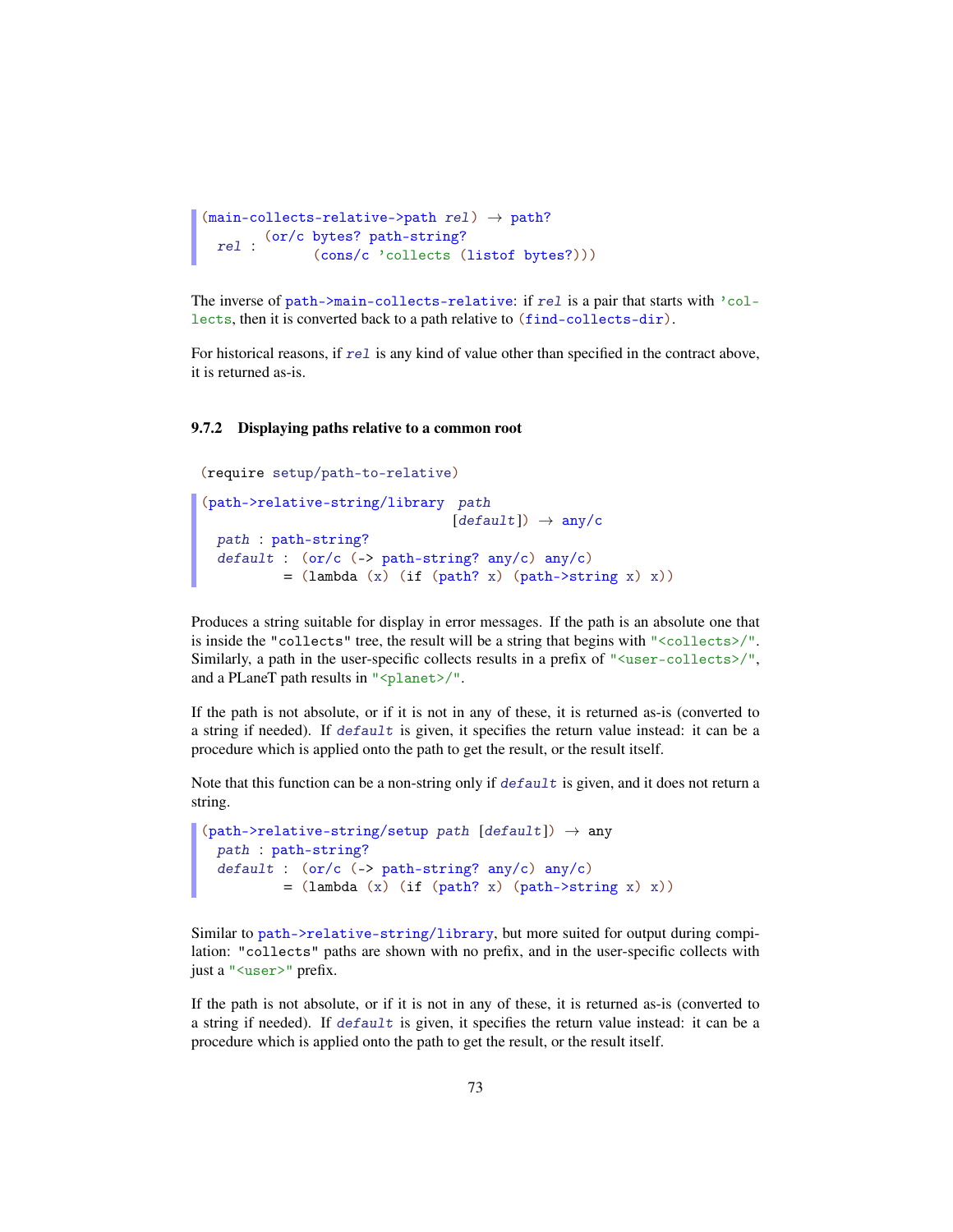Note that this function can be a non-string only if default is given, and it does not return a string.

```
(make-path->relative-string dirs [default])
\rightarrow (path-string? any/c . -> . any)
 dirs : (listof (cons (-> path?) string?))
 default : (or/c (-> path-string? any/c) any/c)
          = (lambda (x) (if (path? x) (path->string x) x))
```
This function produces functions like path->relative-string/library and path- >relative-string/setup.

dirs determines the prefix substitutions. It should be an association list mapping a pathproducing thunk to a prefix string for paths in the specified path.

default determines the default for the resulting function (which can always be overridden by an additional argument to this function).

### 9.8 API for Cross-References for Installed Manuals

```
(require setup/xref)
```

```
(load-co1lections-xref [on-load]) \rightarrow xref?on-load : (\rightarrow any/c) = (lambda() (void))
```
Like load-xref, but automatically find all cross-reference files for manuals that have been installed with setup-plt.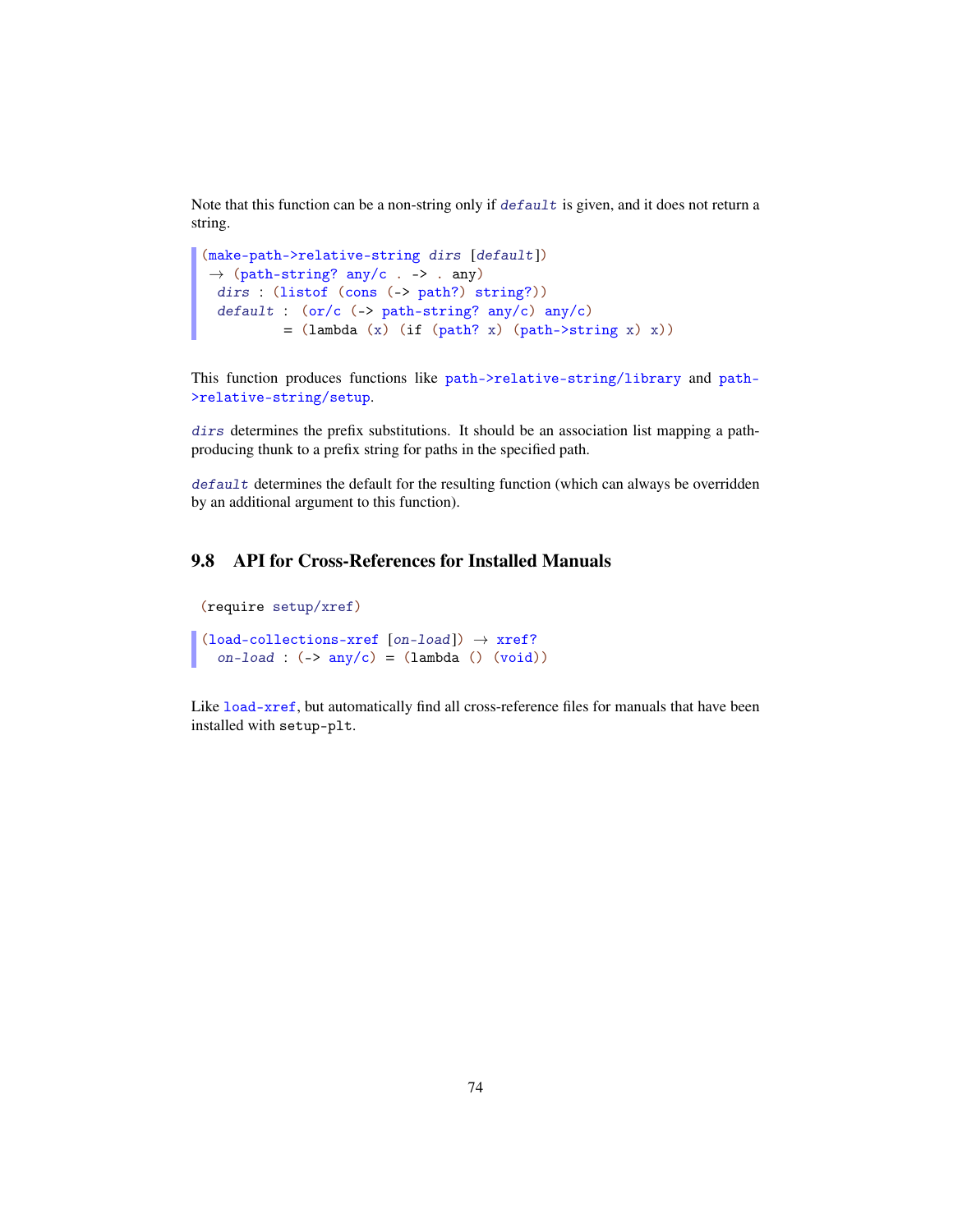## 10 raco decompile: Decompiling Bytecode

The raco decompile command takes a bytecode file (which usually has the file extension ".zo") or a source file with an associated bytecode file (usually created with raco make) and converts it back to an approximation of Racket code. Decompiled bytecode is mostly useful for checking the compiler's transformation and optimization of the source program.

Many forms in the decompiled code, such as module, define, and lambda, have the same meanings as always. Other forms and transformations are specific to the rendering of bytecode, and they reflect a specific execution model:

• Top-level variables, variables defined within the module, and variables imported from other modules are prefixed with \_, which helps expose the difference between uses of local variables versus other variables. Variables imported from other modules, moreover, have a suffix starting with @ that indicates the source module. Finally, imported variables with constantness have a midfix:  $\pm c$  to indicate constant shape across all instantiations,  $\cdot$  f to indicate a fixed value after initialization,  $\cdot$  p to indicate a procedure, : P to indicate a procedure that preserves continuation marks on return, : t to indicate a structure type,  $\cdot$ mk to indicate a structure constructor,  $\cdot$ ? to indicate a structure predicate, :ref to indicate a structure accessor, or :set! to indicate a structure mutator.

Non-local variables are always accessed indirectly though an implicit #%globals or #%modvars variable that resides on the value stack (which otherwise contains local variables). Variable accesses are further wrapped with #%checked when the compiler cannot prove that the variable will be defined before the access.

Uses of core primitives are shown without a leading \_, and they are never wrapped with #%checked.

• Local-variable access may be wrapped with  $\frac{4}{55}$  s-clear, which indicates that the variable-stack location holding the variable will be cleared to prevent the variable's value from being retained by the garbage collector. Variables whose name starts with unused are never actually stored on the stack, and so they never have #%sfs-clear annotations. (The bytecode compiler normally eliminates such bindings, but sometimes it cannot, either because it cannot prove that the right-hand side produces the right number of values, or the discovery that the variable is unused happens too late with the compiler.)

Mutable variables are converted to explicitly boxed values using #%box, #%unbox, and #%set-boxes! (which works on multiple boxes at once). A set!-rec-values operation constructs mutually-recursive closures and simultaneously updates the corresponding variable-stack locations that bind the closures. A set!, set!-values, or set!-rec-values form is always used on a local variable before it is captured by a closure; that ordering reflects how closures capture values in variable-stack locations, as opposed to stack locations.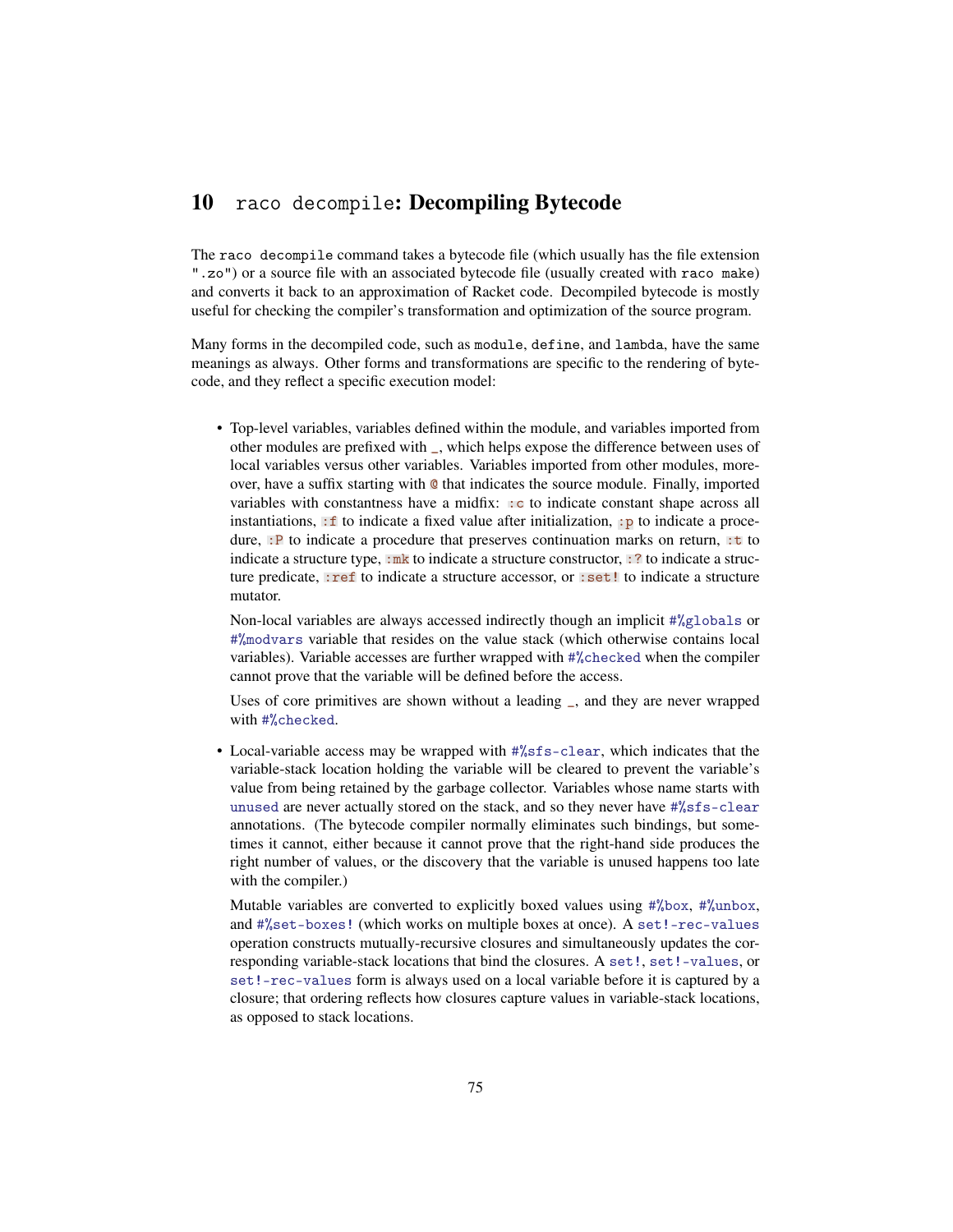• In a lambda form, if the procedure produced by the lambda has a name (accessible via object-name) and/or source-location information, then it is shown as a quoted constant at the start of the procedure's body. Afterward, if the lambda form captures any bindings from its context, those bindings are also shown in a quoted constant. Neither constant corresponds to a computation when the closure is called, though the list of captured bindings corresponds to a closure allocation when the lambda form itself is evaluated.

A lambda form that closes over no bindings is wrapped with #%closed plus an identifier that is bound to the closure. The binding's scope covers the entire decompiled output, and it may be referenced directly in other parts of the program; the binding corresponds to a constant closure value that is shared, and it may even contain cyclic references to itself or other constant closures.

- A form (#%apply-values proc expr) is equivalent to (call-with-values (lambda ()  $\exp r$ ) proc), but the run-time system avoids allocating a closure for expr.
- A define-values form may have (begin '%%inline-variant%% expr1  $\exp(z)$  for its expression, in which case  $\exp(z)$  is the normal result, but  $\exp(z)$  may be inlined for calls to the definition from other modules. Definitions of functions without an '%%inline-variant%% are never inlined across modules.
- Some applications of core primitives are annotated with #%in, which indicates that the JIT compiler will inline the operation. (Inlining information is not part of the bytecode, but is instead based on an enumeration of primitives that the JIT is known to handle specially.) Operations from racket/flonum and racket/unsafe/ops are always inlined, so #%in is not shown for them.
- Function arguments and local bindings that are known to have a particular type have names that embed the known type. For example, an argument might have a name that starts argflonum or a local binding might have a name that starts flonum to indicate a flonum value.
- A #%decode-syntax form corresponds to a syntax object.

#### 10.1 API for Decompiling

(require compiler/decompile)

(decompile  $top$ )  $\rightarrow$  any/c top : compilation-top?

Consumes the result of parsing bytecode and returns an S-expression (as described above) that represents the compiled code.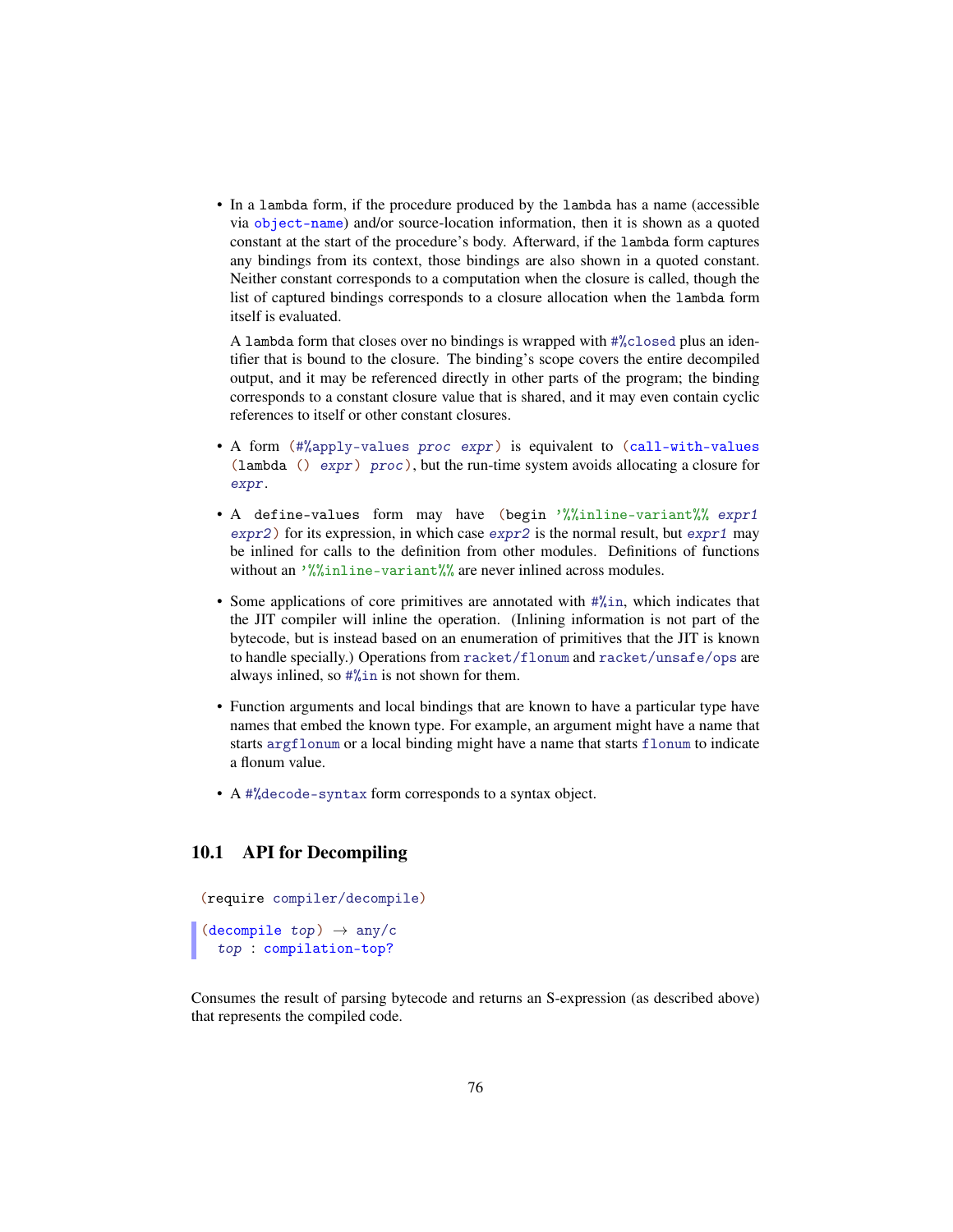#### 10.2 API for Parsing Bytecode

```
(require compiler/zo-parse)
```
The compiler/zo-parse module re-exports compiler/zo-structs in addition to zoparse.

```
(zo-parse [in]) \rightarrow compilation-top?in : input-port? = (current-input-port)
```
Parses a port (typically the result of opening a ".zo" file) containing bytecode. Beware that the structure types used to represent the bytecode are subject to frequent changes across Racket versons.

The parsed bytecode is returned in a compilation-top structure. For a compiled module, the compilation-top structure will contain a mod structure. For a top-level sequence, it will normally contain a seq or splice structure with a list of top-level declarations and expressions.

The bytecode representation of an expression is closer to an S-expression than a traditional, flat control string. For example, an if form is represented by a branch structure that has three fields: a test expression, a "then" expression, and an "else" expression. Similarly, a function call is represented by an application structure that has a list of argument expressions.

Storage for local variables or intermediate values (such as the arguments for a function call) is explicitly specified in terms of a stack. For example, execution of an application structure reserves space on the stack for each argument result. Similarly, when a let-one structure (for a simple let) is executed, the value obtained by evaluating the right-hand side expression is pushed onto the stack, and then the body is evaluated. Local variables are always accessed as offsets from the current stack position. When a function is called, its arguments are passed on the stack. A closure is created by transferring values from the stack to a flat closure record, and when a closure is applied, the saved values are restored on the stack (though possibly in a different order and likely in a more compact layout than when they were captured).

When a sub-expression produces a value, then the stack pointer is restored to its location from before evaluating the sub-expression. For example, evaluating the right-hand size for a let-one structure may temporarily push values onto the stack, but the stack is restored to its pre-let-one position before pushing the resulting value and continuing with the body. In addition, a tail call resets the stack pointer to the position that follows the enclosing function's arguments, and then the tail call continues by pushing onto the stack the arguments for the tail-called function.

Values for global and module-level variables are not put directly on the stack, but instead stored in "buckets," and an array of accessible buckets is kept on the stack. When a closure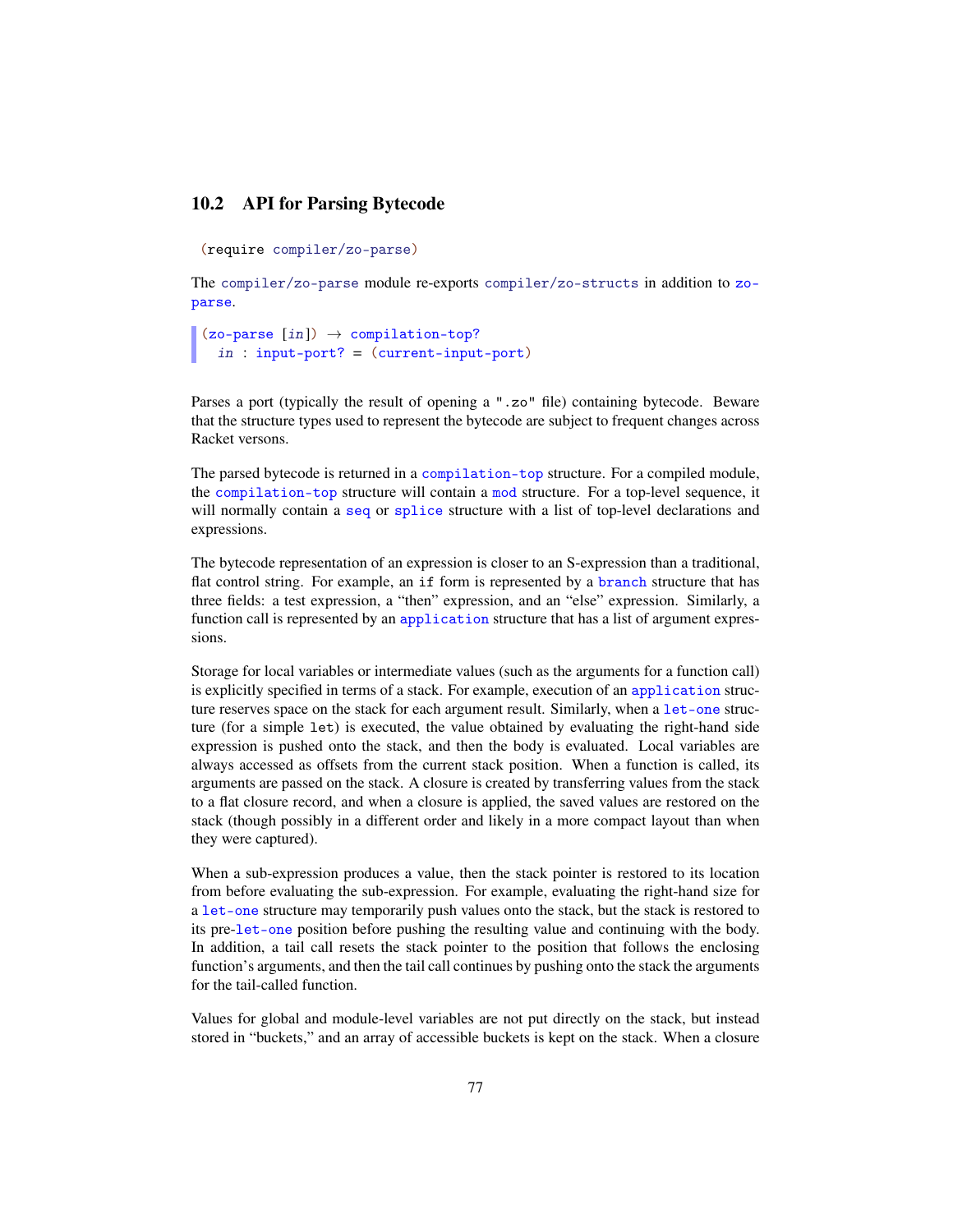body needs to access a global variable, the closure captures and later restores the bucket array in the same way that it captured and restores a local variable. Mutable local variables are boxed similarly to global variables, but individual boxes are referenced from the stack and closures.

Quoted syntax (in the sense of quote-syntax) is treated like a global variable, because it must be instantiated for an appropriate phase. A prefix structure within a compilationtop or mod structure indicates the list of global variables and quoted syntax that need to be instantiated (and put into an array on the stack) before evaluating expressions that might use them.

#### 10.3 API for Marshaling Bytecode

```
(require compiler/zo-marshal)
(zo-maxshall-to-top out) \rightarrow void?top : compilation-top?
```

```
out : output-port?
```
Consumes a representation of bytecode and writes it to out.

```
(zo-maxhal top) \rightarrow bytes?top : compilation-top?
```
Consumes a representation of bytecode and generates a byte string for the marshaled bytecode.

#### 10.4 Bytecode Representation

```
(require compiler/zo-structs)
```
The compiler/zo-structs library defines the bytecode structures that are produced by zo-parse and consumed by decompile and zo-marshal.

```
(struct zo ()
       #:extra-constructor-name make-zo
       #:prefab)
```
A supertype for all forms that can appear in compiled code.

10.4.1 Prefix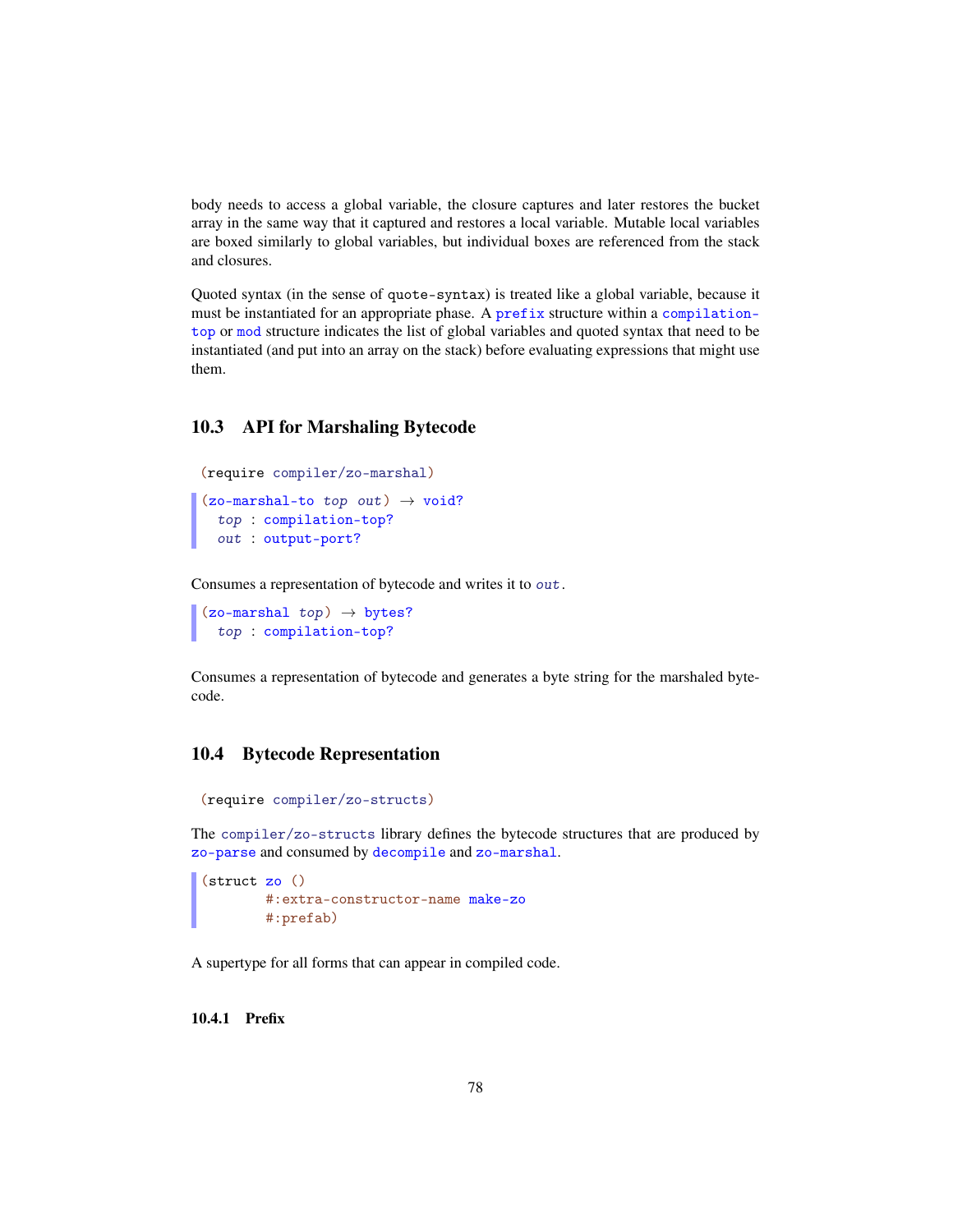```
(struct compilation-top zo (max-let-depth prefix code)
       #:extra-constructor-name make-compilation-top
       #:prefab)
 max-let-depth : exact-nonnegative-integer?
 prefix : prefix?
 code : (or/c form? any/c)
```
Wraps compiled code. The max-let-depth field indicates the maximum stack depth that code creates (not counting the prefix array). The prefix field describes top-level variables, module-level variables, and quoted syntax-objects accessed by code. The code field contains executable code; it is normally a form, but a literal value is represented as itself.

```
(struct prefix zo (num-lifts toplevels stxs)
       #:extra-constructor-name make-prefix
       #:prefab)
 num-lifts : exact-nonnegative-integer?
  toplevels :
(listof (or/c #f symbol? global-bucket?
                           module-variable?))
 stxs : (listof stx?)
```
Represents a "prefix" that is pushed onto the stack to initiate evaluation. The prefix is an array, where buckets holding the values for toplevels are first, then the buckets for the stxs, then a bucket for another array if stxs is non-empty, then num-lifts extra buckets for lifted local procedures.

In toplevels, each element is one of the following:

- a #f, which indicates a dummy variable that is used to access the enclosing module/namespace at run time;
- a symbol, which is a reference to a variable defined in the enclosing module;
- a global-bucket, which is a top-level variable (appears only outside of modules); or
- a module-variable, which indicates a variable imported from another module.

The variable buckets and syntax objects that are recorded in a prefix are accessed by toplevel and topsyntax expression forms.

```
(struct global-bucket zo (name)
       #:extra-constructor-name make-global-bucket
       #:prefab)
 name : symbol?
```
Represents a top-level variable, and used only in a prefix.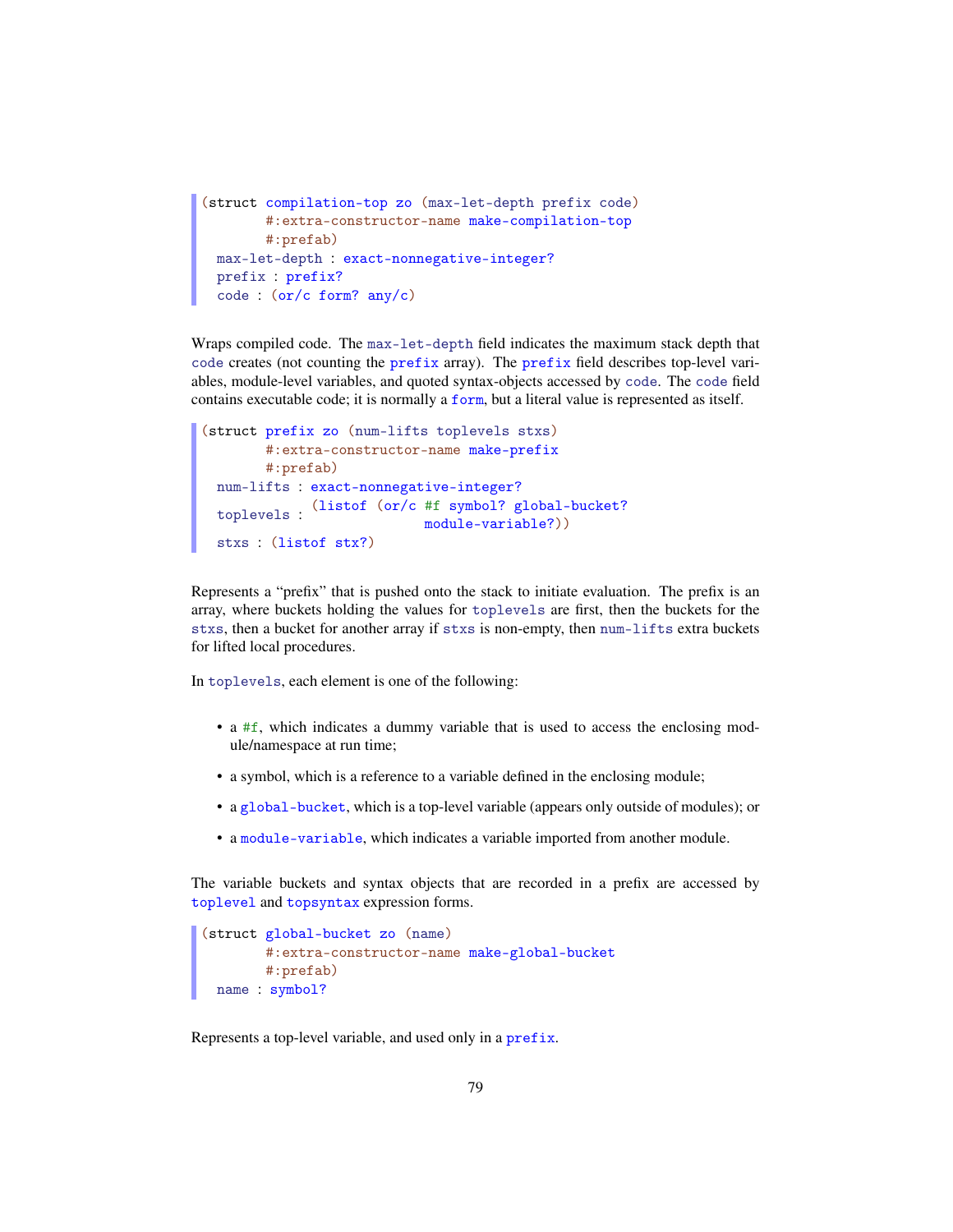```
(struct module-variable zo (modidx sym pos phase constantness)
        #:extra-constructor-name make-module-variable
        #:prefab)
 modidx : module-path-index?
 sym : symbol?
 pos : exact-integer?
 phase : exact-nonnegative-integer?
  \frac{\text{(or/c ff)}{\text{constant}}}{\text{function change}}function-shape? struct-shape?)
```
Represents a top-level variable, and used only in a prefix. The pos may record the variable's offset within its module, or it can be -1 if the variable is always located by name. The phase indicates the phase level of the definition within its module. The constantness field is either 'constant, a function-shape value, or a struct-shape value to indicate that variable's value is always the same for every instantiation of its module;  $\ell$  is reduced to indicate that it doesn't change within a particular instantiation of the module; or #f to indicate that the variable's value can change even for one particular instantiation of its module.

```
(struct function-shape (arity preserves-marks?)
       #:extra-constructor-name make-function-shape
       #:prefab)
 arity : procedure-arity?
 preserves-marks? : boolean?
```
Represents the shape of an expected import, which should be a function having the arity specified by arity. The preserves-marks? field is true if calling the function is expected to leave continuation marks unchanged by the time it returns.

```
(struct struct-shape ()
       #:extra-constructor-name make-struct-shape
       #:prefab)
(struct struct-type-shape struct-shape (field-count)
       #:extra-constructor-name make-struct-type-shape
       #:prefab)
 field-count : exact-nonnegative-integer?
(struct constructor-shape struct-shape (arity)
       #:extra-constructor-name make-constructor-shape
       #:prefab)
 arity : exact-nonnegative-integer?
(struct predicate-shape struct-shape ()
       #:extra-constructor-name make-predicate-shape
       #:prefab)
(struct accessor-shape struct-shape (field-count)
       #:extra-constructor-name make-accessor-shape
       #:prefab)
 field-count : exact-nonnegative-integer?
```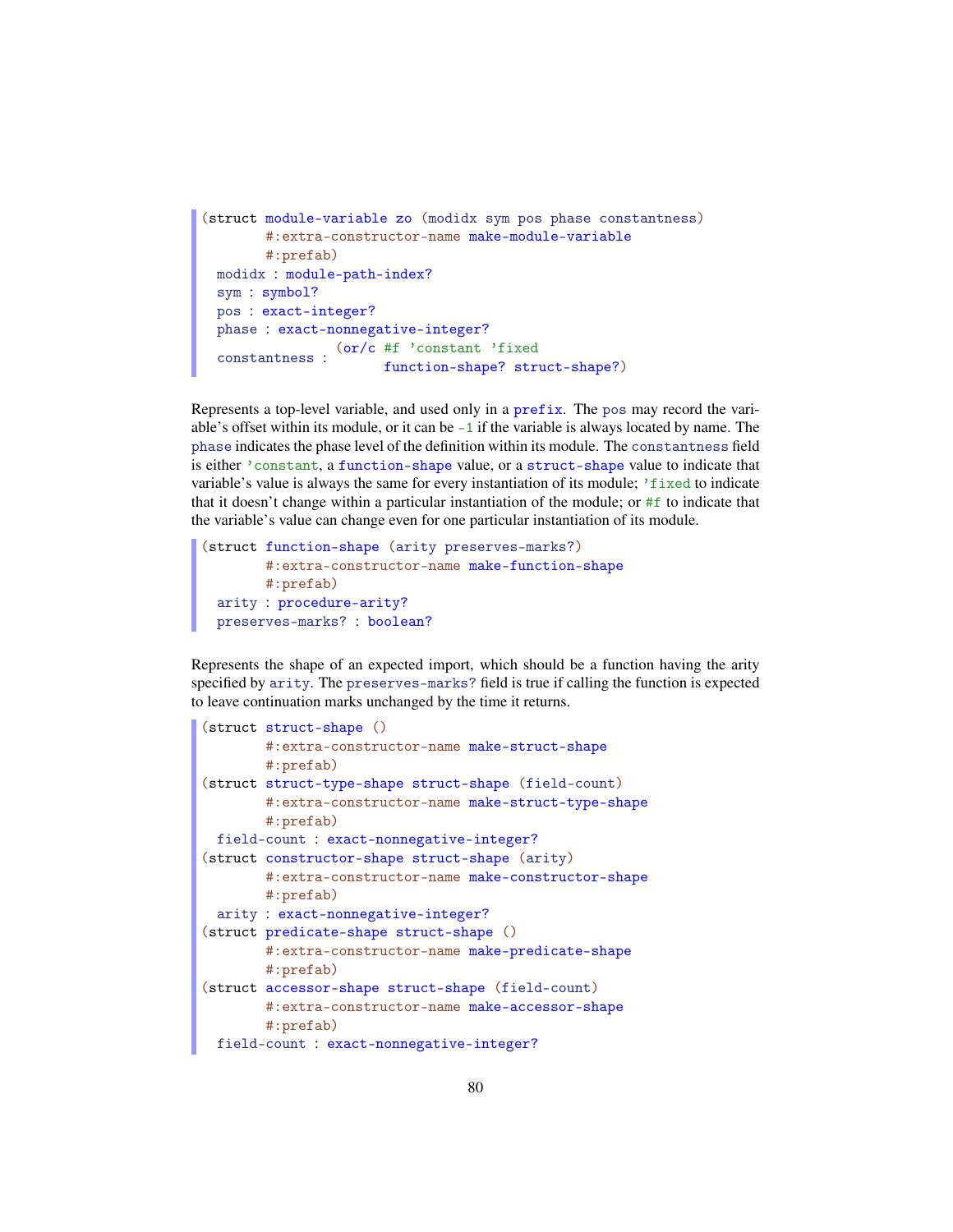```
(struct mutator-shape struct-shape (field-count)
        #:extra-constructor-name make-mutator-shape
       #:prefab)
 field-count : exact-nonnegative-integer?
(struct struct-other-shape struct-shape ()
        #:extra-constructor-name make-struct-other-shape
        #:prefab)
```
Represents the shape of an expected import as a structure-type binding, constructor, etc.

```
(struct stx zo (encoded)
      #:extra-constructor-name make-stx
       #:prefab)
 encoded : wrapped?
```
Wraps a syntax object in a prefix.

#### 10.4.2 Forms

```
(struct form zo ()
        #:extra-constructor-name make-form
        #:prefab)
```
A supertype for all forms that can appear in compiled code (including exprs), except for literals that are represented as themselves.

```
(struct def-values form (ids rhs)
       #:extra-constructor-name make-def-values
       #:prefab)
 ids : (listof toplevel?)
 rhs : (or/c expr? seq? inline-variant? any/c)
```
Represents a define-values form. Each element of ids will reference via the prefix either a top-level variable or a local module variable.

After rhs is evaluated, the stack is restored to its depth from before evaluating rhs.

```
(struct def-syntaxes form (ids rhs prefix max-let-depth dummy)
       #:extra-constructor-name make-def-syntaxes
       #:prefab)
 ids : (listof symbol?)
 rhs : (or/c expr? seq? any/c)
 prefix : prefix?
 max-let-depth : exact-nonnegative-integer?
 dummy : (or/c toplevel? #f)
```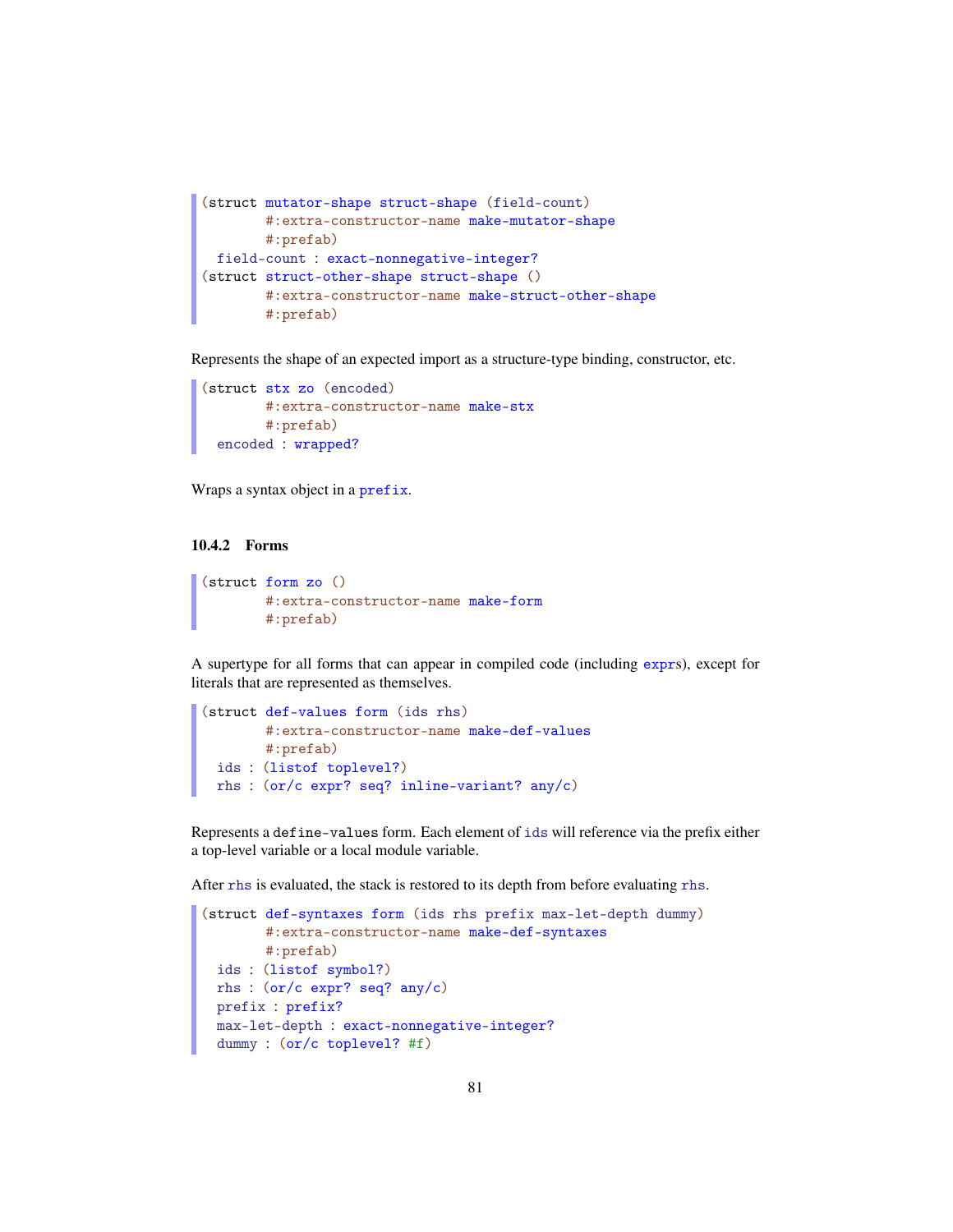```
(struct seq-for-syntax form (forms prefix max-let-depth dummy)
        #:extra-constructor-name make-seq-for-syntax
       #:prefab)
 forms : (listof (or/c form? any/c))
 prefix : prefix?
 max-let-depth : exact-nonnegative-integer?
 dummy : (or/c toplevel? #f)
```
Represents a define-syntaxes or begin-for-syntax form. The rhs expression or set of forms forms has its own prefix, which is pushed before evaluating rhs or the forms; the stack is restored after obtaining the result values. The max-let-depth field indicates the maximum size of the stack that will be created by rhs (not counting prefix). The dummy variable is used to access the enclosing namespace.

```
(struct req form (reqs dummy)
       #:extra-constructor-name make-req
       #:prefab)
 reqs : stx?
 dummy : toplevel?
```
Represents a top-level #%require form (but not one in a module form) with a sequence of specifications reqs. The dummy variable is used to access the top-level namespace.

```
(struct seq form (forms)
      #:extra-constructor-name make-seq
       #:prefab)
 forms : (listof (or/c form? any/c))
```
Represents a begin form, either as an expression or at the top level (though the latter is more commonly a splice form). When a seq appears in an expression position, its forms are expressions.

After each form in forms is evaluated, the stack is restored to its depth from before evaluating the form.

```
(struct splice form (forms)
     #:extra-constructor-name make-splice
      #:prefab)
 forms : (listof (or/c form? any/c))
```
Represents a top-level begin form where each evaluation is wrapped with a continuation prompt.

After each form in forms is evaluated, the stack is restored to its depth from before evaluating the form.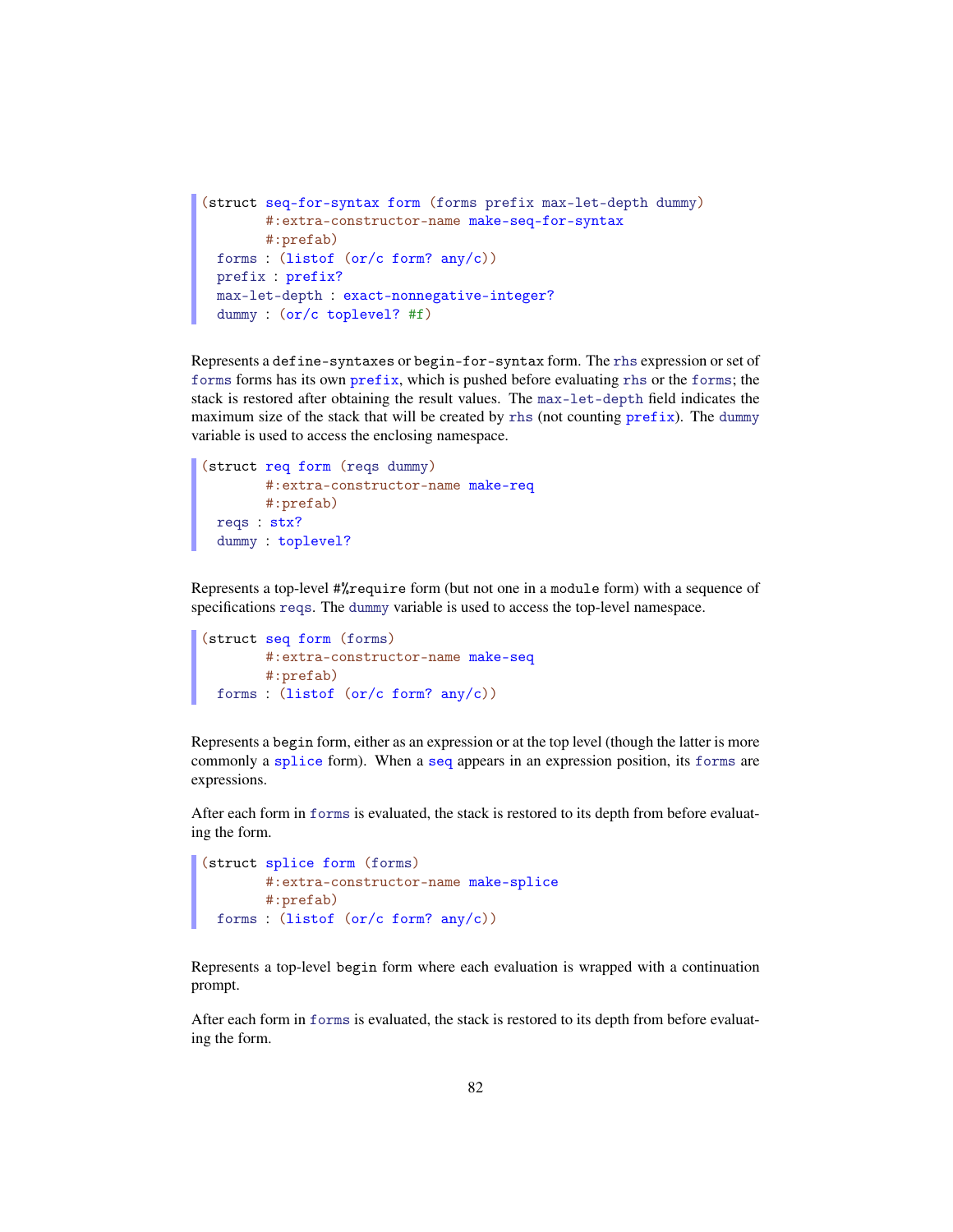```
(struct inline-variant form (direct inline)
       #:extra-constructor-name make-inline-variant
       #:prefab)
 direct : expr?
 inline : expr?
```
Represents a function that is bound by define-values, where the function has two variants. The first variant is used for normal calls to the function. The second may be used for crossmodule inlining of the function.

```
(struct mod form (name
                  srcname
                  self-modidx
                  prefix
                  provides
                  requires
                  body
                  syntax-bodies
                  unexported
                  max-let-depth
                  dummy
                  lang-info
                  internal-context
                  flags
                  pre-submodules
                  post-submodules)
         #:extra-constructor-name make-mod
         #:prefab)
 name : (or/c symbol? (listof symbol?))
 srcname : symbol?
 self-modidx : module-path-index?
 prefix : prefix?
 provides :
            (listof (list/c (or/c exact-integer? #f)
                             (listof provided?)
                             (listof provided?)))
  requires :
(listof (cons/c (or/c exact-integer? #f)
                             (listof module-path-index?)))
 body : (listof (or/c form? any/c))syntax-bodies :
                  (listof (cons/c exact-positive-integer?
                                  (listof (or/c def-syntaxes?
                                                seq-for-syntax?))))
 unexported :
              (listof (list/c exact-nonnegative-integer?
                               (listof symbol?)
                               (listof symbol?)))
 max-let-depth : exact-nonnegative-integer?
```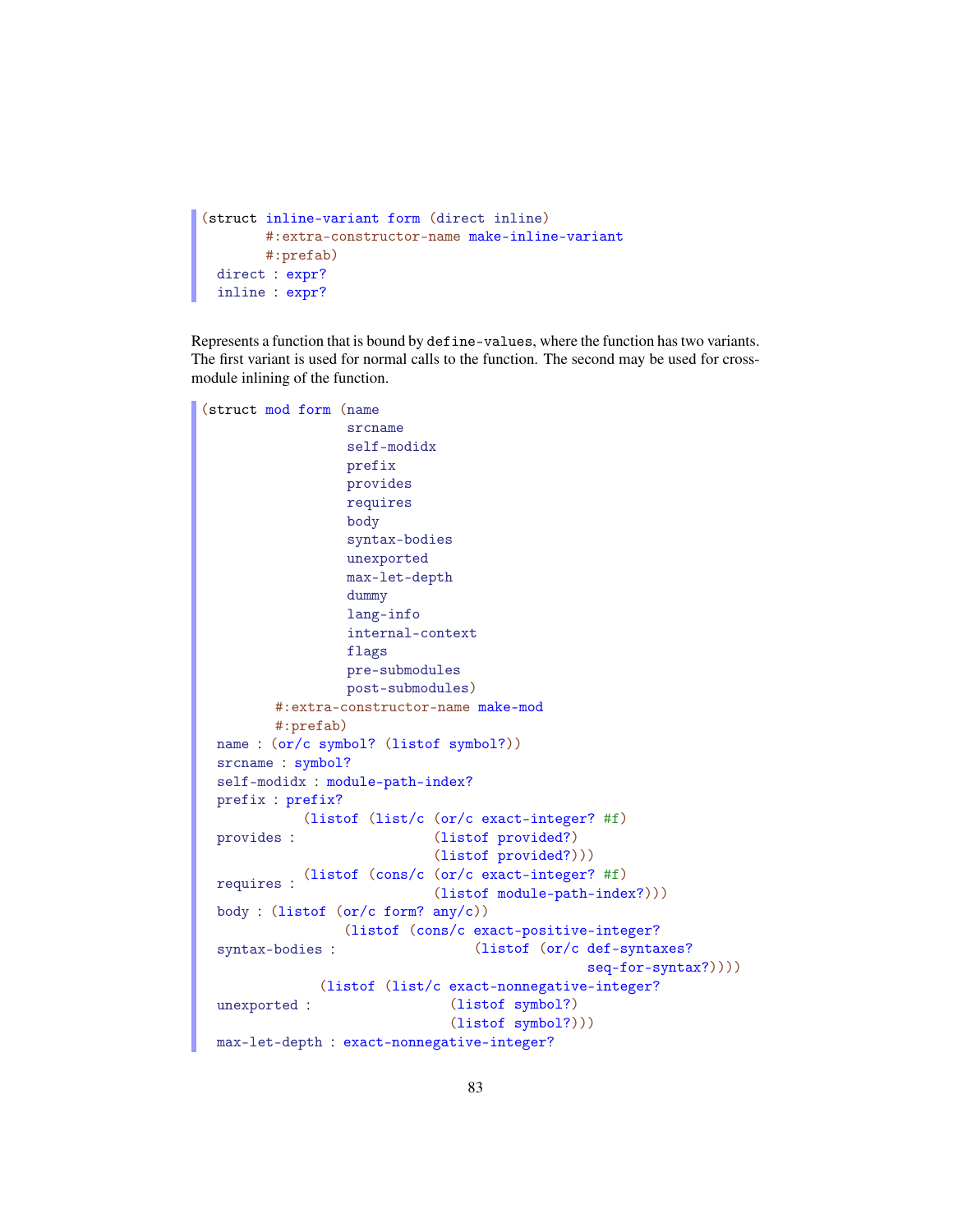```
dummy : toplevel?
lang-info : (or/c #f (vector/c module-path? symbol? any/c))
internal-context : (or/c #f #t stx? (vectorof stx?))
flags : (listof (or/c 'cross-phase))
pre-submodules : (listof mod?)
post-submodules : (listof mod?)
```
Represents a module declaration.

The provides and requires lists are each an association list from phases to exports or imports. In the case of provides, each phase maps to two lists: one for exported variables, and another for exported syntax. In the case of requires, each phase maps to a list of imported module paths.

The body field contains the module's run-time (i.e., phase 0) code. The syntax-bodies list has a list of forms for each higher phase in the module body; the phases are in order starting with phase 1. The body forms use prefix, rather than any prefix in place for the module declaration itself, while members of lists in syntax-bodies have their own prefixes. After each form in body or syntax-bodies is evaluated, the stack is restored to its depth from before evaluating the form.

The unexported list contains lists of symbols for unexported definitions that can be accessed through macro expansion and that are implemented through the forms in body and syntax-bodies. Each list in unexported starts with a phase level.

The max-let-depth field indicates the maximum stack depth created by body forms (not counting the prefix array). The dummy variable is used to access to the top-level namespace.

The lang-info value specifies an optional module path that provides information about the module's implementation language.

The internal-module-context value describes the lexical context of the body of the module. This value is used by module->namespace. A #f value means that the context is unavailable or empty. A  $#t$  value means that the context is computed by re-importing all required modules. A syntax-object value embeds an arbitrary lexical context.

The flags field records certain properties of the module. The 'cross-phase flag indicates that the module body is evaluated once and the results shared across instances for all phases; such a module contains only definitions of functions, structure types, and structure type properties.

The pre-submodules field records module-declared submodules, while the postsubmodules field records module\*-declared submodules.

```
(struct provided (name src src-name nom-src src-phase protected?)
       #:extra-constructor-name make-provided
       #:prefab)
```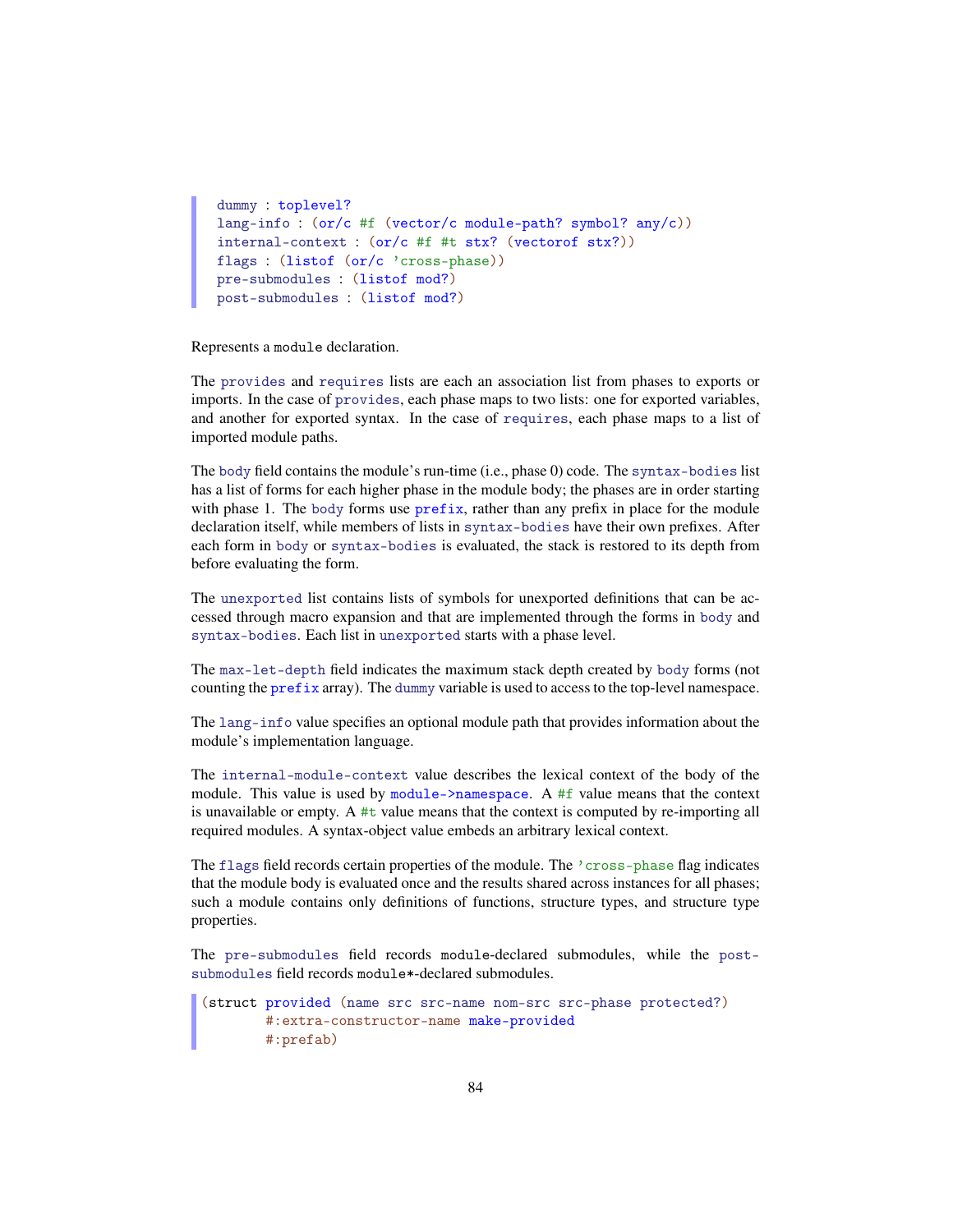```
name : symbol?
src : (or/c module-path-index? #f)
src-name : symbol?
nom-src : (or/c module-path-index? #f)
src-phase : exact-nonnegative-integer?
protected? : boolean?
```
Describes an individual provided identifier within a mod instance.

#### 10.4.3 Expressions

```
(struct expr form ()
        #:extra-constructor-name make-expr
        #:prefab)
```
A supertype for all expression forms that can appear in compiled code, except for literals that are represented as themselves and some seq structures (which can appear as an expression as long as it contains only other things that can be expressions).

```
(struct lam expr (name
                  flags
                  num-params
                 param-types
                 rest?
                  closure-map
                  closure-types
                 toplevel-map
                 max-let-depth
                  body)
        #:extra-constructor-name make-lam
        #:prefab)
 name : (or/c symbol? vector?)
  flags :
(listof (or/c 'preserves-marks 'is-method 'single-result
                       'only-rest-arg-not-used 'sfs-clear-rest-args))
 num-params : exact-nonnegative-integer?
 param-types : (listof (or/c 'val 'ref 'flonum 'fixnum))
 rest? : boolean?
 closure-map : (vectorof exact-nonnegative-integer?)
 closure-types : (listof (or/c 'val/ref 'flonum))
 toplevel-map : (or/c #f (set/c exact-nonnegative-integer?))
 max-let-depth : exact-nonnegative-integer?
 body : (or/c expr? seq? any/c)
```
Represents a lambda form. The name field is a name for debugging purposes. The numparams field indicates the number of arguments accepted by the procedure, not counting a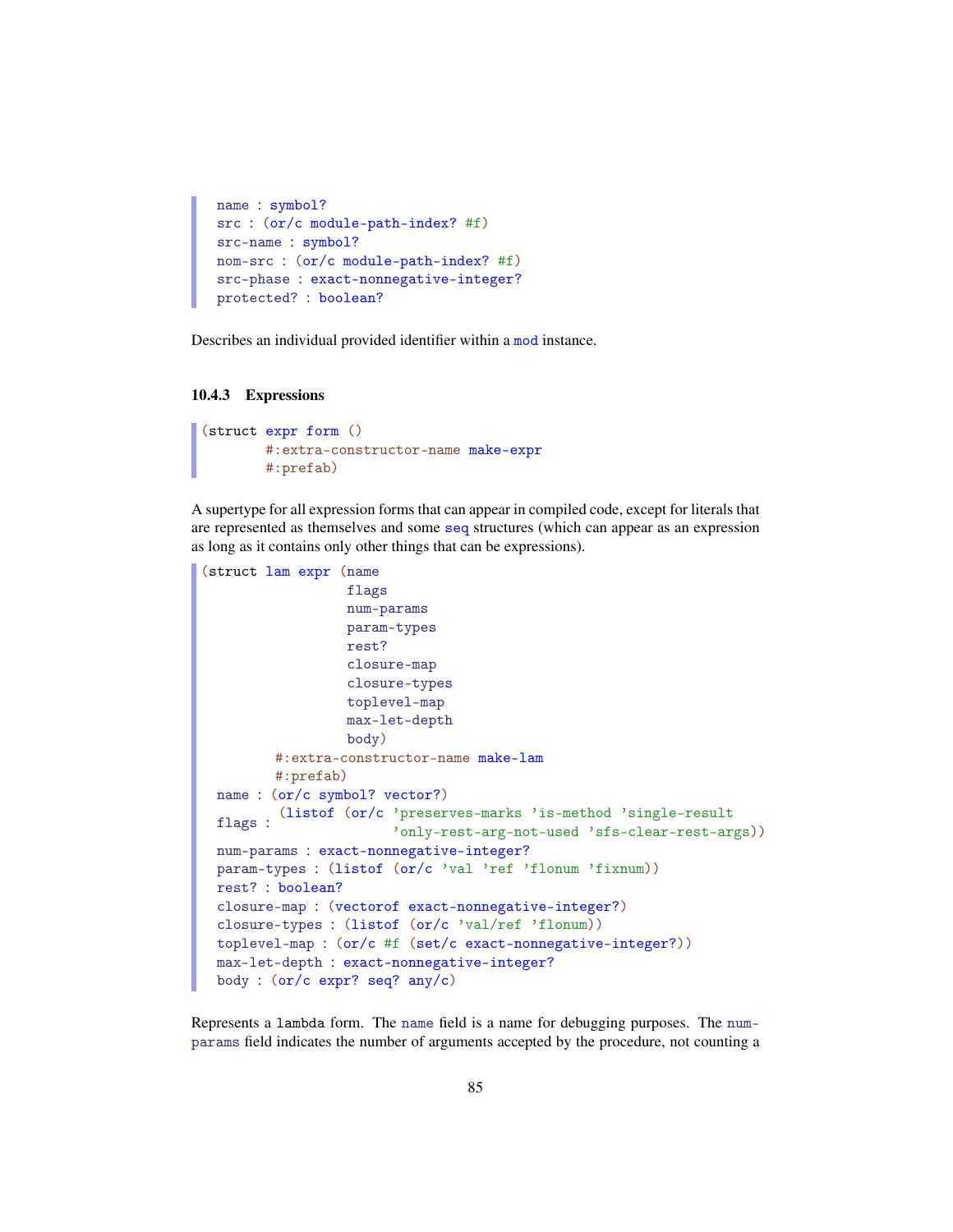rest argument; the rest? field indicates whether extra arguments are accepted and collected into a "rest" variable. The param-types list contains num-params symbols indicating the type of each argumet, either 'val for a normal argument, 'ref for a boxed argument (representing a mutable local variable), or 'flonum for a flonum argument.

The closure-map field is a vector of stack positions that are captured when evaluating the lambda form to create a closure. The closure-types field provides a corresponding list of types, but no distinction is made between normal values and boxed values; also, this information is redundant, since it can be inferred by the bindings referenced though closure-map.

Which a closure captures top-level or module-level variables, they are represented in the closure by capturing a prefix (in the sense of prefix). The toplevel-map field indicates which top-level and lifted variables are actually used by the closure (so that variables in a prefix can be pruned by the run-time system if they become unused). A  $#f$  value indicates either that no prefix is captured or all variables in the prefix should be considered used. Otherwise, numbers in the set indicate which variables and lifted variables are used. Variables are numbered consecutively by position in the prefix starting from 0. Lifted variables are numbered immediately afterward—which means that, if the prefix contains any syntax objects, lifted-variable numbers are shifted down relative to a toplevel by the number of syntax object in the prefix plus one (which makes the toplevel-map set more compact).

When the function is called, the rest-argument list (if any) is pushed onto the stack, then the normal arguments in reverse order, then the closure-captured values in reverse order. Thus, when body is run, the first value on the stack is the first value captured by the closure-map array, and so on.

The max-let-depth field indicates the maximum stack depth created by body plus the arguments and closure-captured values pushed onto the stack. The body field is the expression for the closure's body.

```
(struct closure expr (code gen-id)
        #:extra-constructor-name make-closure
        #:prefab)
 code : lam?
 gen-id : symbol?
```
A lambda form with an empty closure, which is a procedure constant. The procedure constant can appear multiple times in the graph of expressions for bytecode, and the code field can be a cycle for a recursive constant procedure; the gen-id is different for each such constant.

```
(struct case-lam expr (name clauses)
       #:extra-constructor-name make-case-lam
       #:prefab)
 name : (or/c symbol? vector?)
 clauses : (listof lam?)
```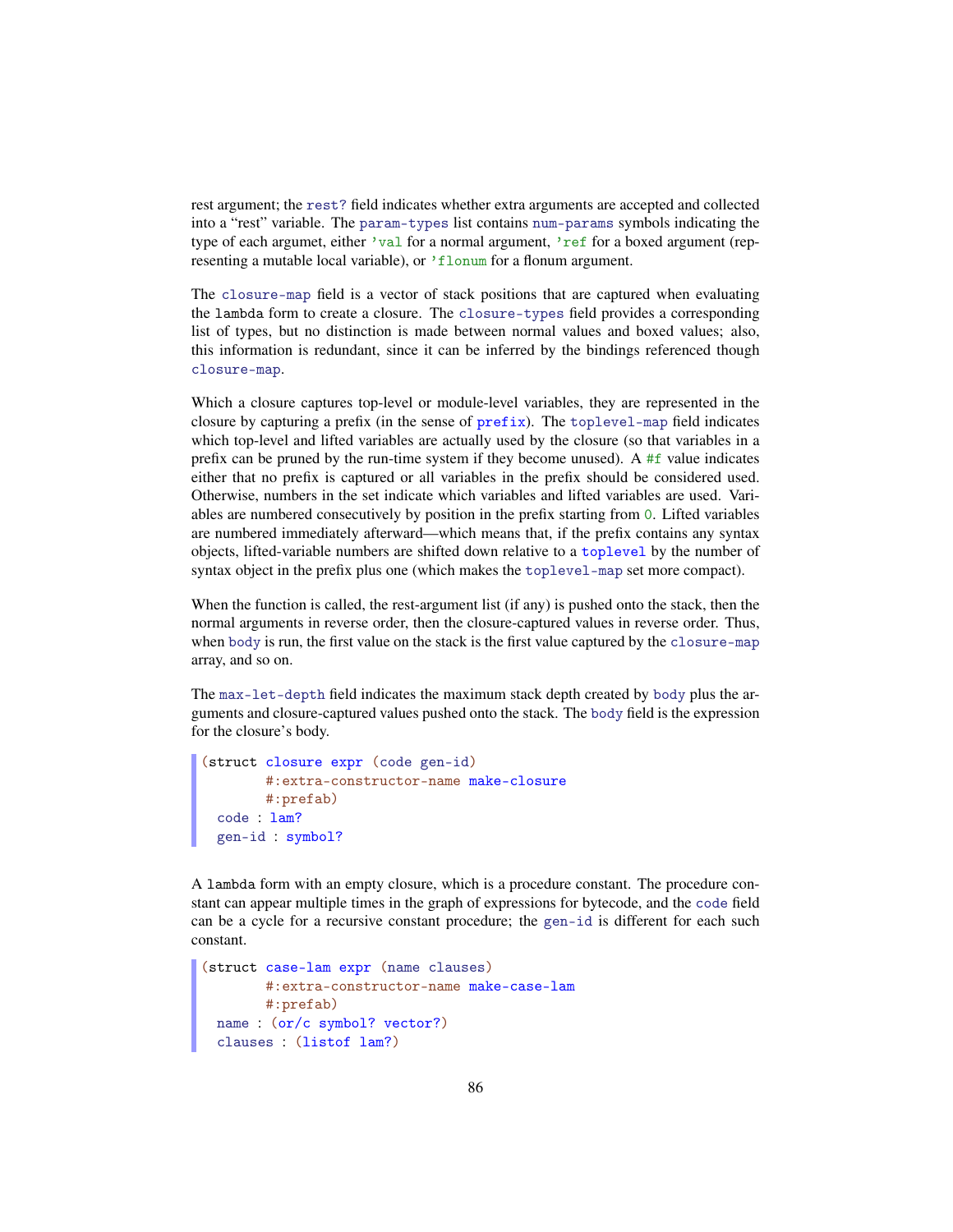Represents a case-lambda form as a combination of lambda forms that are tried (in order) based on the number of arguments given.

```
(struct let-one expr (rhs body type unused?)
       #:extra-constructor-name make-let-one
       #:prefab)
 rhs : (or/c expr? seq? any/c)
 body : (or/c expr? seq? any/c)
 type : (or/c #f 'flonum 'fixnum)
 unused? : boolean?
```
Pushes an uninitialized slot onto the stack, evaluates rhs and puts its value into the slot, and then runs body. If type is not  $#f$ , then rhs must produce a value of the corresponding type, and the slot must be accessed by localrefs that expect the type. If unused? is #t, then the slot must not be used, and the value of rhs is not actually pushed onto the stack (but rhs is constrained to produce a single value).

After rhs is evaluated, the stack is restored to its depth from before evaluating rhs. Note that the new slot is created before evaluating rhs.

```
(struct let-void expr (count boxes? body)
       #:extra-constructor-name make-let-void
       #:prefab)
 count : exact-nonnegative-integer?
 boxes? : boolean?
 body : (or/c expr? seq? any/c)
```
Pushes count uninitialized slots onto the stack and then runs body. If boxes? is  $\#t$ , then the slots are filled with boxes that contain #<undefined>.

```
(struct install-value expr (count pos boxes? rhs body)
       #:extra-constructor-name make-install-value
       #:prefab)
 count : exact-nonnegative-integer?
 pos : exact-nonnegative-integer?
 boxes? : boolean?
 rhs : (or/c expr? seq? any/c)
 body : (or/c expr? seq? any/c)
```
Runs rhs to obtain count results, and installs them into existing slots on the stack in order, skipping the first pos stack positions. If boxes? is  $\#t$ , then the values are put into existing boxes in the stack slots.

After rhs is evaluated, the stack is restored to its depth from before evaluating rhs.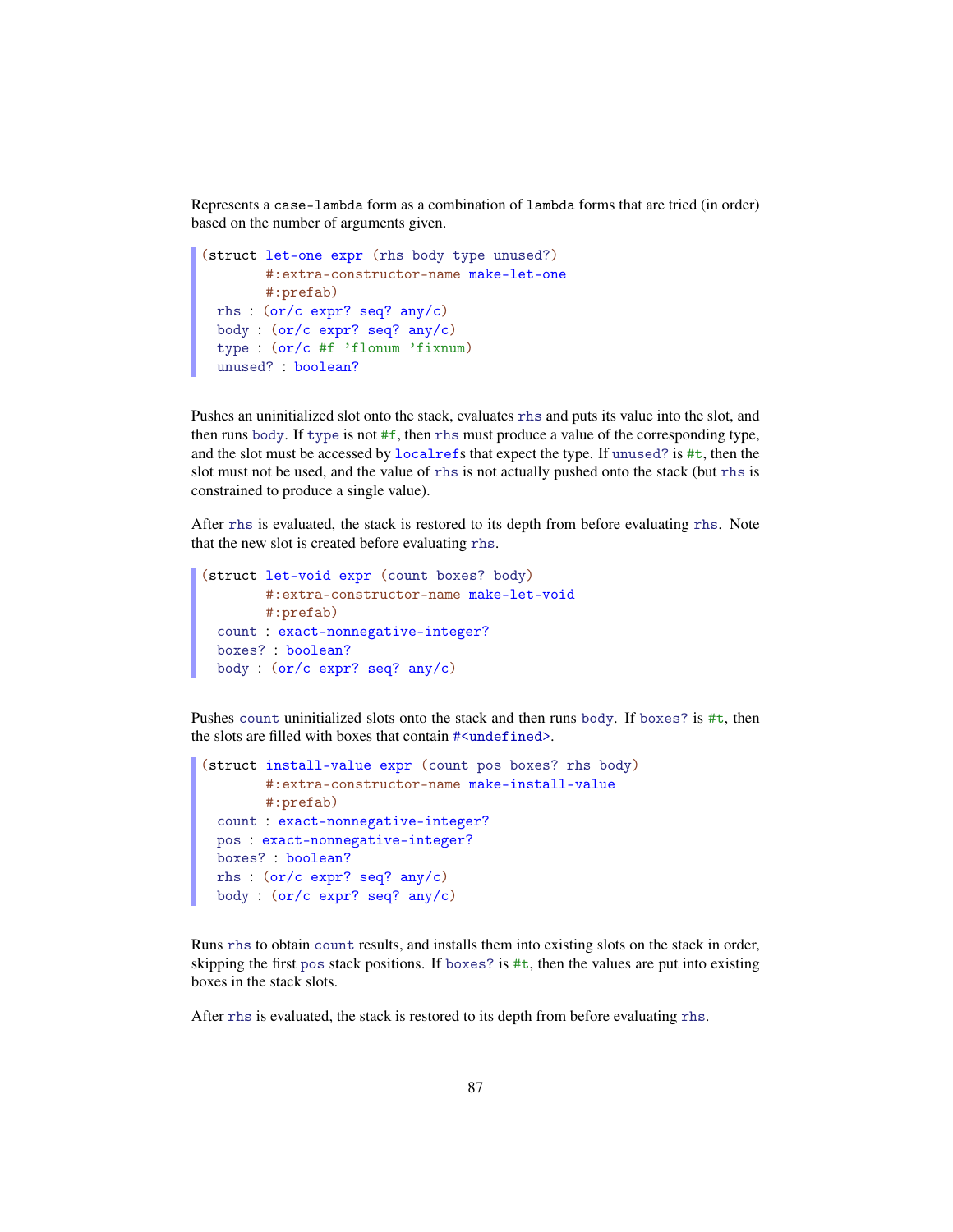```
(struct let-rec expr (procs body)
       #:extra-constructor-name make-let-rec
       #:prefab)
 procs : (listof lam?)
 body : (or/c expr? seq? any/c)
```
Represents a letrec form with lambda bindings. It allocates a closure shell for each lambda form in procs, installs each onto the stack in previously allocated slots in reverse order (so that the closure shell for the last element of procs is installed at stack position 0), fills out each shell's closure (where each closure normally references some other justcreated closures, which is possible because the shells have been installed on the stack), and then evaluates body.

```
(struct boxenv expr (pos body)
       #:extra-constructor-name make-boxenv
       #:prefab)
 pos : exact-nonnegative-integer?
 body : (or/c expr? seq? any/c)
```
Skips pos elements of the stack, setting the slot afterward to a new box containing the slot's old value, and then runs body. This form appears when a lambda argument is mutated using set! within its body; calling the function initially pushes the value directly on the stack, and this form boxes the value so that it can be mutated later.

```
(struct localref expr (unbox? pos clear? other-clears? type)
       #:extra-constructor-name make-localref
       #:prefab)
 unbox? : boolean?
 pos : exact-nonnegative-integer?
 clear? : boolean?
 other-clears? : boolean?
 type : (or/c #f 'flonum 'fixnum)
```
Represents a local-variable reference; it accesses the value in the stack slot after the first pos slots. If unbox? is  $\#t$ , the stack slot contains a box, and a value is extracted from the box. If clear? is #t, then after the value is obtained, the stack slot is cleared (to avoid retaining a reference that can prevent reclamation of the value as garbage). If other-clears? is  $\#t$ , then some later reference to the same stack slot may clear after reading. If type is not  $#f$ , the slot is known to hold a specific type of value.

```
(struct toplevel expr (depth pos const? ready?)
       #:extra-constructor-name make-toplevel
       #:prefab)
 depth : exact-nonnegative-integer?
 pos : exact-nonnegative-integer?
 const? : boolean?
 ready? : boolean?
```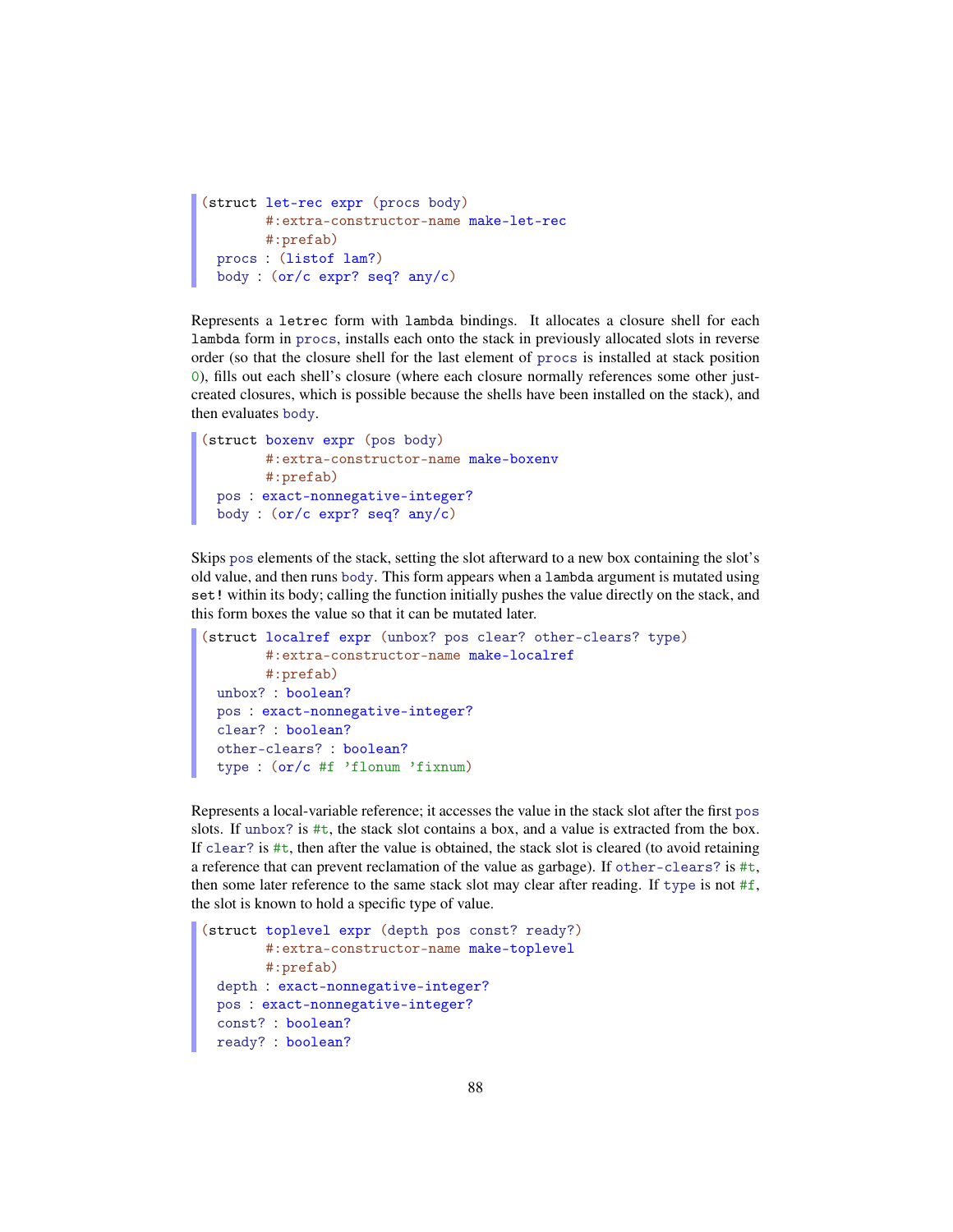Represents a reference to a top-level or imported variable via the prefix array. The depth field indicates the number of stack slots to skip to reach the prefix array, and pos is the offset into the array.

When the toplevel is an expression, if both const? and ready? are #t, then the variable definitely will be defined, its value stays constant, and the constant is effectively the same for every module instantiation. If only const? is  $\#t$ , then the value is constant, but it may vary across instantiations. If only  $\text{ready?}$  is  $\text{#t}$ , then the variable definitely will be defined, but its value may change. If const? and ready? are both #f, then a check is needed to determine whether the variable is defined.

When the toplevel is the right-hand side for def-values, then const? is #f. If ready? is  $\#t$ , the variable is marked as immutable after it is defined.

```
(struct topsyntax expr (depth pos midpt)
       #:extra-constructor-name make-topsyntax
       #:prefab)
 depth : exact-nonnegative-integer?
 pos : exact-nonnegative-integer?
 midpt : exact-nonnegative-integer?
```
Represents a reference to a quoted syntax object via the prefix array. The depth field indicates the number of stack slots to skip to reach the prefix array, and pos is the offset into the array. The midpt value is used internally for lazy calculation of syntax information.

```
(struct application expr (rator rands)
       #:extra-constructor-name make-application
       #:prefab)
 rator : (or/c expr? seq? any/c)
 rands : (listof (or/c expr? seq? any/c))
```
Represents a function call. The rator field is the expression for the function, and rands are the argument expressions. Before any of the expressions are evaluated, (length rands) uninitialized stack slots are created (to be used as temporary space).

```
(struct branch expr (test then else)
       #:extra-constructor-name make-branch
       #:prefab)
 test : (or/c expr? seq? any/c)
 then : (or/c expr? seq? any/c)
 else : (or/c expr? seq? any/c)
```
Represents an if form.

After test is evaluated, the stack is restored to its depth from before evaluating test.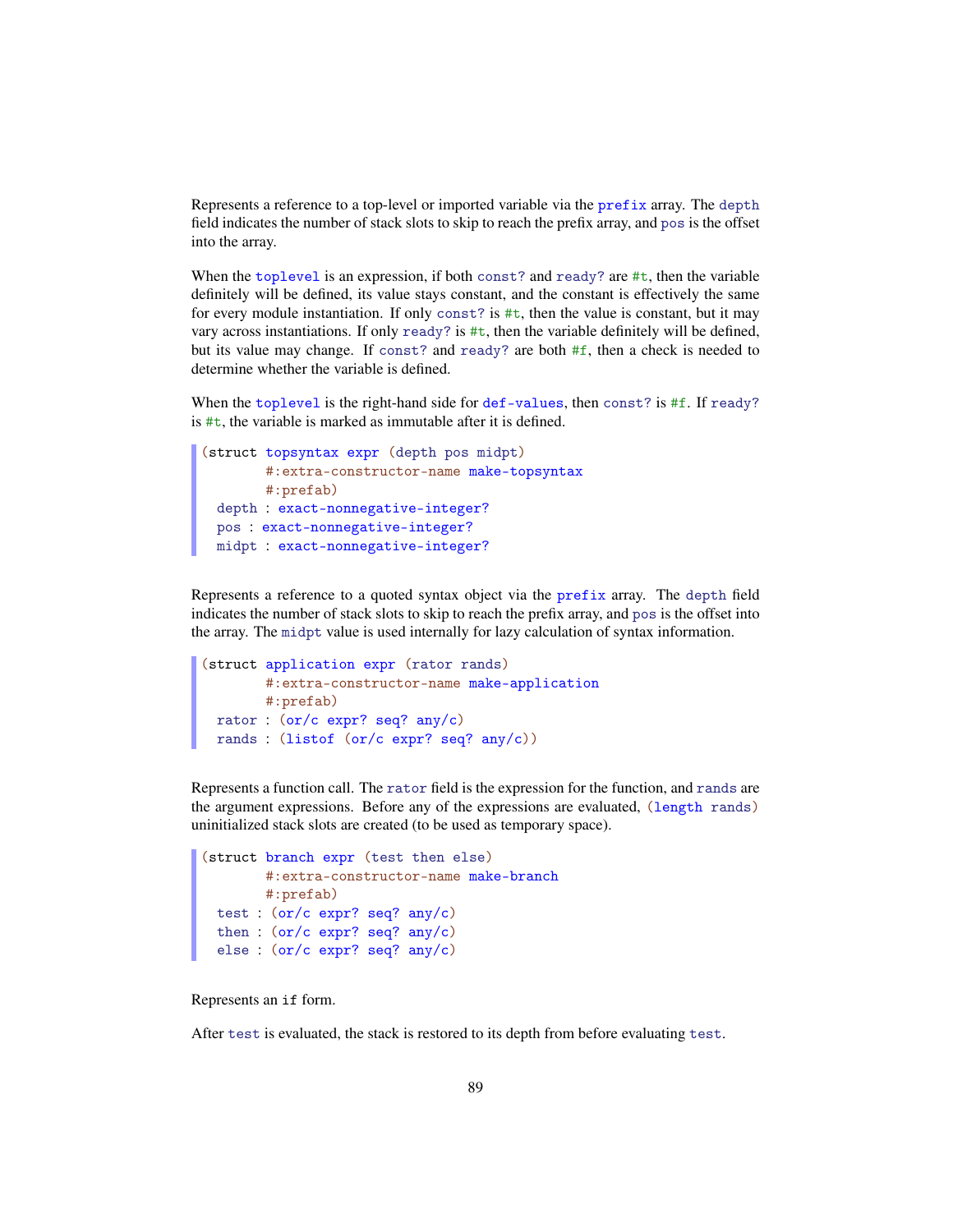```
(struct with-cont-mark expr (key val body)
       #:extra-constructor-name make-with-cont-mark
       #:prefab)
 key : (or/c expr? seq? any/c)
 val : (or/c expr? seq? any/c)
 body : (or/c expr? seq? any/c)
```
Represents a with-continuation-mark expression.

After each of key and val is evaluated, the stack is restored to its depth from before evaluating key or val.

```
(struct beg0 expr (seq)
      #:extra-constructor-name make-beg0
       #:prefab)
 seq : (listof (or/c expr? seq? any/c))
```
Represents a begin0 expression.

After each expression in seq is evaluated, the stack is restored to its depth from before evaluating the expression.

```
(struct varref expr (toplevel dummy)
       #:extra-constructor-name make-varref
      #:prefab)
 toplevel : (or/c toplevel? #t)
 dummy : (or/c toplevel? #f)
```
Represents a #%variable-reference form. The toplevel field is #t if the original reference was to a constant local binding. The dummy field accesses a variable bucket that strongly references its namespace (as opposed to a normal variable bucket, which only weakly references its namespace); it can be #f.

```
(struct assign expr (id rhs undef-ok?)
       #:extra-constructor-name make-assign
       #:prefab)
 id : toplevel?
 rhs : (or/c expr? seq? any/c)
 undef-ok? : boolean?
```
Represents a set! expression that assigns to a top-level or module-level variable. (Assignments to local variables are represented by install-value expressions.)

After rhs is evaluated, the stack is restored to its depth from before evaluating rhs.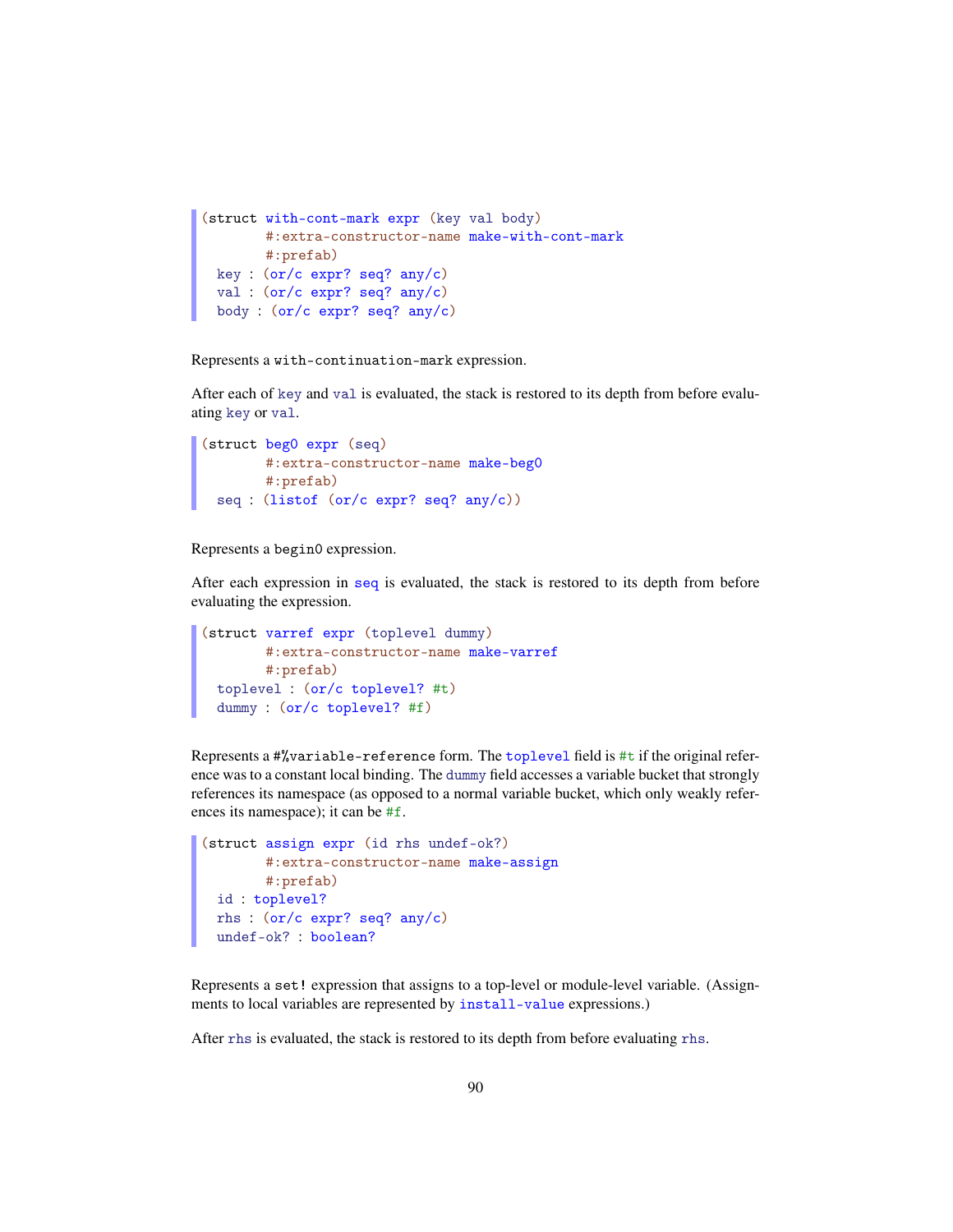```
(struct apply-values expr (proc args-expr)
       #:extra-constructor-name make-apply-values
      #:prefab)
 proc : (or/c expr? seq? any/c)
 args-expr : (or/c expr? seq? any/c)
```
Represents (call-with-values (lambda () args-expr) proc), which is handled specially by the run-time system.

```
(struct primval expr (id)
       #:extra-constructor-name make-primval
      #:prefab)
 id : exact-nonnegative-integer?
```
Represents a direct reference to a variable imported from the run-time kernel.

#### 10.4.4 Syntax Objects

```
(struct wrapped zo (datum wraps tamper-status)
       #:extra-constructor-name make-wrapped
       #:prefab)
 datum : any/c
 wraps : (listof wrap?)
 tamper-status : (or/c 'clean 'armed 'tainted)
```
Represents a syntax object, where wraps contain the lexical information and tamperstatus is taint information. When the datum part is itself compound, its pieces are wrapped, too.

```
(struct wrap zo ()
       #:extra-constructor-name make-wrap
        #:prefab)
```
A supertype for lexical-information elements.

```
(struct top-level-rename wrap (flag)
       #:extra-constructor-name make-top-level-rename
       #:prefab)
 flag : boolean?
```
A top-level renaming.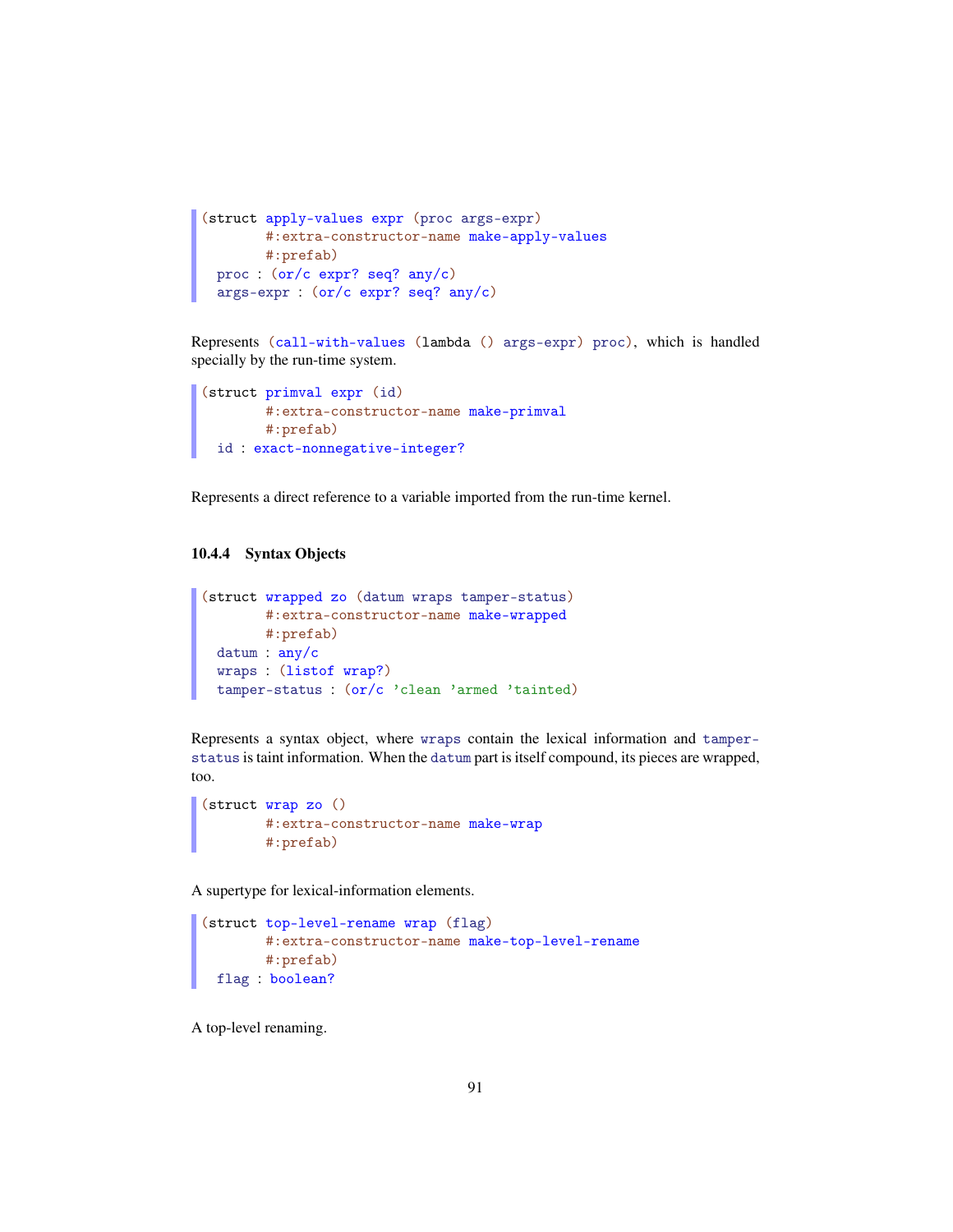```
(struct mark-barrier wrap (value)
       #:extra-constructor-name make-mark-barrier
       #:prefab)
 value : symbol?
```
A mark barrier.

```
(struct free-id-info zo (path0
                         symbol0
                         path1
                         symbol1
                         phase0
                         phase1
                         phase2
                         use-current-inspector?)
         #:extra-constructor-name make-free-id-info
         #:prefab)
 path0 : module-path-index?
 symbol0 : symbol?
 path1 : module-path-index?
 symbol1 : symbol?
 phase0 : (or/c exact-integer? #f)
 phase1 : (or/c exact-integer? #f)
 phase2 : (or/c exact-integer? #f)
 use-current-inspector? : boolean?
```
Information about a free identifier.

```
(struct lexical-rename wrap (has-free-id-info? bool2 alist)
       #:extra-constructor-name make-lexical-rename
       #:prefab)
 has-free-id-info? : boolean?
 bool2 : boolean?
 alist :
         (listof
          (cons/c symbol?
                  (or/c symbol?
                         (cons/c symbol?
                                 (or/c (cons/c symbol? (or/c symbol? #f))
                                       free-id-info?)))))
```
A local-binding mapping from symbols to binding-set names.

```
(struct phase-shift wrap (amt src dest cancel-id)
        #:extra-constructor-name make-phase-shift
        #:prefab)
```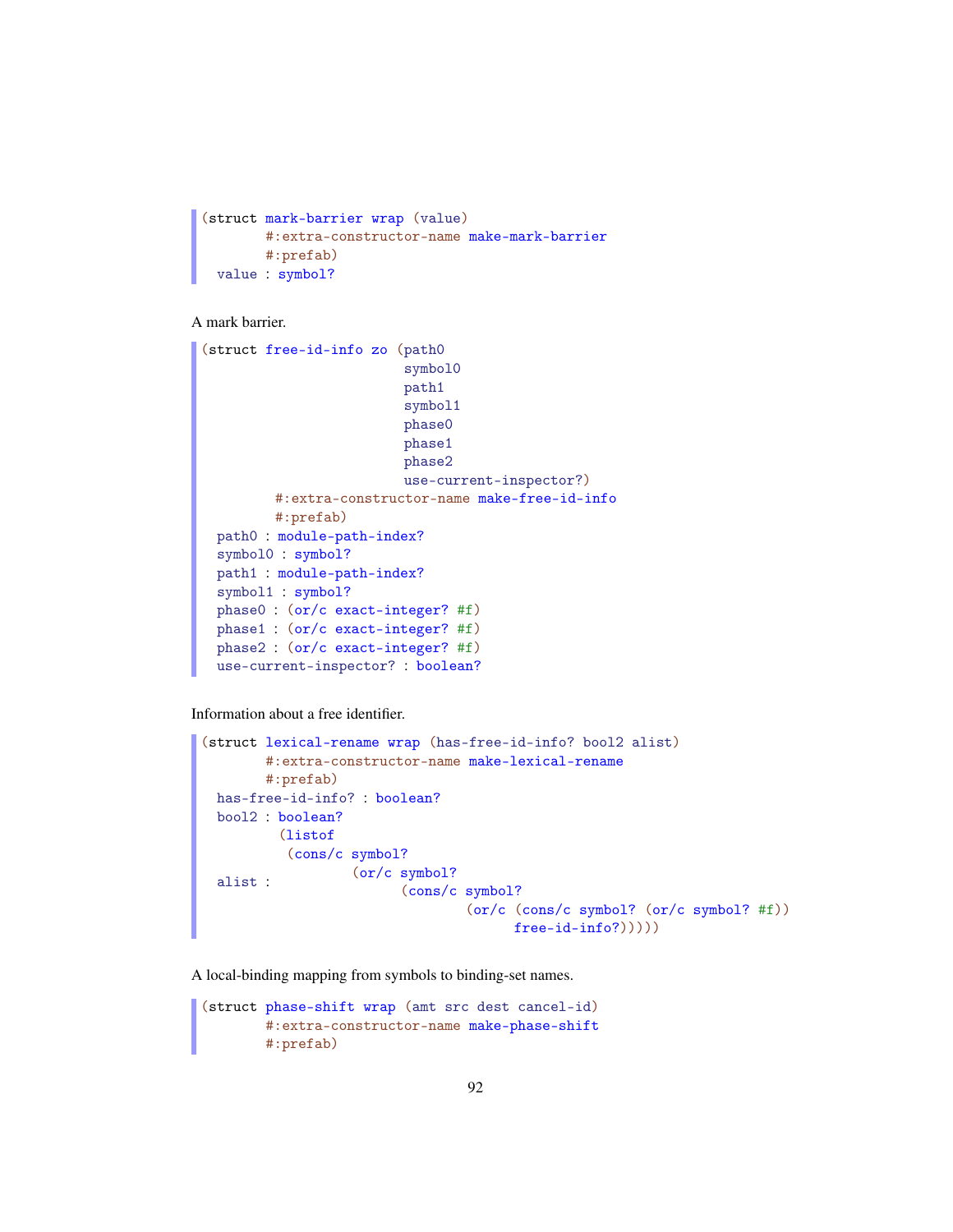```
amt : (or/c exact-integer? #f)
src : module-path-index?
dest : module-path-index?
cancel-id : (or/c exact-integer? #f)
```
Shifts module bindings later in the wrap set.

```
(struct module-rename wrap (phase
                            kind
                            set-id
                            unmarshals
                            renames
                            mark-renames
                            plus-kern?)
         #:extra-constructor-name make-module-rename
         #:prefab)
 phase : exact-integer?
 kind : (or/c 'marked 'normal)
 set-id : any/c
 unmarshals : (listof make-all-from-module?)
 renames : (listof module-binding?)
 mark-renames : any/c
 plus-kern? : boolean?
```
Represents a set of module and import bindings.

```
(struct all-from-module zo (path
                            phase
                            src-phase
                            exceptions
                            prefix
                            context)
         #:extra-constructor-name make-all-from-module
         #:prefab)
 path : module-path-index?
 phase : (or/c exact-integer? #f)
 src-phase : (or/c exact-integer? #f)
 exceptions : (listof symbol?)
 prefix : (or/c symbol? #f)
 context :
           (or/c (listof exact-integer?)
                 (vector/c (listof exact-integer?) any/c)
                 #f)
```
Represents a set of simple imports from one module within a module-rename.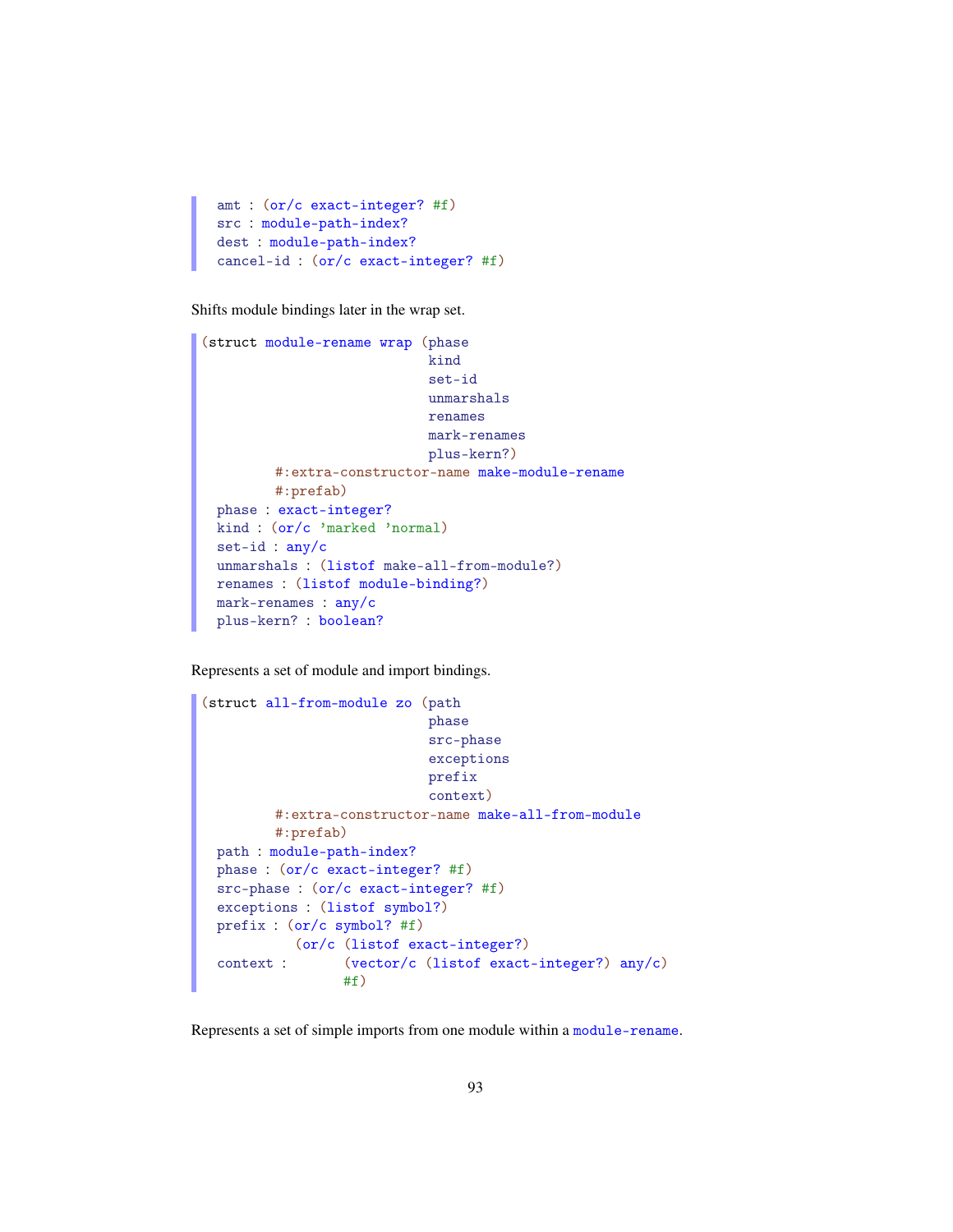```
(struct module-binding zo ()
       #:extra-constructor-name make-module-binding
       #:prefab)
```
A supertype for module bindings.

```
(struct simple-module-binding module-binding (path)
       #:extra-constructor-name make-simple-module-binding
       #:prefab)
 path : module-path-index?
```
Represents a single identifier import within a module-rename.

```
(struct phased-module-binding module-binding (path
                                              phase
                                              export-name
                                              nominal-path
                                              nominal-export-name)
         #:extra-constructor-name make-phased-module-binding
         #:prefab)
 path : module-path-index?
 phase : exact-integer?
 export-name : any/c
 nominal-path : nominal-path?
 nominal-export-name : any/c
```
Represents a single identifier import within a module-rename.

```
(struct exported-nominal-module-binding module-binding (path
                                                         export-name
                                                         nominal-path
                                                         nominal-export-name)
         #:extra-constructor-name
         make-exported-nominal-module-binding
         #:prefab)
 path : module-path-index?
 export-name : any/c
 nominal-path : nominal-path?
 nominal-export-name : any/c
```
Represents a single identifier import within a module-rename.

```
(struct nominal-module-binding module-binding (path nominal-path)
       #:extra-constructor-name make-nominal-module-binding
       #:prefab)
```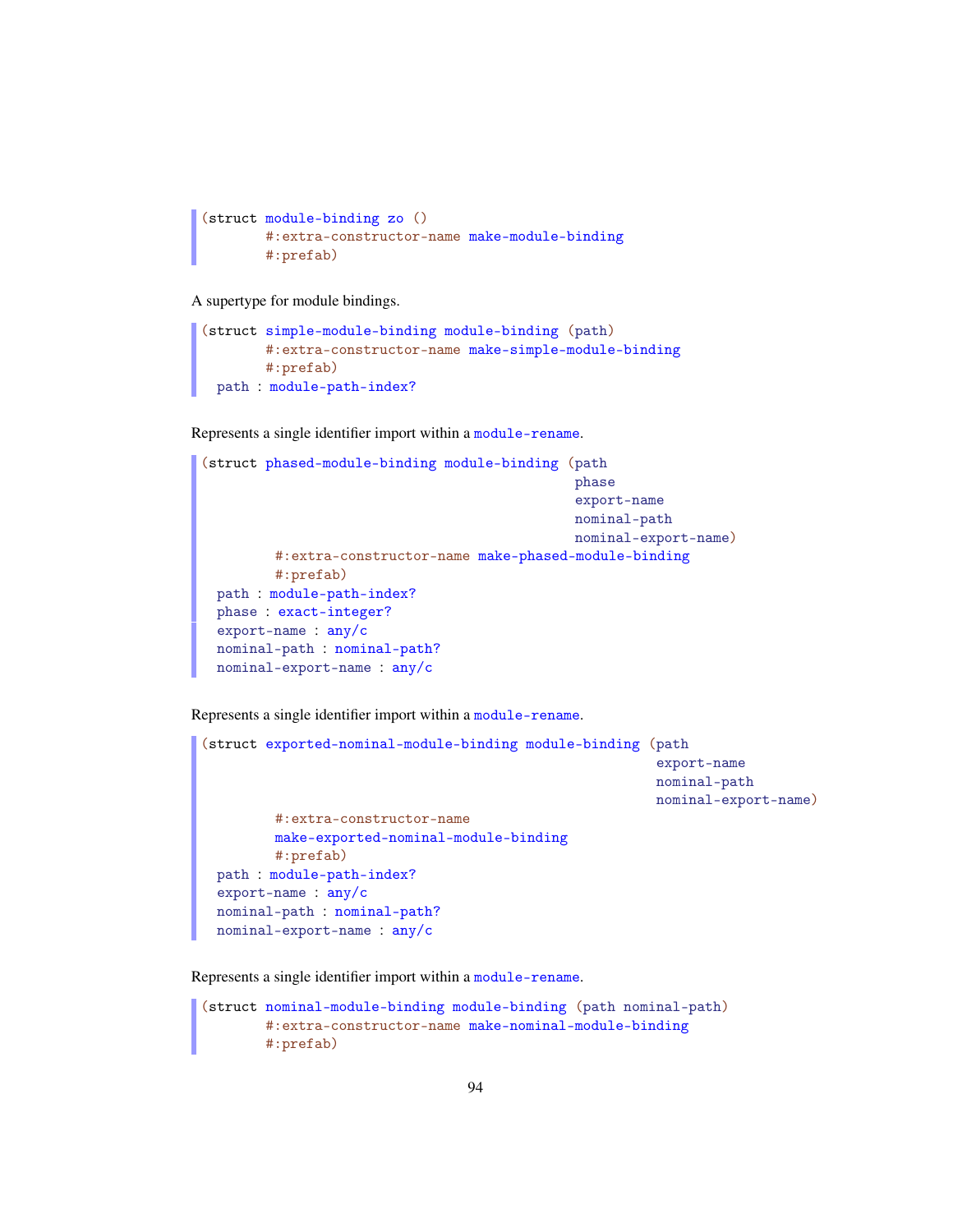```
path : module-path-index?
nominal-path : nominal-path?
```
Represents a single identifier import within a module-rename.

```
(struct exported-module-binding module-binding (path export-name)
       #:extra-constructor-name make-exported-module-binding
       #:prefab)
 path : module-path-index?
 export-name : any/c
```
Represents a single identifier import within a module-rename.

```
(struct nominal-path zo ()
       #:extra-constructor-name make-nominal-path
        #:prefab)
```
A supertype for nominal paths.

```
(struct simple-nominal-path nominal-path (value)
       #:extra-constructor-name make-simple-nominal-path
       #:prefab)
 value : module-path-index?
```
Represents a simple nominal path.

```
(struct imported-nominal-path nominal-path (value import-phase)
       #:extra-constructor-name make-imported-nominal-path
      #:prefab)
 value : module-path-index?
 import-phase : exact-integer?
```
Represents an imported nominal path.

```
(struct phased-nominal-path nominal-path (value import-phase phase)
       #:extra-constructor-name make-phased-nominal-path
       #:prefab)
 value : module-path-index?
 import-phase : (or/c false/c exact-integer?)
 phase : exact-integer?
```
Represents a phased nominal path.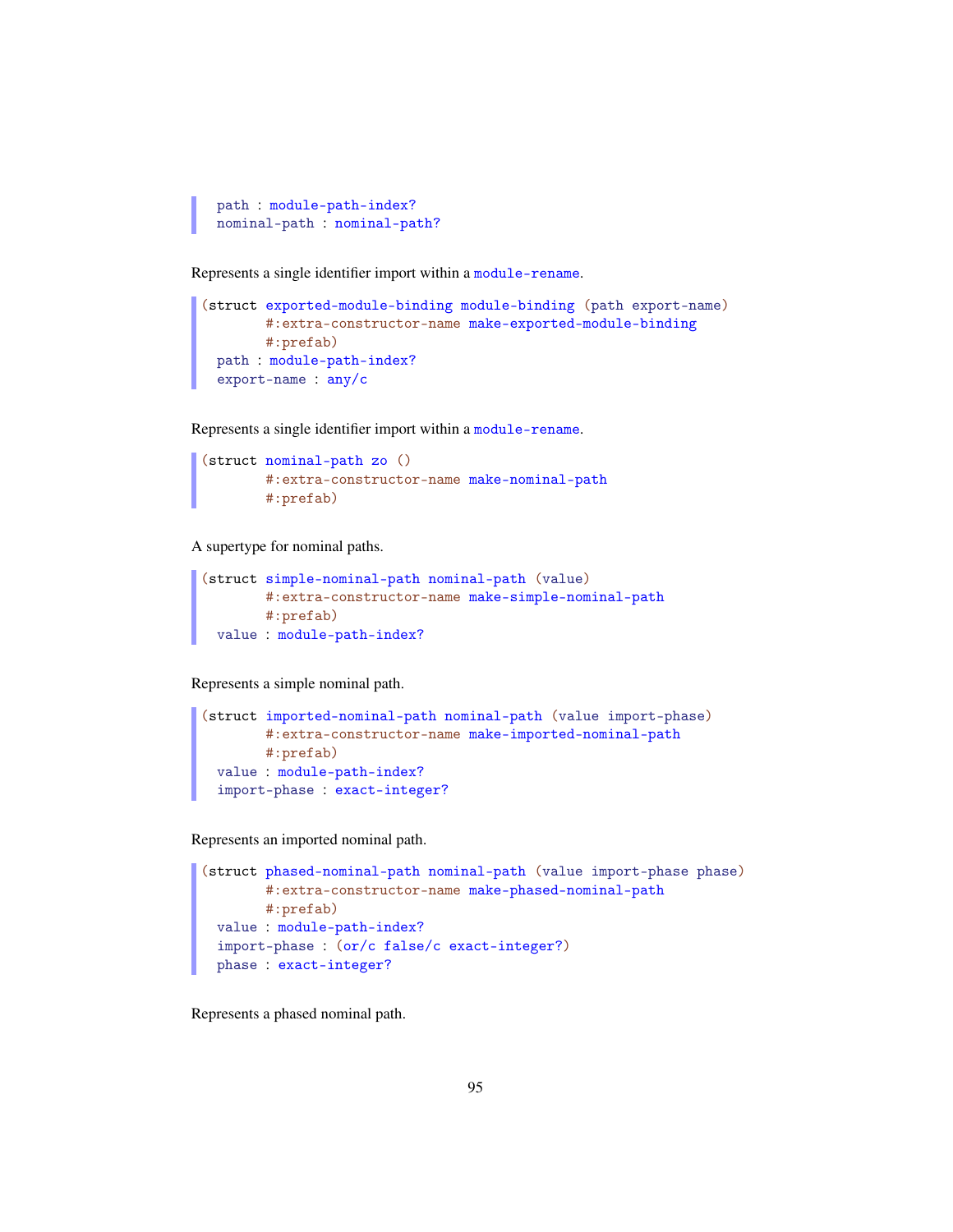## 11 raco demod: Demodularizing Programs

The raco demod command takes a racket module and flattens all of its dependencies into a single compiled module. A file " $\langle name \rangle$ .rkt" is demodularized into  $"\langle name \rangle _{\_} {\texttt{rkt\_merged.zo}}".$ 

The demodularized zo file can be run by passing it as an argument to the racket commandline program.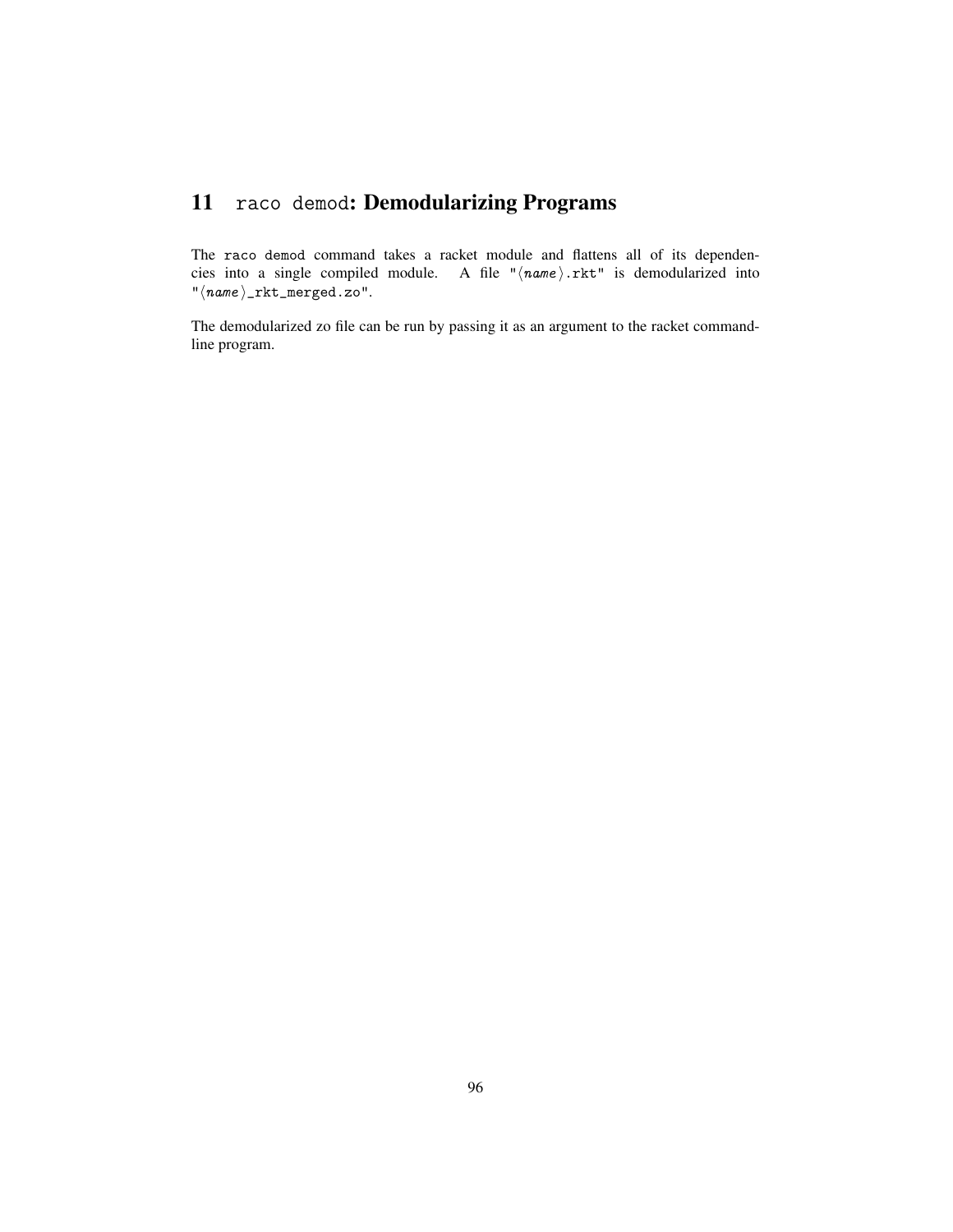### 12 raco ctool: Working with C Code

The raco ctool command works in various modes (as determined by command-line flags) to support various tasks involving C code.

#### 12.1 Compiling and Linking C Extensions

A *dynamic extension* is a shared library (a.k.a. DLL) that extends Racket using the C API. An extension can be loaded explicitly via load-extension, or it can be loaded implicitly through require or load/use-compiled in place of a source file when the extension is located at

(build-path "compiled" "native" (system-library-subpath) (path-add-suffix file (system-type 'so-suffix)))

relative to file.

For information on writing extensions, see *Inside: Racket C API*.

Three raco ctool modes help for building extensions:

- --cc : Runs the host system's C compiler, automatically supplying flags to locate the Racket header files and to compile for inclusion in a shared library.
- --ld : Runs the host system's C linker, automatically supplying flags to locate and link to the Racket libraries and to generate a shared library.
- --xform : Transforms C code that is written without explicit GC-cooperation hooks to cooperate with Racket's 3m garbage collector; see §1 "Overview" in *Inside: Racket C API*.

Compilation and linking build on the dynext/compile and dynext/link libraries. The following raco ctool flags correspond to setting or accessing parameters for those libraries: --tool, --compiler, --ccf, --ccf, --ccf-clear, --ccf-show, --linker, ++ldf, --ldf, --ldf-clear, --ldf-show, ++ldl, --ldl-show, ++cppf, ++cppf ++cppf-clear, and --cppf-show.

The --3m flag specifies that the extension is to be loaded into the 3m variant of Racket. The --cgc flag specifies that the extension is to be used with the CGC. The default depends on raco: --3m if raco itself is running in 3m, --cgc if raco itself is running in CGC.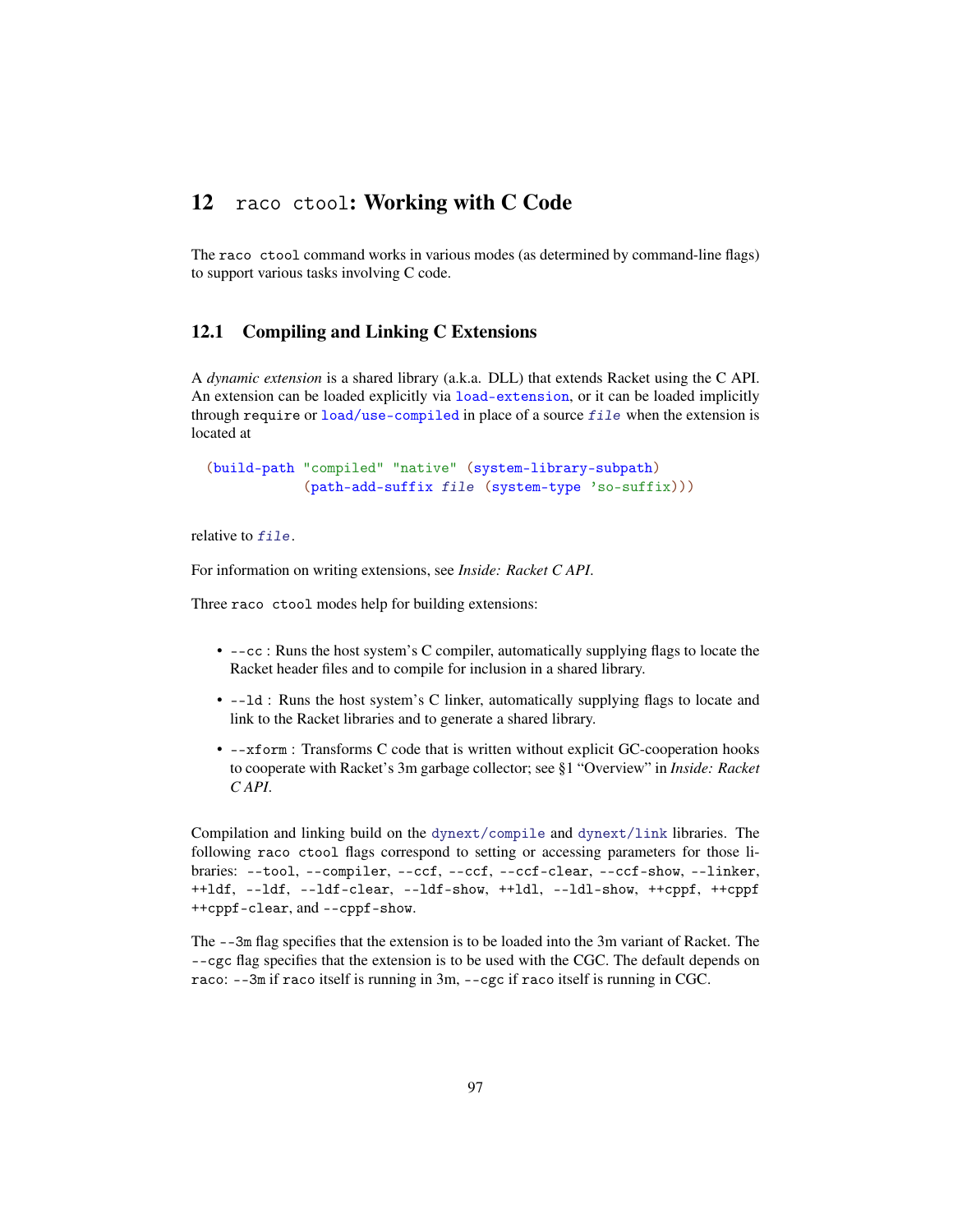#### 12.1.1 API for 3m Transformation

```
(require compiler/xform)
(xform quiet?
       input-file
       output-file
       include-dirs
       [#:keep-lines? keep-lines?] \rightarrow any/c
 quiet? : any/c
 input-file : path-string?
 output-file : path-string?
  include-dirs : (listof path-string?)
 keep-lines? : boolean? = #f
```
Transforms C code that is written without explicit GC-cooperation hooks to cooperate with Racket's 3m garbage collector; see §1 "Overview" in *Inside: Racket C API*.

The arguments are as for compile-extension; in addition keep-lines? can be #t to generate GCC-style annotations to connect the generated C code with the original source locations.

The file generated by xform can be compiled via compile-extension.

#### 12.2 Embedding Modules via C

The --c-mods mode for raco ctool takes a set of Racket modules and generates a C source file that can be used as part of program that embeds the Racket run-time system. See §1.5 "Embedding Racket into a Program" in *Inside: Racket C API* for an explanation of embedding programs.

The generated source file embeds the specified modules, and it defines a declare\_modules function that puts the module declarations into a namespace. Thus, using the output of raco ctool --c-mods, a program can embed Racket with a set of modules so that it does not need a "collects" directory to load modules at run time.

#### 12.3 API for Raw Compilation

(require compiler/compiler)

The compiler/compiler library provides the functionality of raco make for compilation to bytecode, but through a Racket API.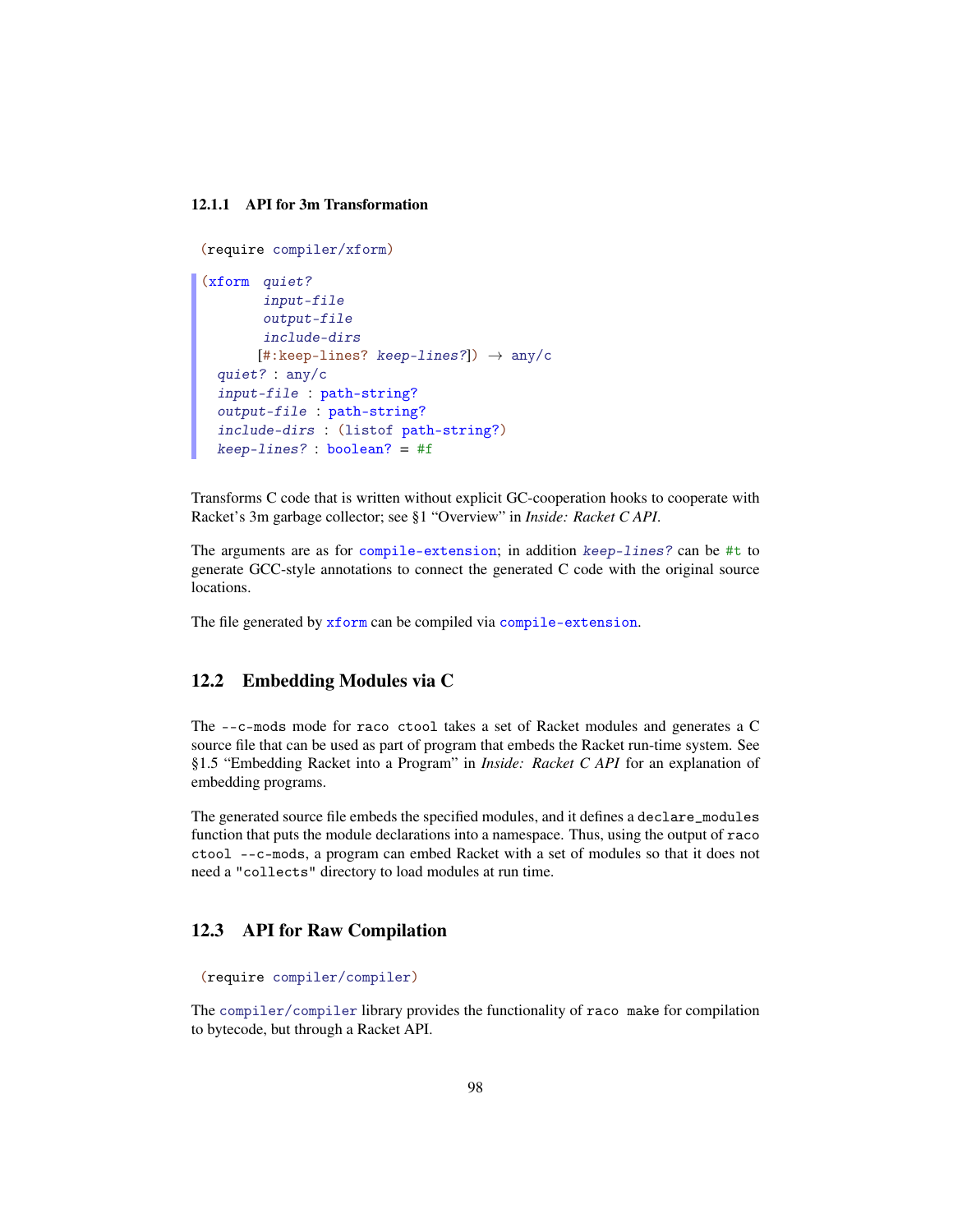#### 12.3.1 Bytecode Compilation

```
((compile-zos expr
              [#:module? module?
              #:verbose? verbose?])
              racket-files
              dest-dir \rightarrow void?
 expr : any/c
 module? : \text{any/c} = #fverbose? : \text{any/c} = #fracket-files : (listof path-string?)
 dest-dir : (or/c path-string? false/c (one-of/c 'auto))
```
Supplying just expr returns a compiler that is initialized with the expression expr, as described below.

The compiler takes a list of Racket files and compiles each of them to bytecode, placing the resulting bytecode in a ".zo" file within the directory specified by dest-dir. If dest-dir is  $#f$ , each bytecode result is placed in the same directory as its source file. If  $dest-dir$  is 'auto, each bytecode file is placed in a "compiled" subdirectory relative to the source; the directory is created if necessary.

If expr is anything other than  $#f$ , then a namespace is created for compiling the files that are supplied later, and expr is evaluated to initialize the created namespace. For example, expr might load a set of macros. In addition, the expansion-time part of each expression later compiled is evaluated in the namespace before being compiled, so that the effects are visible when compiling later expressions.

If  $\epsilon$ *xpr* is  $\#f$ , then no compilation namespace is created (the current namespace is used), and expressions in the files are assumed to compile independently (so there's no need to evaluate the expansion-time part of an expression to compile).

Typically, expr is #f for compiling module files, and it is (void) for compiling files with top-level definitions and expressions.

If module? is #t, then the given files are read and compiled as modules (so there is no dependency on the current namespace's top-level environment).

If verbose? is  $\#t$ , the output file for each given file is reported through the current output port.

```
(compile-collection-zos
 collection ...+
[#:skip-path skip-path
 #:skip-doc-sources? skip-docs?
 #:managed-compile-zo managed-compile-zo ])
\rightarrow void?
```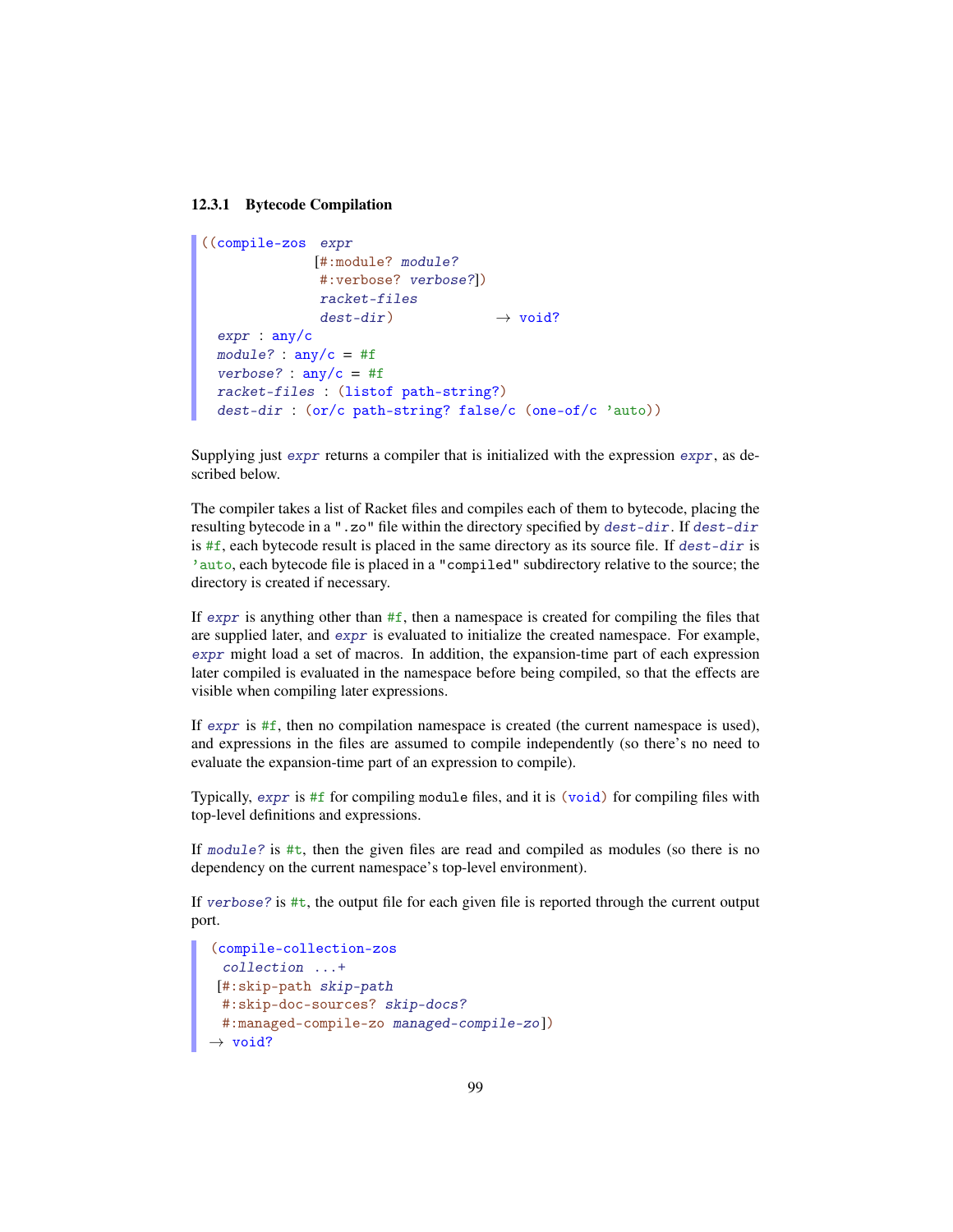```
collection : string?
skip-path : (or/c path-string? #f) = #fskip-docs? : \text{any/c} = #fmanaged-compile-zo : (path-string? . -> . void?)
                    = (make-caching-managed-compile-zo)
```
Compiles the specified collection's files to ".zo" files by using managed-compile-zo on each source file. The ".zo" files are placed into the collection's "compiled" directory.

By default, all files with the extension ".rkt", ".ss", or ".scm" in a collection are compiled, as are all such files within subdirectories, execept that any file or directory whose path starts with  $skip-path$  is skipped. ("Starts with" means that the simplified path  $p$ 's bytestring form after (simplify-path  $p$  #f) starts with the byte-string form of (simplifypath skip-path #f).)

The collection compiler reads the collection's "info.rkt" file (see §9.2 ""info.rkt" File Format") to obtain further instructions for compiling the collection. The following fields are used:

- name : The name of the collection as a string, used only for status and error reporting.
- compile-omit-paths : A list of immediate file and directory paths that should not be compiled. Alternatively, this field's value 'all, which is equivalent to specifying all files and directories in the collection (to effectively ignore the collection for compilation). Automatically omitted files and directories are "compiled", "doc", and those whose names start with ..

Files that are required by other files, however, are always compiled in the process of compiling the requiring file—even when the required file is listed with this field or when the field's value is 'all.

- compile-omit-files : A list of filenames (without directory paths); that are not compiled, in addition to the contents of compile-omit-paths. Do not use this field; it is for backward compatibility.
- scribblings : A list of pairs, each of which starts with a path for documentation source. The sources (and the files that they require) are compiled in the same way as ".rkt", ".ss", and ".scm" files, unless the provided skip-docs? argument is a true value.

```
(compile-directory-zos
 path
 info
[#:verbose verbose?
#:skip-path skip-path
 #:skip-doc-sources? skip-docs?
 #:managed-compile-zo managed-compile-zo ])
```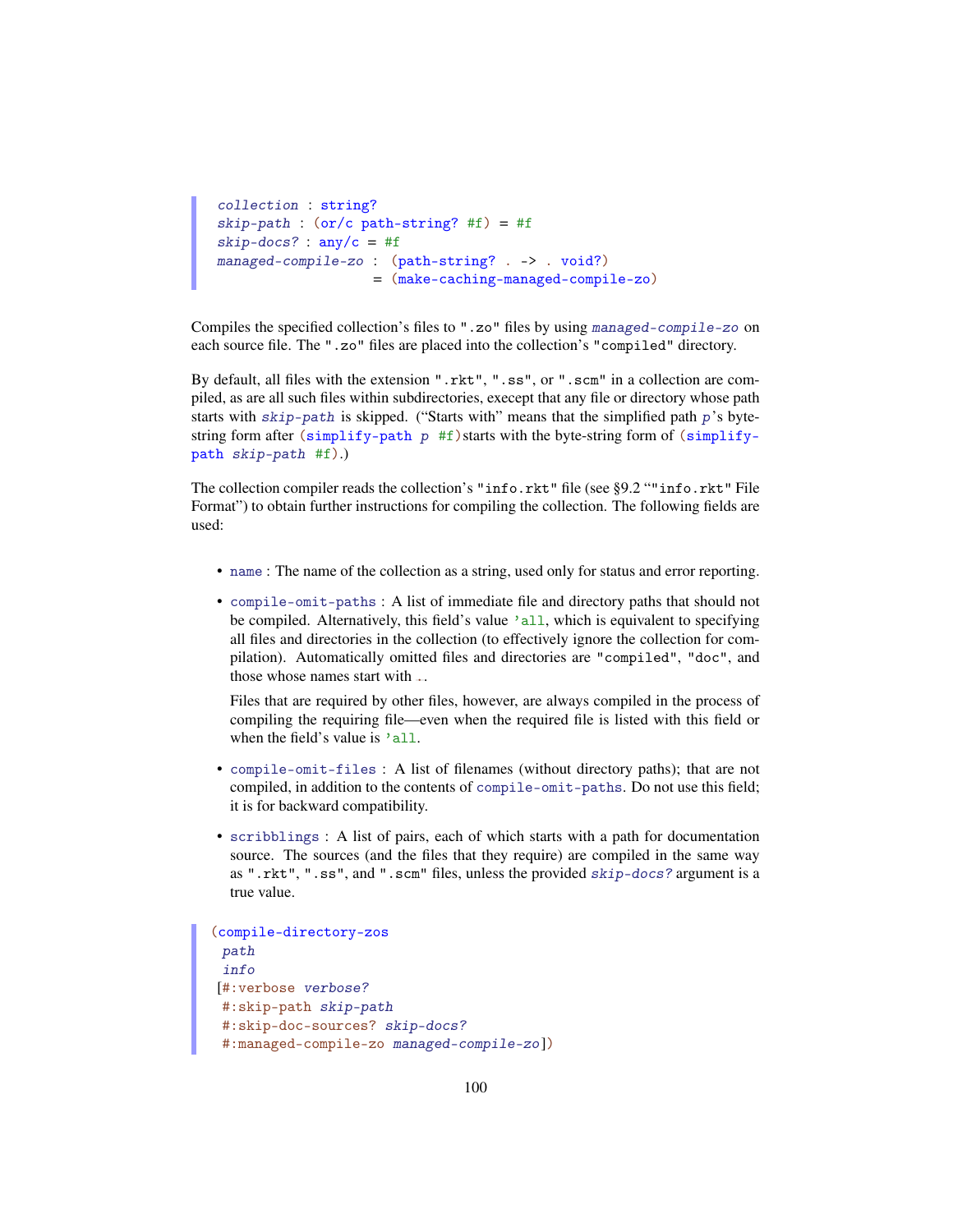```
\rightarrow void?
path : path-string?
info : ()
verbose? : any/c = #fskip-path : (or/c path-string? #f) = #f
skip-docs? : \text{any/c} = #fmanaged-compile-zo : (path-string? . -> . void?)
                     = (make-caching-managed-compile-zo)
```
Like compile-collection-zos, but compiles the given directory rather than a collection. The info function behaves like the result of get-info to supply "info.rkt" fields, instead of using an "info.rkt" file (if any) in the directory.

#### 12.3.2 Loading Compiler Support

The compiler unit loads certain tools on demand via dynamic-require and get-info. If the namespace used during compilation is different from the namespace used to load the compiler, or if other load-related parameters are set, then the following parameter can be used to restore settings for dynamic-require.

```
(current-compiler-dynamic-require-wrapper)
\rightarrow ((-> any) . -> . any)
(current-complier-dynamic-require-wrapper proc) \rightarrow void?proc : ((-> any) . -> . any)
```
A parameter whose value is a procedure that takes a thunk to apply. The default wrapper sets the current namespace (via parameterize) before calling the thunk, using the namespace in which the compiler/compiler library was originally instantiated.

#### 12.3.3 Options for the Compiler

```
(require compiler/option)
```
The compiler/option module provides options (in the form of parameters) that control the compiler's behaviors.

More options are defined by the dynext/compile and dynext/link libraries, which control the actual C compiler and linker that are used for compilation via C.

```
(somewhat-vertices) \rightarrow boolean?(somewhat-vertices on?) \rightarrow void?on? : any/c
```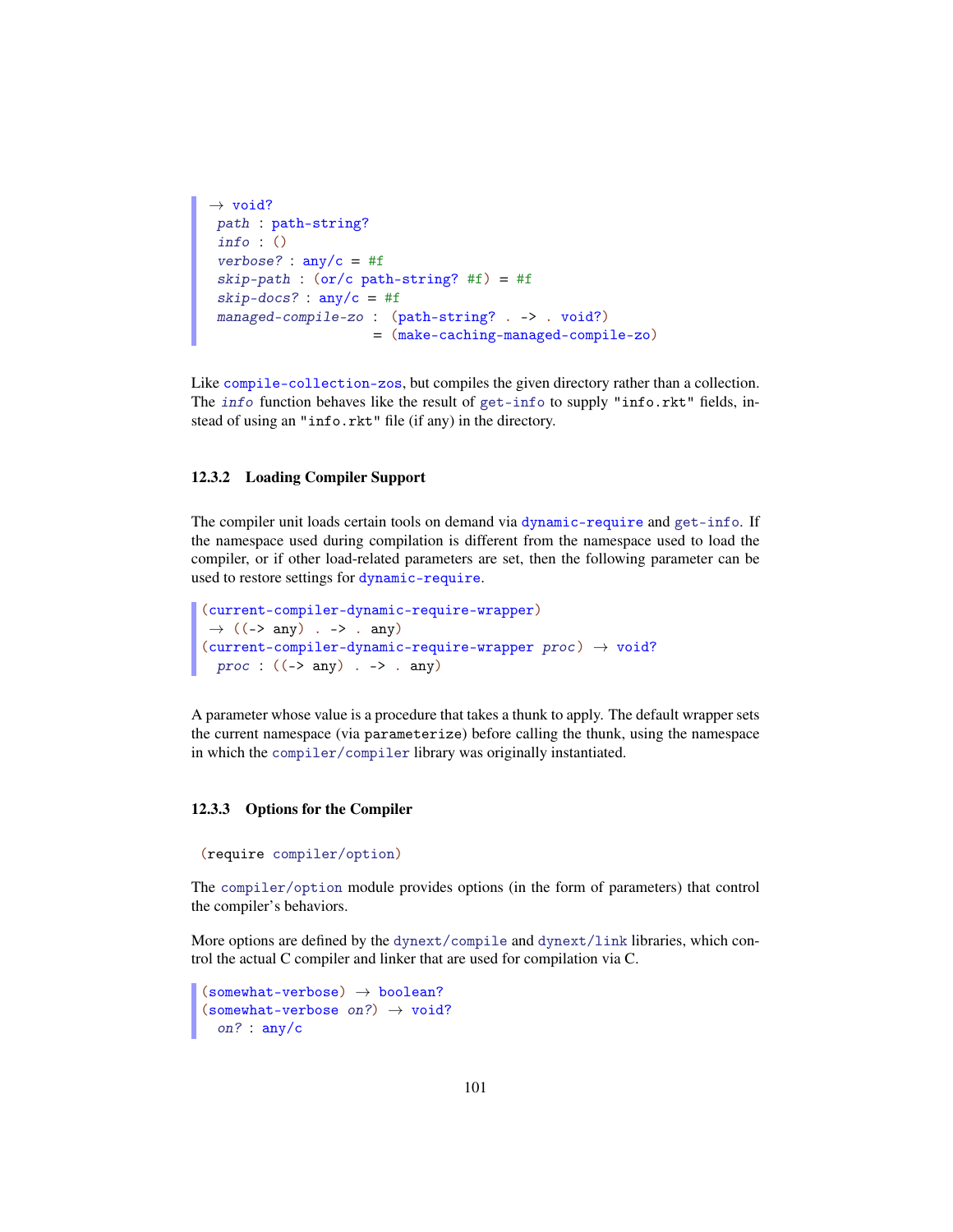A #t value for the parameter causes the compiler to print the files that it compiles and produces. The default is #f.

```
(verbose) \rightarrow boolean?
(verbose on?) \rightarrow void?
  on? : any/c
```
A #t value for the parameter causes the compiler to print verbose messages about its operations. The default is #f.

```
(compile-subcollections) \rightarrow (one-of/c #t #f)(compile-subcollections cols) \rightarrow void?cols : (one-of/c #t #f)
```
A parameter that specifies whether sub-collections are compiled by compile-collectionzos. The default is #t.

#### 12.3.4 The Compiler as a Unit

#### **Signatures**

(require compiler/sig)

```
compiler<sup>o</sup> : signature
```
Includes all of the names exported by compiler/compiler.

compiler: option<sup>^</sup> : signature

Includes all of the names exported by compiler/option.

#### Main Compiler Unit

(require compiler/compiler-unit)

compiler@ : unit?

Provides the exports of compiler/compiler in unit form, where C-compiler operations are imports to the unit, although they are not used.

The unit imports compiler: option^, dynext: compile^, dynext:link^, and dynext:file^. It exports compiler^.

#### Options Unit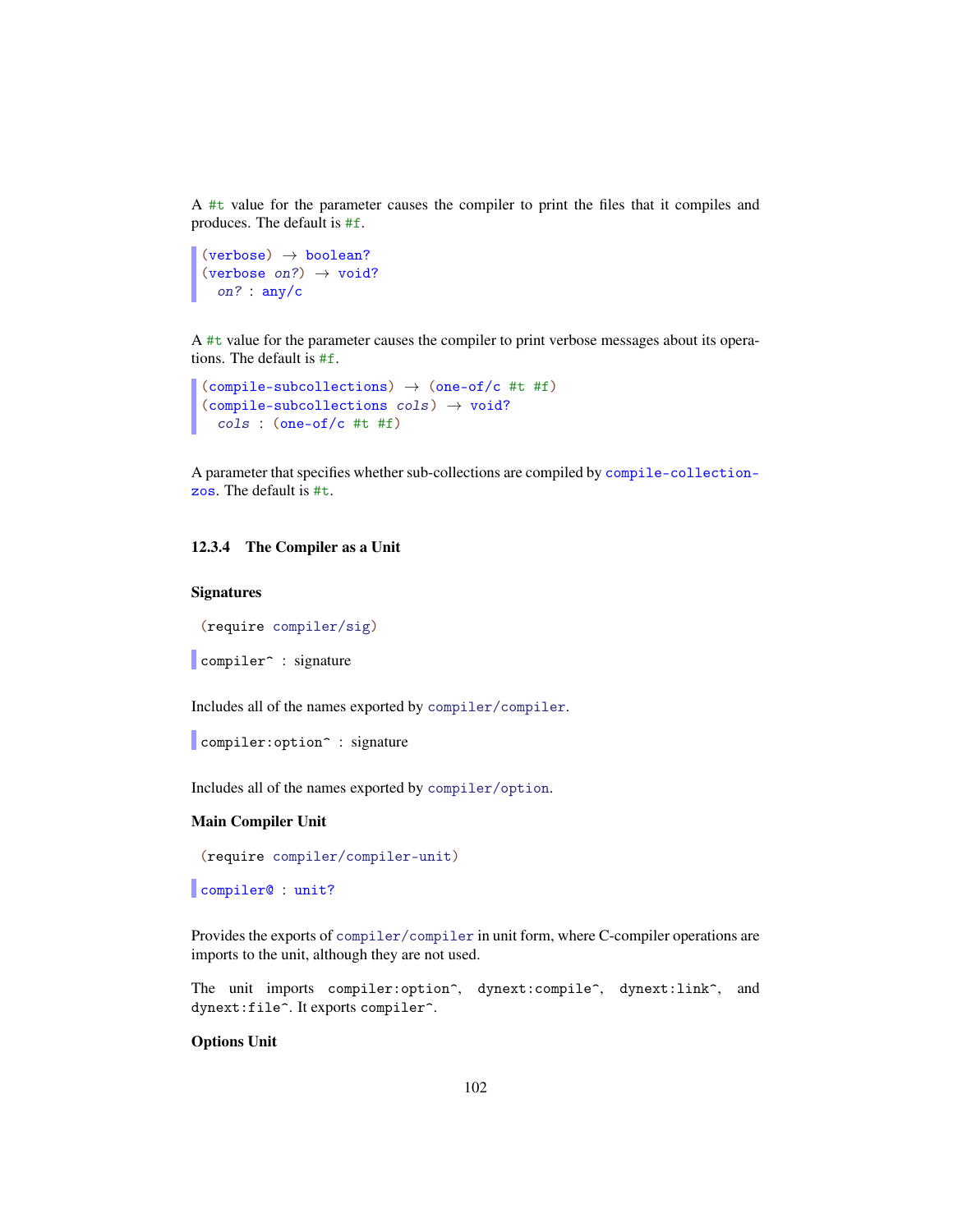(require compiler/option-unit)

compiler:option@ : unit?

Provides the exports of compiler/option in unit form. It imports no signatures, and exports compiler:option^.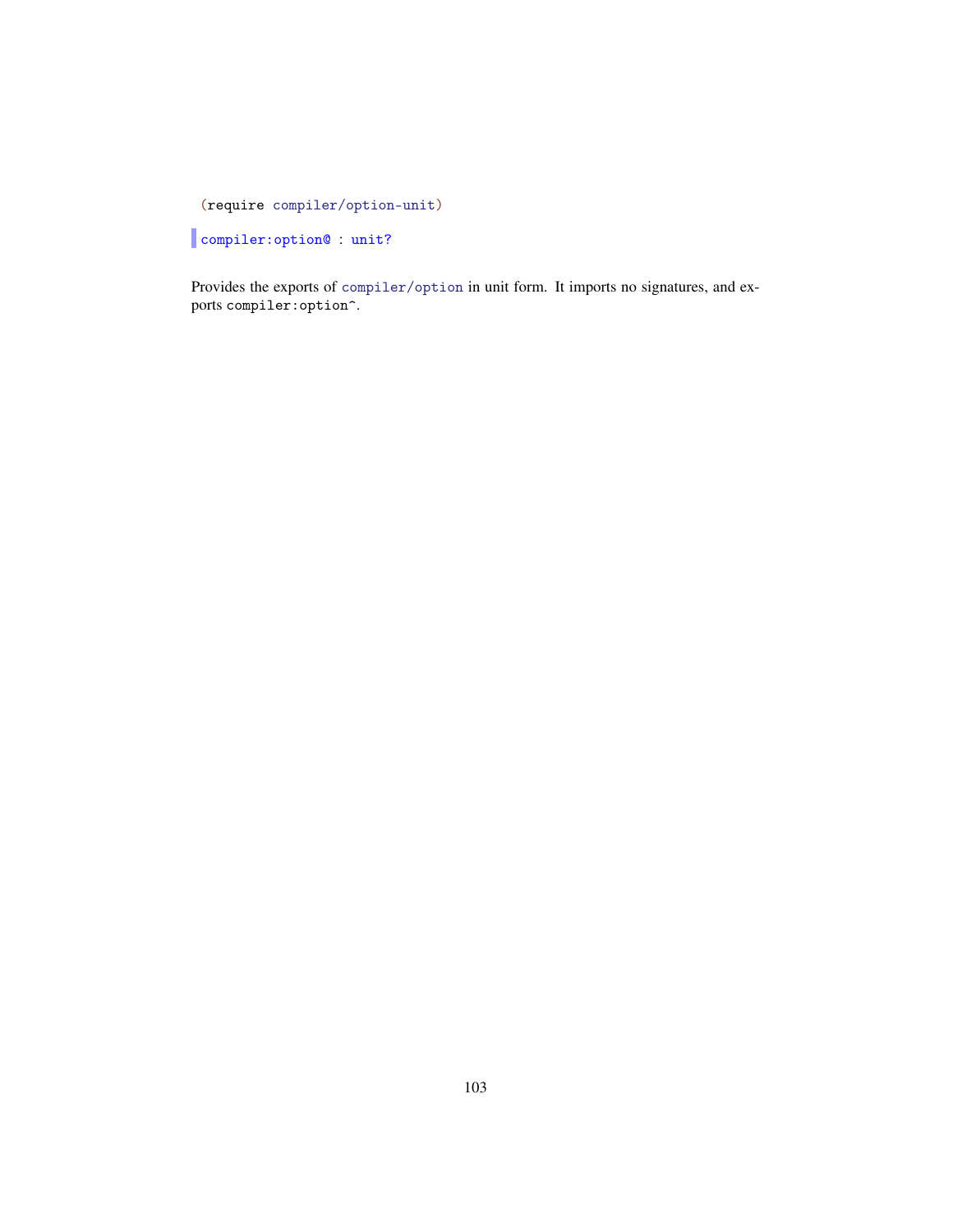## 13 raco test: Run tests

The raco test command requires and runs the test submodule (if any) associated with each path given on the command line. When a path refers to a directory, the tool recursively discovers all files that end in ".rkt" within the directory and runs their test submodules.

The raco test command accepts a few flags:

- $-s \langle name \rangle$  or  $--submodule \langle name \rangle$  Requires the submodule  $\langle name \rangle$  rather than test.
- -r or --run-if-absent Requires the top-level module of a file if the relevant submodule is not present. This is the default mode.
- -x or --no-run-if-absent Ignores a file if the relevant submodule is not present.
- -c or --collection Intreprets the arguments as collections where all files should be tested.
- -p or --package Intreprets the arguments as packages where all files should be tested. (All package scopes are searched for the first, most specific package.)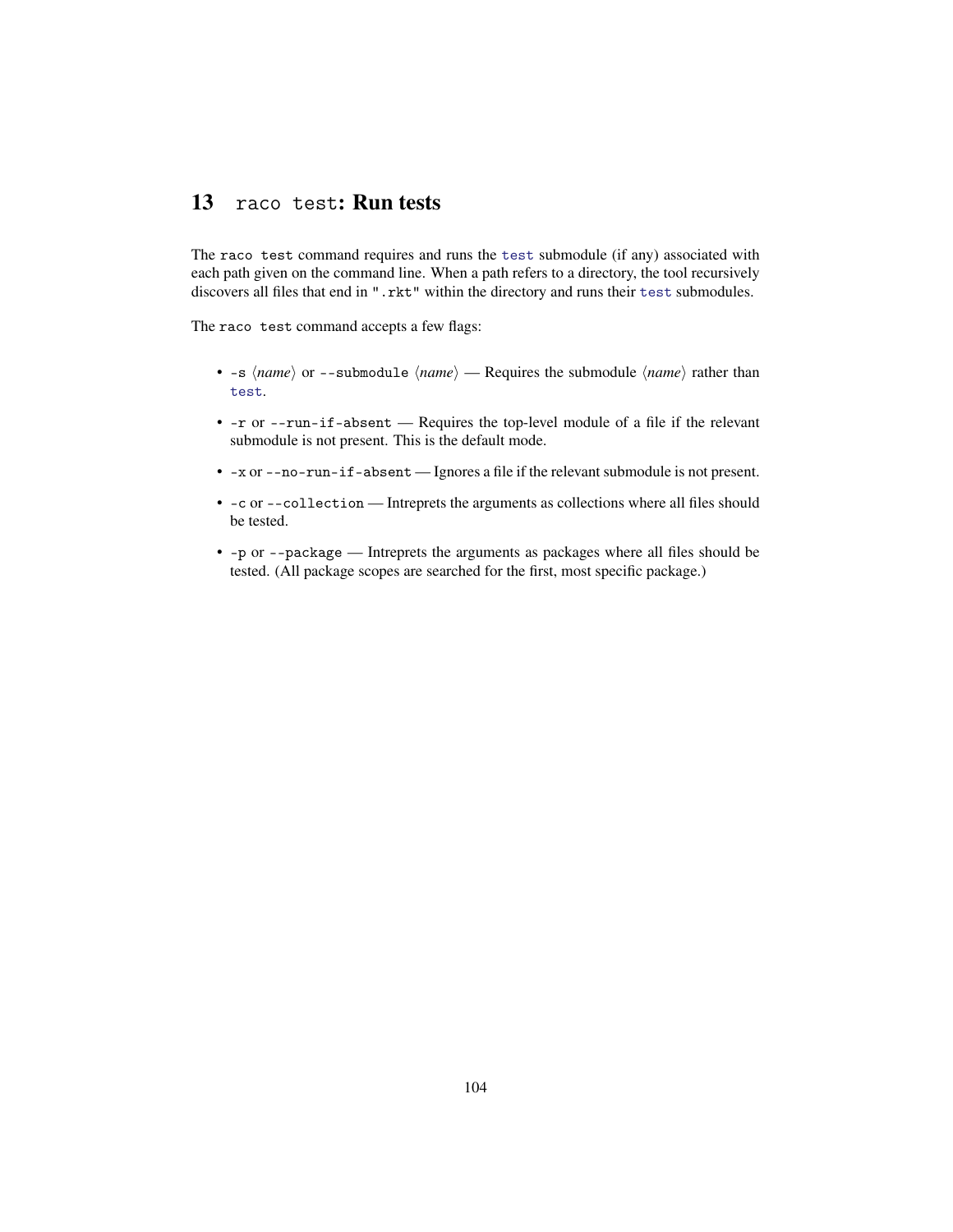## 14 raco docs: Documentation Search

The raco docs command searches the documentation for the given identifiers or search terms.

Command-line flags:

- -h or --help show help information for this command
- -- do not treat remaining arguments as switches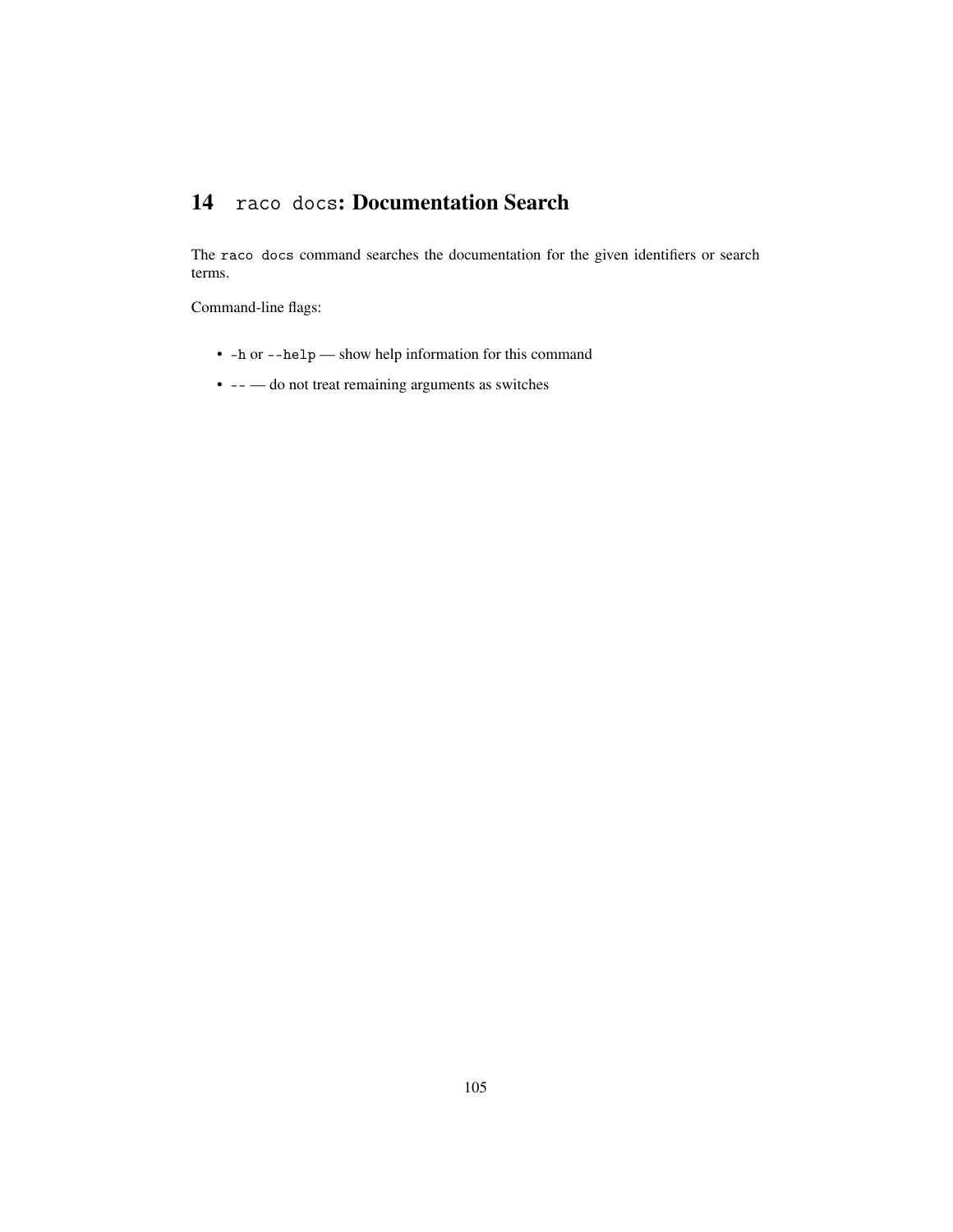## 15 raco expand: Macro Expansion

The raco expand command macro expands the contents of the given source files. Also see expand.

Command-line flags:

- -h or --help show help information for this command
- -- do not treat remaining arguments as switches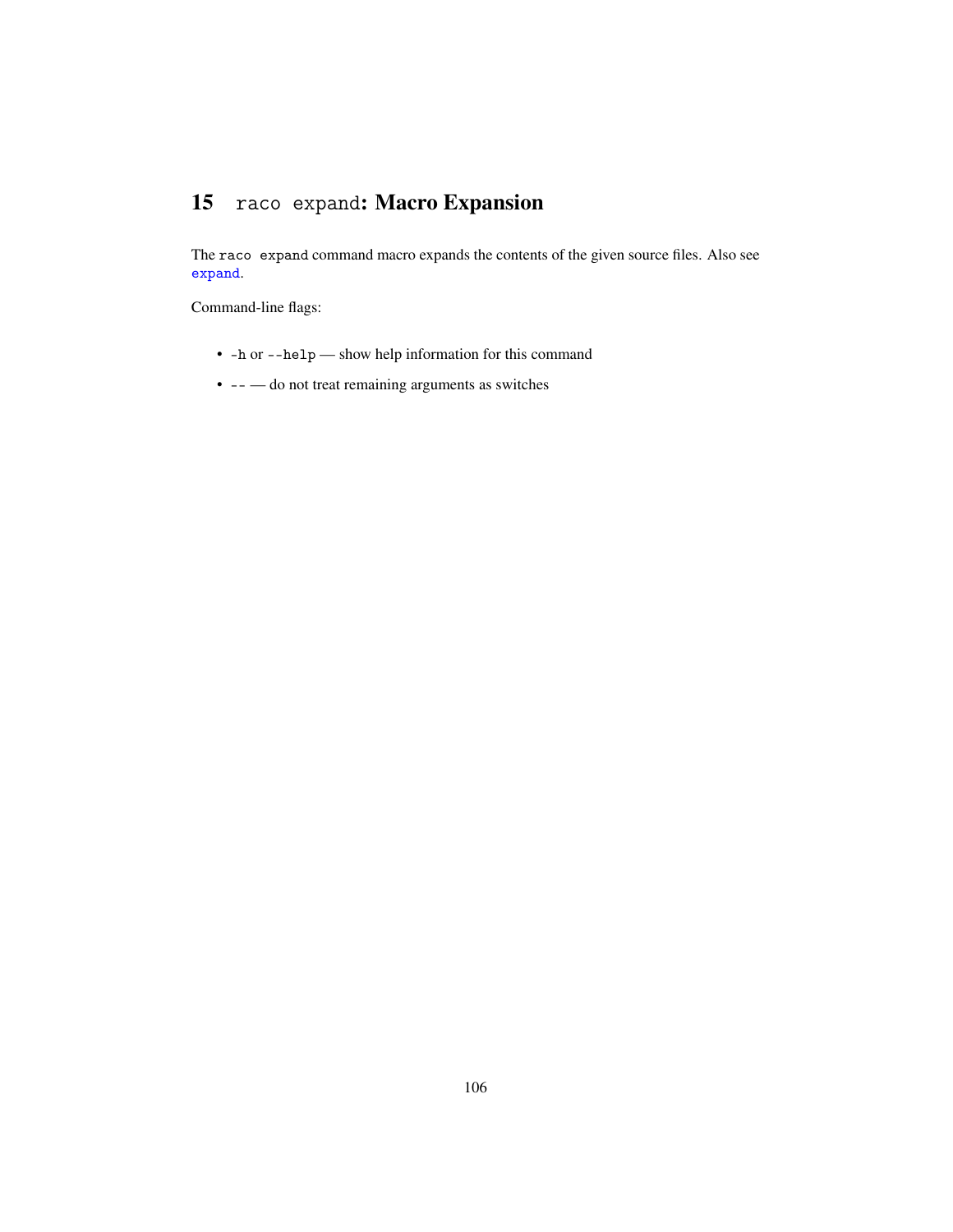# 16 raco scribble: Building Documentation

See *Scribble: The Racket Documentation Tool* for information on the raco scribble command, which is used to run and render a Scribble document.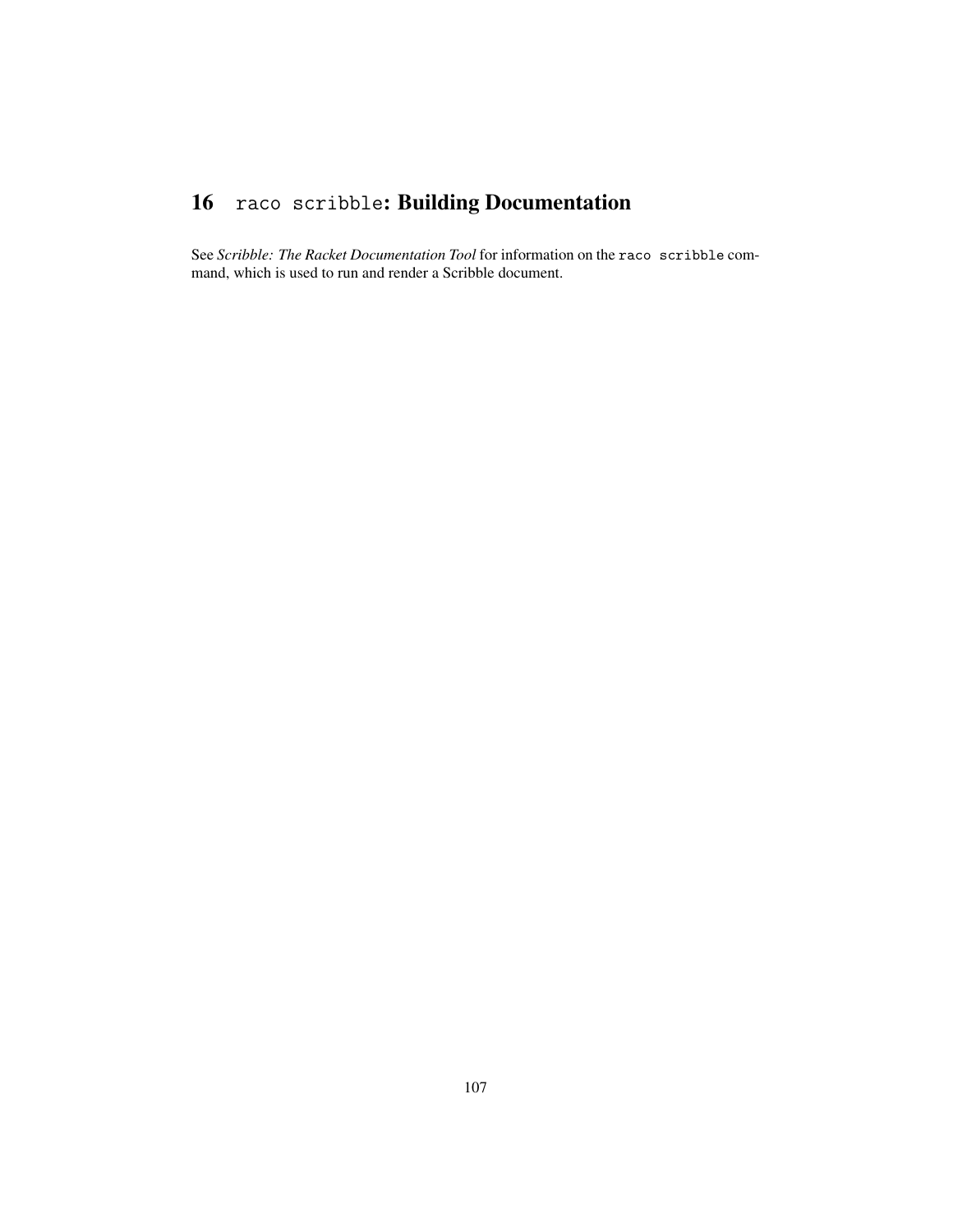## 17 Adding a raco Command

The set of commands supported by raco can be extended by installed collections and PLane T packages. A command is added by defining raco-commands in the "info.rkt" library of a collection or package (see §9.2 ""info.rkt" File Format").

The value bound to raco-commands must be a list of command specifications, where each specification is a list of four values:

```
(list command-string
     implementation-module-path
     description-string
     prominence)
```
The command-string is the command name. Any unambiguous prefix of a command name can be supplied to raco to invoke the command.

The implementation-module-path names the implementation though a module path (in the sense of module-path?). The module is loaded and invoked through dynamicrequire to run the command. The module can access command-line arguments through the current-command-line-arguments parameter, which is adjusted before loading the command module to include only the arguments to the command. The current-commandname parameter is also set to the command name used to load the command. When raco help is used on a command, the command is launched with an initial --help argument in current-command-line-arguments.

The description-string is a short string used to describe the command in response to raco help. The description should not be capitalized or end with a period.

The prominence value should be a read number or  $#f$ . A  $#f$  value means that the command should not be included in the short list of "frequently used commands." A number indicates the relative prominence of the command; the help command has a value of 110, and probably no command should be more prominent. The pack tool, which is currently ranked as the least-prominent of the frequently used commands, has a value of 10.

As an example, the "info.rkt" of the "compiler" collection might contain the

```
(define raco-commands
  '(("make" compiler/commands/make "compile source to byte-
code" 100)
    ("decompile" compiler/commands/decompile "decompile byte-
code" #f)))
```
so that make is treated as a frequently used command, while decompile is available as an infrequently used command.